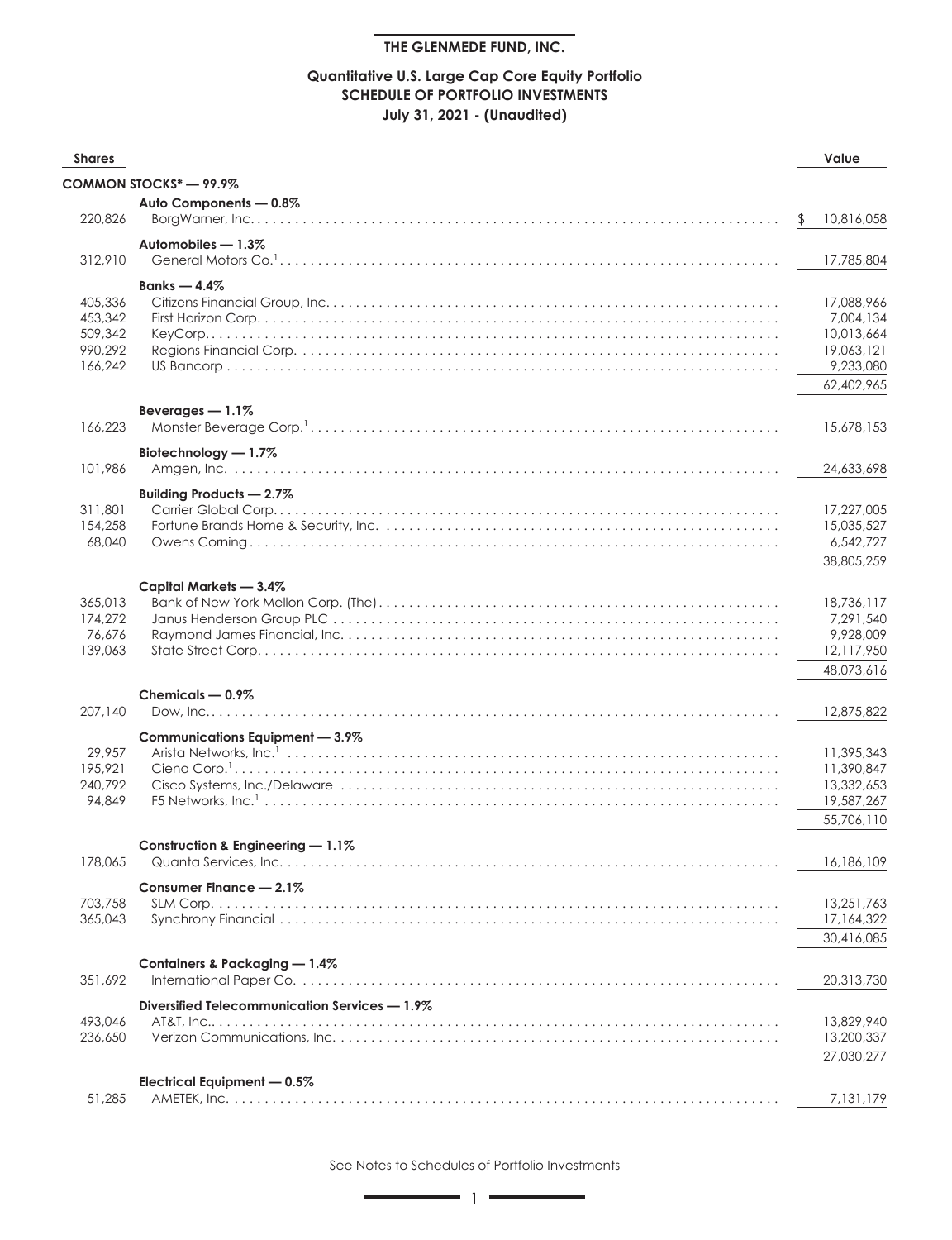## **Quantitative U.S. Large Cap Core Equity Portfolio SCHEDULE OF PORTFOLIO INVESTMENTS — (Continued) July 31, 2021 - (Unaudited)**

| <b>Shares</b>      |                                                           | Value                    |
|--------------------|-----------------------------------------------------------|--------------------------|
|                    | <b>COMMON STOCKS* - (Continued)</b>                       |                          |
|                    | Energy Equipment & Services - 1.2%                        |                          |
| 830,302            |                                                           | \$<br>17,635,615         |
|                    |                                                           |                          |
| 251,356            | Entertainment $-3.0\%$                                    | 21,018,389               |
| 96,174             |                                                           | 13,845,209               |
| 41,997             |                                                           | 7,283,120                |
|                    |                                                           | 42,146,718               |
|                    |                                                           |                          |
|                    | Equity Real Estate Investment Trusts - 3.7%               |                          |
| 47,472             |                                                           | 13,425,082               |
| 58,237             |                                                           | 11,244,982               |
| 215,563            |                                                           | 27,600,686               |
|                    |                                                           | 52,270,750               |
|                    | Food & Staples Retailing - 1.5%                           |                          |
| 514,303            |                                                           | 20,932,132               |
|                    | Food Products - 1.7%                                      |                          |
| 333,786            |                                                           | 11,178,493               |
| 217,599            |                                                           | 12,807,877               |
|                    |                                                           | 23,986,370               |
|                    |                                                           |                          |
|                    | Health Care Providers & Services - 5.4%                   |                          |
| 36,757<br>174,237  |                                                           | 14,115,056               |
| 63,439             |                                                           | 10,346,193<br>14,558,616 |
| 107,690            |                                                           | 8,869,348                |
| 174,729            |                                                           | 21,011,162               |
| 35,672             |                                                           | 7,271,024                |
|                    |                                                           | 76,171,399               |
|                    |                                                           |                          |
|                    | Household Durables - 1.6%                                 |                          |
| 219,173            |                                                           | 23,046,041               |
|                    | Household Products - 1.9%                                 |                          |
| 144,843            |                                                           | 12,540,507               |
| 175,838            |                                                           | 13,979,121               |
|                    |                                                           | 26,519,628               |
|                    | Independent Power & Renewable Electricity Producer - 1.5% |                          |
| 899,506            |                                                           | 21,318,292               |
|                    |                                                           |                          |
|                    | Insurance $-2.3\%$                                        |                          |
| 249,961<br>167.275 |                                                           | 13,747,855<br>7,462,138  |
| 188,161            |                                                           | 10,856,889               |
|                    |                                                           | 32,066,882               |
|                    |                                                           |                          |
|                    | Interactive Media & Services - 4.0%                       |                          |
| 10,879             |                                                           | 29,313,792               |
| 77,465             |                                                           | 27,600,779               |
|                    |                                                           | 56,914,571               |
|                    | Internet & Direct Marketing Retail - 1.4%                 |                          |
| 297.530            |                                                           | 20,294,521               |
|                    | IT Services - 5.8%                                        |                          |
| 75,286             |                                                           | 23,916,856               |
| 295,041            |                                                           | 22,750,612               |
| 161,583            |                                                           | 11,881,198               |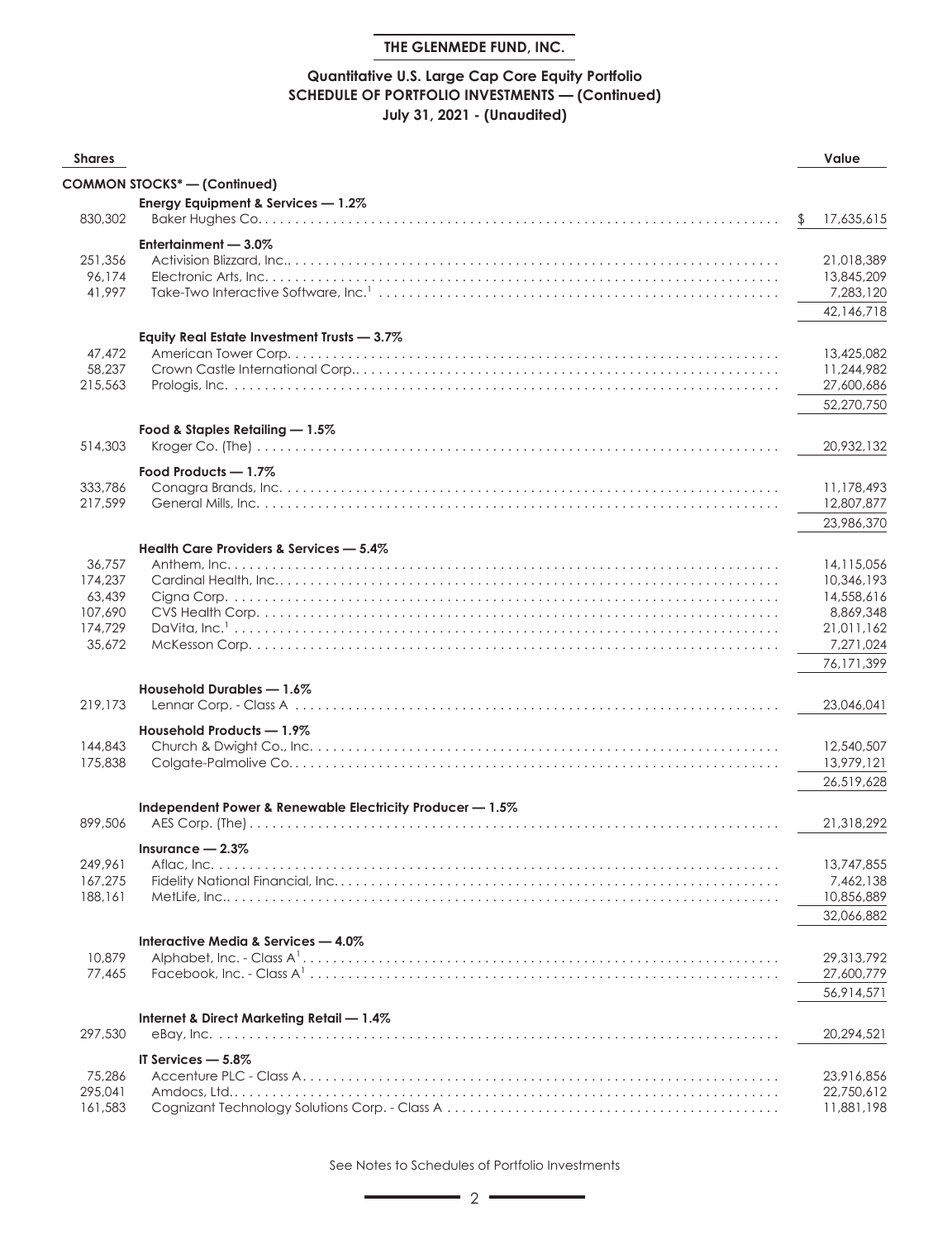## **Quantitative U.S. Large Cap Core Equity Portfolio SCHEDULE OF PORTFOLIO INVESTMENTS — (Continued) July 31, 2021 - (Unaudited)**

| <b>Shares</b>                                     |                                                 | Value                                                                           |
|---------------------------------------------------|-------------------------------------------------|---------------------------------------------------------------------------------|
|                                                   | <b>COMMON STOCKS*-(Continued)</b>               |                                                                                 |
| 88,009                                            | IT Services - (Continued)                       | \$<br>24,249,120<br>82,797,786                                                  |
| 108,355<br>7,166<br>53,165<br>28,616<br>24.252    | Life Sciences Tools & Services - 4.4%           | 16,603,237<br>10,560,606<br>9,688,258<br>15,452,926<br>9,453,672<br>61,758,699  |
| 47,398                                            | Machinery - 1.0%                                | 14,789,598                                                                      |
| 444,449<br>380,341                                | Media $-2.8\%$                                  | 26,146,935<br>13,562,960<br>39,709,895                                          |
| 107,274                                           | Multi-line Retail - 2.0%                        | 28,003,878                                                                      |
| 117,099                                           | Multi-Utilities - 0.5%                          | 7,287,071                                                                       |
| 120,319<br>380,013                                | Oil, Gas & Consumable Fuels - 1.0%              | 6,926,765<br>6,604,626<br>13,531,391                                            |
| 85,476                                            | Pharmaceuticals - 1.0%                          | 14,718,967                                                                      |
| 169,015<br>61,054<br>317,564                      | Professional Services - 2.1%                    | 14,503,177<br>7,239,784<br>7,523,091<br>29,266,052                              |
| 86,260                                            | Real Estate Management & Development - 0.6%     | 8,320,640                                                                       |
| 475,161<br>150,913                                | Road & Rail $-1.6\%$                            | 15,357,204<br>7,498,867<br>22,856,071                                           |
| 185,411<br>17,282<br>57,496<br>80,230<br>76,840   | Semiconductors & Semiconductor Equipment - 5.1% | 25,944,561<br>11,015,720<br>10,900,667<br>14,803,237<br>9,758,680<br>72,422,865 |
| 509,524<br>94,268<br>97,573<br>245,318<br>196,785 | Software $-9.3\%$                               | 16,044,911<br>25,663,520<br>27,799,523<br>21,377,011<br>15,425,976              |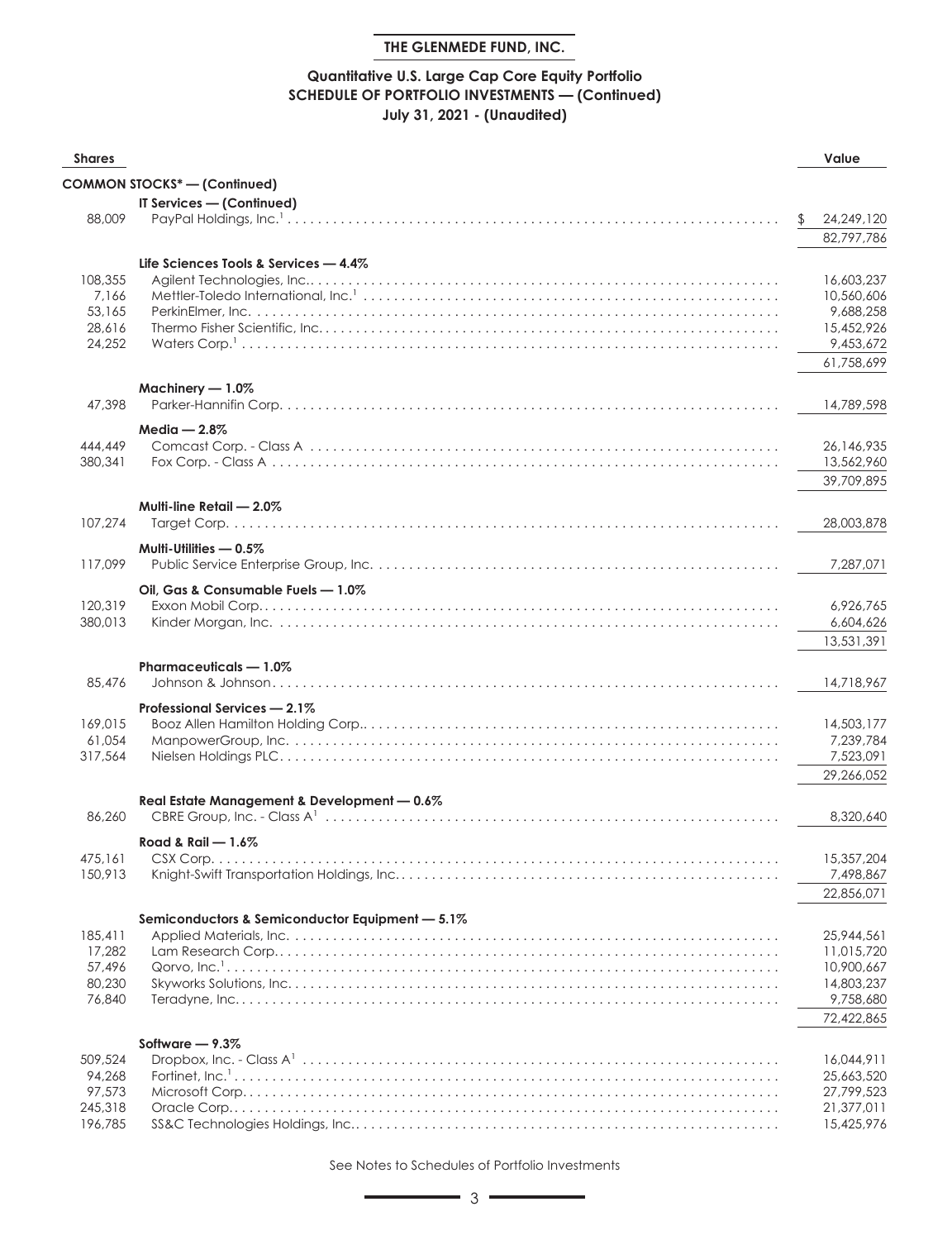## **Quantitative U.S. Large Cap Core Equity Portfolio SCHEDULE OF PORTFOLIO INVESTMENTS — (Concluded) July 31, 2021 - (Unaudited)**

| <b>Shares</b>            |                                                                                                                                                                                                                         | Value                  |
|--------------------------|-------------------------------------------------------------------------------------------------------------------------------------------------------------------------------------------------------------------------|------------------------|
|                          | <b>COMMON STOCKS*- (Confinued)</b>                                                                                                                                                                                      |                        |
|                          | Software - (Continued)                                                                                                                                                                                                  |                        |
| 88,396                   |                                                                                                                                                                                                                         | 25,457,164             |
|                          |                                                                                                                                                                                                                         | 131,768,105            |
|                          | Specialty Retail - 3.4%                                                                                                                                                                                                 |                        |
| 181,363                  |                                                                                                                                                                                                                         | 20,376,133             |
| 22.965                   |                                                                                                                                                                                                                         | 7,536,884              |
| 104,309                  |                                                                                                                                                                                                                         | 20,099,301             |
|                          |                                                                                                                                                                                                                         | 48,012,318             |
|                          | Technology Hardware, Storage & Peripherals - 2.9%                                                                                                                                                                       |                        |
| 78.595                   |                                                                                                                                                                                                                         | 11,463,867             |
| 695.964                  |                                                                                                                                                                                                                         | 10,091,478             |
| 692.149                  |                                                                                                                                                                                                                         | 19,982,341             |
|                          |                                                                                                                                                                                                                         | 41,537,686             |
|                          | <b>TOTAL COMMON STOCKS</b>                                                                                                                                                                                              |                        |
|                          |                                                                                                                                                                                                                         | 1,417,938,806          |
| Face<br>Amount           |                                                                                                                                                                                                                         |                        |
|                          | <b>REPURCHASE AGREEMENT*-0.2%</b>                                                                                                                                                                                       |                        |
|                          | \$2,226,325 With Fixed Income Clearing Corp., dated 7/30/21, 0.00%, principal and interest in the amount of<br>\$2,226,325, due 8/2/21, (collateralized by a U.S. Treasury Note with a par value of \$2,271,200, coupon | 2,226,325              |
|                          |                                                                                                                                                                                                                         |                        |
|                          | <b>TOTAL REPURCHASE AGREEMENT</b>                                                                                                                                                                                       | 2,226,325              |
| <b>TOTAL INVESTMENTS</b> |                                                                                                                                                                                                                         |                        |
|                          |                                                                                                                                                                                                                         | 100.1% \$1,420,165,131 |
|                          | (0.1)                                                                                                                                                                                                                   | (1,608,194)            |
| <b>NET ASSETS.</b>       |                                                                                                                                                                                                                         | 100.0% \$1,418,556,937 |
|                          |                                                                                                                                                                                                                         |                        |

\* Percentages indicated are based on net assets.

<sup>1</sup> Non income-producing security.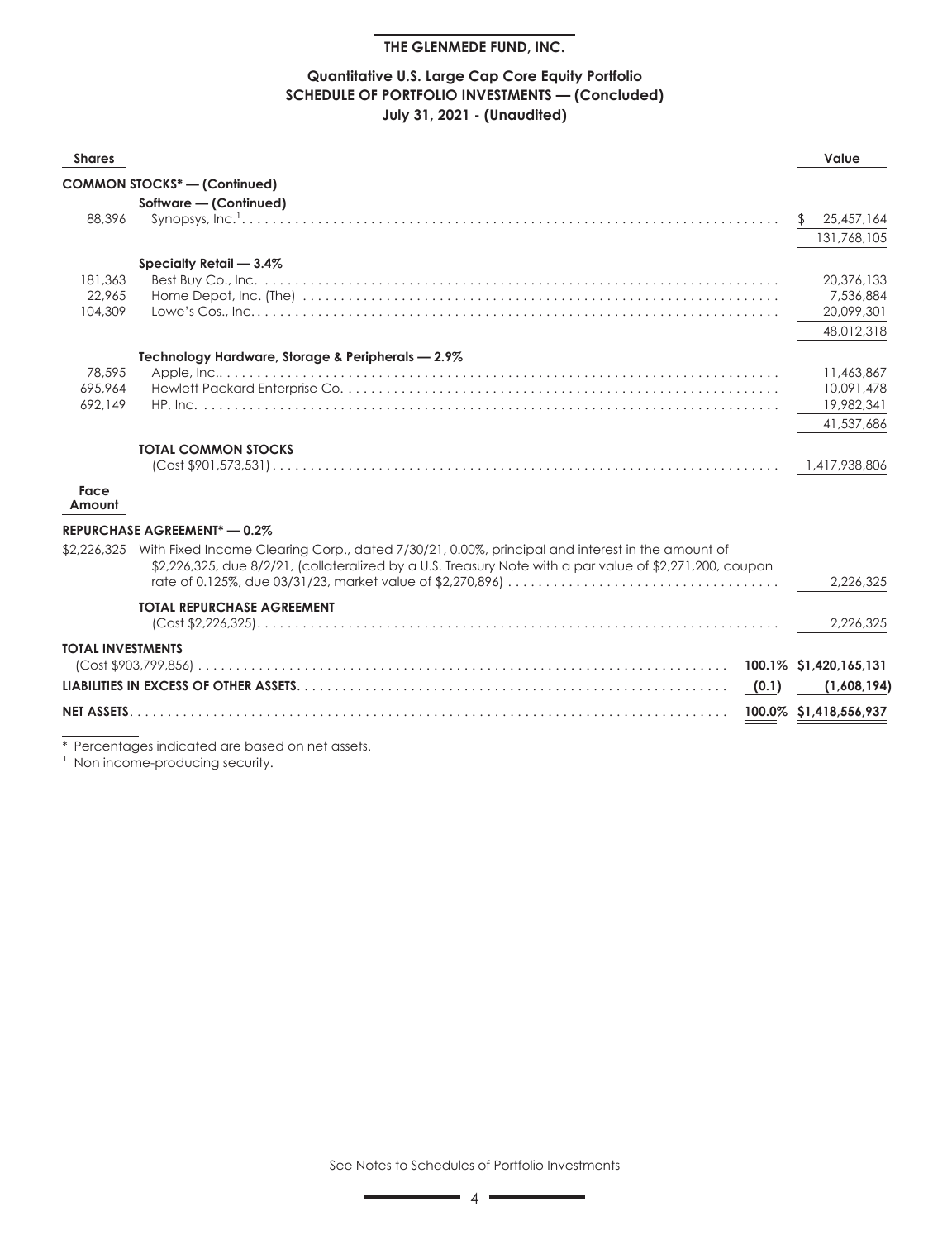## **Quantitative U.S. Large Cap Growth Equity Portfolio SCHEDULE OF PORTFOLIO INVESTMENTS July 31, 2021 - (Unaudited)**

| <b>Shares</b>      |                                                       | Value                      |
|--------------------|-------------------------------------------------------|----------------------------|
|                    | COMMON STOCKS* - 99.9%                                |                            |
|                    | Aerospace & Defense - 0.9%                            |                            |
| 56,957             |                                                       | \$<br>20,676,530           |
|                    | Air Freight & Logistics - 1.2%                        |                            |
| 221,042            |                                                       | 28,348,637                 |
|                    | Auto Components - 0.7%                                |                            |
| 307,642            |                                                       | 15,068,305                 |
|                    |                                                       |                            |
| 520,295            | Banks $-0.9\%$                                        | 21,935,637                 |
|                    |                                                       |                            |
| 231,644            | Beverages - 0.9%                                      | 21,848,662                 |
|                    |                                                       |                            |
|                    | Biotechnology - 3.1%                                  |                            |
| 108,059<br>79,582  |                                                       | 26,100,571<br>45,728,613   |
|                    |                                                       | 71,829,184                 |
|                    |                                                       |                            |
|                    | Building Products - 2.0%                              |                            |
| 459,034<br>211,532 |                                                       | 25, 361, 629<br>20,618,024 |
|                    |                                                       | 45,979,653                 |
|                    |                                                       |                            |
|                    | Capital Markets - 2.9%                                |                            |
| 424,945<br>44,655  |                                                       | 50,921,159<br>16,790,280   |
|                    |                                                       | 67,711,439                 |
|                    |                                                       |                            |
| 128,128            | Communications Equipment - 2.1%                       | 48,738,610                 |
|                    |                                                       |                            |
|                    | Containers & Packaging - 2.0%                         |                            |
| 219,094            |                                                       | 46,158,724                 |
|                    | Electronic Equipment, Instruments & Components - 5.3% |                            |
| 963,072            |                                                       | 69,813,089                 |
| 283,089            |                                                       | 51,904,368                 |
|                    |                                                       | 121,717,457                |
|                    | Entertainment - 4.2%                                  |                            |
| 252,176<br>317.029 |                                                       | 21,086,957                 |
| 171,628            |                                                       | 45,639,495<br>29,763,728   |
|                    |                                                       | 96,490,180                 |
|                    |                                                       |                            |
| 152,633            | Equity Real Estate Investment Trusts - 2.7%           | 43,164,612                 |
| 54,653             |                                                       | 18,636,127                 |
|                    |                                                       | 61,800,739                 |
|                    |                                                       |                            |
| 83,439             | Food & Staples Retailing - 1.6%                       | 35,855,407                 |
|                    |                                                       |                            |
|                    | Food Products - 0.5%                                  |                            |
| 64,095             |                                                       | 11,465,314                 |
|                    | Health Care Providers & Services - 2.9%               |                            |
| 485,373            |                                                       | 28,821,449                 |
| 169,836<br>63,895  |                                                       | 11,652,448<br>26,338,797   |
|                    |                                                       | 66,812,694                 |
|                    |                                                       |                            |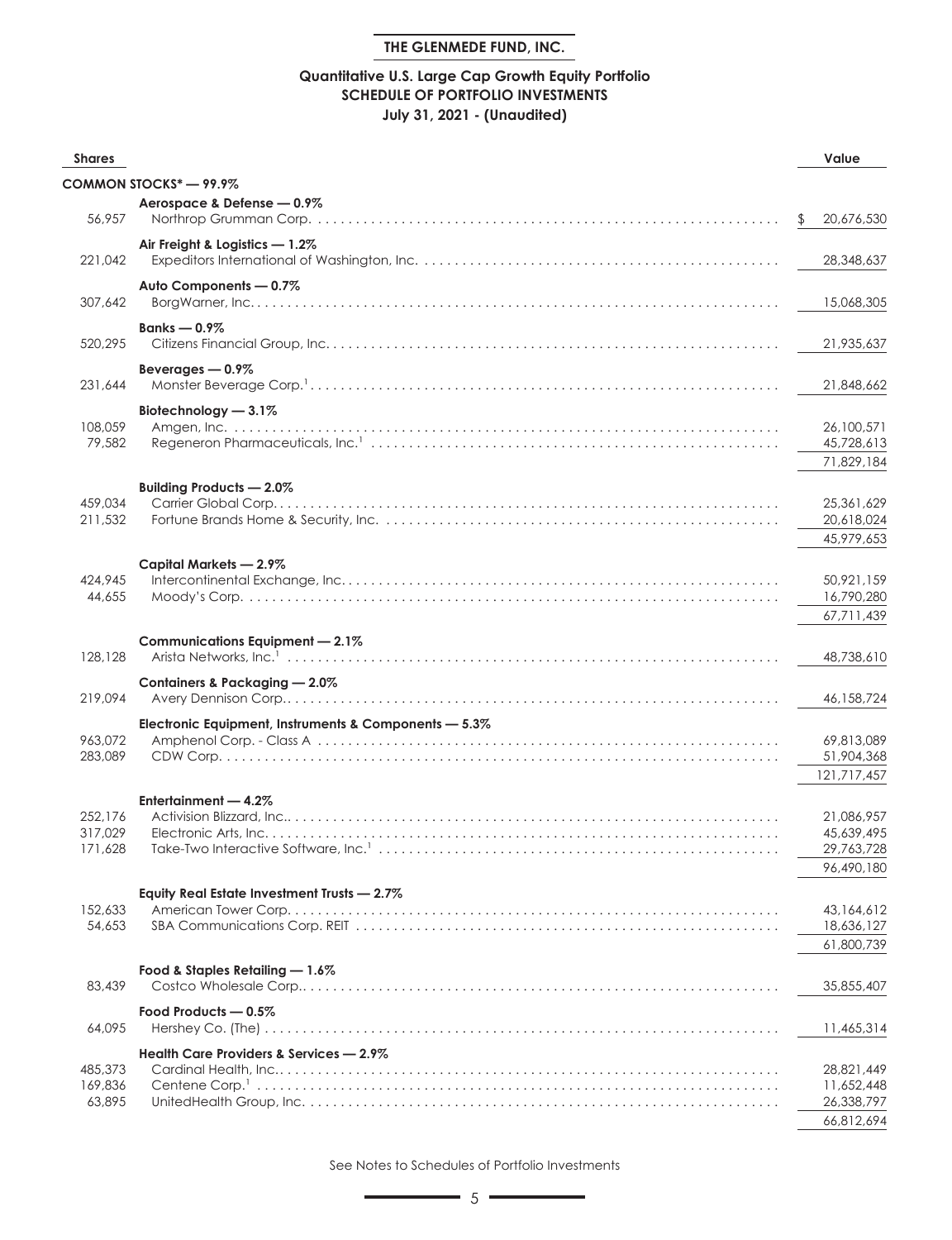## **Quantitative U.S. Large Cap Growth Equity Portfolio SCHEDULE OF PORTFOLIO INVESTMENTS — (Continued) July 31, 2021 - (Unaudited)**

| <b>Shares</b>                                                                                    |                                                 | Value                                                                                                                                     |
|--------------------------------------------------------------------------------------------------|-------------------------------------------------|-------------------------------------------------------------------------------------------------------------------------------------------|
|                                                                                                  | <b>COMMON STOCKS*-(Continued)</b>               |                                                                                                                                           |
| 319,651<br>427,517<br>277,100                                                                    | Household Durables - 3.0%                       | 33,611,302<br>\$.<br>23,457,858<br>11,990,117                                                                                             |
| 204,083                                                                                          | Household Products - 0.8%                       | 69,059,277<br>17,669,506                                                                                                                  |
| 126,756                                                                                          | Insurance $-0.8\%$                              | 18,661,018                                                                                                                                |
|                                                                                                  | Interactive Media & Services - 6.0%             |                                                                                                                                           |
| 25,507<br>178,183<br>44,181                                                                      |                                                 | 68,729,377<br>63,486,603<br>6,065,609<br>138,281,589                                                                                      |
|                                                                                                  | Internet & Direct Marketing Retail - 2.6%       |                                                                                                                                           |
| 894,929                                                                                          |                                                 | 61,043,107                                                                                                                                |
| 205,002<br>462,771<br>216,306                                                                    | IT Services $-6.7\%$                            | 42,974,570<br>52,672,595<br>59,598,792<br>155,245,957                                                                                     |
| 87,176<br>84,651<br>22,715                                                                       | Life Sciences Tools & Services - 1.8%           | 13,357,978<br>15,425,952<br>12,266,327<br>41,050,257                                                                                      |
| 107,573                                                                                          | Pharmaceuticals - 0.8%                          | 18,524,071                                                                                                                                |
| 248,294<br>44,282<br>263,005                                                                     | Professional Services - 2.6%                    | 21,306,108<br>11,821,523<br>25,829,721<br>58,957,352                                                                                      |
|                                                                                                  | Semiconductors & Semiconductor Equipment - 7.8% |                                                                                                                                           |
| 444,561<br>107,050<br>28,233<br>64,687<br>167,788                                                |                                                 | 62,207,421<br>37,270,528<br>17,995,996<br>29,061,282<br>32,716,982<br>179,252,209                                                         |
|                                                                                                  | Software $-18.6\%$                              |                                                                                                                                           |
| 23,936<br>238,401<br>110,880<br>1,276,764<br>255,857<br>234,802<br>774,801<br>738,314<br>224,941 |                                                 | 14,879,336<br>35,199,908<br>10,766,448<br>40,205,298<br>69,654,510<br>66,897,438<br>67,516,159<br>57,876,434<br>64,780,758<br>427,776,289 |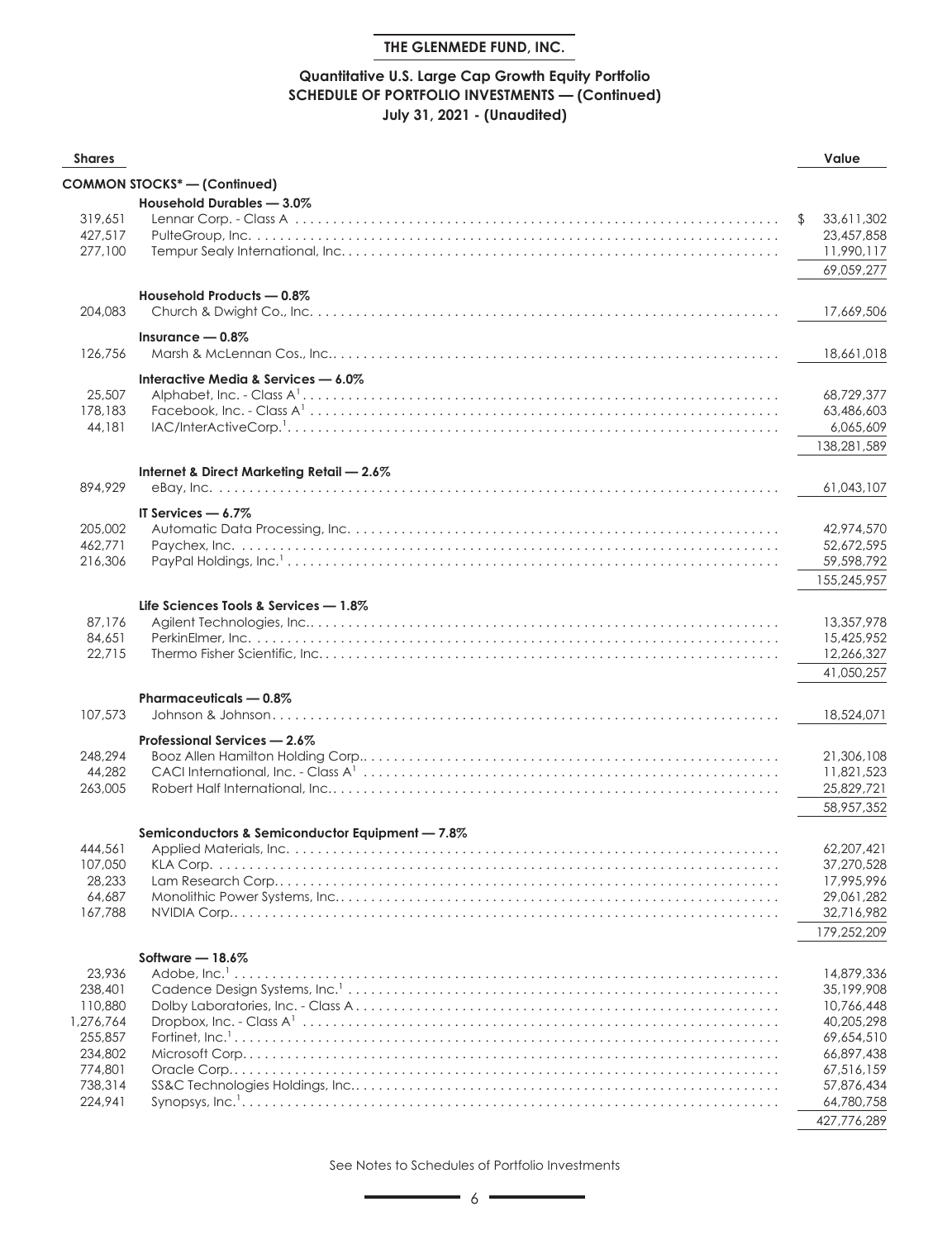#### **Quantitative U.S. Large Cap Growth Equity Portfolio SCHEDULE OF PORTFOLIO INVESTMENTS — (Concluded) July 31, 2021 - (Unaudited)**

| <b>Shares</b>            |                                                                                                                                                                                                                         |       | Value                  |
|--------------------------|-------------------------------------------------------------------------------------------------------------------------------------------------------------------------------------------------------------------------|-------|------------------------|
|                          | <b>COMMON STOCKS*- (Continued)</b>                                                                                                                                                                                      |       |                        |
|                          | Specialty Retail - 9.1%                                                                                                                                                                                                 |       |                        |
| 509,348                  |                                                                                                                                                                                                                         |       | 57,225,248             |
| 139,792                  |                                                                                                                                                                                                                         |       | 45,878,337             |
| 263.082                  |                                                                                                                                                                                                                         |       | 50.693.271             |
| 89.947                   |                                                                                                                                                                                                                         |       | 11,035,597             |
| 403,908                  |                                                                                                                                                                                                                         |       | 27,792,909             |
| 90,180                   |                                                                                                                                                                                                                         |       | 16,316,267             |
|                          |                                                                                                                                                                                                                         |       | 208, 941, 629          |
|                          | Technology Hardware, Storage & Peripherals - 4.2%                                                                                                                                                                       |       |                        |
| 460,366                  |                                                                                                                                                                                                                         |       | 67.148.985             |
| 295.909                  |                                                                                                                                                                                                                         |       | 28,590,727             |
|                          |                                                                                                                                                                                                                         |       | 95.739.712             |
|                          | Tobacco $-1.2%$                                                                                                                                                                                                         |       |                        |
| 582.813                  |                                                                                                                                                                                                                         |       | 27,998,337             |
|                          | <b>TOTAL COMMON STOCKS</b>                                                                                                                                                                                              |       |                        |
|                          |                                                                                                                                                                                                                         |       | 2,300,637,482          |
| Face<br>Amount           |                                                                                                                                                                                                                         |       |                        |
|                          | <b>REPURCHASE AGREEMENT*-0.2%</b>                                                                                                                                                                                       |       |                        |
|                          | \$3,193,899 With Fixed Income Clearing Corp., dated 7/30/21, 0.00%, principal and interest in the amount of<br>\$3,193,899, due 8/2/21, (collateralized by a U.S. Treasury Note with a par value of \$3,258,300, coupon |       | 3.193.899              |
|                          | <b>TOTAL REPURCHASE AGREEMENT</b>                                                                                                                                                                                       |       |                        |
|                          |                                                                                                                                                                                                                         |       | 3,193,899              |
| <b>TOTAL INVESTMENTS</b> |                                                                                                                                                                                                                         |       |                        |
|                          |                                                                                                                                                                                                                         |       | 100.1% \$2,303,831,381 |
|                          |                                                                                                                                                                                                                         | (0.1) | (1,755,873)            |
| <b>NET ASSETS</b>        |                                                                                                                                                                                                                         |       | 100.0% \$2,302,075,508 |
|                          |                                                                                                                                                                                                                         |       |                        |

\* Percentages indicated are based on net assets.

<sup>1</sup> Non income-producing security.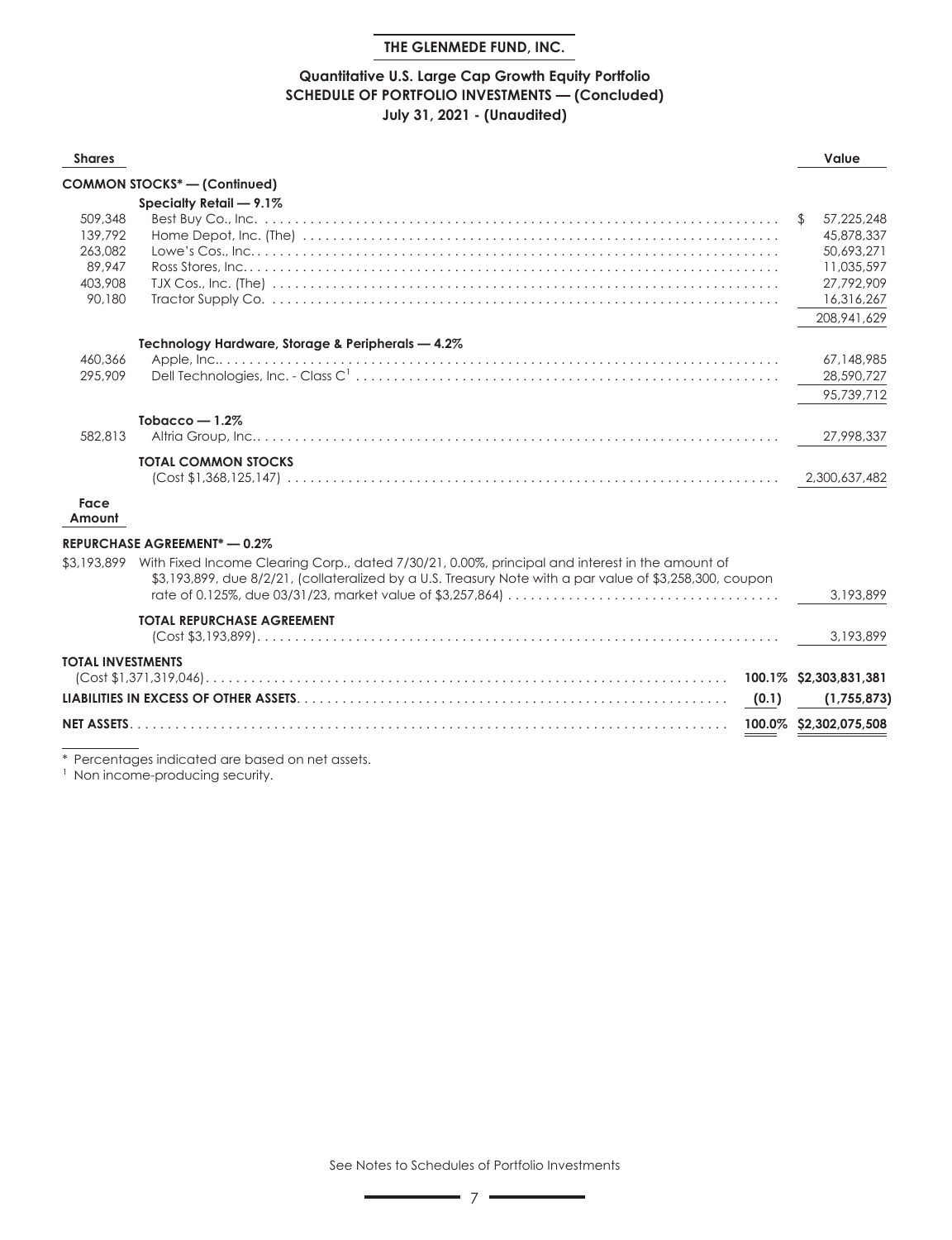## **Quantitative U.S. Large Cap Value Equity Portfolio SCHEDULE OF PORTFOLIO INVESTMENTS July 31, 2021 - (Unaudited)**

| <b>Shares</b>  |                                               | Value                  |
|----------------|-----------------------------------------------|------------------------|
|                | COMMON STOCKS* — 100.0%                       |                        |
|                | Automobiles - 1.7%                            |                        |
| 1,449<br>360   | Ford Motor Co. <sup>1</sup> .                 | \$<br>20,214<br>20,462 |
|                |                                               | 40,676                 |
|                | Banks $-7.8\%$                                |                        |
| 719            |                                               | 48,619                 |
| 386            |                                               | 16,274                 |
| 1,261          |                                               | 45,761                 |
| 2,172<br>2,031 |                                               | 42,701<br>39,097       |
|                |                                               | 192,452                |
|                |                                               |                        |
| 368            | Biotechnology - 1.0%                          |                        |
|                |                                               | 25,131                 |
|                | Building Products — 0.8%                      |                        |
| 192            |                                               | 18.714                 |
|                | Capital Markets - 5.4%                        |                        |
| 84             |                                               | 11,105                 |
| 372<br>447     |                                               | 44,576<br>10,898       |
| 326            |                                               | 13,640                 |
| 278            |                                               | 51,911                 |
|                |                                               | 132,130                |
|                | Chemicals $-1.1\%$                            |                        |
| 168            |                                               | 10,443                 |
| 157            |                                               | 17,697                 |
|                |                                               | 28,140                 |
|                | Commercial Services & Supplies - 0.5%         |                        |
| 108            |                                               | 12,783                 |
|                |                                               |                        |
| 349            | Communications Equipment - 0.8%               | 19,324                 |
|                |                                               |                        |
| 165            | Construction & Engineering - 0.6%             | 14,999                 |
|                |                                               |                        |
|                | Consumer Finance - 3.8%                       |                        |
| 979<br>939     |                                               | 50,281<br>44,152       |
|                |                                               | 94,433                 |
|                |                                               |                        |
|                | Containers & Packaging - 1.7%                 |                        |
| 705            |                                               | 40,721                 |
|                | Diversified Financial Services - 0.6%         |                        |
| 459            |                                               | 14,169                 |
|                | Diversified Telecommunication Services - 4.2% |                        |
| 1,283          |                                               | 35,988                 |
| 2,161          |                                               | 26,948                 |
| 720            |                                               | 40,161                 |
|                |                                               | 103,097                |
|                | Electric Utilities - 1.5%                     |                        |
| 583            | Southern Co. (The)                            | 37,236                 |
|                | Electrical Equipment - 0.9%                   |                        |
| 143            |                                               | 22,601                 |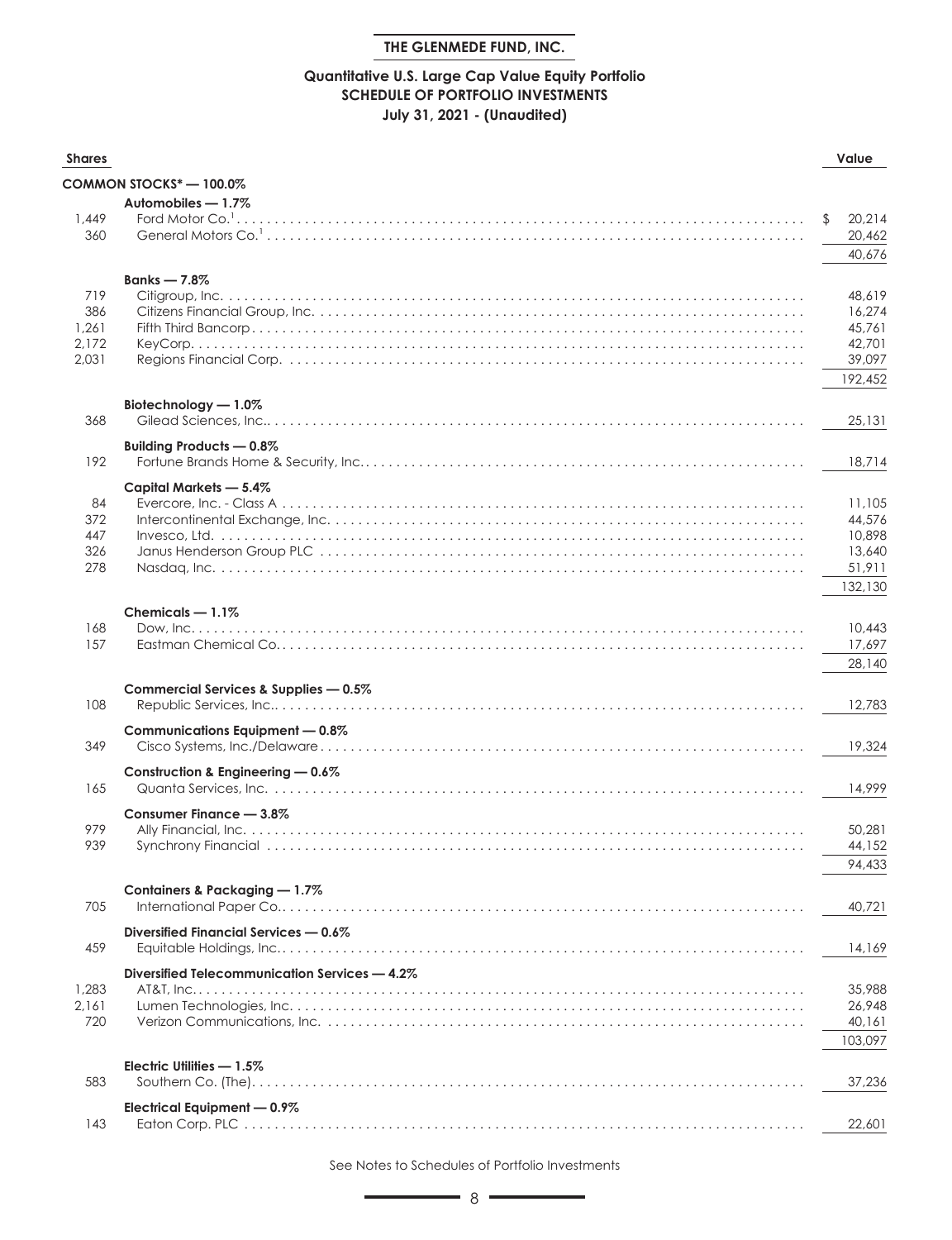## **Quantitative U.S. Large Cap Value Equity Portfolio SCHEDULE OF PORTFOLIO INVESTMENTS — (Continued) July 31, 2021 - (Unaudited)**

| <b>Shares</b> |                                                           | Value            |
|---------------|-----------------------------------------------------------|------------------|
|               | <b>COMMON STOCKS*-(Confinued)</b>                         |                  |
|               | Electronic Equipment, Instruments & Components - 1.1%     |                  |
| 121           |                                                           | 14,347           |
| 292           |                                                           | 12,223           |
|               |                                                           | 26,570           |
|               | Energy Equipment & Services $-3.6\%$                      |                  |
| 1,940         |                                                           | 41,205           |
| 1,649         |                                                           | 47,541           |
|               |                                                           | 88,746           |
|               | Entertainment - 0.4%                                      |                  |
| 73            |                                                           | 10,509           |
|               |                                                           |                  |
|               | Equity Real Estate Investment Trusts $-2.5\%$             |                  |
| 381           |                                                           | 48,783           |
| 395           |                                                           | 12,320           |
|               |                                                           | 61,103           |
|               | Food & Staples Retailing - 2.0%                           |                  |
| 1,232         |                                                           | 50,142           |
|               | Food Products - 2.2%                                      |                  |
| 186           |                                                           | 11,108           |
| 409           |                                                           | 24,074           |
| 263           |                                                           | 18,794           |
|               |                                                           | 53,976           |
|               | Health Care Providers & Services - 7.4%                   |                  |
| 96            |                                                           | 36,865           |
| 135           |                                                           | 30,981           |
| 415           |                                                           | 34,179           |
| 65            |                                                           | 27,681           |
| 120           |                                                           | 24,460           |
| 191           |                                                           | 27,084           |
|               |                                                           | 181,250          |
|               | Household Durables - 1.1%                                 |                  |
| 161           |                                                           | 15,364           |
| 233           |                                                           | 12,785           |
|               |                                                           | 28,149           |
|               | Household Products - 1.1%                                 |                  |
| 191           |                                                           | 27,166           |
|               |                                                           |                  |
| 1,300         | Independent Power & Renewable Electricity Producer - 1.2% | 30,810           |
|               |                                                           |                  |
|               | Insurance $-3.2\%$                                        |                  |
| 279           |                                                           | 13,211           |
| 247<br>372    |                                                           | 11,019           |
| 337           |                                                           | 21,464<br>33,794 |
|               |                                                           | 79.488           |
|               |                                                           |                  |
|               | Interactive Media & Service - 0.8%                        |                  |
| 7             |                                                           | 18,862           |
|               | IT Services $-2.6\%$                                      |                  |
| 312           |                                                           | 24,058           |
| 355           |                                                           | 26,103           |
| 271           |                                                           | 13,499           |
|               |                                                           | 63,660           |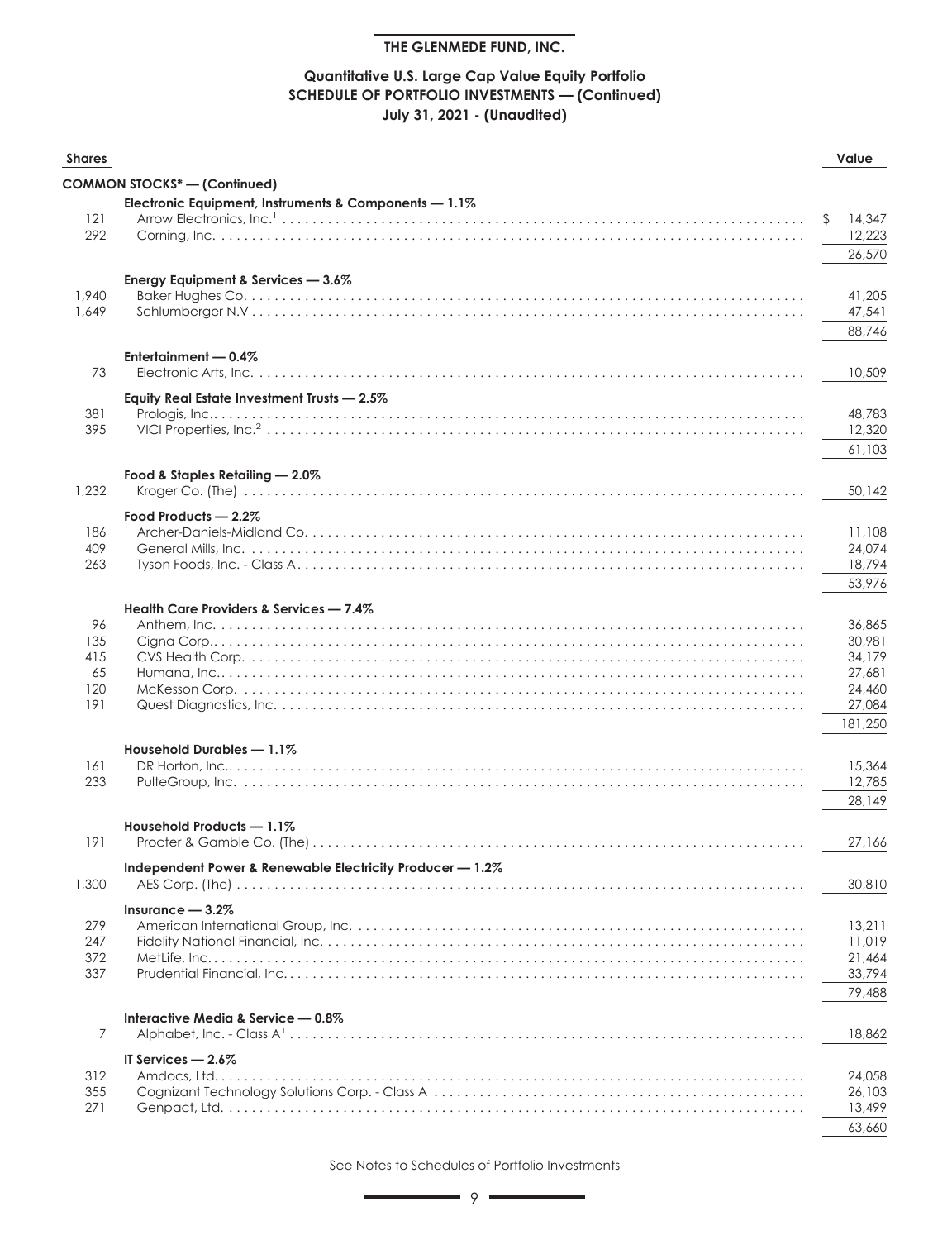## **Quantitative U.S. Large Cap Value Equity Portfolio SCHEDULE OF PORTFOLIO INVESTMENTS — (Continued) July 31, 2021 - (Unaudited)**

| <b>Shares</b> |                                                 | Value        |
|---------------|-------------------------------------------------|--------------|
|               | COMMON STOCKS* - (Continued)                    |              |
|               | Life Sciences Tools & Services - 3.2%           |              |
| 124           |                                                 | 19,001<br>\$ |
| 243           |                                                 | 44,282       |
| 31            |                                                 | 16,740       |
|               |                                                 | 80,023       |
|               | Machinery - 4.7%                                |              |
| 175           |                                                 | 23,119       |
| 189           |                                                 | 43,867       |
| 103           |                                                 | 32,139       |
| 73            |                                                 | 15,913       |
|               |                                                 | 115,038      |
|               | Media $-5.2%$                                   |              |
| 191           |                                                 | 11,236       |
| 413           |                                                 | 14,728       |
| 746           |                                                 | 24,797       |
| 1,216         |                                                 | 42.998       |
| 467           |                                                 | 34,007       |
|               |                                                 | 127,766      |
|               | Metals & Mining $-1.1\%$                        |              |
| 170           |                                                 | 26.716       |
|               | Multi-Utilities $-2.1\%$                        |              |
| 824           |                                                 | 51,278       |
|               |                                                 |              |
| 1,363         | Oil, Gas & Consumable Fuels - 1.0%              | 23,689       |
|               |                                                 |              |
|               | Pharmaceuticals - 4.6%                          |              |
| 690           |                                                 | 46,830       |
| 82            |                                                 | 13,901       |
| 1,202         |                                                 | 51,458       |
|               |                                                 | 112,189      |
|               | Professional Services - 1.5%                    |              |
| 118           |                                                 | 12,558       |
| 474           |                                                 | 11,229       |
| 140           |                                                 | 13,749       |
|               |                                                 | 37,536       |
|               | Real Estate Management & Development - 3.6%     |              |
| 620           |                                                 | 59,805       |
| 128           |                                                 | 28,489       |
|               |                                                 | 88,294       |
|               | Road & Rail - 1.5%                              |              |
| 1.125         |                                                 | 36,360       |
|               |                                                 |              |
| 367           | Semiconductors & Semiconductor Equipment - 3.0% | 51,354       |
| 425           |                                                 | 22,831       |
|               |                                                 | 74,185       |
|               |                                                 |              |
|               | Software $-2.3\%$                               |              |
| 490<br>169    | Oracle Corp.                                    | 42,699       |
|               |                                                 | 13,248       |
|               |                                                 | 55,947       |
|               | Specialty Retail - 1.2%                         |              |
| 266           |                                                 | 29,885       |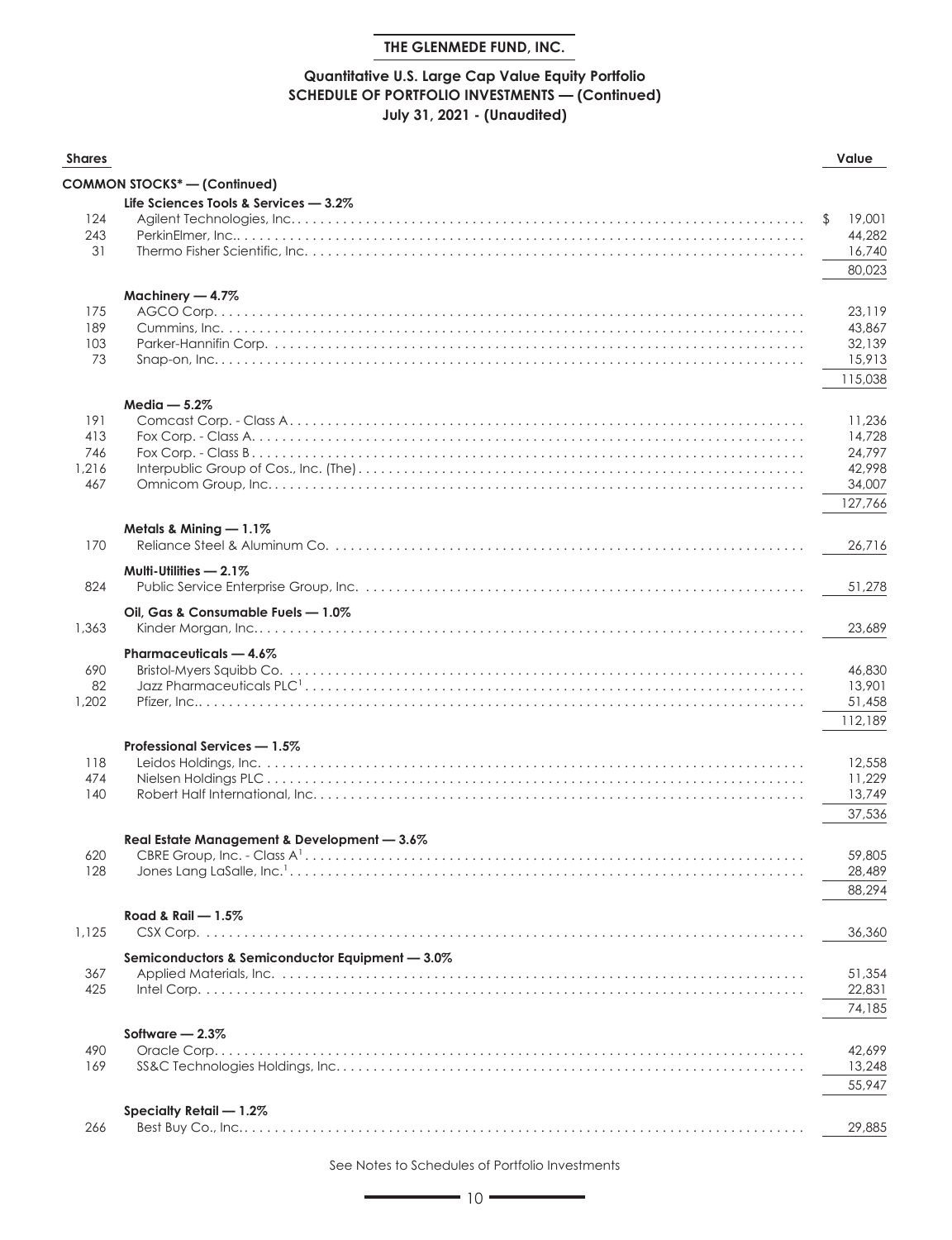#### **Quantitative U.S. Large Cap Value Equity Portfolio SCHEDULE OF PORTFOLIO INVESTMENTS — (Concluded) July 31, 2021 - (Unaudited)**

| <b>Shares</b>     |                                                                                                                                                                                                                         | Value                      |
|-------------------|-------------------------------------------------------------------------------------------------------------------------------------------------------------------------------------------------------------------------|----------------------------|
|                   | <b>COMMON STOCKS<sup>*</sup></b> - (Confinued)                                                                                                                                                                          |                            |
| 544               | Technology Hardware, Storage & Peripherals - 0.6%                                                                                                                                                                       | 15,705                     |
| 1,101             | Thrifts & Mortgage Finance — 0.5%                                                                                                                                                                                       | 12,970                     |
| 326<br>121        | Tobacco $-1.1\%$                                                                                                                                                                                                        | 15,661<br>12,111<br>27.772 |
| 91                | <b>Trading Companies &amp; Distributors - 1.2%</b>                                                                                                                                                                      | 29,989                     |
|                   | <b>TOTAL COMMON STOCKS</b>                                                                                                                                                                                              | 2,462,379                  |
| Face<br>Amount    |                                                                                                                                                                                                                         |                            |
|                   | REPURCHASE AGREEMENT <sup>*</sup> - 0.1%                                                                                                                                                                                |                            |
| \$2,858           | With Fixed Income Clearing Corp., dated 7/30/21, 0.00%, principal and interest in the amount of \$2,858, due<br>8/2/21, (collateralized by a U.S. Treasury Note with a par value of \$3,000, coupon rate of 0.125%, due | 2.858                      |
|                   | <b>TOTAL REPURCHASE AGREEMENT</b>                                                                                                                                                                                       | 2.858                      |
|                   | <b>TOTAL INVESTMENTS</b>                                                                                                                                                                                                | 100.1% \$2,465,237         |
|                   | (0.1)                                                                                                                                                                                                                   | (2,625)                    |
| <b>NET ASSETS</b> |                                                                                                                                                                                                                         | 100.0% \$2,462,612         |

\* Percentages indicated are based on net assets.

<sup>1</sup> Non income-producing security.

<sup>2</sup> Securities or partial securities on loan. See Note 1.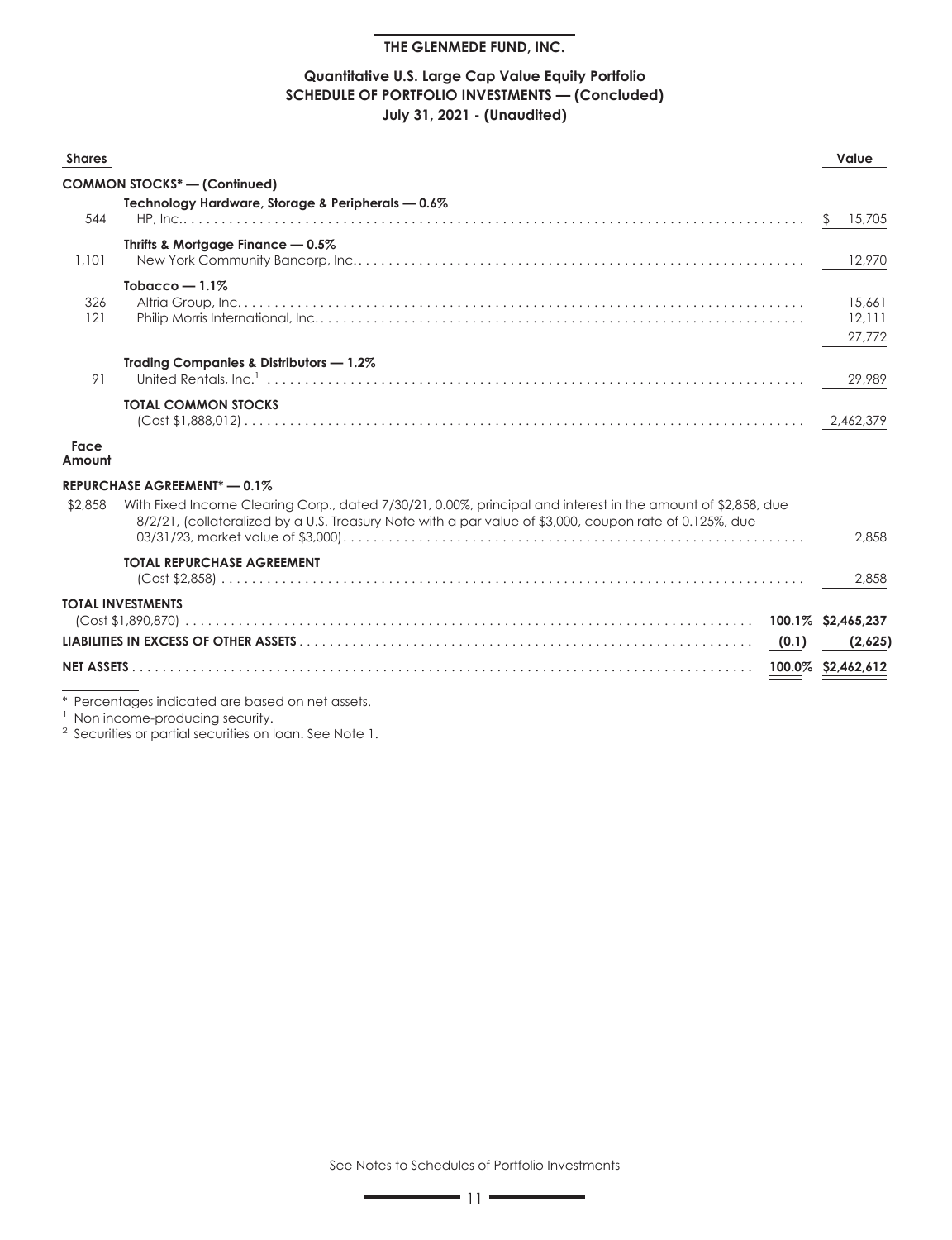## **Quantitative U.S. Small Cap Equity Portfolio SCHEDULE OF PORTFOLIO INVESTMENTS July 31, 2021 - (Unaudited)**

| <b>Shares</b> |                                       | Value            |
|---------------|---------------------------------------|------------------|
|               | COMMON STOCKS* - 98.8%                |                  |
|               | Air Freight & Logistics - 0.6%        |                  |
| 127           |                                       | \$<br>8,505      |
|               |                                       |                  |
| 223           | Auto Components - 1.8%                | 9,395            |
| 81            |                                       | 6,717            |
| 247           |                                       | 3,880            |
| 165           |                                       | 6,891            |
|               |                                       | 26,883           |
|               |                                       |                  |
| 536           | Banks $-8.4%$                         |                  |
| 489           |                                       | 8,061<br>9,291   |
| 185           |                                       | 7,006            |
| 519           |                                       | 13,286           |
| 257           |                                       | 7,566            |
| 1,455         |                                       | 17,649           |
| 211           |                                       | 8,451            |
| 489           |                                       | 11,526           |
| 408           |                                       | 12,926           |
| 853           |                                       | 11,302           |
| 985           |                                       | 13,613           |
| 354           |                                       | 5,795            |
|               |                                       | 126,472          |
|               | Beverages - 0.8%                      |                  |
| 739           |                                       | 12,216           |
|               | Biotechnology - 9.0%                  |                  |
| 2,992         |                                       | 7,390            |
| 375           |                                       | 8,618            |
| 814           |                                       | 10,378           |
| 763           |                                       | 5,616            |
| 2,600         |                                       | 15,184           |
| 837           |                                       | 10,923           |
| 1,458         |                                       | 7,888            |
| 523           |                                       | 9,053            |
| 358           |                                       | 6,186            |
| 414<br>1,482  |                                       | 20,741<br>11,145 |
| 917           |                                       | 8,785            |
| 621           |                                       | 10,129           |
| 121           | Xencor, Inc. <sup>1</sup>             | 3,724            |
|               |                                       | 135,760          |
|               |                                       |                  |
|               | <b>Building Products - 2.9%</b>       |                  |
| 1,437<br>445  |                                       | 24,170           |
| 337           |                                       | 10,289<br>8,371  |
|               |                                       |                  |
|               |                                       | 42,830           |
|               | Capital Markets - 1.7%                |                  |
| 275           |                                       | 10,994           |
| 471           |                                       | 15,171           |
|               |                                       | 26,165           |
|               | Chemicals - 0.8%                      |                  |
| 148           |                                       | 11,873           |
|               |                                       |                  |
| 278           | Commercial Services & Supplies - 2.5% | 12,924           |
|               |                                       |                  |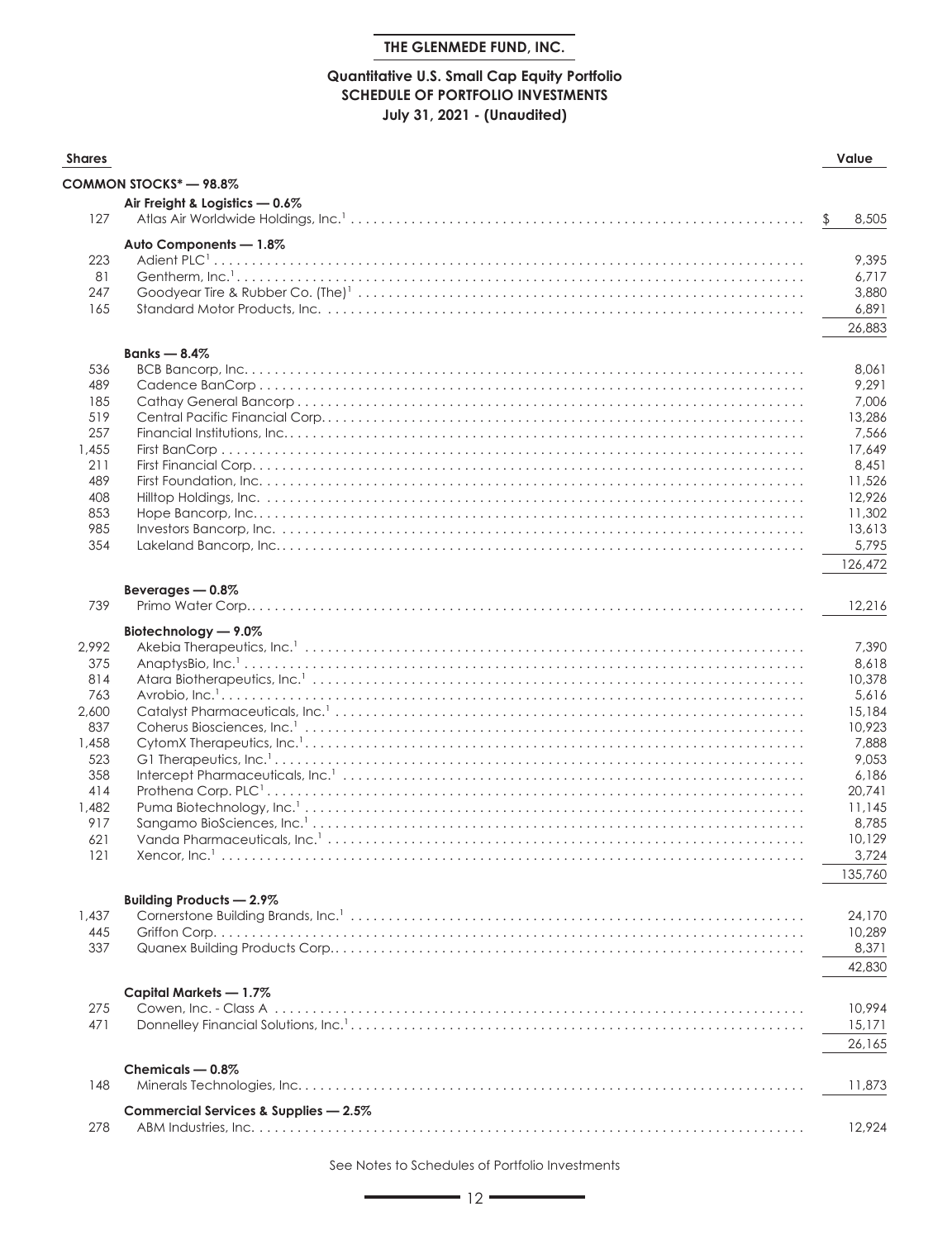## **Quantitative U.S. Small Cap Equity Portfolio SCHEDULE OF PORTFOLIO INVESTMENTS — (Continued) July 31, 2021 - (Unaudited)**

| <b>Shares</b> |                                                         | Value          |
|---------------|---------------------------------------------------------|----------------|
|               | <b>COMMON STOCKS* - (Continued)</b>                     |                |
|               | <b>Commercial Services &amp; Supplies - (Continued)</b> |                |
| 1,361         |                                                         | 12,167<br>\$   |
| 305           |                                                         | 13,161         |
|               |                                                         | 38,252         |
|               |                                                         |                |
|               | Communications Equipment - 1.1%                         |                |
| 214<br>545    |                                                         | 7,330          |
|               |                                                         | 9,096          |
|               |                                                         | 16,426         |
|               | Construction & Engineering - 0.8%                       |                |
| 214           |                                                         | 6,399          |
| 408           |                                                         | 5,740          |
|               |                                                         | 12,139         |
|               | Consumer Finance - 2.3%                                 |                |
| 1,082         |                                                         | 22,105         |
| 273           |                                                         | 11,949         |
|               |                                                         | 34,054         |
|               |                                                         |                |
|               | Containers & Packaging - 0.8%                           |                |
| 803           |                                                         | 11,876         |
|               | Diversified Consumer Services - 1.2%                    |                |
| 316           |                                                         | 11,484         |
| 220           |                                                         | 6,745          |
|               |                                                         | 18,229         |
|               | Diversified Telecommunication Services - 0.4%           |                |
| 294           |                                                         | 5,454          |
|               |                                                         |                |
| 101           | Electrical Equipment - 0.5%                             |                |
|               |                                                         | 7,586          |
|               | Electronic Equipment, Instruments & Components - 1.8%   |                |
| 59            |                                                         | 5,329          |
| 230           |                                                         | 8,836          |
| 528<br>252    |                                                         | 7,387<br>5,577 |
|               |                                                         |                |
|               |                                                         | 27,129         |
|               | Energy Equipment & Services - 0.7%                      |                |
| 799           |                                                         | 10,595         |
|               | Equity Real Estate Investment Trusts - 7.7%             |                |
| 799           |                                                         | 11.154         |
| 479           |                                                         | 11,554         |
| 153           |                                                         | 13,770         |
| 822           |                                                         | 10,579         |
| 82            |                                                         | 14,450         |
| 859           |                                                         | 5,944          |
| 331           |                                                         | 17,930         |
| 419<br>191    |                                                         | 7,940<br>9,921 |
| 322           |                                                         | 13,305         |
|               |                                                         | 116,547        |
|               |                                                         |                |
|               | Food & Staples Retailing - 1.0%                         |                |
| 440           | SpartanNash Co                                          | 8,558          |
| 289           |                                                         | 7,104          |
|               |                                                         | 15,662         |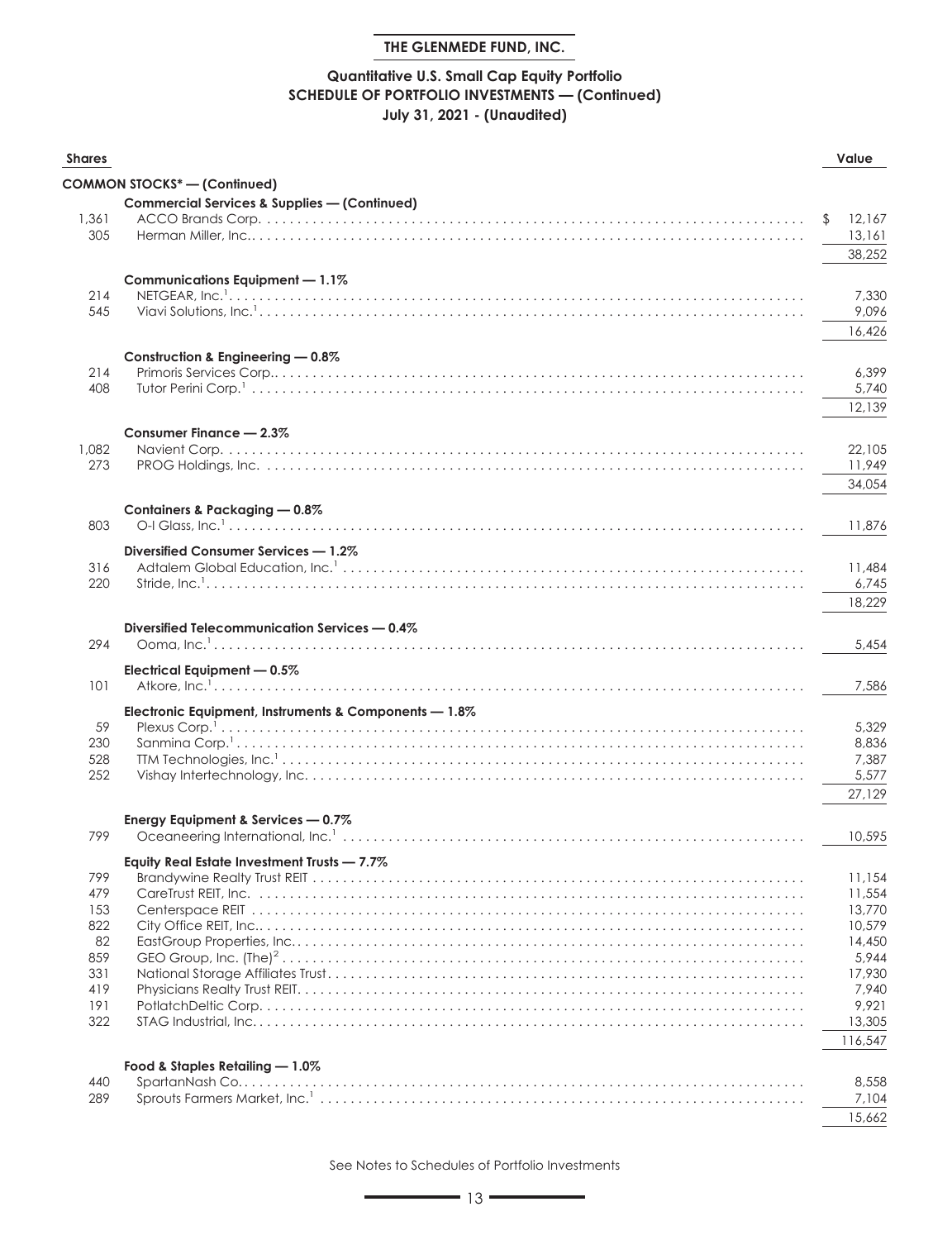## **Quantitative U.S. Small Cap Equity Portfolio SCHEDULE OF PORTFOLIO INVESTMENTS — (Continued) July 31, 2021 - (Unaudited)**

| <b>Shares</b> |                                                                                                                                                                                                                   | Value       |
|---------------|-------------------------------------------------------------------------------------------------------------------------------------------------------------------------------------------------------------------|-------------|
|               | <b>COMMON STOCKS*-(Continued)</b>                                                                                                                                                                                 |             |
|               | Gas Utilities - 2.1%                                                                                                                                                                                              |             |
| 98            |                                                                                                                                                                                                                   | \$<br>7,230 |
| 485           |                                                                                                                                                                                                                   | 12,207      |
| 177           |                                                                                                                                                                                                                   | 12,378      |
|               |                                                                                                                                                                                                                   | 31,815      |
|               | Health Care Equipment & Supplies - 1.7%                                                                                                                                                                           |             |
| 180           |                                                                                                                                                                                                                   | 11,511      |
| 724           |                                                                                                                                                                                                                   | 8,536       |
| 150           |                                                                                                                                                                                                                   | 5,961       |
|               |                                                                                                                                                                                                                   | 26,008      |
|               | Health Care Providers & Services - 3.6%                                                                                                                                                                           |             |
| 70            |                                                                                                                                                                                                                   | 11,900      |
| 209           |                                                                                                                                                                                                                   | 6,506       |
| 615           |                                                                                                                                                                                                                   | 24,262      |
| 150           |                                                                                                                                                                                                                   | 10,776      |
|               |                                                                                                                                                                                                                   | 53,444      |
|               | Health Care Technology - 0.8%                                                                                                                                                                                     |             |
| 730           |                                                                                                                                                                                                                   | 12,468      |
|               | Hotels, Restaurants & Leisure - 1.3%                                                                                                                                                                              |             |
| 687           |                                                                                                                                                                                                                   | 12,881      |
| 57            |                                                                                                                                                                                                                   | 6,205       |
|               |                                                                                                                                                                                                                   | 19,086      |
|               |                                                                                                                                                                                                                   |             |
|               | Household Durables - 1.9%                                                                                                                                                                                         |             |
| 126           |                                                                                                                                                                                                                   | 13,681      |
| 629           |                                                                                                                                                                                                                   | 15,172      |
|               |                                                                                                                                                                                                                   | 28,853      |
|               | Household Products - 0.9%                                                                                                                                                                                         |             |
| 104           |                                                                                                                                                                                                                   | 5,022       |
| 206           |                                                                                                                                                                                                                   | 8,922       |
|               |                                                                                                                                                                                                                   | 13,944      |
|               | Insurance $-1.6\%$                                                                                                                                                                                                |             |
| 288           |                                                                                                                                                                                                                   | 11,958      |
| 209           |                                                                                                                                                                                                                   | 12,333      |
|               |                                                                                                                                                                                                                   | 24,291      |
|               | IT Services - 4.5%                                                                                                                                                                                                |             |
| 1,611         |                                                                                                                                                                                                                   | 10,810      |
| 122           |                                                                                                                                                                                                                   | 5,534       |
| 120           |                                                                                                                                                                                                                   | 13,586      |
| 710           |                                                                                                                                                                                                                   | 12,723      |
| 120           |                                                                                                                                                                                                                   | 11,315      |
| 245           |                                                                                                                                                                                                                   | 13,147      |
|               |                                                                                                                                                                                                                   | 67,115      |
|               | Leisure Equipment & Products - 1.2%                                                                                                                                                                               |             |
| 453           | Vista Outdoor, $\ln c$ , $\ldots$ , $\ldots$ , $\ldots$ , $\ldots$ , $\ldots$ , $\ldots$ , $\ldots$ , $\ldots$ , $\ldots$ , $\ldots$ , $\ldots$ , $\ldots$ , $\ldots$ , $\ldots$ , $\ldots$ , $\ldots$ , $\ldots$ | 18,297      |
|               | Machinery $-0.7\%$                                                                                                                                                                                                |             |
| 239           | Hillenbrand, Inc.                                                                                                                                                                                                 | 10,827      |
|               | Media $-3.4\%$                                                                                                                                                                                                    |             |
| 579           |                                                                                                                                                                                                                   | 11,047      |
| 628           |                                                                                                                                                                                                                   | 13,923      |
| 779           |                                                                                                                                                                                                                   | 20,137      |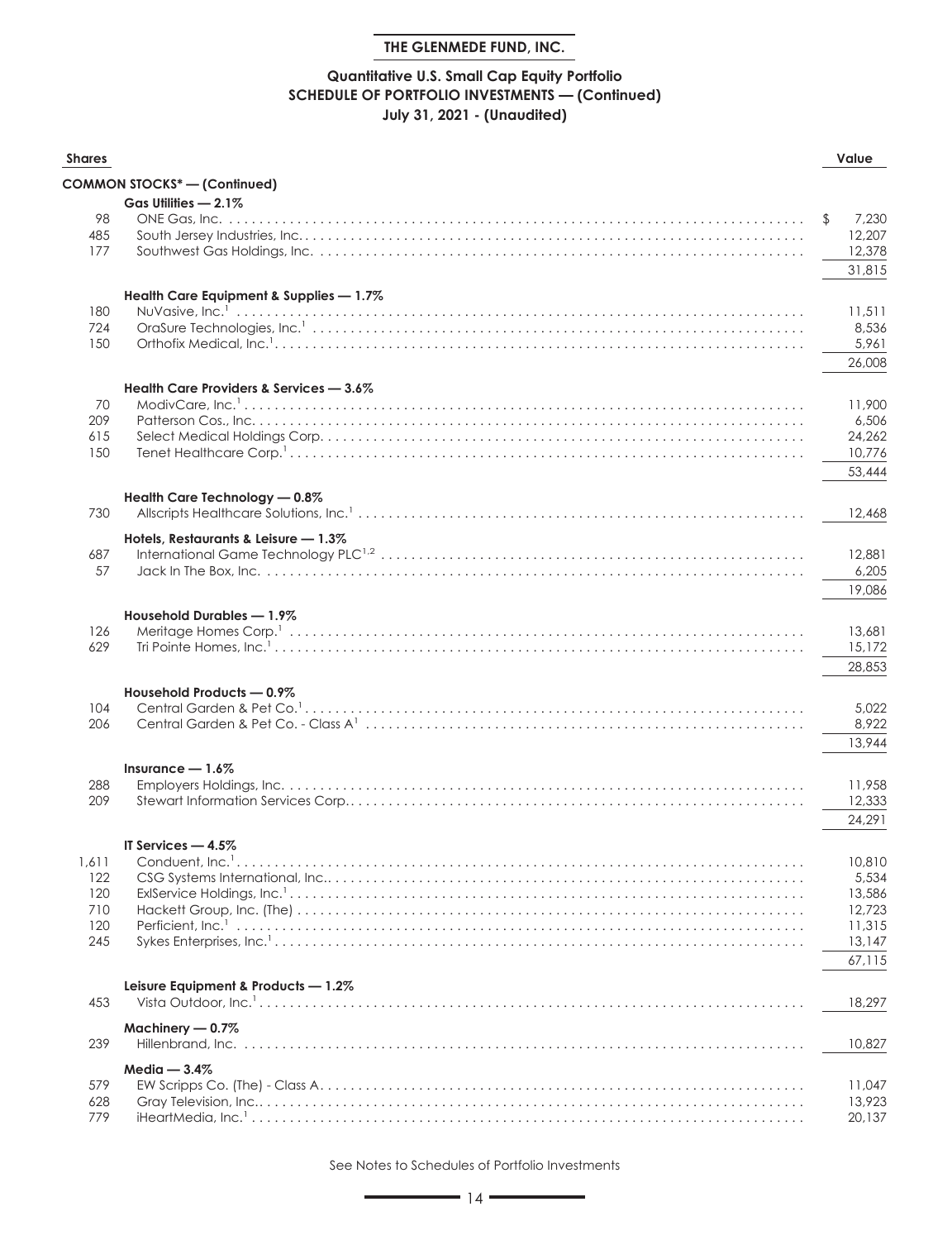## **Quantitative U.S. Small Cap Equity Portfolio SCHEDULE OF PORTFOLIO INVESTMENTS — (Continued) July 31, 2021 - (Unaudited)**

| <b>Shares</b> |                                                                                                                                                                                                                                                                                                                                                                                                                              | Value            |
|---------------|------------------------------------------------------------------------------------------------------------------------------------------------------------------------------------------------------------------------------------------------------------------------------------------------------------------------------------------------------------------------------------------------------------------------------|------------------|
|               | <b>COMMON STOCKS*-(Continued)</b>                                                                                                                                                                                                                                                                                                                                                                                            |                  |
|               | Media - (Continued)                                                                                                                                                                                                                                                                                                                                                                                                          |                  |
| 146           |                                                                                                                                                                                                                                                                                                                                                                                                                              | 6,372<br>51.479  |
|               |                                                                                                                                                                                                                                                                                                                                                                                                                              |                  |
| 629           | Metals & Mining - 2.6%                                                                                                                                                                                                                                                                                                                                                                                                       | 25,254           |
| 420           |                                                                                                                                                                                                                                                                                                                                                                                                                              | 13,776           |
|               |                                                                                                                                                                                                                                                                                                                                                                                                                              | 39,030           |
|               | Mortgage Real Estate Investment Trust - 0.9%                                                                                                                                                                                                                                                                                                                                                                                 |                  |
| 1,027         |                                                                                                                                                                                                                                                                                                                                                                                                                              | 13,022           |
|               | Multi-line Retail - 0.6%                                                                                                                                                                                                                                                                                                                                                                                                     |                  |
| 156           |                                                                                                                                                                                                                                                                                                                                                                                                                              | 8,987            |
|               | Oil, Gas & Consumable Fuels - 2.4%                                                                                                                                                                                                                                                                                                                                                                                           |                  |
| 551           |                                                                                                                                                                                                                                                                                                                                                                                                                              | 7,527            |
| 1,504<br>527  |                                                                                                                                                                                                                                                                                                                                                                                                                              | 8,723<br>6,666   |
| 363           |                                                                                                                                                                                                                                                                                                                                                                                                                              | 12,509           |
|               |                                                                                                                                                                                                                                                                                                                                                                                                                              | 35,425           |
|               | Paper & Forest Products - 1.1%                                                                                                                                                                                                                                                                                                                                                                                               |                  |
| 297           | Domtar Corp. $\frac{1}{1}, \ldots, \frac{1}{1}, \ldots, \frac{1}{1}, \ldots, \frac{1}{1}, \ldots, \frac{1}{1}, \ldots, \frac{1}{1}, \ldots, \frac{1}{1}, \ldots, \frac{1}{1}, \ldots, \frac{1}{1}, \ldots, \frac{1}{1}, \ldots, \frac{1}{1}, \ldots, \frac{1}{1}, \ldots, \frac{1}{1}, \ldots, \frac{1}{1}, \ldots, \frac{1}{1}, \ldots, \frac{1}{1}, \ldots, \frac{1}{1}, \ldots, \frac{1}{1}, \ldots, \frac{1}{1}, \ldots$ | 16,308           |
|               | Personal Products - 0.4%                                                                                                                                                                                                                                                                                                                                                                                                     |                  |
| 150           |                                                                                                                                                                                                                                                                                                                                                                                                                              | 6,162            |
|               | Pharmaceuticals - 1.4%                                                                                                                                                                                                                                                                                                                                                                                                       |                  |
| 781           |                                                                                                                                                                                                                                                                                                                                                                                                                              | $\mathbf 0$      |
| 477<br>395    |                                                                                                                                                                                                                                                                                                                                                                                                                              | 11,291<br>10,400 |
|               |                                                                                                                                                                                                                                                                                                                                                                                                                              | 21,691           |
|               |                                                                                                                                                                                                                                                                                                                                                                                                                              |                  |
| 314           | Professional Services - 1.6%                                                                                                                                                                                                                                                                                                                                                                                                 | 13,411           |
| 395           |                                                                                                                                                                                                                                                                                                                                                                                                                              | 10,740           |
|               |                                                                                                                                                                                                                                                                                                                                                                                                                              | 24,151           |
|               | Real Estate Management & Development - 0.9%                                                                                                                                                                                                                                                                                                                                                                                  |                  |
| 752           |                                                                                                                                                                                                                                                                                                                                                                                                                              | 13,325           |
|               | Semiconductors & Semiconductor Equipment - 3.8%                                                                                                                                                                                                                                                                                                                                                                              |                  |
| 471           |                                                                                                                                                                                                                                                                                                                                                                                                                              | 11,606           |
| 288           | Axcelis Technologies, Inc. <sup>1</sup>                                                                                                                                                                                                                                                                                                                                                                                      | 11.102           |
| 284           |                                                                                                                                                                                                                                                                                                                                                                                                                              | 10,582           |
| 192<br>957    |                                                                                                                                                                                                                                                                                                                                                                                                                              | 10.437<br>12,795 |
|               |                                                                                                                                                                                                                                                                                                                                                                                                                              | 56,522           |
|               |                                                                                                                                                                                                                                                                                                                                                                                                                              |                  |
| 602           | Software $-2.3\%$                                                                                                                                                                                                                                                                                                                                                                                                            | 14,020           |
| 222           |                                                                                                                                                                                                                                                                                                                                                                                                                              | 10,121           |
| 479           |                                                                                                                                                                                                                                                                                                                                                                                                                              | 9,949            |
|               |                                                                                                                                                                                                                                                                                                                                                                                                                              | 34,090           |
|               | Specialty Retail - 2.7%                                                                                                                                                                                                                                                                                                                                                                                                      |                  |
| 190           |                                                                                                                                                                                                                                                                                                                                                                                                                              | 7.184            |
| 62            |                                                                                                                                                                                                                                                                                                                                                                                                                              | 10,772           |
| 239<br>236    |                                                                                                                                                                                                                                                                                                                                                                                                                              | 12,856<br>10,301 |
|               |                                                                                                                                                                                                                                                                                                                                                                                                                              | 41,113           |
|               |                                                                                                                                                                                                                                                                                                                                                                                                                              |                  |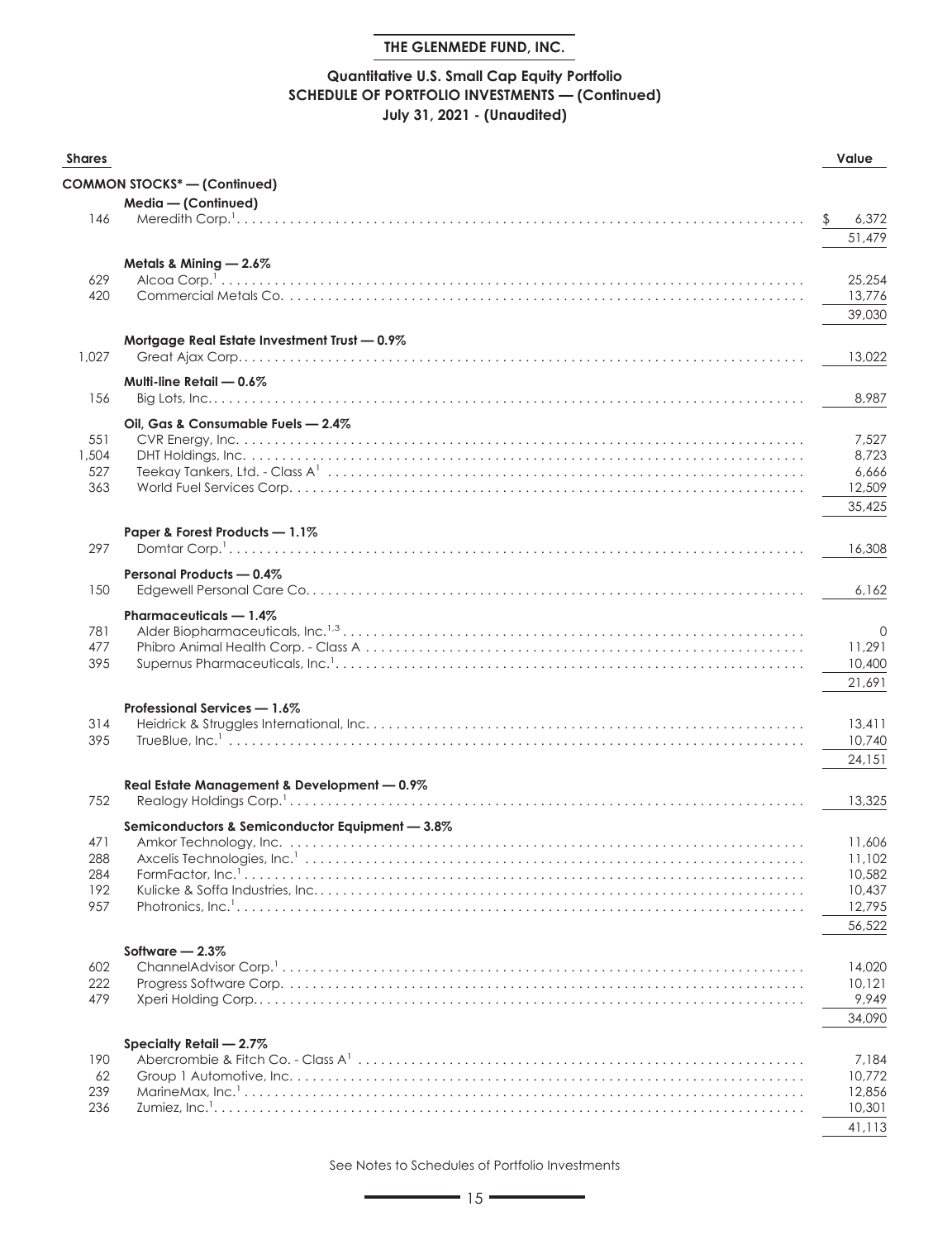#### **Quantitative U.S. Small Cap Equity Portfolio SCHEDULE OF PORTFOLIO INVESTMENTS — (Concluded) July 31, 2021 - (Unaudited)**

| <b>Shares</b>  |                                                                                                                        |       | Value                           |
|----------------|------------------------------------------------------------------------------------------------------------------------|-------|---------------------------------|
|                | COMMON STOCKS* — (Continued)                                                                                           |       |                                 |
|                | Textiles, Apparel & Luxury Goods - 0.4%                                                                                |       |                                 |
| 229            |                                                                                                                        |       | 6,174                           |
|                | Thrifts & Mortgage Finance $-1.2\%$                                                                                    |       |                                 |
| 516<br>576     |                                                                                                                        |       | 6,207<br>12,442                 |
|                |                                                                                                                        |       | 18,649                          |
|                | Trading Companies & Distributors - 4.4%                                                                                |       |                                 |
| 182            |                                                                                                                        |       | 9.734                           |
| 194            |                                                                                                                        |       | 9,923                           |
| 1,707<br>215   |                                                                                                                        |       | 16,848<br>10,103                |
| 185            |                                                                                                                        |       | 19,693                          |
|                |                                                                                                                        |       | 66,301                          |
|                | Wireless Telecommunication Services - 1.6%                                                                             |       |                                 |
| 539            |                                                                                                                        |       | 12,047                          |
| 328            |                                                                                                                        |       | 11,926                          |
|                |                                                                                                                        |       | 23.973                          |
|                | <b>TOTAL COMMON STOCKS</b>                                                                                             |       |                                 |
|                |                                                                                                                        |       | 1,487,203                       |
| Face<br>Amount |                                                                                                                        |       |                                 |
|                | REPURCHASE AGREEMENT <sup>*</sup> - 1.6%                                                                               |       |                                 |
|                | \$24,795 With Fixed Income Clearing Corp., dated 7/30/21, 0.00%, principal and interest in the amount of \$24,795, due |       |                                 |
|                | 8/2/21, (collateralized by a U.S. Treasury Note with a par value of \$25,300, coupon rate of 0.125%, due               |       |                                 |
|                |                                                                                                                        |       | 24,795                          |
|                | <b>TOTAL REPURCHASE AGREEMENT</b>                                                                                      |       |                                 |
|                |                                                                                                                        |       | 24,795                          |
| <b>Shares</b>  |                                                                                                                        |       |                                 |
|                | INVESTMENT OF SECURITY LENDING COLLATERAL* — 1.4%                                                                      |       |                                 |
|                | 21,789 State Street Navigator Securities Lending Government Money Market Portfolio <sup>4</sup>                        |       | 21.789                          |
|                | TOTAL INVESTMENT OF SECURITY LENDING COLLATERAL                                                                        |       |                                 |
|                |                                                                                                                        |       | 21,789                          |
|                | <b>TOTAL INVESTMENTS</b>                                                                                               |       |                                 |
|                |                                                                                                                        |       | 101.8% \$1,533,787<br>(27, 809) |
|                |                                                                                                                        | (1.8) |                                 |
|                |                                                                                                                        |       | 100.0% \$1,505,978              |
|                | Percentages indicated are based on net assets.                                                                         |       |                                 |

<sup>1</sup> Non income-producing security.

<sup>2</sup> Securities or partial securities on loan. See Note 1.

<sup>3</sup> For fair value measurement disclosure purposes, security is categorized as Level 3 (See Note 1 of the Notes to Financial Statements).

<sup>4</sup> Represents an investment of securities lending cash collateral.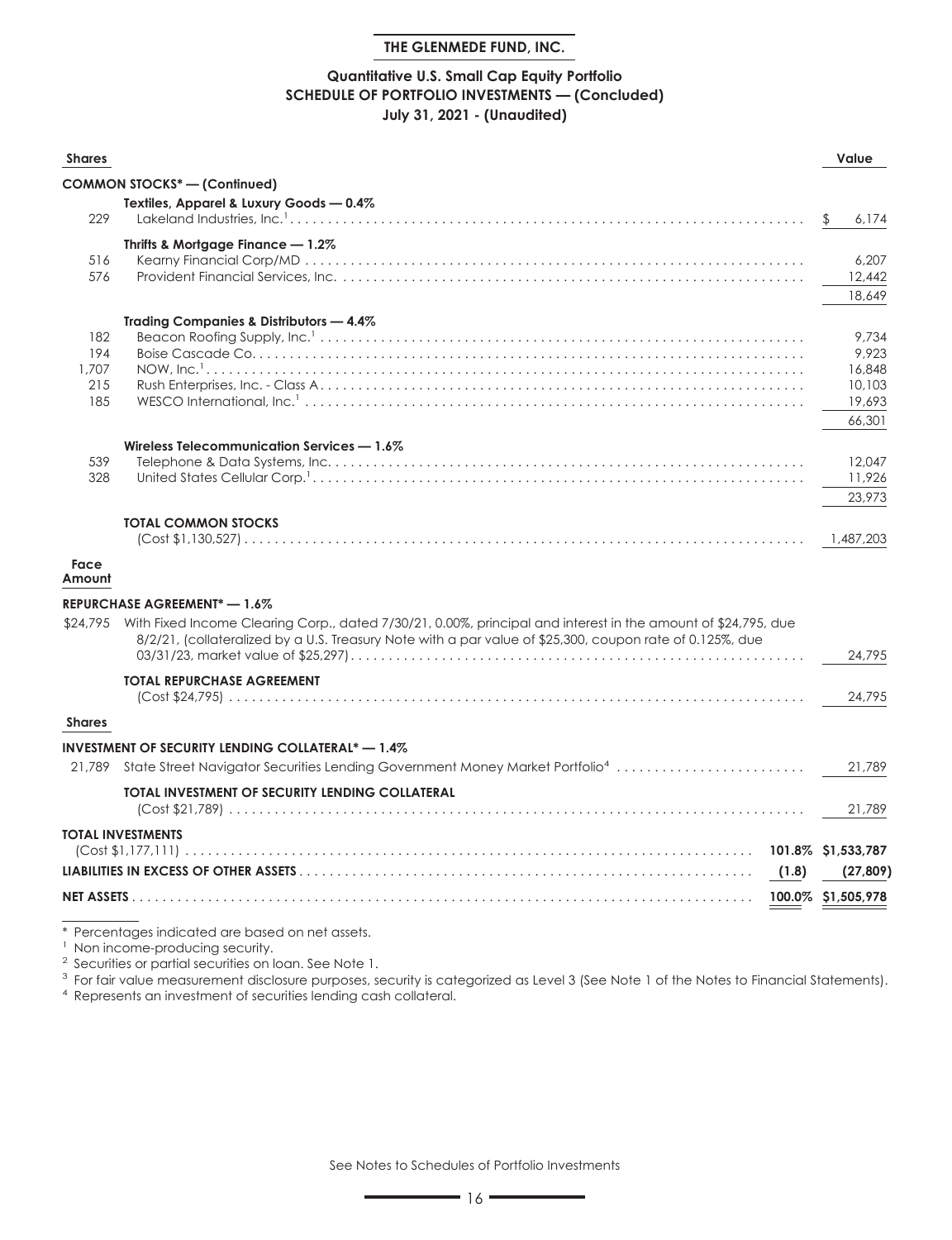#### **Quantitative International Equity Portfolio SCHEDULE OF PORTFOLIO INVESTMENTS July 31, 2021 - (Unaudited)**

| <b>Shares</b>                                                                                                                          |                        | Value                                                                                                                                                                       |
|----------------------------------------------------------------------------------------------------------------------------------------|------------------------|-----------------------------------------------------------------------------------------------------------------------------------------------------------------------------|
|                                                                                                                                        | COMMON STOCKS* - 98.1% |                                                                                                                                                                             |
|                                                                                                                                        | Japan - 19.5%          |                                                                                                                                                                             |
| 37,800<br>30,300<br>62,135<br>27,115<br>13,200<br>8,596<br>38,389<br>31,032<br>11,803<br>13,979<br>22,151<br>63,900<br>26,819<br>8,600 |                        | 599,190<br>\$<br>689,521<br>735,057<br>800,164<br>402,479<br>292,393<br>1,232,287<br>476,031<br>758,343<br>359,260<br>823,796<br>760,416<br>351,329<br>246,935<br>8,527,201 |
|                                                                                                                                        |                        |                                                                                                                                                                             |
| 79.216<br>42,270<br>21,471<br>90,164<br>29,729<br>29,000<br>5,358<br>5,100<br>13,918<br>16,212<br>272,014                              | United Kingdom - 13.3% | 426.457<br>413,403<br>804.089<br>217,570<br>585,882<br>623,790<br>303,263<br>328,032<br>707,484<br>932,676<br>439,276<br>5,781,922                                          |
| 5,900<br>11,809<br>10,660<br>19,456<br>10,781<br>12,355<br>2,500<br>6,600                                                              | Canada $-11.2\%$       | 237,825<br>1,177,357<br>665,610<br>376,085<br>1,090,390<br>642,831<br>264,909<br>438,819<br>4,893,826                                                                       |
| 32,310<br>14,312<br>52,536<br>2,546<br>7,164<br>31,362<br>416                                                                          | Switzerland - 10.8%    | 1,183,192<br>427,500<br>610,468<br>278,420<br>661,882<br>1,294,310<br>250,284<br>4,706,056                                                                                  |
| 32,149<br>29,725<br>633<br>36,825<br>4,939<br>5,438                                                                                    | Germany - 8.4%         | 641.051<br>661,679<br>105,689<br>611,295<br>334,601<br>369,077                                                                                                              |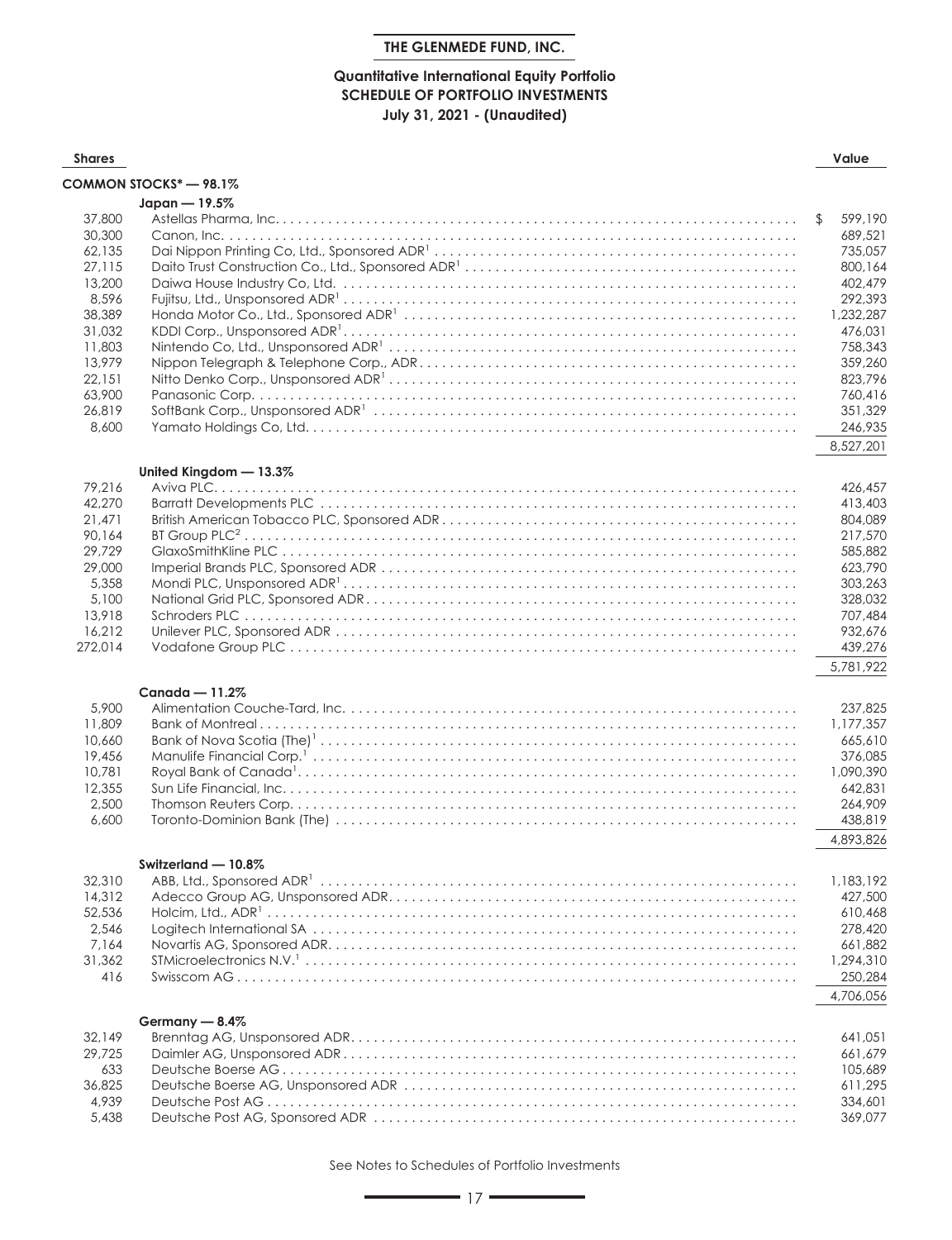## **Quantitative International Equity Portfolio SCHEDULE OF PORTFOLIO INVESTMENTS — (Continued) July 31, 2021 - (Unaudited)**

| <b>Shares</b> |                              | Value                |
|---------------|------------------------------|----------------------|
|               | COMMON STOCKS* - (Continued) |                      |
|               | Germany - (Continued)        |                      |
| 2,600         |                              | 230,640<br>\$        |
| 1,800         |                              | 258,023              |
| 2,800         |                              | 437,043              |
|               |                              | 3,649,098            |
|               | France $-7.2%$               |                      |
| 13,726        |                              | 356,464              |
| 4,451         |                              | 962,279              |
| 1,713         |                              | 279,813              |
| 7,582         |                              | 781.411              |
| 9,056         |                              | 303,467              |
| 10,167        |                              | 442,624              |
|               |                              | 3,126,058            |
|               | Sweden $-6.1\%$              |                      |
| 8,616         |                              | 225,999              |
| 2,704         |                              | 473,200              |
| 47,738        |                              | 1,284,630            |
| 33,800        |                              | 658,692              |
|               |                              | 2,642,521            |
|               | Australia - 4.3%             |                      |
| 226,388       |                              | 549.907              |
| 24,708        |                              | 733,086              |
| 13,294        |                              | 596,470              |
|               |                              | 1,879,463            |
|               | Denmark - 2.9%               |                      |
| 28,107        |                              | 1,038,835            |
| 2,600         |                              | 240,472<br>1,279,307 |
|               |                              |                      |
| 11,419        | Netherlands $-2.8\%$         | 470,805              |
| 24,605        |                              | 765,216              |
|               |                              | 1,236,021            |
|               |                              |                      |
| 12,988        | Hong Kong - 2.6%             | 841,752              |
| 20,984        |                              | 302,589              |
|               |                              | 1,144,341            |
|               |                              |                      |
| 22,791        | Spain $-2.4%$                | 452,174              |
| 54,587        |                              | 597,095              |
|               |                              | 1,049,269            |
|               |                              |                      |
| 48,060        | Italy $-2.1\%$               | 290,985              |
| 25,414        |                              | 602,057              |
|               |                              | 893,042              |
|               |                              |                      |
| 20,836        | Ireland $-1.6\%$             | 699,235              |
|               |                              |                      |
|               | Norway $-0.7\%$              |                      |
| 6,100         |                              | 321,269              |
|               | Israel $-0.6\%$              |                      |
| 28,223        |                              | 276,511              |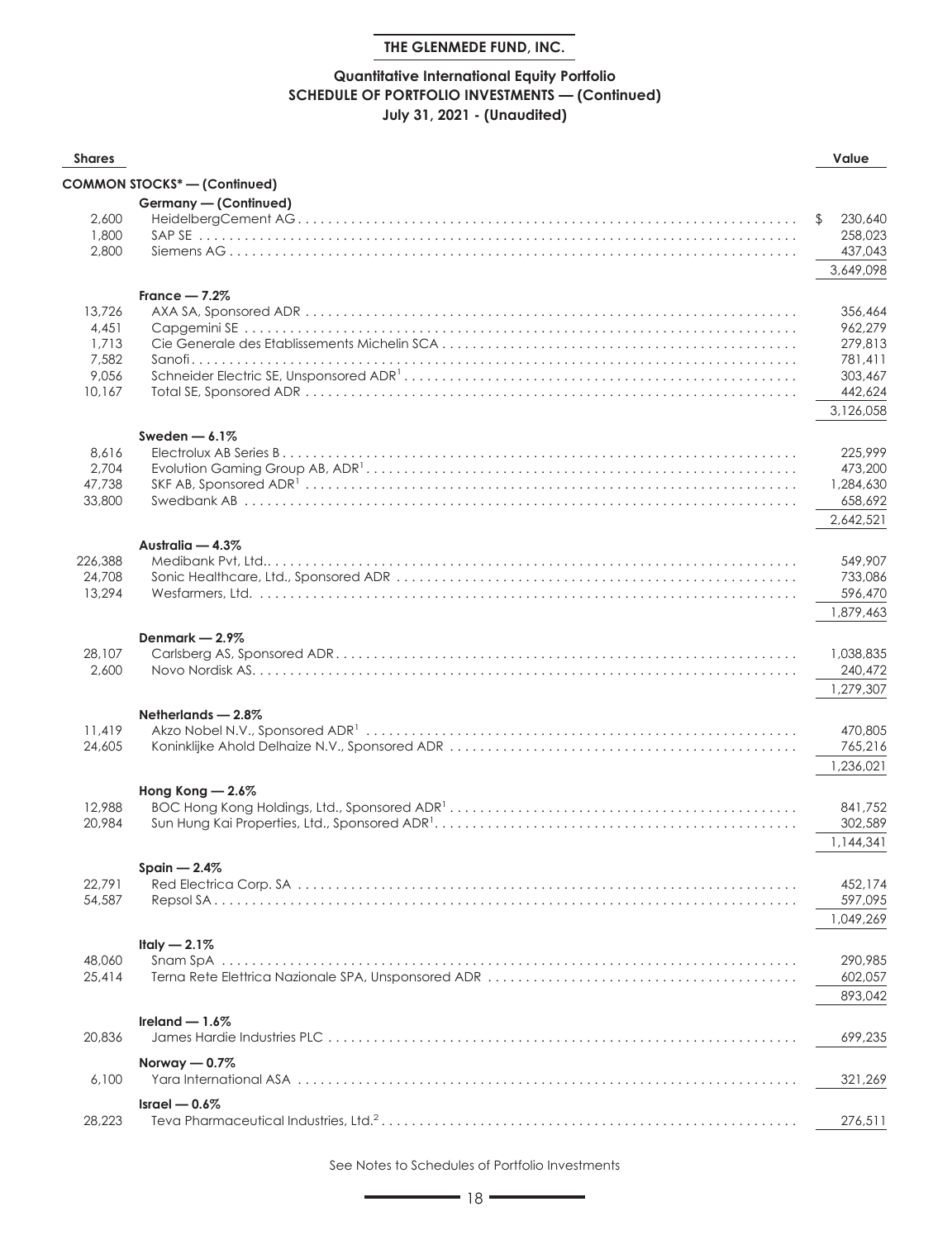#### **Quantitative International Equity Portfolio SCHEDULE OF PORTFOLIO INVESTMENTS — (Concluded) July 31, 2021 - (Unaudited)**

| <b>Shares</b>            |                                                                      | Value                   |
|--------------------------|----------------------------------------------------------------------|-------------------------|
|                          | <b>COMMON STOCKS*-(Confinued)</b>                                    |                         |
| 5,087                    | Austria $-0.6\%$                                                     | 274,688<br>$\mathbb{S}$ |
| 1.676                    | Singapore $-0.5\%$                                                   | 219,154                 |
| 32,000                   | Cayman Islands - 0.5%                                                | 218,037                 |
|                          | <b>TOTAL COMMON STOCKS</b>                                           |                         |
| 5.787.490                | <b>INVESTMENT OF SECURITY LENDING COLLATERAL<sup>*</sup> - 13.3%</b> |                         |
|                          | TOTAL INVESTMENT OF SECURITY LENDING COLLATERAL                      |                         |
| <b>TOTAL INVESTMENTS</b> |                                                                      |                         |
|                          |                                                                      | (4,975,356)             |
|                          |                                                                      |                         |
|                          | * Percentages indicated are based on net assets.                     |                         |

1 Securities or partial securities on loan. See Note 1.

<sup>2</sup> Non income-producing security.

<sup>3</sup> Represents an investment of securities lending cash collateral.

Abbreviations:

ADR — American Depositary Receipt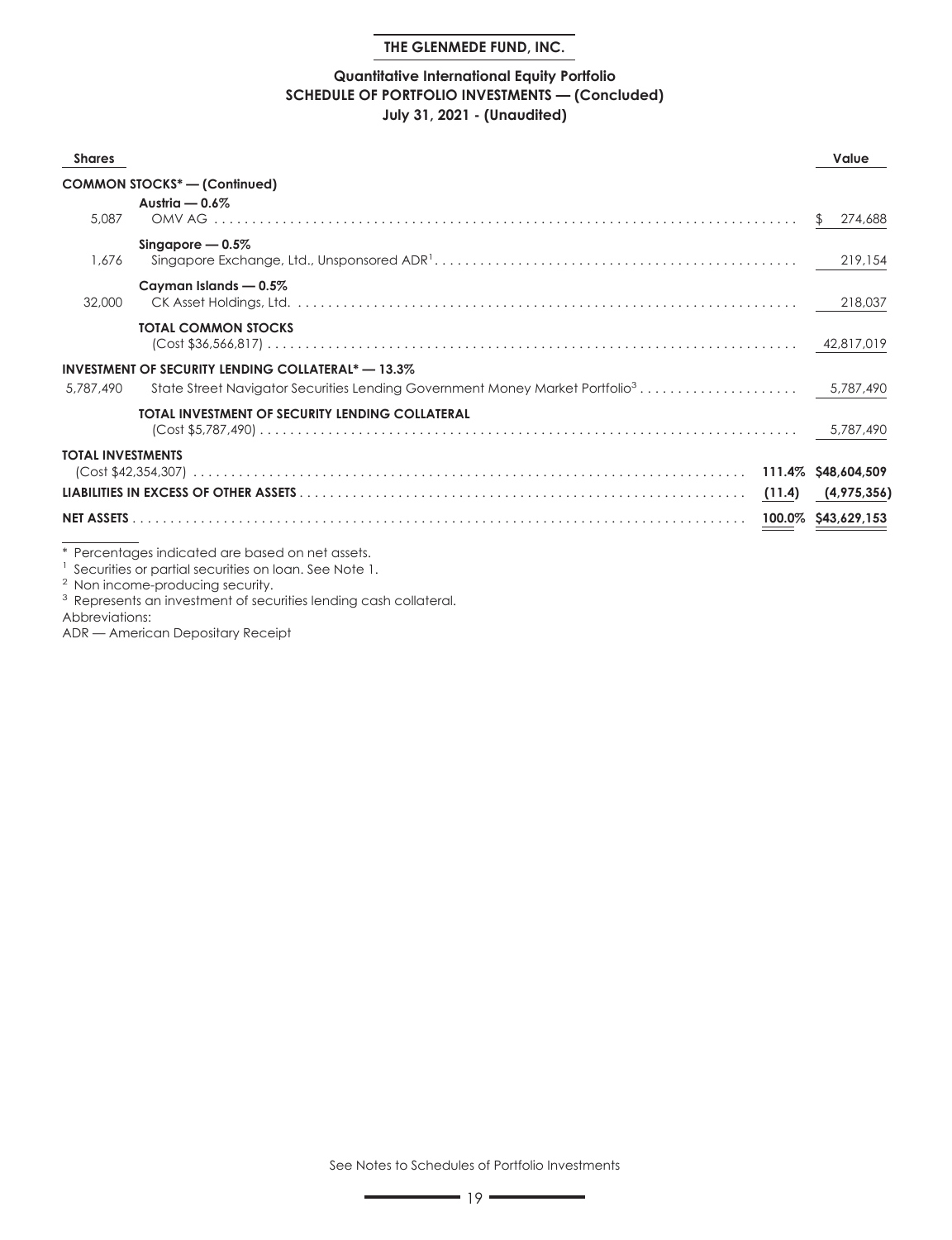## **Responsible ESG U.S. Equity Portfolio SCHEDULE OF PORTFOLIO INVESTMENTS July 31, 2021 - (Unaudited)**

| <b>Shares</b>  |                                                                                                                                                                                                                                                                                                                                                                                                                                                                                                                                   | Value              |
|----------------|-----------------------------------------------------------------------------------------------------------------------------------------------------------------------------------------------------------------------------------------------------------------------------------------------------------------------------------------------------------------------------------------------------------------------------------------------------------------------------------------------------------------------------------|--------------------|
|                | COMMON STOCKS* — 99.4%                                                                                                                                                                                                                                                                                                                                                                                                                                                                                                            |                    |
|                | Auto Components - 1.5%                                                                                                                                                                                                                                                                                                                                                                                                                                                                                                            |                    |
| 9,747          |                                                                                                                                                                                                                                                                                                                                                                                                                                                                                                                                   | \$<br>477,408      |
|                | Banks $-4.3\%$                                                                                                                                                                                                                                                                                                                                                                                                                                                                                                                    |                    |
| 3,549          |                                                                                                                                                                                                                                                                                                                                                                                                                                                                                                                                   | 149,626            |
| 2,216          |                                                                                                                                                                                                                                                                                                                                                                                                                                                                                                                                   | 157,668            |
| 23,006         |                                                                                                                                                                                                                                                                                                                                                                                                                                                                                                                                   | 442,865            |
| 11,598         |                                                                                                                                                                                                                                                                                                                                                                                                                                                                                                                                   | 604,836            |
|                |                                                                                                                                                                                                                                                                                                                                                                                                                                                                                                                                   | 1,354,995          |
|                | Beverages - 1.2%                                                                                                                                                                                                                                                                                                                                                                                                                                                                                                                  |                    |
| 7.687          |                                                                                                                                                                                                                                                                                                                                                                                                                                                                                                                                   | 375,817            |
|                | Biotechnology - 1.4%                                                                                                                                                                                                                                                                                                                                                                                                                                                                                                              |                    |
| 1,812          |                                                                                                                                                                                                                                                                                                                                                                                                                                                                                                                                   | 437,671            |
|                | Building Products - 1.1%                                                                                                                                                                                                                                                                                                                                                                                                                                                                                                          |                    |
| 6,318          |                                                                                                                                                                                                                                                                                                                                                                                                                                                                                                                                   | 349,070            |
|                |                                                                                                                                                                                                                                                                                                                                                                                                                                                                                                                                   |                    |
|                | Capital Markets - 3.1%                                                                                                                                                                                                                                                                                                                                                                                                                                                                                                            |                    |
| 3,019          |                                                                                                                                                                                                                                                                                                                                                                                                                                                                                                                                   | 154,965            |
| 3,829<br>1,864 |                                                                                                                                                                                                                                                                                                                                                                                                                                                                                                                                   | 160,205<br>162,429 |
| 2,393          |                                                                                                                                                                                                                                                                                                                                                                                                                                                                                                                                   | 488,555            |
|                |                                                                                                                                                                                                                                                                                                                                                                                                                                                                                                                                   |                    |
|                |                                                                                                                                                                                                                                                                                                                                                                                                                                                                                                                                   | 966,154            |
|                | Chemicals $-0.6\%$                                                                                                                                                                                                                                                                                                                                                                                                                                                                                                                |                    |
| 4.745          |                                                                                                                                                                                                                                                                                                                                                                                                                                                                                                                                   | 202,991            |
|                | Communications Equipment - 2.0%                                                                                                                                                                                                                                                                                                                                                                                                                                                                                                   |                    |
| 6,458          |                                                                                                                                                                                                                                                                                                                                                                                                                                                                                                                                   | 375,468            |
| 1,224          |                                                                                                                                                                                                                                                                                                                                                                                                                                                                                                                                   | 252,768            |
|                |                                                                                                                                                                                                                                                                                                                                                                                                                                                                                                                                   | 628,236            |
|                | Consumer Finance - 3.3%                                                                                                                                                                                                                                                                                                                                                                                                                                                                                                           |                    |
| 6,813          |                                                                                                                                                                                                                                                                                                                                                                                                                                                                                                                                   | 349,916            |
| 22,889         |                                                                                                                                                                                                                                                                                                                                                                                                                                                                                                                                   | 431,000            |
| 5,368          |                                                                                                                                                                                                                                                                                                                                                                                                                                                                                                                                   | 252,403            |
|                |                                                                                                                                                                                                                                                                                                                                                                                                                                                                                                                                   | 1,033,319          |
|                | Containers & Packaging - 1.5%                                                                                                                                                                                                                                                                                                                                                                                                                                                                                                     |                    |
| 8,196          |                                                                                                                                                                                                                                                                                                                                                                                                                                                                                                                                   | 473,401            |
|                | Diversified Telecommunication Services - 1.9%                                                                                                                                                                                                                                                                                                                                                                                                                                                                                     |                    |
| 5,280          |                                                                                                                                                                                                                                                                                                                                                                                                                                                                                                                                   | 148,104            |
| 8,271          |                                                                                                                                                                                                                                                                                                                                                                                                                                                                                                                                   | 461,356            |
|                |                                                                                                                                                                                                                                                                                                                                                                                                                                                                                                                                   | 609,460            |
|                | Electronic Equipment, Instruments & Components - 2.3%                                                                                                                                                                                                                                                                                                                                                                                                                                                                             |                    |
| 5,577          | $\mathsf{Corning}, \mathsf{Inc}, \ldots, \mathsf{lex}, \ldots, \mathsf{lex}, \mathsf{lex}, \ldots, \mathsf{lex}, \mathsf{lex}, \mathsf{lex}, \mathsf{lex}, \mathsf{lex}, \mathsf{lex}, \mathsf{lex}, \mathsf{lex}, \mathsf{lex}, \mathsf{lex}, \mathsf{lex}, \mathsf{lex}, \mathsf{lex}, \mathsf{lex}, \mathsf{lex}, \mathsf{lex}, \mathsf{lex}, \mathsf{lex}, \mathsf{lex}, \mathsf{lex}, \mathsf{lex}, \mathsf{lex}, \mathsf{lex}, \mathsf{lex}, \mathsf{lex}, \mathsf{lex}, \mathsf{lex}, \mathsf{lex}, \mathsf{lex}, \mathsf$ | 233,453            |
| 5,682          |                                                                                                                                                                                                                                                                                                                                                                                                                                                                                                                                   | 485,811            |
|                |                                                                                                                                                                                                                                                                                                                                                                                                                                                                                                                                   | 719,264            |
|                | Energy Equipment & Services - 1.4%                                                                                                                                                                                                                                                                                                                                                                                                                                                                                                |                    |
| 20,556         |                                                                                                                                                                                                                                                                                                                                                                                                                                                                                                                                   | 436,609            |
|                |                                                                                                                                                                                                                                                                                                                                                                                                                                                                                                                                   |                    |
| 6,342          | Entertainment - 2.2%                                                                                                                                                                                                                                                                                                                                                                                                                                                                                                              |                    |
| 1,075          |                                                                                                                                                                                                                                                                                                                                                                                                                                                                                                                                   | 530,318            |
|                |                                                                                                                                                                                                                                                                                                                                                                                                                                                                                                                                   | 154,757            |
|                |                                                                                                                                                                                                                                                                                                                                                                                                                                                                                                                                   | 685,075            |
|                | Equity Real Estate Investment Trusts - 2.4%                                                                                                                                                                                                                                                                                                                                                                                                                                                                                       |                    |
| 1,599          |                                                                                                                                                                                                                                                                                                                                                                                                                                                                                                                                   | 452,197            |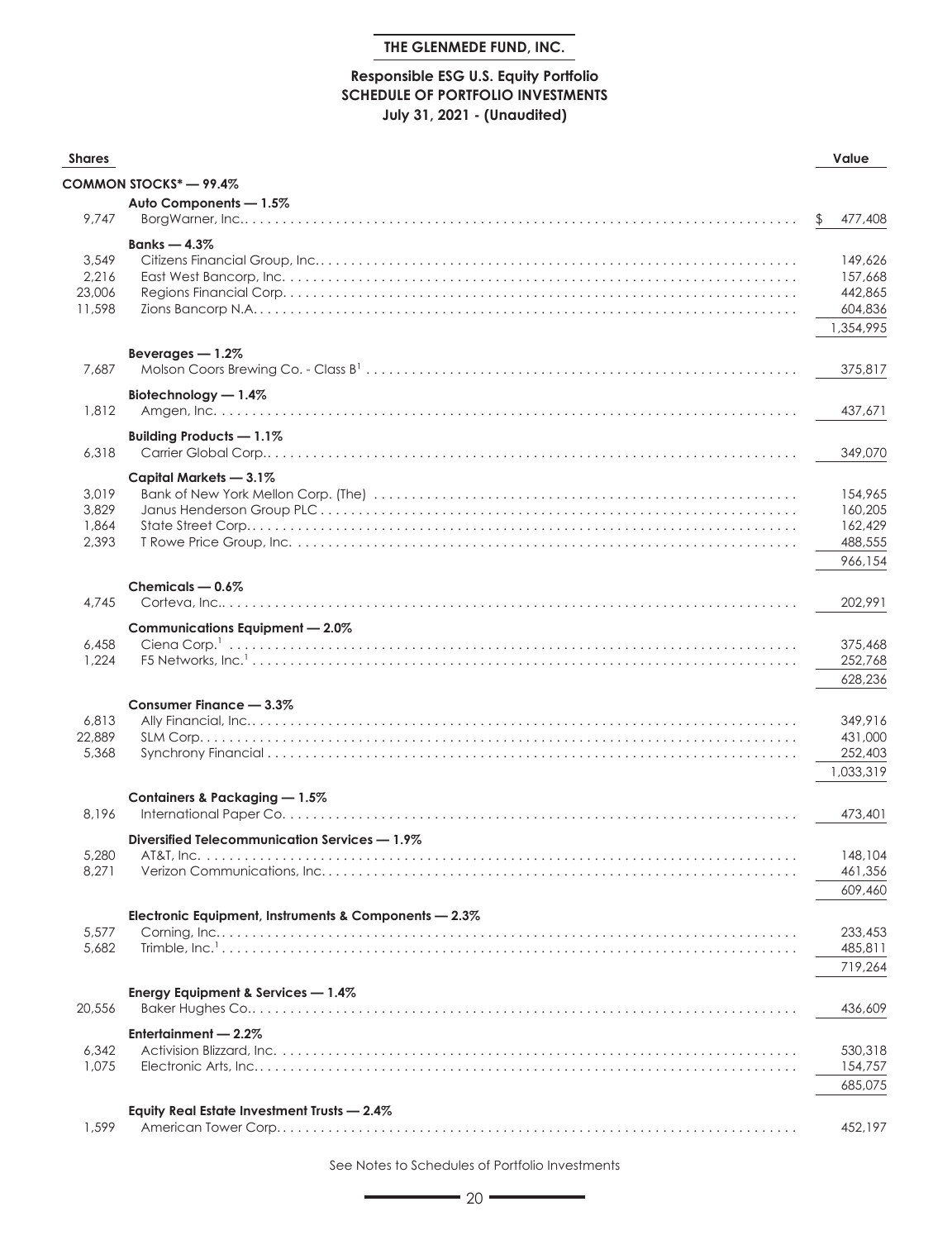## **Responsible ESG U.S. Equity Portfolio SCHEDULE OF PORTFOLIO INVESTMENTS — (Continued) July 31, 2021 - (Unaudited)**

| <b>Shares</b>  |                                                           | Value              |
|----------------|-----------------------------------------------------------|--------------------|
|                | <b>COMMON STOCKS*-(Continued)</b>                         |                    |
|                | Equity Real Estate Investment Trusts - (Continued)        |                    |
| 1,524          |                                                           | 294,269            |
|                |                                                           | 746,466            |
|                | Food & Staples Retailing - 1.7%                           |                    |
| 12,793         |                                                           | 520,675            |
|                |                                                           |                    |
|                | Food Products - 1.7%                                      |                    |
| 3,343<br>5,082 |                                                           | 196,769<br>321,996 |
|                |                                                           | 518,765            |
|                |                                                           |                    |
|                | Health Care Providers & Services - 3.4%                   |                    |
| 8,160<br>1,426 |                                                           | 484,541<br>327,253 |
| 574            |                                                           | 244,443            |
|                |                                                           | 1,056,237          |
|                |                                                           |                    |
|                | Health Care Technology - 1.0%                             |                    |
| 4,036          |                                                           | 324,454            |
|                | Household Durables - 1.6%                                 |                    |
| 32             |                                                           | 167,123            |
| 5.797          |                                                           | 318,082            |
|                |                                                           | 485,205            |
|                | Household Products - 0.9%                                 |                    |
| 3,698          |                                                           | 293,991            |
|                | Independent Power & Renewable Electricity Producer - 1.3% |                    |
| 17,153         |                                                           | 406,526            |
|                | Insurance $-2.2\%$                                        |                    |
| 2,336          |                                                           | 157,236            |
| 9,094          |                                                           | 524,724            |
|                |                                                           | 681,960            |
|                | Interactive Media & Service - 2.4%                        |                    |
| 276            |                                                           | 743,690            |
|                | Internet & Direct Marketing Retail - 2.1%                 |                    |
| 9,492          |                                                           | 647.449            |
|                |                                                           |                    |
| 1,087          | IT Services $-6.4\%$                                      | 345,318            |
| 2,449          |                                                           | 513,384            |
| 2,813          |                                                           | 206,840            |
| 1,223          |                                                           | 140,779            |
| 816            |                                                           | 216,020            |
| 2,149          |                                                           | 592,114            |
|                |                                                           | 2,014,455          |
|                | Life Sciences Tools & Services - 4.8%                     |                    |
| 1,700          |                                                           | 260,491            |
| 487            |                                                           | 198,170            |
| 245            |                                                           | 361,059            |
| 877            |                                                           | 473,589            |
| 511            |                                                           | 199,193            |
|                |                                                           | 1,492,502          |
|                | Machinery $-2.5\%$                                        |                    |
| 1,372          |                                                           | 318,441            |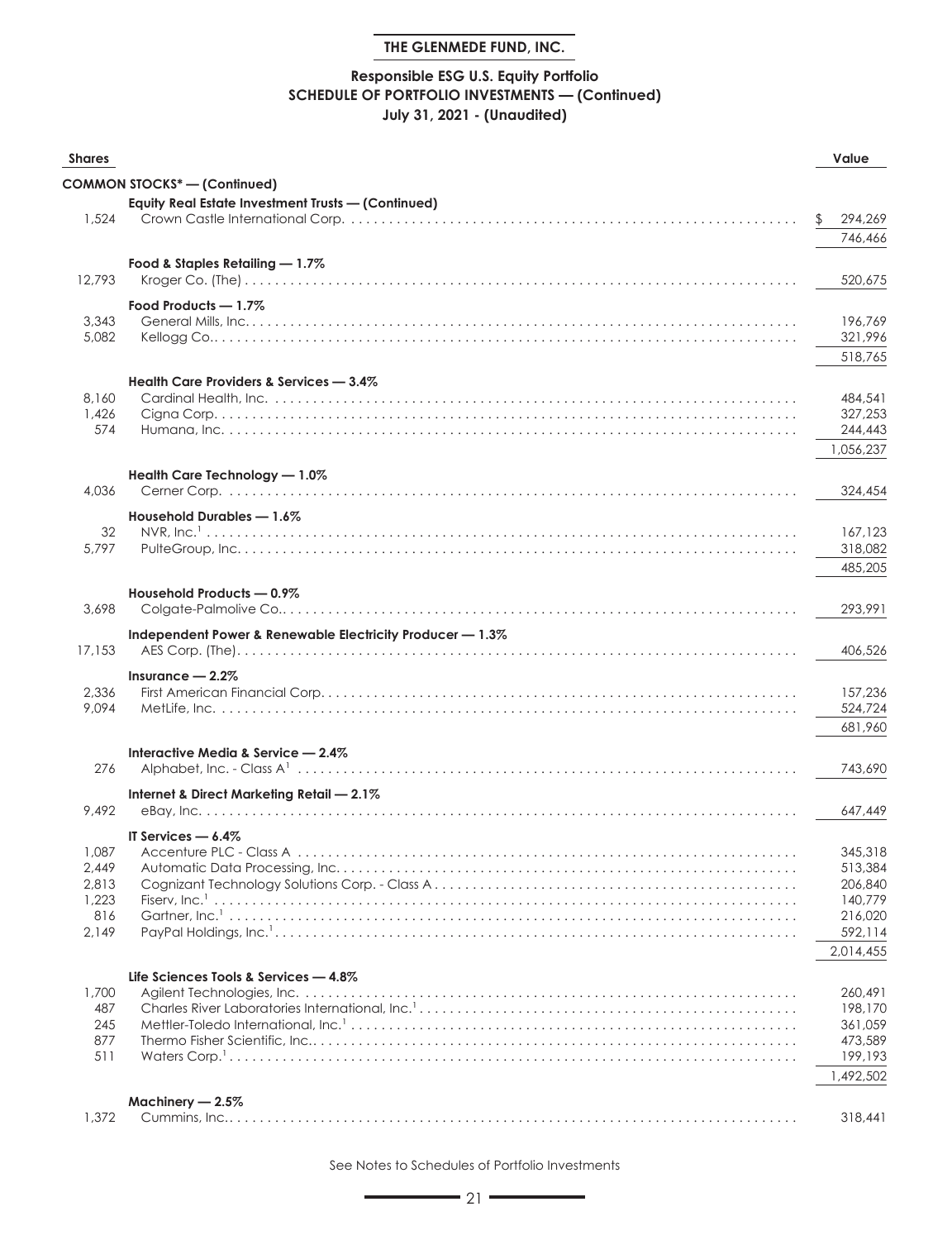## **Responsible ESG U.S. Equity Portfolio SCHEDULE OF PORTFOLIO INVESTMENTS — (Continued) July 31, 2021 - (Unaudited)**

| <b>Shares</b>  |                                                   | Value              |
|----------------|---------------------------------------------------|--------------------|
|                | <b>COMMON STOCKS*-(Continued)</b>                 |                    |
|                | Machinery - (Continued)                           |                    |
| 1,040          |                                                   | \$<br>235,758      |
| 2,000          |                                                   | 239,100            |
|                |                                                   | 793,299            |
|                | $Media - 5.7%$                                    |                    |
| 14,951         |                                                   | 405,322            |
| 9,782          |                                                   | 348,826            |
| 14,762         |                                                   | 521.984            |
| 11,253         |                                                   | 492,656            |
|                |                                                   | 1,768,788          |
|                | Metals & Mining - 0.9%                            |                    |
| 4,279          |                                                   | 275,782            |
|                | Multi-Utilities - 0.9%                            |                    |
| 11,981         |                                                   | 296,769            |
|                | Pharmaceuticals - 1.1%                            |                    |
| 2.019          |                                                   | 342,261            |
|                | Professional Services - 2.6%                      |                    |
| 3,798          |                                                   | 404,183            |
| 17,316         |                                                   | 410,216            |
|                |                                                   | 814,399            |
|                | Real Estate Management & Development - 2.5%       |                    |
| 6,194          |                                                   | 597,473            |
| 769            |                                                   | 171,157            |
|                |                                                   | 768,630            |
|                | Road & Rail - 1.0%                                |                    |
| 4,668          |                                                   | 150,870            |
| 3,136          |                                                   | 155,828            |
|                |                                                   | 306,698            |
|                | Semiconductors & Semiconductor Equipment - 5.1%   |                    |
| 6,245          |                                                   | 873,863            |
| 6,405          |                                                   | 344,077            |
| 2,018          |                                                   | 372,341            |
|                |                                                   | 1,590.281          |
|                | Software $-8.7\%$                                 |                    |
| 1,020          |                                                   | 634,063            |
| 4,176<br>3,184 |                                                   | 616,586<br>866,812 |
| 2,155          |                                                   | 613,981            |
|                |                                                   | 2,731,442          |
|                |                                                   |                    |
| 4,774          | Specialty Retail - 4.1%                           | 536,359            |
| 1,906          |                                                   | 367,267            |
| 2,455          |                                                   | 372,424            |
|                |                                                   | 1,276,050          |
|                | Technology Hardware, Storage & Peripherals - 2.9% |                    |
| 5,098          |                                                   | 492,569            |
| 14,636         |                                                   | 422,541            |
|                |                                                   | 915,110            |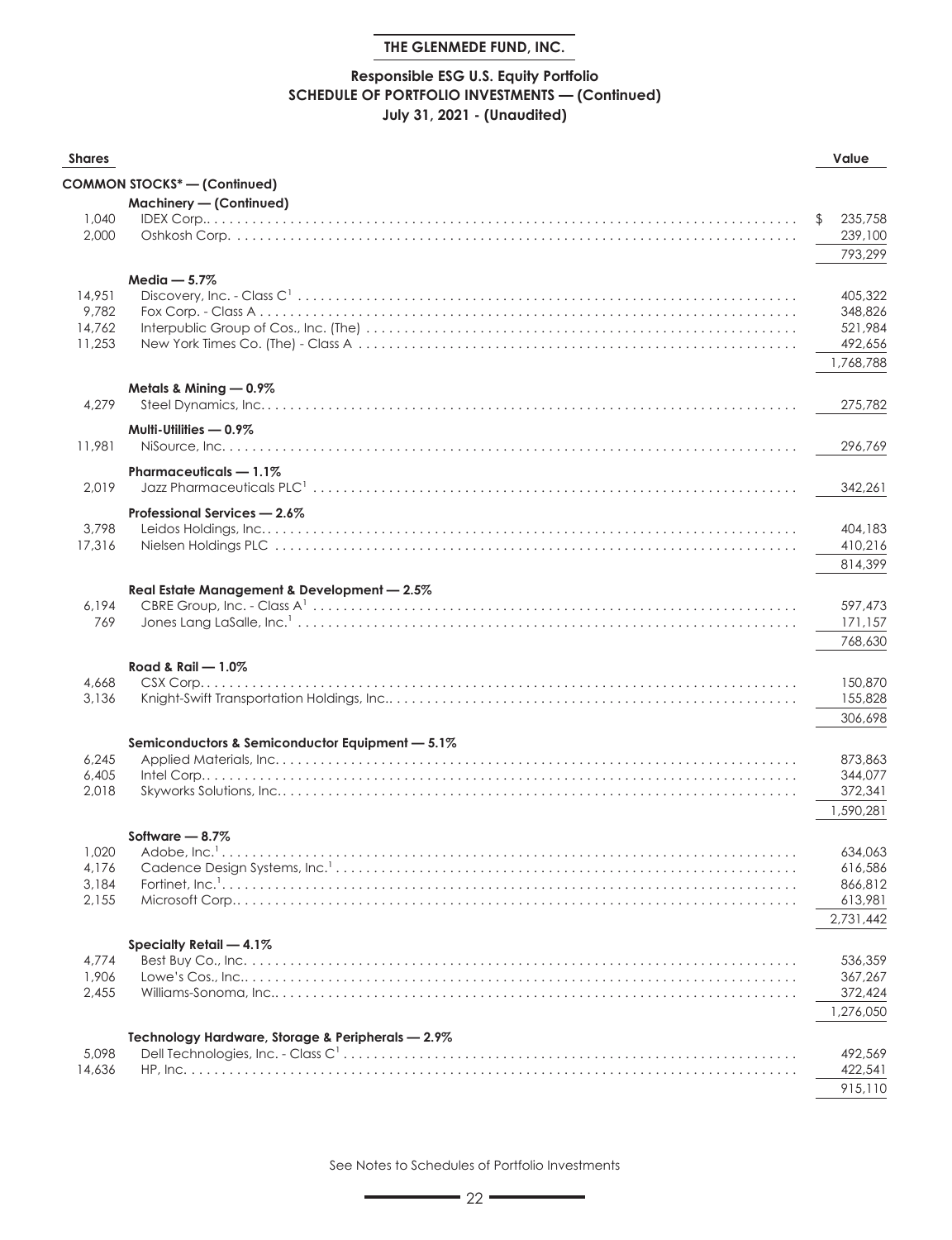## **Responsible ESG U.S. Equity Portfolio SCHEDULE OF PORTFOLIO INVESTMENTS — (Concluded) July 31, 2021 - (Unaudited)**

| <b>Shares</b>     |                                                                                                                                                                                                                                                               | Value               |
|-------------------|---------------------------------------------------------------------------------------------------------------------------------------------------------------------------------------------------------------------------------------------------------------|---------------------|
|                   | <b>COMMON STOCKS*-(Continued)</b>                                                                                                                                                                                                                             |                     |
| 1.728             | Textiles, Apparel & Luxury Goods - 0.5%                                                                                                                                                                                                                       | 168,895             |
| 1.140             | Trading Companies & Distributors - 1.2%<br>United Rentals, $\ln c$ , $\ldots$ , $\ldots$ , $\ldots$ , $\ldots$ , $\ldots$ , $\ldots$ , $\ldots$ , $\ldots$ , $\ldots$ , $\ldots$ , $\ldots$ , $\ldots$ , $\ldots$ , $\ldots$ , $\ldots$ , $\ldots$ , $\ldots$ | 375,687             |
|                   | <b>TOTAL COMMON STOCKS</b>                                                                                                                                                                                                                                    |                     |
| Face<br>Amount    |                                                                                                                                                                                                                                                               |                     |
|                   | REPURCHASE AGREEMENT* - 0.7%                                                                                                                                                                                                                                  |                     |
| \$208,736         | With Fixed Income Clearing Corp., dated 7/30/21, 0.00%, principal and interest in the amount of \$208,736,<br>due 8/2/21, (collateralized by a U.S. Treasury Note with a par value of \$213,000, coupon rate of 0.125%,                                       | 208.736             |
|                   | <b>TOTAL REPURCHASE AGREEMENT</b>                                                                                                                                                                                                                             | 208,736             |
|                   | <b>TOTAL INVESTMENTS</b>                                                                                                                                                                                                                                      |                     |
|                   |                                                                                                                                                                                                                                                               | (16, 075)           |
| <b>NET ASSETS</b> |                                                                                                                                                                                                                                                               | 100.0% \$31,298,597 |

\* Percentages indicated are based on net assets.

<sup>1</sup> Non income-producing security.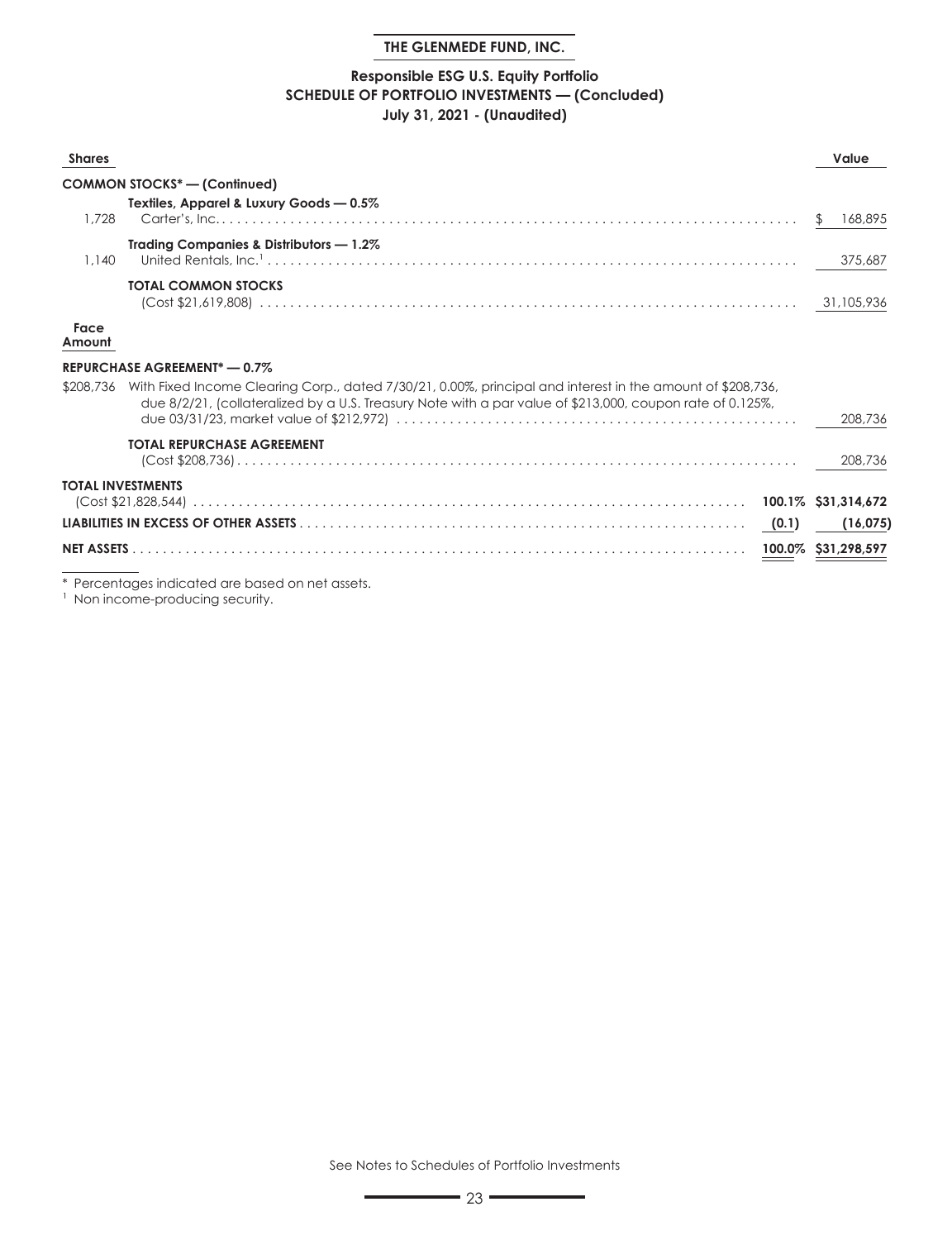#### **Women in Leadership U.S. Equity Portfolio SCHEDULE OF PORTFOLIO INVESTMENTS July 31, 2021 - (Unaudited)**

| <b>Shares</b> |                                               | Value         |
|---------------|-----------------------------------------------|---------------|
|               | COMMON STOCKS* — 99.2%                        |               |
|               | Aerospace & Defense - 1.0%                    |               |
| 784           |                                               | \$<br>284,608 |
|               | Auto Components - 0.6%                        |               |
| 3,273         |                                               | 160,312       |
|               | Automobiles - 1.4%                            |               |
| 6,674         | General Motors Co. <sup>1</sup>               | 379,350       |
|               | Banks $-4.3\%$                                |               |
| 16,968        |                                               | 715,371       |
| 23,345        |                                               | 458,963       |
|               |                                               | 1,174,334     |
|               | Building Products - 0.7%                      |               |
| 1,986         |                                               | 190,974       |
|               | Capital Markets - 3.0%                        |               |
| 1,188         |                                               | 153,822       |
| 3,258         |                                               | 665,153       |
|               |                                               | 818,975       |
|               | Chemicals - 1.9%                              |               |
| 4,525         |                                               | 510.058       |
|               | Communications Equipment - 1.7%               |               |
| 6,600         |                                               | 383,724       |
| 325           |                                               | 67,116        |
|               |                                               | 450,840       |
|               | Consumer Finance - 3.2%                       |               |
| 8,020         |                                               | 411,907       |
| 10,078        |                                               | 473,868       |
|               |                                               | 885,775       |
|               | Containers & Packaging - 0.5%                 |               |
| 7,400         |                                               | 141,858       |
|               | Diversified Consumer Services - 0.7%          |               |
| 3,101         |                                               | 193,781       |
|               | Diversified Telecommunication Services - 2.6% |               |
| 15,547        |                                               | 436,093       |
| 5,071         |                                               | 282,861       |
|               |                                               | 718,954       |
|               | Electric Utilities - 1.1%                     |               |
| 4,700         |                                               | 300,189       |
|               | Energy Equipment & Services - 0.6%            |               |
| 7,451         |                                               | 158,259       |
|               | Entertainment - 0.7%                          |               |
| 1,039         |                                               | 180,183       |
|               | Equity Real Estate Investment Trusts - 3.7%   |               |
| 1,343         |                                               | 379,800       |
| 19.995        |                                               | 623,644       |
|               |                                               | 1,003,444     |
|               | Food & Staples Retailing - 2.5%               |               |
| 16,569        |                                               | 674,358       |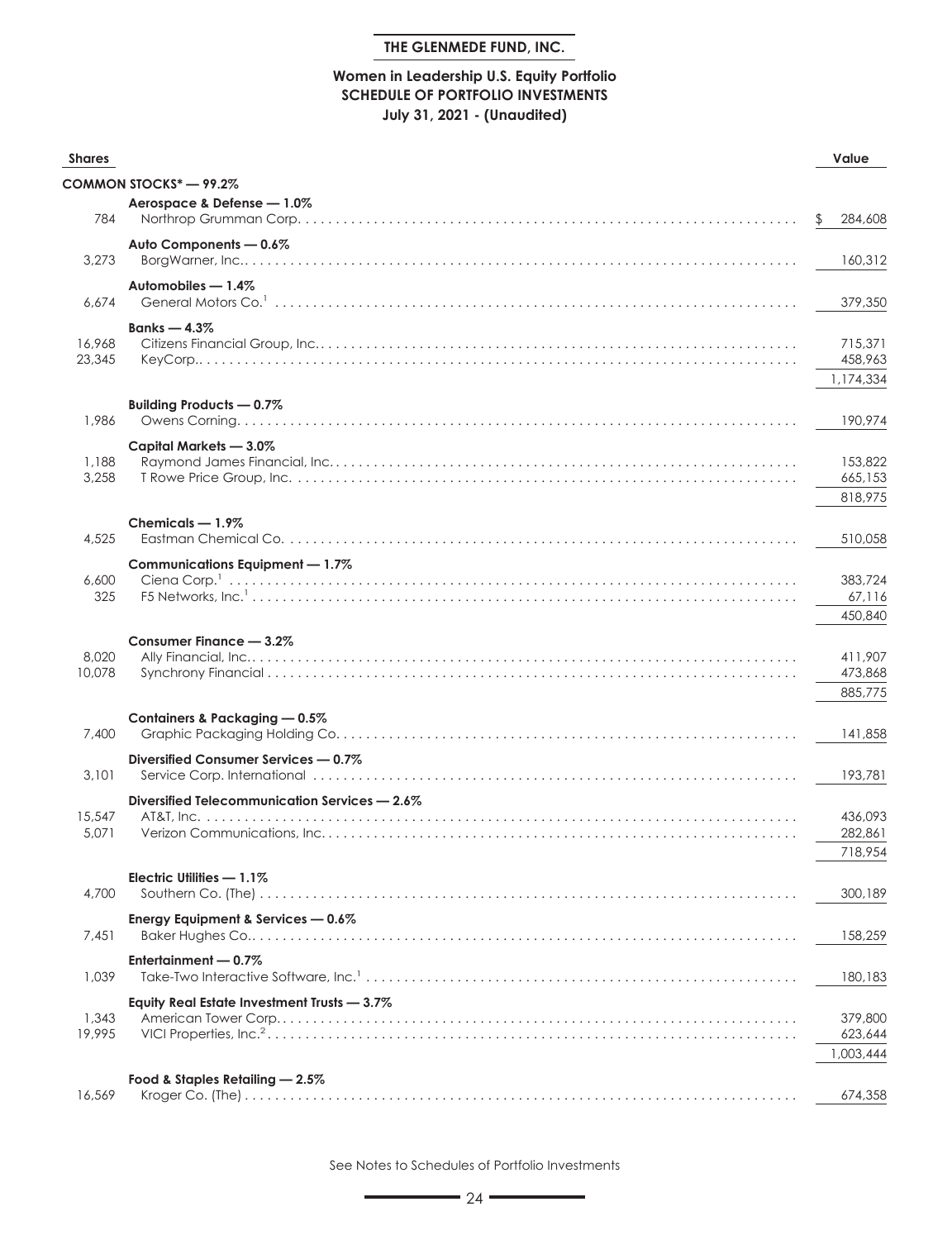## **Women in Leadership U.S. Equity Portfolio SCHEDULE OF PORTFOLIO INVESTMENTS — (Continued) July 31, 2021 - (Unaudited)**

| <b>Shares</b>   |                                           | Value              |
|-----------------|-------------------------------------------|--------------------|
|                 | COMMON STOCKS* - (Continued)              |                    |
|                 | Food Products - 2.7%                      |                    |
| 10,084          |                                           | \$<br>593,544      |
| 838             |                                           | 149,902            |
|                 |                                           | 743,446            |
|                 | Gas Utilities - 1.5%                      |                    |
| 9,175           |                                           | 421,958            |
|                 | Health Care Providers & Services - 5.1%   |                    |
| 6,076           |                                           | 360,793            |
| 3,090           |                                           | 254,492            |
| 1,416           |                                           | 603,018            |
| 1,145           |                                           | 162,361            |
|                 |                                           | 1,380,664          |
|                 | Household Products - 0.9%                 |                    |
| 1,785           |                                           | 253,881            |
|                 | Insurance $-2.5\%$                        |                    |
| 1,663           |                                           | 216,273            |
| 5,019           |                                           | 289,596            |
| 6,100           |                                           | 167,140            |
|                 |                                           | 673,009            |
|                 | Interactive Media & Services - 5.6%       |                    |
| 278             |                                           | 749,079            |
| 2,219           |                                           | 790,630            |
|                 |                                           | 1,539,709          |
|                 | Internet & Direct Marketing Retail - 0.8% |                    |
| 3,000           |                                           | 204,630            |
|                 | IT Services $-7.2\%$                      |                    |
| 1,714           |                                           | 544,503            |
| 5,377           |                                           | 644,810            |
| 2,711<br>2,071  |                                           | 199,340<br>570,623 |
|                 |                                           | 1,959,276          |
|                 |                                           |                    |
| 3,032           | Leisure Product - 1.2%                    | 316,541            |
|                 |                                           |                    |
|                 | Life Sciences Tools & Services - 2.5%     |                    |
| 1,470<br>1,161  |                                           | 225,249<br>452,569 |
|                 |                                           | 677,818            |
|                 |                                           |                    |
|                 | Machinery - 3.4%                          |                    |
| 2,512<br>3,536  |                                           | 583,035            |
|                 |                                           | 346,210<br>929,245 |
|                 |                                           |                    |
|                 | $Media - 4.8%$                            |                    |
| 7,624<br>17,864 |                                           | 448,520<br>631,671 |
| 3,303           |                                           | 240,524            |
|                 |                                           | 1,320,715          |
|                 |                                           |                    |
| 1,359           | Multi-line Retail - 1.3%                  | 354,767            |
|                 |                                           |                    |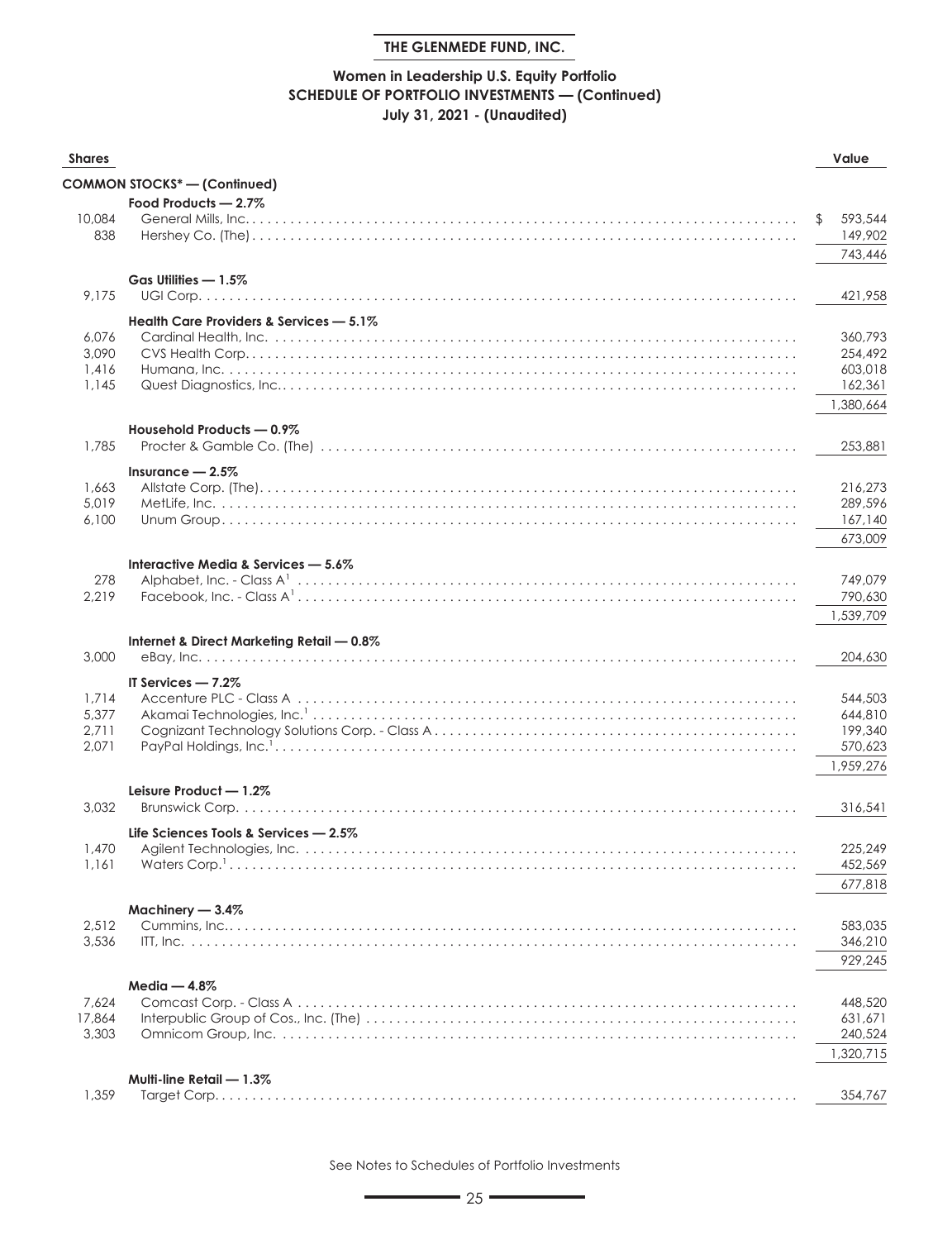## **Women in Leadership U.S. Equity Portfolio SCHEDULE OF PORTFOLIO INVESTMENTS — (Continued) July 31, 2021 - (Unaudited)**

| <b>COMMON STOCKS*-(Continued)</b><br>Pharmaceuticals - 2.9%<br>6,765<br>\$<br>2,425<br>Professional Services - 2.0%<br>3,288<br>10,976<br>542,165<br>Road & Rail $-0.5\%$<br>4,531<br>146,442<br>Semiconductors & Semiconductor Equipment - 5.7%<br>848,955<br>6,067<br>559,333<br>10,412<br>1,232 | Value               |
|----------------------------------------------------------------------------------------------------------------------------------------------------------------------------------------------------------------------------------------------------------------------------------------------------|---------------------|
|                                                                                                                                                                                                                                                                                                    |                     |
|                                                                                                                                                                                                                                                                                                    |                     |
|                                                                                                                                                                                                                                                                                                    | 387,229             |
|                                                                                                                                                                                                                                                                                                    | 411,086             |
|                                                                                                                                                                                                                                                                                                    | 798,315             |
|                                                                                                                                                                                                                                                                                                    |                     |
|                                                                                                                                                                                                                                                                                                    | 282,143             |
|                                                                                                                                                                                                                                                                                                    | 260,022             |
|                                                                                                                                                                                                                                                                                                    |                     |
|                                                                                                                                                                                                                                                                                                    |                     |
|                                                                                                                                                                                                                                                                                                    |                     |
|                                                                                                                                                                                                                                                                                                    |                     |
|                                                                                                                                                                                                                                                                                                    |                     |
|                                                                                                                                                                                                                                                                                                    | 156,464             |
|                                                                                                                                                                                                                                                                                                    | 1,564,752           |
| Software $-8.0\%$                                                                                                                                                                                                                                                                                  |                     |
| 1,878                                                                                                                                                                                                                                                                                              | 182,354             |
| 12,348                                                                                                                                                                                                                                                                                             | 388,839             |
| 984                                                                                                                                                                                                                                                                                                | 267,884             |
| 2,712                                                                                                                                                                                                                                                                                              | 772,676             |
| 6,545                                                                                                                                                                                                                                                                                              | 570,331             |
|                                                                                                                                                                                                                                                                                                    | 2,182,084           |
| Specialty Retail - 4.4%<br>5,434                                                                                                                                                                                                                                                                   | 610,510             |
| 3,011                                                                                                                                                                                                                                                                                              | 580,189             |
|                                                                                                                                                                                                                                                                                                    | 1,190,699           |
| Technology Hardware, Storage & Peripherals - 6.0%                                                                                                                                                                                                                                                  |                     |
| 2,911                                                                                                                                                                                                                                                                                              | 281,261             |
| 33,799                                                                                                                                                                                                                                                                                             | 490,085             |
| 10.764                                                                                                                                                                                                                                                                                             | 856,707             |
|                                                                                                                                                                                                                                                                                                    | 1,628,053           |
| <b>TOTAL COMMON STOCKS</b>                                                                                                                                                                                                                                                                         |                     |
|                                                                                                                                                                                                                                                                                                    | 27.054.421          |
| Face<br>Amount                                                                                                                                                                                                                                                                                     |                     |
| <b>REPURCHASE AGREEMENT* - 0.8%</b>                                                                                                                                                                                                                                                                |                     |
| \$221,041 With Fixed Income Clearing Corp., dated 7/30/21, 0.00%, principal and interest in the amount of \$221,041,                                                                                                                                                                               |                     |
| due 8/2/21, (collateralized by a U.S. Treasury Note with a par value of \$225,500, coupon rate of 0.125%,                                                                                                                                                                                          |                     |
|                                                                                                                                                                                                                                                                                                    | 221,041             |
| <b>TOTAL REPURCHASE AGREEMENT</b>                                                                                                                                                                                                                                                                  |                     |
|                                                                                                                                                                                                                                                                                                    | 221,041             |
| <b>TOTAL INVESTMENTS</b>                                                                                                                                                                                                                                                                           |                     |
|                                                                                                                                                                                                                                                                                                    | 100.0% \$27,275,462 |
| 0.0                                                                                                                                                                                                                                                                                                | 6,437               |
| NET ASSETS<br>100.0%                                                                                                                                                                                                                                                                               | \$27,281,899        |
| * Percentages indicated are based on net assets.                                                                                                                                                                                                                                                   |                     |

<sup>1</sup> Non income-producing security.

<sup>2</sup> Securities or partial securities on loan. See Note 1.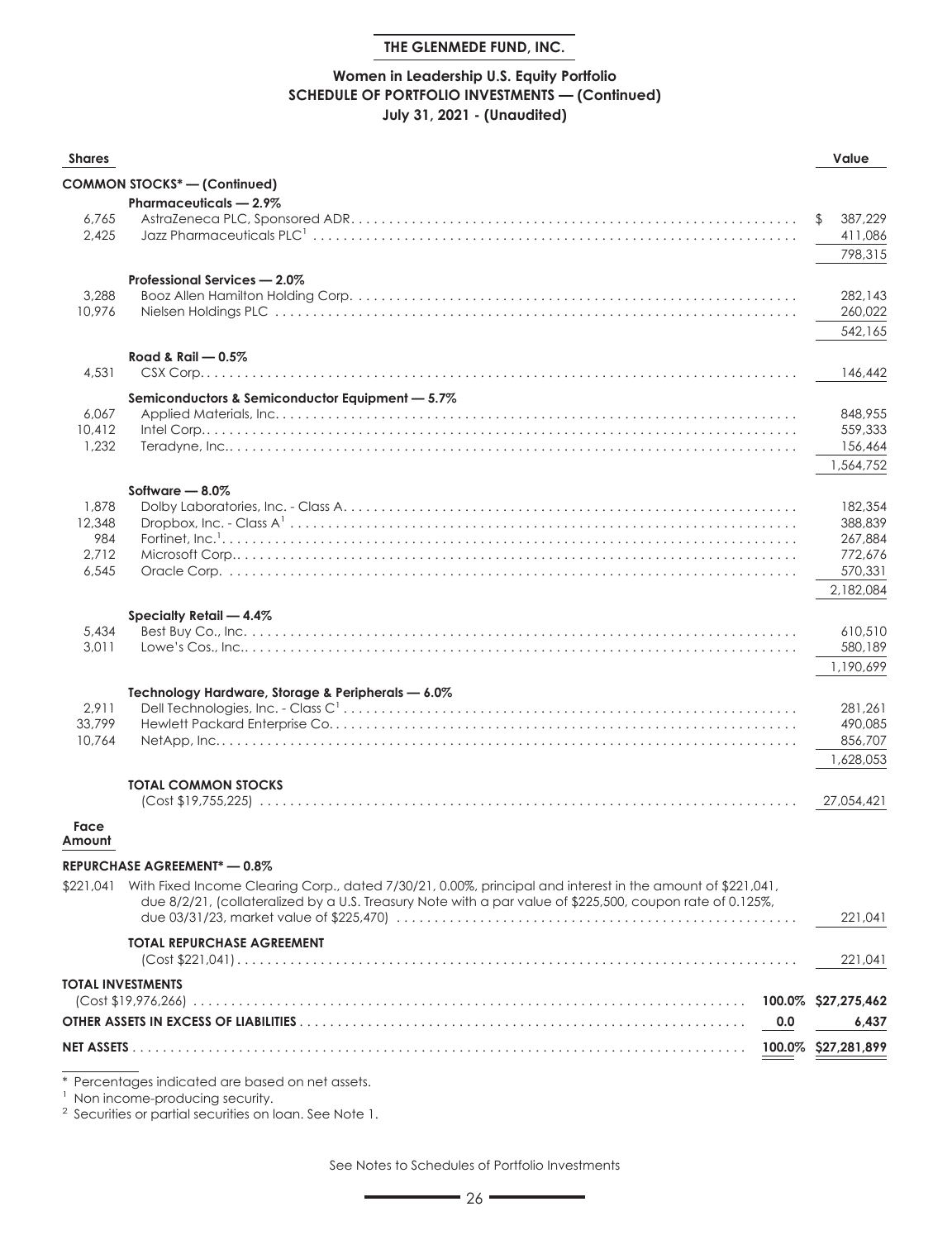**Women in Leadership U.S. Equity Portfolio SCHEDULE OF PORTFOLIO INVESTMENTS — (Concluded) July 31, 2021 - (Unaudited)**

Abbreviations: ADR — American Depositary Receipt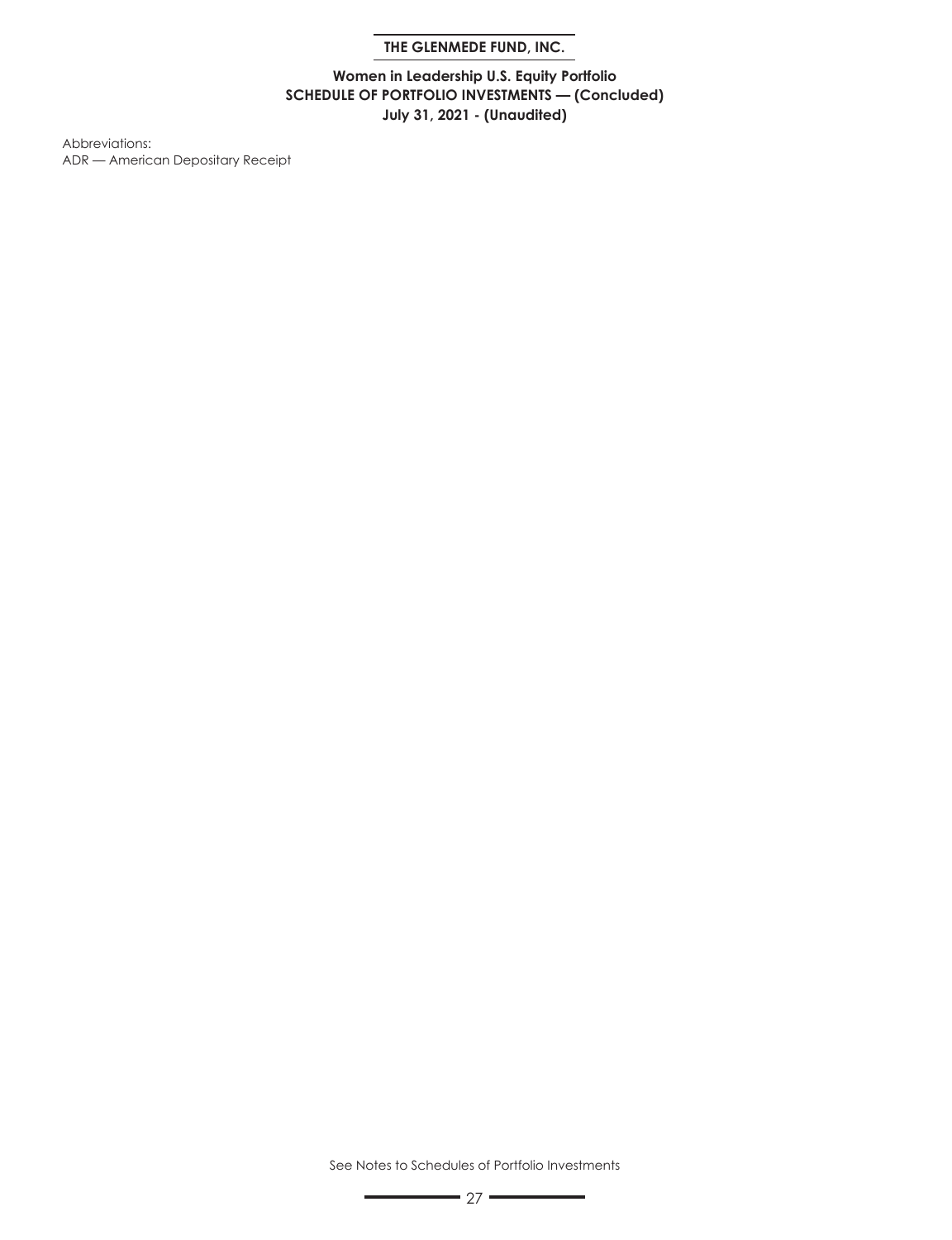## **Quantitative U.S. Long/Short Equity Portfolio SCHEDULE OF PORTFOLIO INVESTMENTS July 31, 2021 - (Unaudited)**

| <b>Shares</b>                                  |                                                       | Value                                                            |
|------------------------------------------------|-------------------------------------------------------|------------------------------------------------------------------|
|                                                | COMMON STOCKS* - 96.8%                                |                                                                  |
| 9,980<br>7,240                                 | Air Freight & Logistics - 2.6%                        | \$1,279,935<br>479,867<br>1,759,802                              |
| 19,900<br>17,960<br>78,220                     | Banks $-4.4\%$                                        | 810,129<br>1,277,854<br>896,401<br>2,984,384                     |
| 6,380                                          | Beverages - 0.9%                                      | 601,762                                                          |
| 34,500                                         | Biotechnology - 0.9%                                  | 581,325                                                          |
| 30,360<br>15,280<br>19,480<br>15,840<br>14,790 | Capital Markets - 5.7%                                | 984,878<br>451,524<br>474,922<br>963,072<br>984,127<br>3,858,523 |
| 13,200                                         | Chemicals - 1.2%                                      | 820,512                                                          |
| 26,780<br>4,720                                | Commercial Services & Supplies - 2.6%                 | 1,245,002<br>558,659<br>1,803,661                                |
| 10,200<br>10,860                               | Construction & Engineering - 2.9%                     | 642,192<br>1,322,857<br>1,965,049                                |
| 51,840                                         | Consumer Finance - 1.4%                               | 976,147                                                          |
| 12,080                                         | Containers & Packaging - 1.0%                         | 697,741                                                          |
| 18,600                                         | Distributors $-1.4\%$                                 | 943,950                                                          |
| 21,340<br>6,660                                | Diversified Consumer Services - 1.7%                  | 775,496<br>416,183<br>1,191,679                                  |
| 6,200                                          | Diversified Telecommunication Services - 0.5%         | 345,836                                                          |
| 11,400<br>9,400                                | Electrical Equipment - 2.6%                           | 360,354<br>1,383,962<br>1,744,316                                |
| 7,840                                          | Electronic Equipment, Instruments & Components - 3.4% | 929,589                                                          |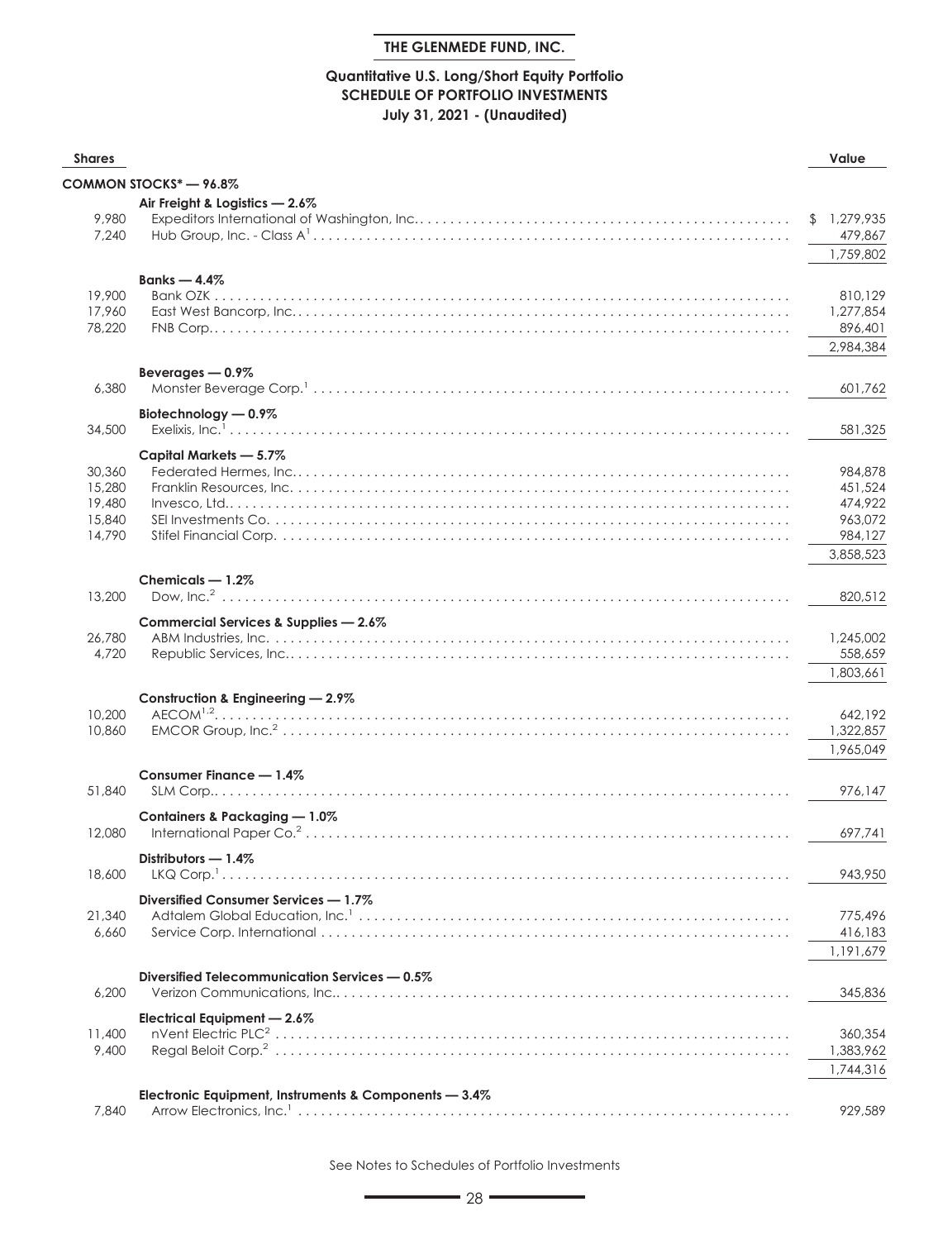## **Quantitative U.S. Long/Short Equity Portfolio SCHEDULE OF PORTFOLIO INVESTMENTS — (Continued) July 31, 2021 - (Unaudited)**

| <b>Shares</b>    |                                                                                                                         | Value                |
|------------------|-------------------------------------------------------------------------------------------------------------------------|----------------------|
|                  | <b>COMMON STOCKS*-(Confinued)</b>                                                                                       |                      |
|                  | Electronic Equipment, Instruments & Components - (Continued)                                                            |                      |
| 23,220           |                                                                                                                         | \$1,382,519          |
|                  |                                                                                                                         | 2,312,108            |
|                  |                                                                                                                         |                      |
| 32,560           | Energy Equipment & Services - 1.0%                                                                                      | 691,574              |
|                  |                                                                                                                         |                      |
|                  | Entertainment - 1.4%                                                                                                    |                      |
| 11,420           |                                                                                                                         | 954,940              |
|                  | Equity Real Estate Investment Trusts - 7.2%                                                                             |                      |
| 9,960            |                                                                                                                         | 471,506              |
| 11,720           |                                                                                                                         | 558,927              |
| 17,940           |                                                                                                                         | 729,799              |
| 25,960<br>35,900 | Medical Properties Trust, Inc. (a) and a contract of the contract of the contract of the Medical Properties Trust, Inc. | 545,939<br>1,302,452 |
| 40,720           |                                                                                                                         | 1,270,057            |
|                  |                                                                                                                         | 4,878,680            |
|                  |                                                                                                                         |                      |
|                  | Food & Staples Retailing - 2.2%                                                                                         |                      |
| 19,084           |                                                                                                                         | 776,719              |
| 30,560           |                                                                                                                         | 751,165              |
|                  |                                                                                                                         | 1,527,884            |
|                  | Food Products - 1.5%                                                                                                    |                      |
| 19,480           |                                                                                                                         | 652,385              |
| 5,900            |                                                                                                                         | 347,274              |
|                  |                                                                                                                         | 999,659              |
|                  | Health Care Equipment & Supplies - 1.0%                                                                                 |                      |
| 10,100           |                                                                                                                         | 667,004              |
|                  | Health Care Providers & Services - 2.4%                                                                                 |                      |
| 15,230           |                                                                                                                         | 1,044,930            |
| 7,000            |                                                                                                                         | 576,520              |
|                  |                                                                                                                         | 1,621,450            |
|                  |                                                                                                                         |                      |
| 53,980           | Hotels, Restaurants & Leisure - 1.5%                                                                                    | 1,012,125            |
|                  |                                                                                                                         |                      |
|                  | Household Durables - 3.2%                                                                                               |                      |
| 21,960<br>22,900 |                                                                                                                         | 931.982<br>1,256,523 |
|                  |                                                                                                                         |                      |
|                  |                                                                                                                         | 2,188,505            |
|                  | Household Products - 0.5%                                                                                               |                      |
| 4,520            |                                                                                                                         | 359,340              |
|                  | Insurance $-2.8\%$                                                                                                      |                      |
| 14,160           |                                                                                                                         | 770,304              |
| 6,400            |                                                                                                                         | 285,504              |
| 35,320           |                                                                                                                         | 870,991              |
|                  |                                                                                                                         | 1,926,799            |
|                  | Internet & Direct Marketing Retail - 1.8%                                                                               |                      |
| 18,260           |                                                                                                                         | 1,245,515            |
|                  | IT Services - 3.9%                                                                                                      |                      |
| 17,360           |                                                                                                                         | 1,338,629            |
| 26,180           |                                                                                                                         | 1,304,026            |
|                  |                                                                                                                         | 2,642,655            |
|                  |                                                                                                                         |                      |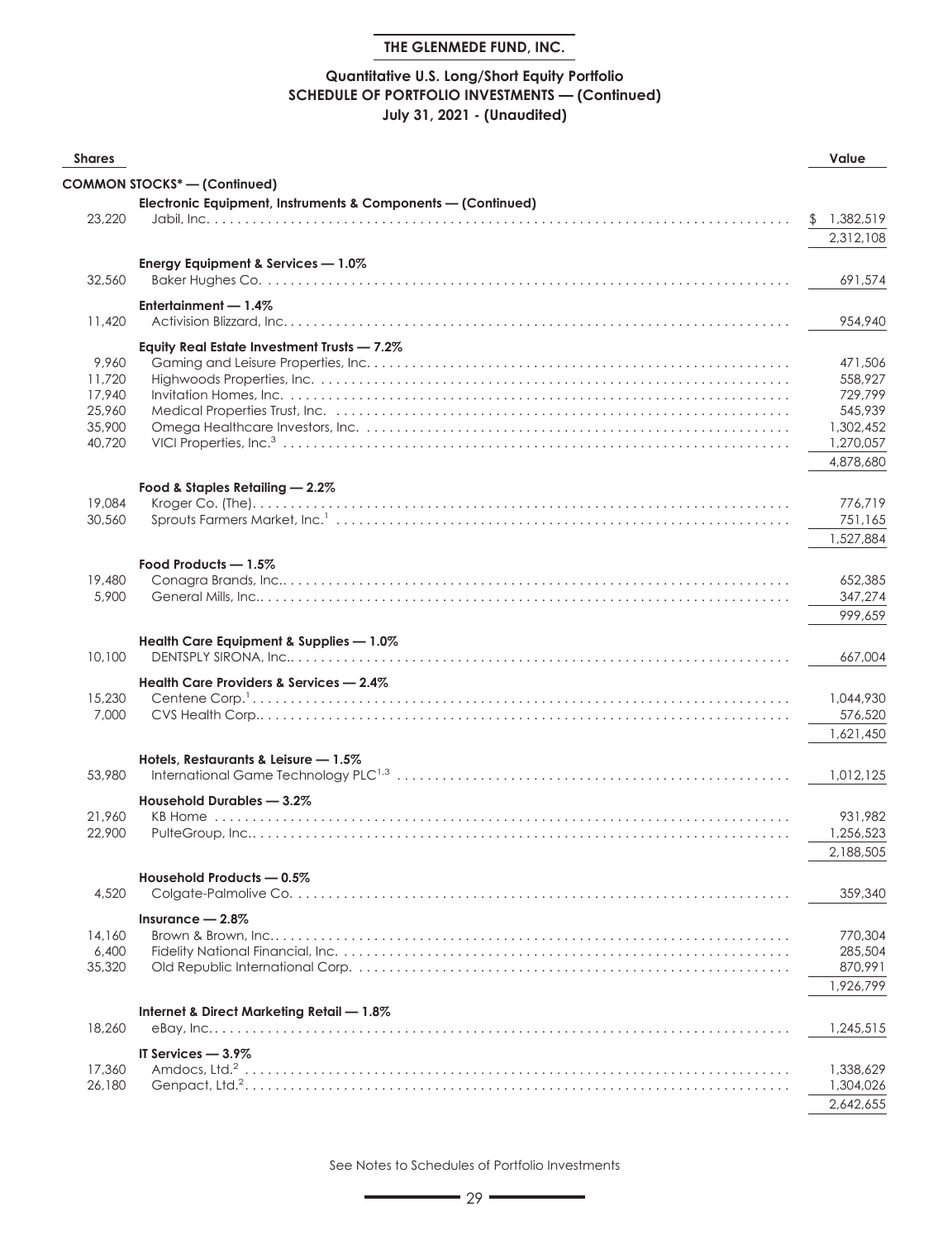## **Quantitative U.S. Long/Short Equity Portfolio SCHEDULE OF PORTFOLIO INVESTMENTS — (Continued) July 31, 2021 - (Unaudited)**

| <b>Shares</b>    |                                                   | Value                |
|------------------|---------------------------------------------------|----------------------|
|                  | <b>COMMON STOCKS*-(Continued)</b>                 |                      |
|                  | Machinery - 4.2%                                  |                      |
| 16,080           |                                                   | \$<br>728,424        |
| 14,080           |                                                   | 1,378,573            |
| 9,900            |                                                   | 729,333              |
|                  |                                                   | 2,836,330            |
|                  | $Media - 3.2%$                                    |                      |
| 14,008           |                                                   | 824,091              |
| 22,480           |                                                   | 652,145              |
| 20,160           |                                                   | 718,905              |
|                  |                                                   | 2,195,141            |
|                  | Metals & Mining - 3.3%                            |                      |
| 29,500           |                                                   | 967,600              |
| 7,980            |                                                   | 1,254,057            |
|                  |                                                   | 2,221,657            |
|                  | Multi-Utilities - 2.5%                            |                      |
| 12,780           |                                                   | 405,382              |
| 20,900           |                                                   | 1,300,607            |
|                  |                                                   | 1,705,989            |
|                  | Oil, Gas & Consumable Fuels - 1.0%                |                      |
| 26,213           |                                                   | 677,344              |
|                  | Paper & Forest Products - 0.9%                    |                      |
| 10,740           |                                                   | 595,426              |
|                  |                                                   |                      |
|                  | Pharmaceuticals - 1.6%                            |                      |
| 26,260           |                                                   | 1,124,191            |
|                  | Professional Services - 2.0%                      |                      |
| 8,880            |                                                   | 898,035              |
| 18,880           |                                                   | 447,267              |
|                  |                                                   | 1,345,302            |
|                  | Road & Rail $-0.5\%$                              |                      |
| 7,540            |                                                   | 374,663              |
|                  | Semiconductors & Semiconductor Equipment - 3.3%   |                      |
| 57,920           |                                                   | 1,427,149            |
| 5,880            |                                                   | 482,160              |
| 6.160            |                                                   | 330,915              |
|                  |                                                   | 2,240,224            |
|                  | Software $-5.4\%$                                 |                      |
| 40,941           |                                                   | 1,289,232            |
| 16,880<br>11,320 |                                                   | 1,470,923            |
|                  |                                                   | 887,375<br>3,647,530 |
|                  |                                                   |                      |
|                  | Specialty Retail - 1.7%                           |                      |
| 10,460           |                                                   | 1,175,181            |
|                  | Technology Hardware, Storage & Peripherals - 0.8% |                      |
| 38,600           |                                                   | 559,700              |
|                  | Thrifts & Mortgage Finance - 1.8%                 |                      |
| 90,700           |                                                   | 1,255,288            |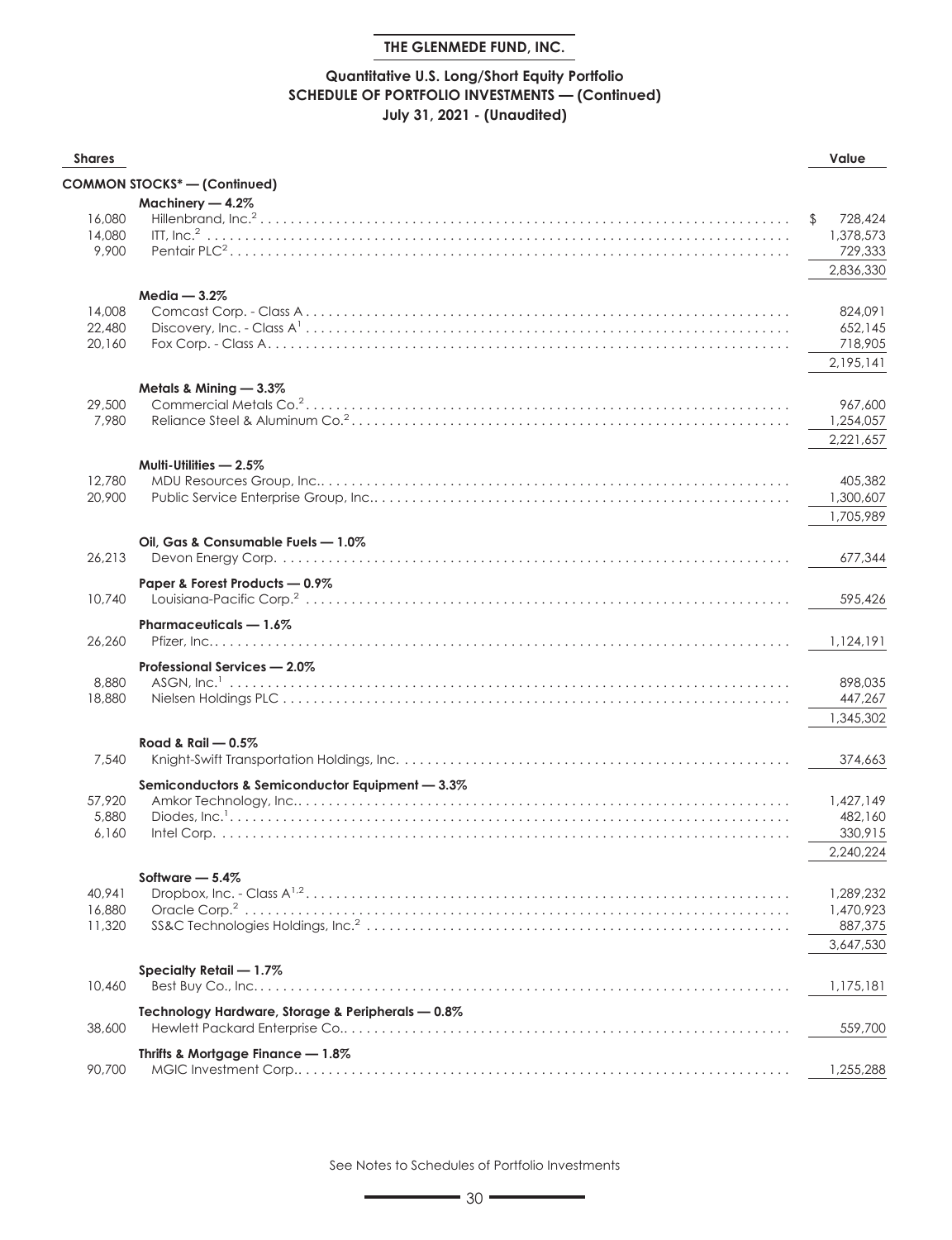## **Quantitative U.S. Long/Short Equity Portfolio SCHEDULE OF PORTFOLIO INVESTMENTS — (Continued) July 31, 2021 - (Unaudited)**

| <b>Shares</b>       |                                                                                                                                                                                                                                | Value                       |
|---------------------|--------------------------------------------------------------------------------------------------------------------------------------------------------------------------------------------------------------------------------|-----------------------------|
|                     | <b>COMMON STOCKS* - (Continued)</b>                                                                                                                                                                                            |                             |
|                     | Wireless Telecommunication Services - 1.0%                                                                                                                                                                                     |                             |
| 17,840              |                                                                                                                                                                                                                                | 648,662<br>$\mathcal{P}$    |
|                     | <b>TOTAL COMMON STOCKS</b>                                                                                                                                                                                                     |                             |
|                     |                                                                                                                                                                                                                                | 65,905,553                  |
| Face<br>Amount      |                                                                                                                                                                                                                                |                             |
|                     | <b>REPURCHASE AGREEMENT* — 1.5%</b>                                                                                                                                                                                            |                             |
|                     | \$1,002,858 With Fixed Income Clearing Corp., dated 7/30/21, 0.00%, principal and interest in the amount of<br>$$1,002,858$ , due $8/2/21$ , (collateralized by a U.S. Treasury Note with a par value of $$1,023,100$ , coupon | 1,002,858                   |
|                     | <b>TOTAL REPURCHASE AGREEMENT</b>                                                                                                                                                                                              | 1,002,858                   |
|                     | TOTAL LONG INVESTMENTS                                                                                                                                                                                                         |                             |
|                     |                                                                                                                                                                                                                                |                             |
| <b>Shares</b>       |                                                                                                                                                                                                                                |                             |
|                     | COMMON STOCKS SOLD SHORT* - (66.4)%                                                                                                                                                                                            |                             |
|                     | Aerospace & Defense - (4.3)%                                                                                                                                                                                                   |                             |
| (5,540)             |                                                                                                                                                                                                                                | (1, 254, 699)               |
| (1,600)<br>(1,980)  |                                                                                                                                                                                                                                | (362, 784)<br>(1, 269, 358) |
|                     |                                                                                                                                                                                                                                | (2,886,841)                 |
|                     | Airlines $-$ (3.4)%                                                                                                                                                                                                            |                             |
| (10,960)            |                                                                                                                                                                                                                                | (636,009)                   |
| (14, 260)           |                                                                                                                                                                                                                                | (720, 415)                  |
| (20, 220)           |                                                                                                                                                                                                                                | (944, 678)<br>(2,301,102)   |
|                     |                                                                                                                                                                                                                                |                             |
| (860)               | Banks — $(2.7)$ %                                                                                                                                                                                                              | (673,027)                   |
| (9,980)             |                                                                                                                                                                                                                                | (514, 569)                  |
| (12, 320)           |                                                                                                                                                                                                                                | (670, 578)                  |
|                     |                                                                                                                                                                                                                                | (1,858,174)                 |
|                     | Beverages $-$ (0.5)%                                                                                                                                                                                                           | (345, 484)                  |
| (1, 540)            |                                                                                                                                                                                                                                |                             |
| (2,720)             | Building Products - (1.3)%                                                                                                                                                                                                     | (896,050)                   |
|                     | Capital Markets - (3.9)%                                                                                                                                                                                                       |                             |
| (4,800)             |                                                                                                                                                                                                                                | (326, 160)                  |
| (1,680)             |                                                                                                                                                                                                                                | (798, 286)                  |
| (3,180)<br>(8, 560) |                                                                                                                                                                                                                                | (803, 363)<br>(745, 918)    |
|                     |                                                                                                                                                                                                                                | (2,673,727)                 |
|                     | Chemicals $-$ (3.8)%                                                                                                                                                                                                           |                             |
| (3,340)             |                                                                                                                                                                                                                                | (972,040)                   |
| (2,500)             |                                                                                                                                                                                                                                | (515,100)                   |
| (2,000)<br>(3,700)  |                                                                                                                                                                                                                                | (441,660)<br>(654, 752)     |
|                     |                                                                                                                                                                                                                                | (2,583,552)                 |
|                     | Commercial Services & Supplies - (2.0)%                                                                                                                                                                                        |                             |
| (68,040)            |                                                                                                                                                                                                                                | (1,367,604)                 |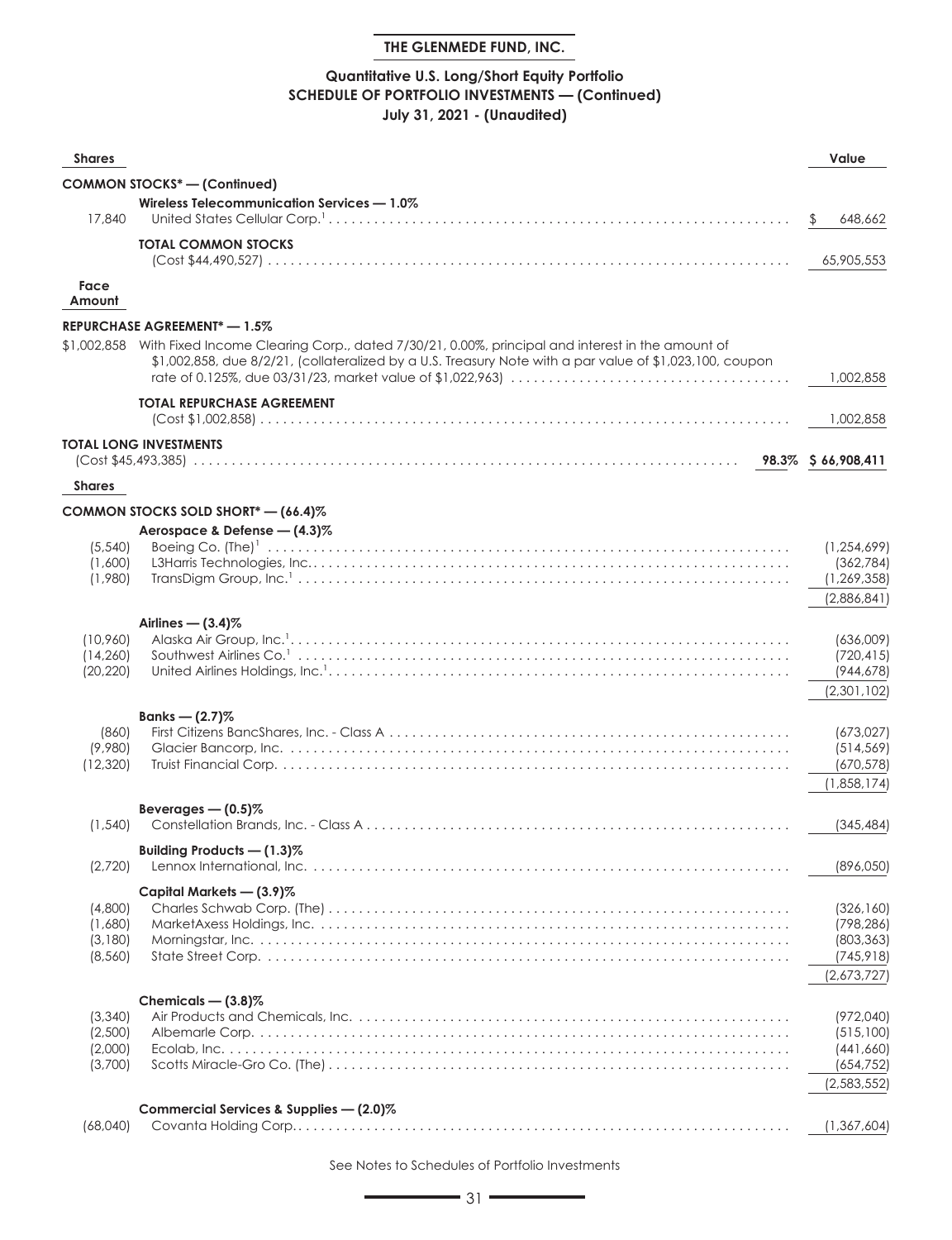## **Quantitative U.S. Long/Short Equity Portfolio SCHEDULE OF PORTFOLIO INVESTMENTS — (Continued) July 31, 2021 - (Unaudited)**

| <b>Shares</b>         |                                                           | Value                      |
|-----------------------|-----------------------------------------------------------|----------------------------|
|                       | <b>COMMON STOCKS SOLD SHORT*</b> - (Continued)            |                            |
|                       | Containers & Packaging - (2.0)%                           |                            |
| (8,580)               |                                                           | (693, 951)<br>\$           |
| (6,636)               |                                                           | (662,007)                  |
|                       |                                                           | (1, 355, 958)              |
|                       | Diversified Consumer Services - (1.1)%                    |                            |
| (4,980)               |                                                           | (744, 510)                 |
|                       | Electric Utilities - (1.6)%                               |                            |
| (4,680)               |                                                           | (365,602)                  |
| (10, 460)             |                                                           | (713, 895)                 |
|                       |                                                           | (1,079,497)                |
|                       | Electronic Equipment, Instruments & Components $-$ (2.4)% |                            |
| (8, 260)              |                                                           | (746, 787)                 |
| (20,040)              |                                                           | (883,964)<br>(1,630,751)   |
|                       |                                                           |                            |
|                       | Entertainment $-$ (1.1)%                                  |                            |
| (9,400)               |                                                           | (741, 566)                 |
|                       | Equity Real Estate Investment Trusts - (4.2)%             |                            |
| (58.420)<br>(37, 380) |                                                           | (930, 630)<br>(609, 294)   |
| (74, 294)             |                                                           | (1, 337, 292)              |
|                       |                                                           | (2,877,216)                |
|                       | Food & Staples Retailing - (0.9)%                         |                            |
| (8,620)               |                                                           | (639, 604)                 |
|                       | Food Products $-$ (1.3)%                                  |                            |
| (5,440)               |                                                           | (894, 227)                 |
|                       | Health Care Equipment & Supplies - (4.0)%                 |                            |
| (11, 420)             |                                                           | (1,282,124)                |
| (1,900)               |                                                           | (516, 420)                 |
| (3,360)               |                                                           | (910, 358)                 |
|                       |                                                           | (2,708,902)                |
|                       | Hotels, Restaurants & Leisure $-$ (3.6)%                  |                            |
| (360)                 |                                                           | (784, 174)                 |
| (8,600)<br>(11, 360)  |                                                           | (1, 171, 148)<br>(481,096) |
|                       |                                                           | (2,436,418)                |
|                       | Household Products - (0.6)%                               |                            |
| (2,840)               |                                                           | (385, 445)                 |
|                       | Insurance $-$ (2.8)%                                      |                            |
| (3,480)               |                                                           | (643,417)                  |
| (3,520)               |                                                           | (327, 747)                 |
| (11,580)              |                                                           | (621,036)                  |
| (3,540)               |                                                           | (336, 866)                 |
|                       |                                                           | (1,929,066)                |
|                       | IT Services $-$ (1.3)%                                    |                            |
| (6,000)               |                                                           | (894, 300)                 |
|                       | Leisure Product $-$ (1.5)%                                |                            |
| (10, 140)             |                                                           | (1,008,322)                |
|                       | Machinery $- (1.7)$ %                                     |                            |
| (12, 180)             |                                                           | (441,525)                  |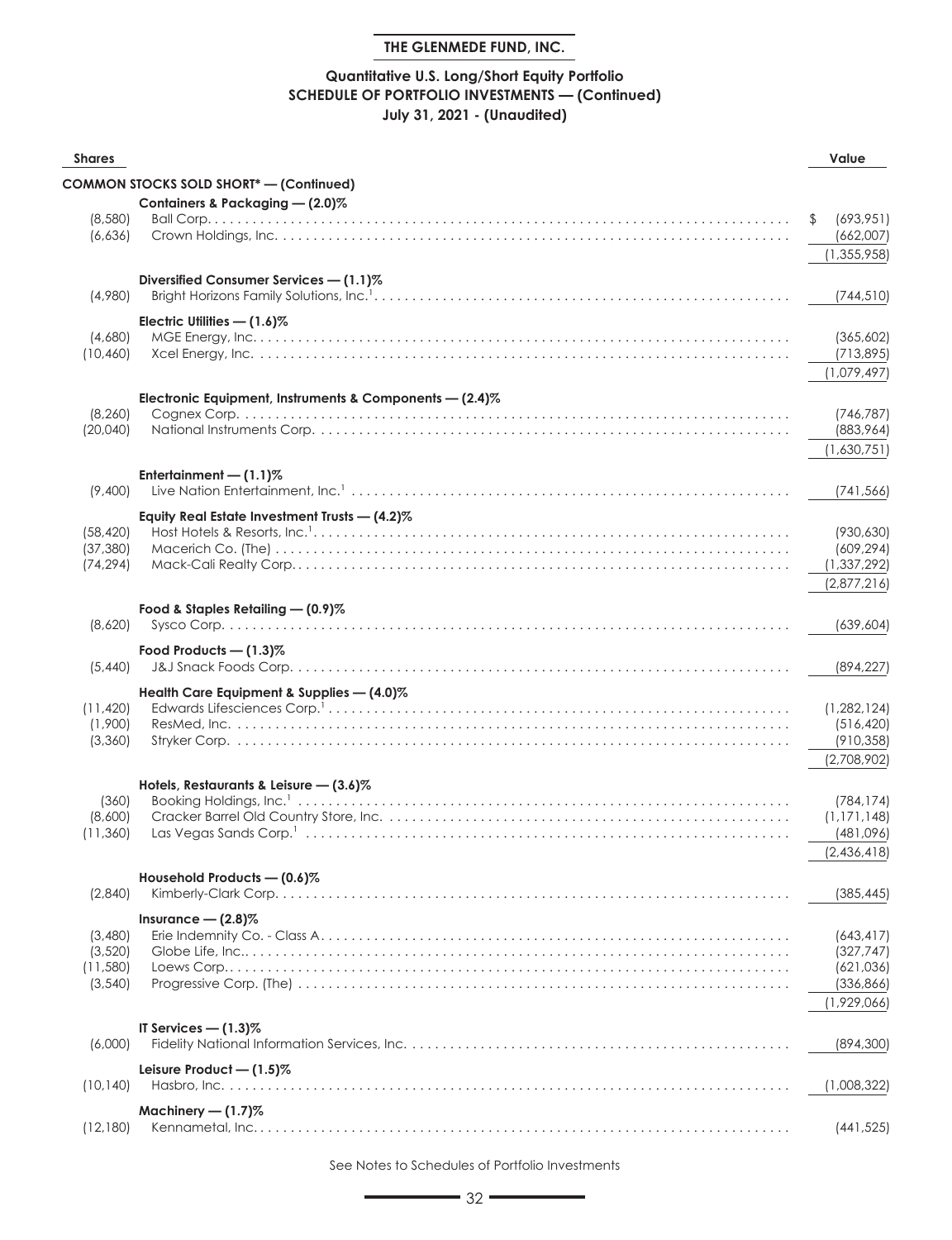#### **Quantitative U.S. Long/Short Equity Portfolio SCHEDULE OF PORTFOLIO INVESTMENTS — (Concluded) July 31, 2021 - (Unaudited)**

| <b>Shares</b>                 |                                                   | Value                                                 |
|-------------------------------|---------------------------------------------------|-------------------------------------------------------|
|                               | <b>COMMON STOCKS SOLD SHORT*- (Continued)</b>     |                                                       |
| (5,900)                       | Machinery - (Continued)                           | (717, 204)<br>(1, 158, 729)                           |
| (24,960)                      | Mortgage Real Estate Investment Trust - (1.2)%    | (809, 203)                                            |
| (18,940)                      | Multi-line Retail - (0.9)%                        | (626, 914)                                            |
| (6,760)                       | Oil, Gas & Consumable Fuels - (1.0)%              | (688, 236)                                            |
| (9,340)                       | Pharmaceuticals - (0.9)%                          | (633,906)                                             |
| (10,920)                      | Semiconductors & Semiconductor Equipment - (1.5)% | (1,012,939)                                           |
| (3,620)<br>(2,840)<br>(1,200) | Software $-$ (4.4)%                               | (1,333,825)<br>(912,009)<br>(751, 212)<br>(2.997.046) |
| (19,960)                      | Specialty Retail - (1.7)%                         | (1, 157, 680)                                         |
| (8, 280)                      | Textiles, Apparel & Luxury Goods - (1.0)%         | (664, 056)                                            |
| (60, 880)                     | Thrifts & Mortgage Finance $- (1.0)$ %            | (675, 159)                                            |
| (6,220)                       | Trading Companies & Distributors - (0.8)%         | (554, 637)                                            |
|                               | <b>TOTAL COMMON STOCKS SOLD SHORT</b>             | (45,216,821)                                          |
|                               | TOTAL SHORT INVESTMENTS                           | $(66.4)\%$ \$ $(45,216,821)$                          |
| <b>TOTAL INVESTMENTS</b>      |                                                   | 31.9% \$21,691,590                                    |
|                               | 68.1                                              | 46,386,365                                            |
|                               |                                                   | 100.0% \$68,077,955                                   |

\* Percentages indicated are based on net assets.

<sup>1</sup> Non income-producing security.

 $^2$  All or portion of security pledged as collateral for securities sold short. The total market value of collateral is \$10,333,114.

<sup>3</sup> Securities or partial securities on loan. See Note 1.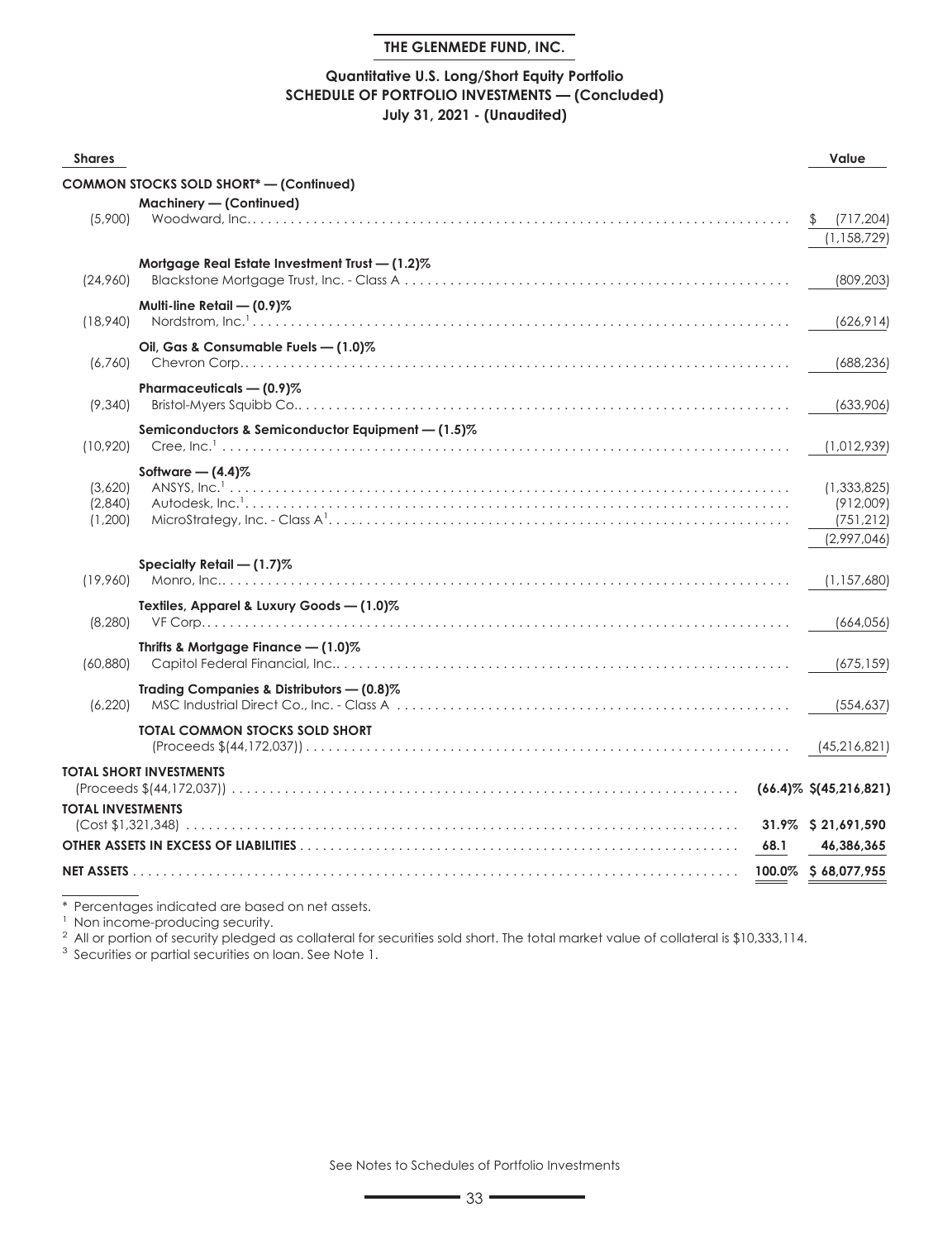#### **Quantitative U.S. Total Market Equity Portfolio SCHEDULE OF PORTFOLIO INVESTMENTS July 31, 2021 - (Unaudited)**

| <b>Shares</b>              |                                                       | Value                                      |
|----------------------------|-------------------------------------------------------|--------------------------------------------|
|                            | COMMON STOCKS* — 128.2%                               |                                            |
| 5,680<br>9,080             | Air Freight & Logistics - 3.9%                        | 728,460<br>601,822<br>1,330,282            |
| 58,540                     | Automobiles - 2.4%                                    | 816,633                                    |
| 13,660<br>49,520<br>16,400 | Banks $-4.7\%$                                        | 575,906<br>765,084<br>230,912<br>1,571,902 |
| 12,040                     | Biotechnology - 0.6%                                  | 202,874                                    |
| 7,620                      | Building Products - 2.2%                              | 742,721                                    |
| 6,160<br>3,880<br>4,820    | Capital Markets - 3.0%                                | 150,181<br>724,512<br>124,067<br>998.760   |
| 18,600                     | Chemicals $-1.4\%$                                    | 491,226                                    |
| 2,700                      | Commercial Services & Supplies - 0.9%                 | 319,572                                    |
| 7,500<br>3,940             | Construction & Engineering - 3.8%                     | 913,575<br>358,146<br>1,271,721            |
| 7,120<br>44,620            | Consumer Finance - 3.6%                               | 365,683<br>840,195<br>1,205,878            |
| 8,160                      | Containers & Packaging - 1.0%                         | 330,643                                    |
| 10,400                     | Distributors - 1.6%<br>$LKQ$ Corp. $^{1,2}$           | 527,800                                    |
| 26,200                     | Diversified Telecommunication Services - 1.0%         | 326,714                                    |
| 8,100                      | Electric Utilities - 1.1%                             | 379,080                                    |
| 5,560                      | Electrical Equipment - 2.4%                           | 818,599                                    |
| 6,040                      | Electronic Equipment, Instruments & Components - 2.1% | 716,163                                    |
| 10,620                     | Energy Equipment & Services - 0.7%                    | 225,569                                    |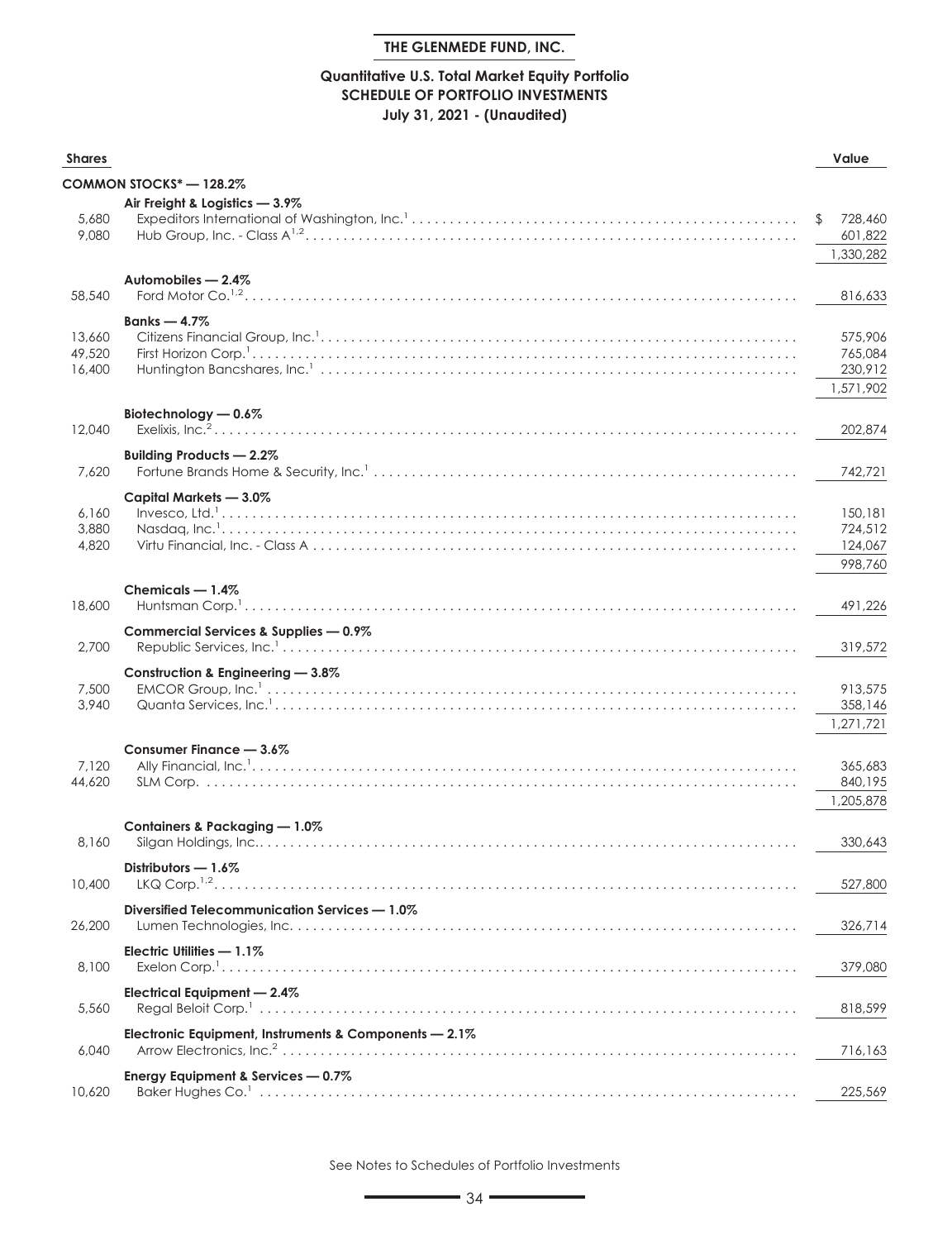## **Quantitative U.S. Total Market Equity Portfolio SCHEDULE OF PORTFOLIO INVESTMENTS — (Continued) July 31, 2021 - (Unaudited)**

| <b>Shares</b> |                                                                                                                                                                                                                                                                                                                                                    | Value         |
|---------------|----------------------------------------------------------------------------------------------------------------------------------------------------------------------------------------------------------------------------------------------------------------------------------------------------------------------------------------------------|---------------|
|               | <b>COMMON STOCKS*-(Continued)</b>                                                                                                                                                                                                                                                                                                                  |               |
|               | Entertainment - 2.1%                                                                                                                                                                                                                                                                                                                               |               |
| 8,480         |                                                                                                                                                                                                                                                                                                                                                    | 709,098<br>\$ |
|               | Equity Real Estate Investment Trusts - 5.2%                                                                                                                                                                                                                                                                                                        |               |
| 5,560         |                                                                                                                                                                                                                                                                                                                                                    | 233,520       |
| 8,480         |                                                                                                                                                                                                                                                                                                                                                    | 903,968       |
| 16,800        |                                                                                                                                                                                                                                                                                                                                                    | 353,304       |
| 8,340         |                                                                                                                                                                                                                                                                                                                                                    | 260,124       |
|               |                                                                                                                                                                                                                                                                                                                                                    | 1,750,916     |
|               | Food & Staples Retailing - 2.6%                                                                                                                                                                                                                                                                                                                    |               |
| 12,900        |                                                                                                                                                                                                                                                                                                                                                    | 525,030       |
| 14,087        |                                                                                                                                                                                                                                                                                                                                                    | 346,258       |
|               |                                                                                                                                                                                                                                                                                                                                                    | 871,288       |
|               | Food Products - 3.2%                                                                                                                                                                                                                                                                                                                               |               |
| 12,500        |                                                                                                                                                                                                                                                                                                                                                    | 863,375       |
| 3,440         |                                                                                                                                                                                                                                                                                                                                                    | 202,478       |
|               |                                                                                                                                                                                                                                                                                                                                                    | 1,065,853     |
|               | Gas Utilities - 1.5%                                                                                                                                                                                                                                                                                                                               |               |
| 10.920        |                                                                                                                                                                                                                                                                                                                                                    | 502,211       |
|               |                                                                                                                                                                                                                                                                                                                                                    |               |
| 4,900         | Health Care Equipment & Supplies - 1.0%                                                                                                                                                                                                                                                                                                            |               |
|               |                                                                                                                                                                                                                                                                                                                                                    | 323,596       |
|               | Health Care Providers & Services - 5.5%                                                                                                                                                                                                                                                                                                            |               |
| 7,180         |                                                                                                                                                                                                                                                                                                                                                    | 492,620       |
| 5,480         |                                                                                                                                                                                                                                                                                                                                                    | 658,970       |
| 2,548         |                                                                                                                                                                                                                                                                                                                                                    | 695,629       |
|               |                                                                                                                                                                                                                                                                                                                                                    | 1,847,219     |
|               | Hotels, Restaurants & Leisure - 2.1%                                                                                                                                                                                                                                                                                                               |               |
| 38,340        |                                                                                                                                                                                                                                                                                                                                                    | 718,875       |
|               | Household Durables - 2.6%                                                                                                                                                                                                                                                                                                                          |               |
| 6,620         | DR Horton, Inc. $1, \ldots, 1, \ldots, 1, \ldots, 1, \ldots, 1, \ldots, 1, \ldots, 1, \ldots, 1, \ldots, 1, \ldots, 1, \ldots, 1, \ldots, 1, \ldots, 1, \ldots, 1, \ldots, 1, \ldots, 1, \ldots, 1, \ldots, 1, \ldots, 1, \ldots, 1, \ldots, 1, \ldots, 1, \ldots, 1, \ldots, 1, \ldots, 1, \ldots, 1, \ldots, 1, \ldots, 1, \ldots, 1, \ldots, 1$ | 631,747       |
| 4,337         |                                                                                                                                                                                                                                                                                                                                                    | 237,971       |
|               |                                                                                                                                                                                                                                                                                                                                                    | 869,718       |
|               | Household Products - 0.8%                                                                                                                                                                                                                                                                                                                          |               |
| 6,280         |                                                                                                                                                                                                                                                                                                                                                    | 271,987       |
|               | Insurance $-3.9\%$                                                                                                                                                                                                                                                                                                                                 |               |
| 3,200         |                                                                                                                                                                                                                                                                                                                                                    | 174,080       |
| 10,580        |                                                                                                                                                                                                                                                                                                                                                    | 471,974       |
| 18,000        |                                                                                                                                                                                                                                                                                                                                                    | 443,880       |
| 8,000         |                                                                                                                                                                                                                                                                                                                                                    | 219,200       |
|               |                                                                                                                                                                                                                                                                                                                                                    | 1,309,134     |
|               | Interactive Media & Services - 2.2%                                                                                                                                                                                                                                                                                                                |               |
| 18,160        |                                                                                                                                                                                                                                                                                                                                                    | 519,376       |
| 3,340         |                                                                                                                                                                                                                                                                                                                                                    | 232,965       |
|               |                                                                                                                                                                                                                                                                                                                                                    | 752,341       |
|               | Internet & Direct Marketing Retail - 1.1%                                                                                                                                                                                                                                                                                                          |               |
| 5,620         |                                                                                                                                                                                                                                                                                                                                                    | 383,340       |
|               | IT Services - 3.8%                                                                                                                                                                                                                                                                                                                                 |               |
| 6,000         |                                                                                                                                                                                                                                                                                                                                                    | 462,660       |
| 16,560        |                                                                                                                                                                                                                                                                                                                                                    | 824,854       |
|               |                                                                                                                                                                                                                                                                                                                                                    | 1,287,514     |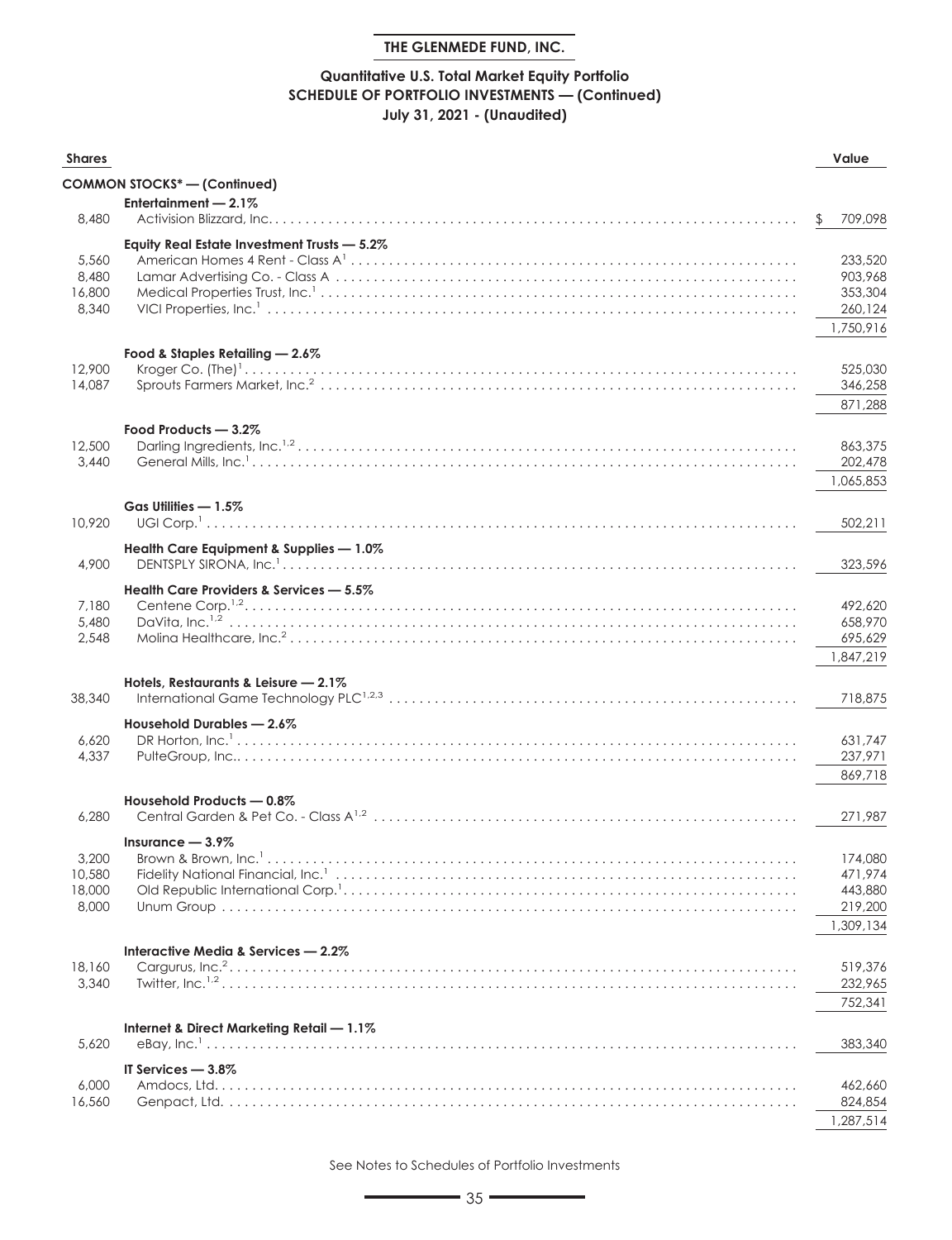## **Quantitative U.S. Total Market Equity Portfolio SCHEDULE OF PORTFOLIO INVESTMENTS — (Continued) July 31, 2021 - (Unaudited)**

| <b>Shares</b>   |                                                 | Value              |
|-----------------|-------------------------------------------------|--------------------|
|                 | <b>COMMON STOCKS* - (Continued)</b>             |                    |
|                 | Leisure Product - 0.7%                          |                    |
| 2,160           |                                                 | 225,504<br>\$      |
|                 | Life Sciences Tools & Services $-2.6\%$         |                    |
| 4,940           |                                                 | 869,144            |
|                 | Media $-6.1\%$                                  |                    |
| 11,360          |                                                 | 668,309            |
| 10,440          |                                                 | 372,291            |
| 5,340           |                                                 | 188,822            |
| 33,821          |                                                 | 833,011            |
|                 |                                                 | 2,062,433          |
|                 | Metals & Mining - 1.9%                          |                    |
| 7,880           |                                                 | 258,464            |
| 2,546           |                                                 | 400,104            |
|                 |                                                 | 658,568            |
|                 | Multi-line Retail - 2.6%                        |                    |
| 3,420           |                                                 | 892,791            |
|                 | Multi-Utilities - 0.5%                          |                    |
| 5,540           |                                                 | 175,729            |
|                 | Oil, Gas & Consumable Fuels - 2.0%              |                    |
| 26,200          |                                                 | 677,008            |
|                 |                                                 |                    |
| 5,700           | Paper & Forest Products - 0.9%                  | 316,008            |
|                 |                                                 |                    |
| 1,000           | Pharmaceuticals - 3.2%                          | 172,200            |
| 12,720          |                                                 | 544,543            |
| 13,580          |                                                 | 357,562            |
|                 |                                                 | 1,074,305          |
|                 | Professional Services - 2.1%                    |                    |
| 4,480           |                                                 | 453,062            |
| 2,660           |                                                 | 261,239            |
|                 |                                                 | 714,301            |
|                 | Semiconductors & Semiconductor Equipment - 6.7% |                    |
| 6,300           |                                                 | 881,559            |
| 9,920           |                                                 | 813,440            |
| 7,060           | Intel Corp. <sup>1</sup>                        | 379,263            |
| 5,180           |                                                 | 202,331            |
|                 |                                                 | 2,276,593          |
|                 | Software - 11.7%                                |                    |
| 18,560          |                                                 | 443,955            |
| 6,440<br>18,580 |                                                 | 625,324<br>585,084 |
| 9,200           |                                                 | 801,688            |
| 3,420           |                                                 | 155,918            |
| 7,820           |                                                 | 851,989            |
| 6,320           |                                                 | 495,425            |
|                 |                                                 | 3,959,383          |
|                 | Specialty Retail - 2.2%                         |                    |
| 1,600           |                                                 | 179,760            |
| 3,760           |                                                 | 570,392            |
|                 |                                                 | 750,152            |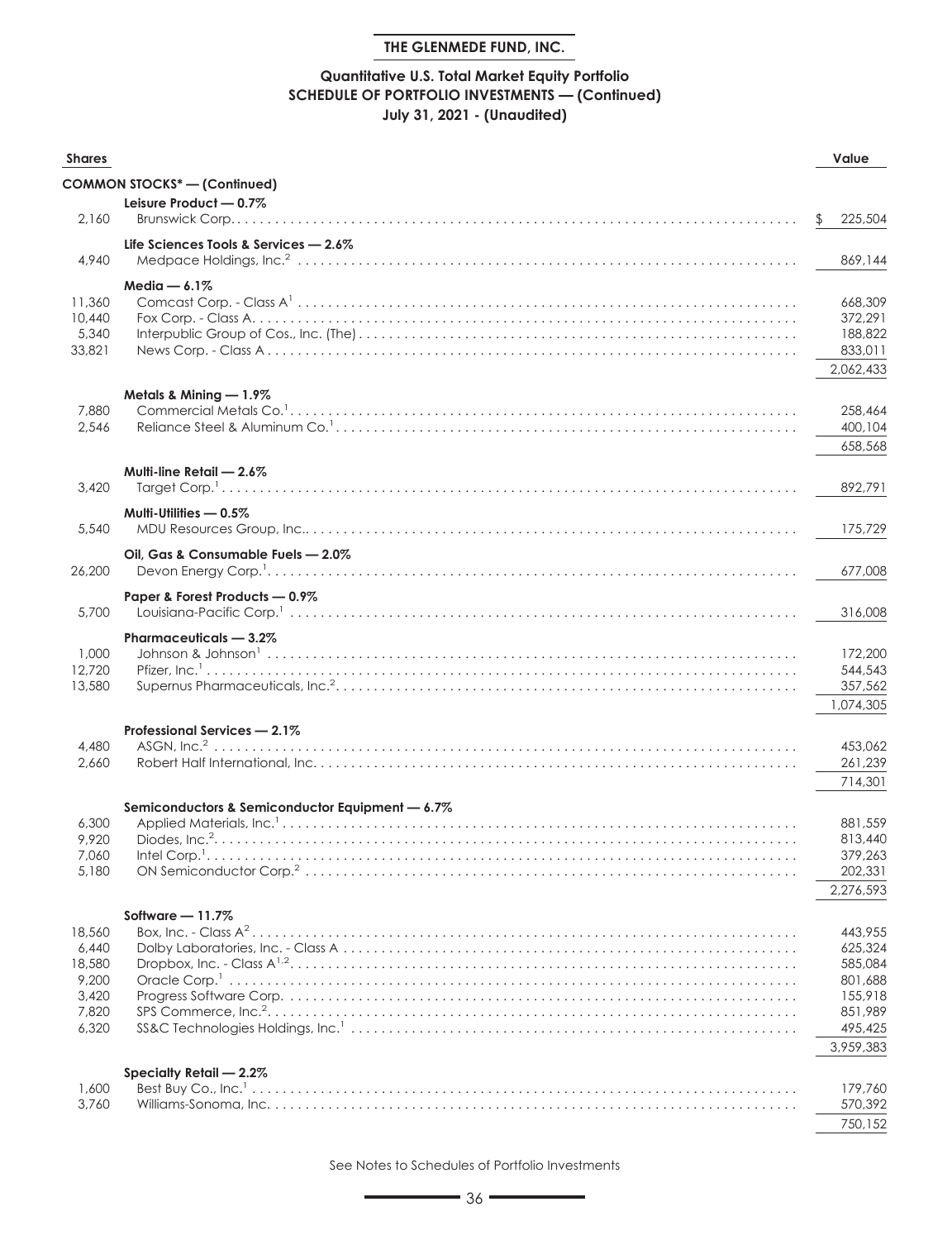# **Quantitative U.S. Total Market Equity Portfolio SCHEDULE OF PORTFOLIO INVESTMENTS — (Continued) July 31, 2021 - (Unaudited)**

| <b>Shares</b>    |                                                                                                                                                                                                                           | Value                    |
|------------------|---------------------------------------------------------------------------------------------------------------------------------------------------------------------------------------------------------------------------|--------------------------|
|                  | <b>COMMON STOCKS*- (Continued)</b>                                                                                                                                                                                        |                          |
|                  | Technology Hardware, Storage & Peripherals - 5.4%                                                                                                                                                                         |                          |
| 22.260<br>25,120 |                                                                                                                                                                                                                           | 322,770<br>\$<br>725,214 |
| 9,580            |                                                                                                                                                                                                                           | 762,472<br>1,810,456     |
| 62,380           | Thrifts & Mortgage Finance - 2.6%                                                                                                                                                                                         | 863,339                  |
| 5,260            | Trading Companies & Distributors - 1.7%                                                                                                                                                                                   | 559,927                  |
| 19,520           | Wireless Telecommunication Services - 1.3%                                                                                                                                                                                | 436,272                  |
|                  | <b>TOTAL COMMON STOCKS</b>                                                                                                                                                                                                | 43,261,140               |
| Face<br>Amount   |                                                                                                                                                                                                                           |                          |
|                  |                                                                                                                                                                                                                           |                          |
|                  | <b>REPURCHASE AGREEMENT* - 0.2%</b>                                                                                                                                                                                       |                          |
| \$58,476         | With Fixed Income Clearing Corp., dated 7/30/21, 0.00%, principal and interest in the amount of \$58,476,<br>due 8/2/21, (collateralized by a U.S. Treasury Note with a par value of \$59,700, coupon rate of 0.125%, due | 58,476                   |
|                  | <b>TOTAL REPURCHASE AGREEMENT</b>                                                                                                                                                                                         | 58,476                   |
|                  | <b>TOTAL LONG INVESTMENTS</b>                                                                                                                                                                                             |                          |
|                  |                                                                                                                                                                                                                           |                          |
| <b>Shares</b>    |                                                                                                                                                                                                                           |                          |
|                  | COMMON STOCKS SOLD SHORT* - (28.3)%                                                                                                                                                                                       |                          |
|                  | Aerospace & Defense - (2.3)%                                                                                                                                                                                              |                          |
| (600)            |                                                                                                                                                                                                                           | (135,888)                |
| (1,020)          |                                                                                                                                                                                                                           | (137, 955)               |
| (2,400)          |                                                                                                                                                                                                                           | (130,608)                |
| (2,020)          |                                                                                                                                                                                                                           | (133, 320)               |
| (380)            |                                                                                                                                                                                                                           | (243, 614)               |
|                  |                                                                                                                                                                                                                           | (781, 385)               |
|                  | Air Freight & Logistics - (0.7)%                                                                                                                                                                                          |                          |
| (460)            |                                                                                                                                                                                                                           | (128, 777)               |
| (1,200)          |                                                                                                                                                                                                                           | (106, 128)               |
|                  |                                                                                                                                                                                                                           | (234,905)                |
|                  | Airlines $-$ (1.3)%                                                                                                                                                                                                       |                          |
| (2,500)          |                                                                                                                                                                                                                           | (145, 075)               |
| (3,340)          |                                                                                                                                                                                                                           | (168, 737)               |
| (2,700)          |                                                                                                                                                                                                                           | (126, 144)               |
|                  |                                                                                                                                                                                                                           | (439, 956)               |
|                  | Banks — $(2.0)$ %                                                                                                                                                                                                         |                          |
| (1,180)<br>(180) |                                                                                                                                                                                                                           | (126, 638)<br>(140, 866) |
| (3,320)          |                                                                                                                                                                                                                           | (162, 149)               |
| (2,440)          |                                                                                                                                                                                                                           | (125,806)                |
| (2,320)          |                                                                                                                                                                                                                           | (126, 278)               |

See Notes to Schedules of Portfolio Investments

(681,737)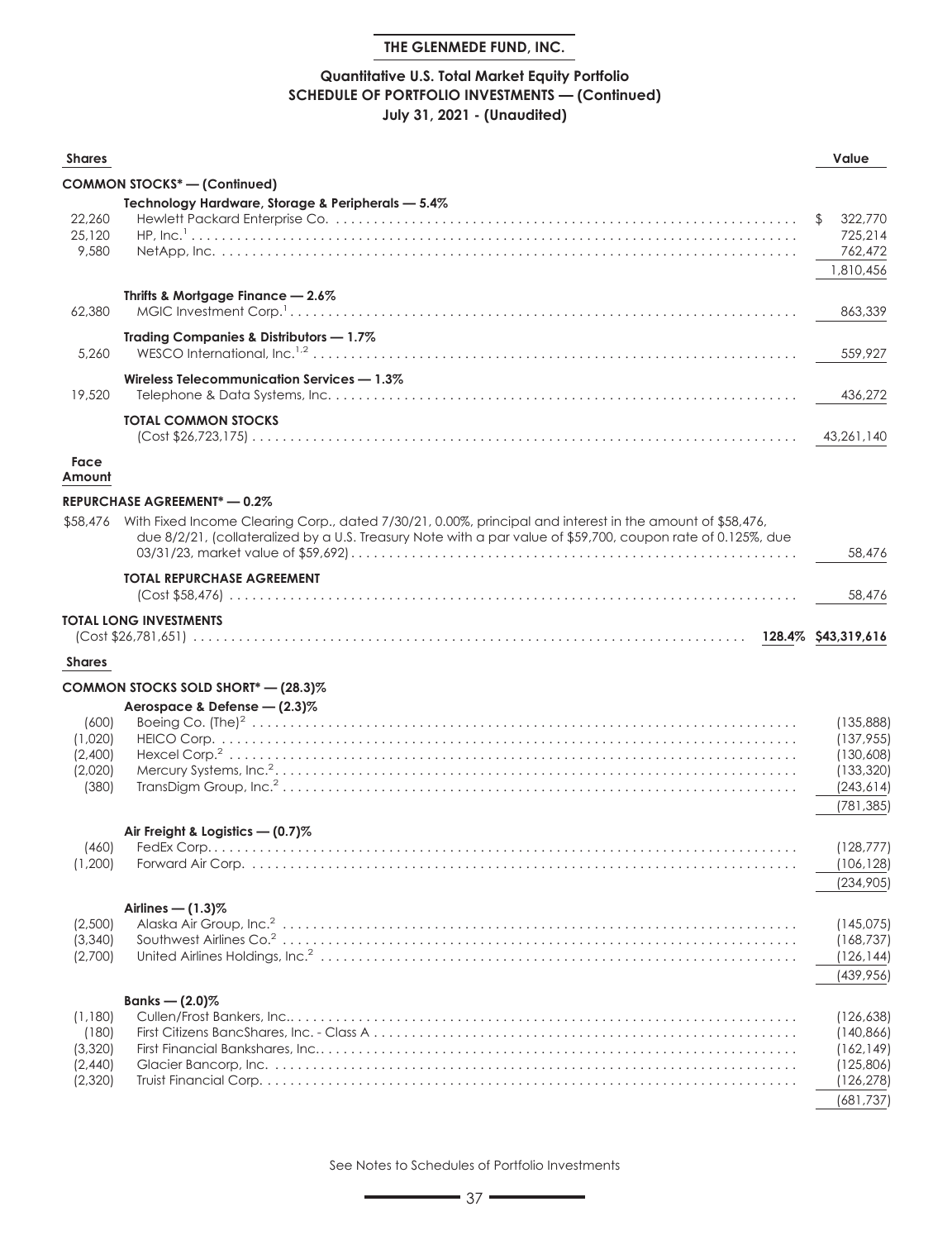# **Quantitative U.S. Total Market Equity Portfolio SCHEDULE OF PORTFOLIO INVESTMENTS — (Continued) July 31, 2021 - (Unaudited)**

| <b>Shares</b>  |                                                           | Value                       |
|----------------|-----------------------------------------------------------|-----------------------------|
|                | <b>COMMON STOCKS SOLD SHORT*</b> - (Continued)            |                             |
|                | Beverages $-$ (0.5)%                                      |                             |
| (100)<br>(400) |                                                           | \$<br>(71,000)<br>(89, 736) |
|                |                                                           | (160, 736)                  |
|                | Capital Markets - (1.1)%                                  |                             |
| (1,880)        |                                                           | (127, 746)                  |
| (300)          |                                                           | (107, 184)                  |
| (600)          |                                                           | (151, 578)                  |
|                |                                                           | (386, 508)                  |
|                | Chemicals $-$ (2.4)%                                      |                             |
| (500)          |                                                           | (145, 515)                  |
| (750)          |                                                           | (154, 530)                  |
| (1,600)        |                                                           | (136, 112)                  |
| (1)<br>(720)   |                                                           | (62)<br>(158,998)           |
| (320)          |                                                           | (101,091)                   |
| (700)          |                                                           | (123, 872)                  |
|                |                                                           | (820, 180)                  |
|                |                                                           |                             |
| (8,340)        | Construction & Engineering - (0.4)%                       | (138, 944)                  |
|                |                                                           |                             |
| (1,980)        | Containers & Packaging - (0.5)%                           | (160, 142)                  |
|                |                                                           |                             |
|                | Diversified Consumer Services - (0.3)%                    |                             |
| (634)          |                                                           | (94, 783)                   |
|                | Electric Utilities - (0.7)%                               |                             |
| (1,420)        |                                                           | (110,931)                   |
| (2,000)        |                                                           | (136,500)                   |
|                |                                                           | (247, 431)                  |
|                | Electronic Equipment, Instruments & Components $-$ (0.5)% |                             |
| (3,540)        |                                                           | (156, 149)                  |
|                | Entertainment $-$ (0.3)%                                  |                             |
| (1,440)        |                                                           | (113,602)                   |
|                | Equity Real Estate Investment Trusts - (0.8)%             |                             |
| (3,940)        |                                                           | (145,662)                   |
| (1,680)        |                                                           | (128, 856)                  |
|                |                                                           | (274, 518)                  |
|                | Food & Staples Retailing - (0.4)%                         |                             |
| (1,720)        |                                                           | (127, 624)                  |
|                | Food Products $-$ (0.4)%                                  |                             |
| (800)          |                                                           | (131, 504)                  |
|                | Health Care Equipment & Supplies - (1.0)%                 |                             |
| (480)          |                                                           | (122,760)                   |
| (740)          |                                                           | (201, 132)                  |
|                |                                                           | (323, 892)                  |
|                | Health Care Technology - (0.4)%                           |                             |
| (700)          |                                                           | (128, 212)                  |
|                | Hotels, Restaurants & Leisure $-$ (2.1)%                  |                             |
| (60)           |                                                           | (130,696)                   |
| (736)          |                                                           | (136, 749)                  |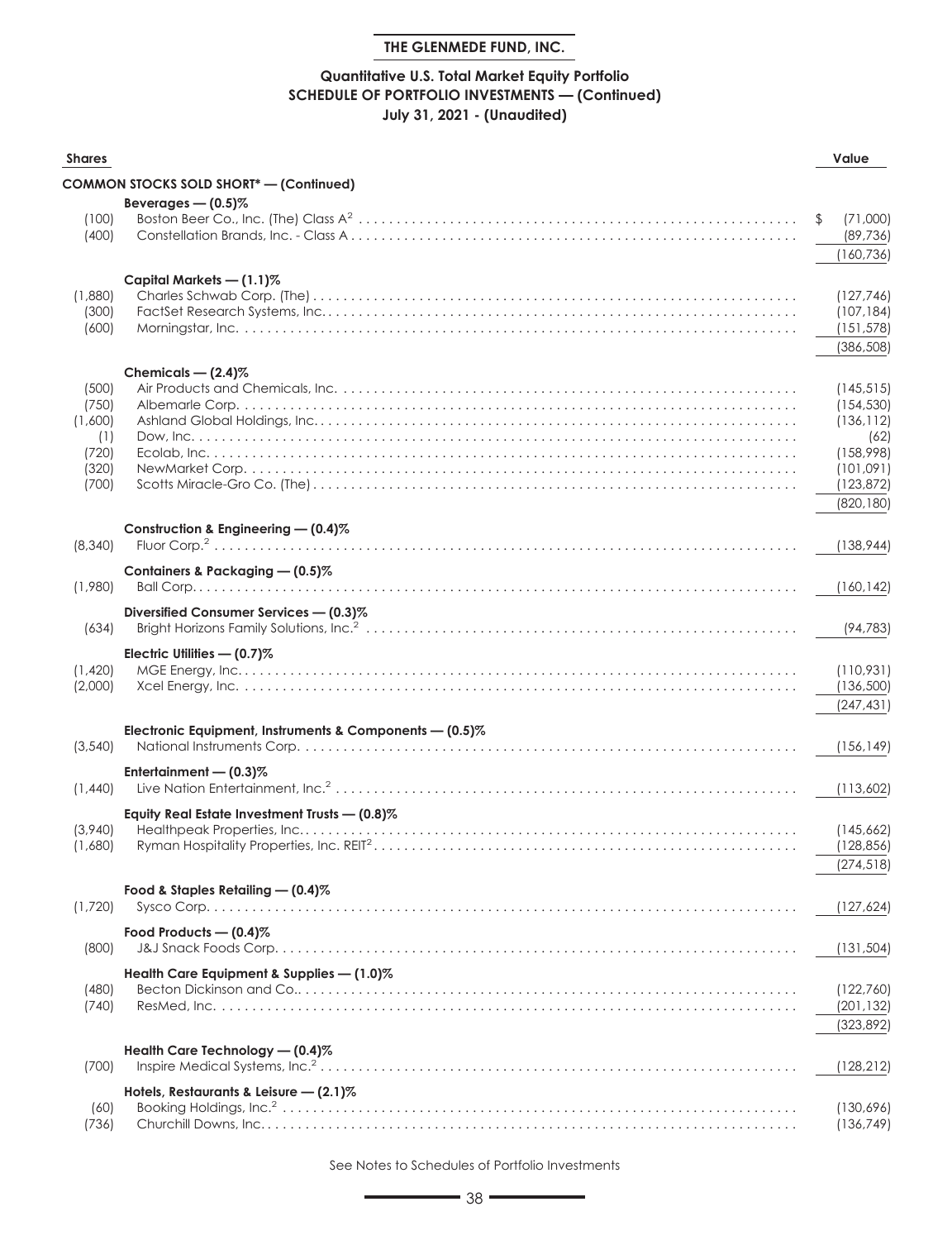# **Quantitative U.S. Total Market Equity Portfolio SCHEDULE OF PORTFOLIO INVESTMENTS — (Continued) July 31, 2021 - (Unaudited)**

| <b>Shares</b>                        |                                                   | Value                                                              |
|--------------------------------------|---------------------------------------------------|--------------------------------------------------------------------|
|                                      | <b>COMMON STOCKS SOLD SHORT*</b> - (Continued)    |                                                                    |
| (1,580)<br>(3,600)<br>(2,620)        | Hotels, Restaurants & Leisure - (Continued)       | (215, 164)<br>\$<br>(119,808)<br>(110, 957)<br>(713, 374)          |
|                                      | Household Products - (0.4)%                       |                                                                    |
| (1,000)                              |                                                   | (135, 720)                                                         |
| (880)<br>(720)<br>(2,920)<br>(1,480) | Insurance $- (1.7)$ %                             | (138, 873)<br>(133, 121)<br>(156, 599)<br>(140, 837)<br>(569, 430) |
| (800)                                | IT Services $-$ (0.4)%                            | (119, 240)                                                         |
| (3,400)<br>(1,180)<br>(1,100)        | Machinery $- (1.1)$ %                             | (123, 250)<br>(97, 928)<br>(133,716)<br>(354.894)                  |
| (3,740)                              | Multi-line Retail - (0.4)%<br>Nordstrom, $Inc.^2$ | (123, 794)                                                         |
| (7,040)<br>(1,760)                   | Oil, Gas & Consumable Fuels - (0.7)%              | (112,640)<br>(134, 535)<br>(247, 175)                              |
| (640)                                | Road & Rail - $(0.4)$ %                           | (140,006)                                                          |
| (1,300)<br>(900)                     | Semiconductors & Semiconductor Equipment - (0.7)% | (120, 588)<br>(128, 808)<br>(249, 396)                             |
| (280)<br>(500)<br>(200)              | Software $-$ (1.2)%                               | (103, 169)<br>(160, 565)<br>(125, 202)<br>(388,936)                |
| (7,900)<br>(3,440)<br>(1,100)        | Specialty Retail - (1.3)%                         | (115, 103)<br>(199, 520)<br>(134, 959)<br>(449,582)                |
| (1,660)                              | Textiles, Apparel & Luxury Goods - (0.4)%         | (133, 132)                                                         |
| (9,980)                              | Thrifts & Mortgage Finance - (0.3)%               | (110, 678)                                                         |
| (1,500)                              | Trading Companies & Distributors - (0.8)%         | (133, 755)                                                         |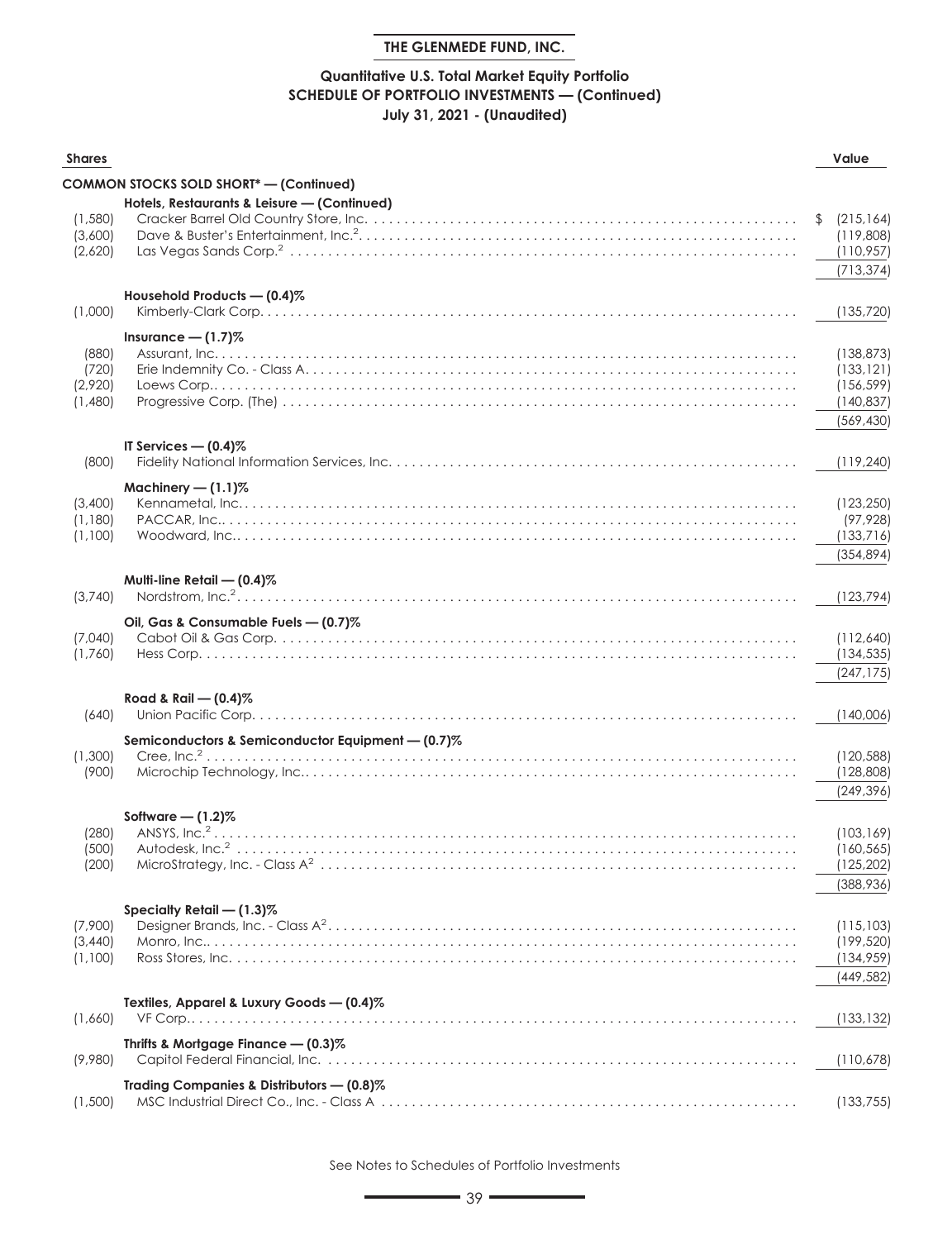### **Quantitative U.S. Total Market Equity Portfolio SCHEDULE OF PORTFOLIO INVESTMENTS — (Concluded) July 31, 2021 - (Unaudited)**

| <b>Shares</b> |                                                           | Value      |
|---------------|-----------------------------------------------------------|------------|
|               | <b>COMMON STOCKS SOLD SHORT*- (Continued)</b>             |            |
| (300)         | <b>Trading Companies &amp; Distributors — (Continued)</b> | (267, 129) |
| (2,080)       | Water Utilities $-$ (0.4)%                                |            |
|               | TOTAL COMMON STOCKS SOLD SHORT                            |            |
|               | <b>TOTAL SHORT INVESTMENTS</b>                            |            |
|               | <b>TOTAL INVESTMENTS</b>                                  |            |
|               |                                                           |            |

\* Percentages indicated are based on net assets.

<sup>1</sup> All or portion of security pledged as collateral for securities sold short. The total market value of collateral is \$11,957,802.

<sup>2</sup> Non income-producing security.

<sup>3</sup> Securities or partial securities on loan. See Note 1.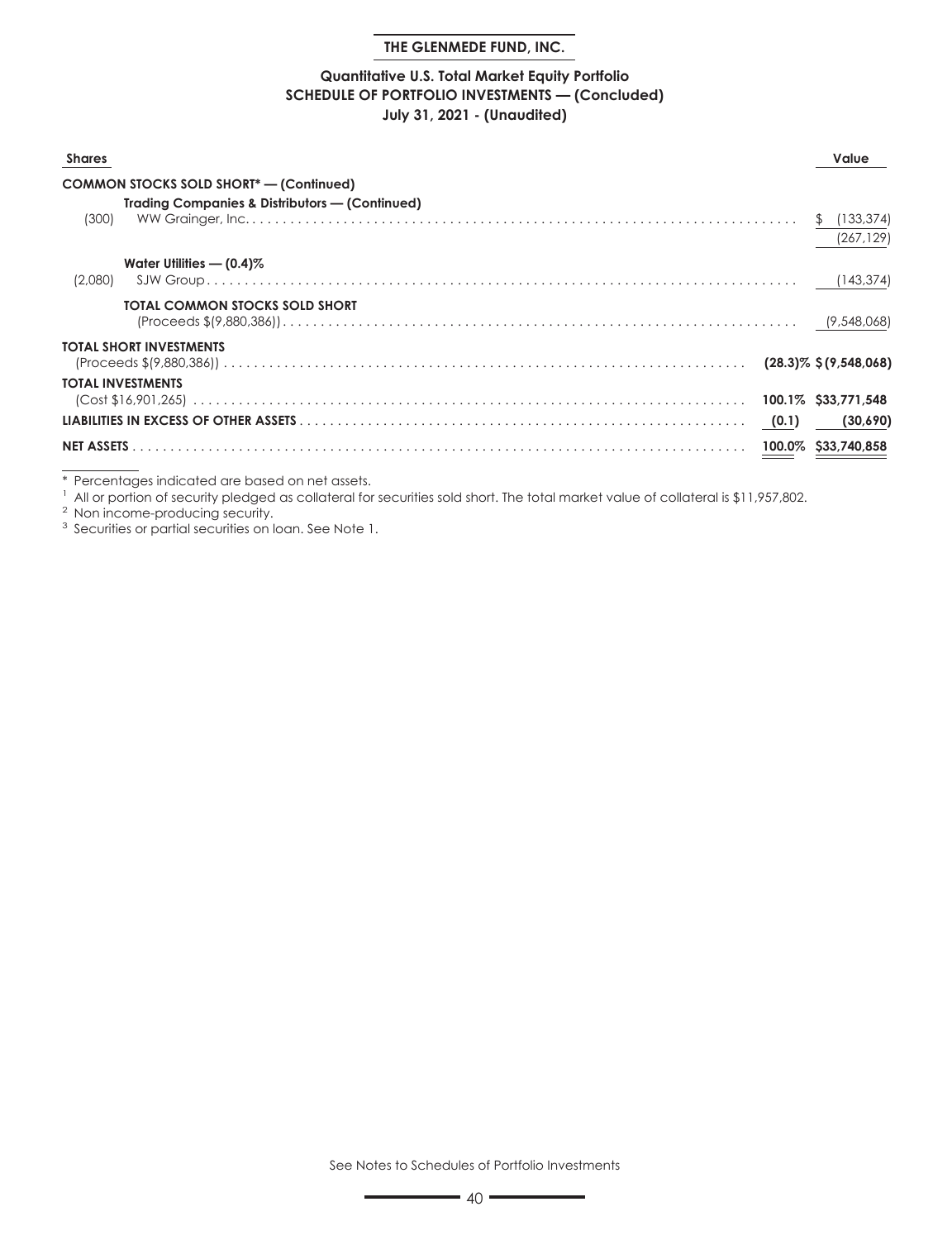# **Strategic Equity Portfolio SCHEDULE OF PORTFOLIO INVESTMENTS July 31, 2021 - (Unaudited)**

| <b>Shares</b>                        |                                                       | Value                                            |
|--------------------------------------|-------------------------------------------------------|--------------------------------------------------|
|                                      | COMMON STOCKS* - 99.5%                                |                                                  |
| 82,872                               | Aerospace & Defense - 2.7%                            | 7,205,720<br>S.                                  |
| 40,110<br>38,947                     | Banks $-4.9\%$                                        | 6,087,896<br>7,104,322<br>13,192,218             |
| 31,054                               | Beverages $-1.8\%$                                    | 4,873,925                                        |
| 13,770                               | Biotechnology - 1.7%                                  | 4,499,072                                        |
| 41,187                               | Capital Markets - 1.7%                                | 4,647,953                                        |
| 35,349                               | Chemicals - 2.2%                                      | 5,780,268                                        |
| 95,961                               | Communications Equipment - 2.0%                       | 5,313,361                                        |
| 57,951                               | Consumer Finance - 2.7%                               | 7,204,468                                        |
| 54,770                               | Electrical Equipment - 2.9%                           | 7.615.769                                        |
| 111,094                              | Electronic Equipment, Instruments & Components - 3.0% | 8,053,204                                        |
| 32,038                               | Food & Staples Retailing - 1.7%                       | 4,567,017                                        |
| 35,100<br>22,095                     | Health Care Equipment & Supplies - 3.8%               | 4,246,398<br>5,986,419<br>10,232,817             |
| 26,415                               | Health Care Providers & Services - 2.9%               | 7,822,802                                        |
| 3,654                                | Hotels, Restaurants & Leisure - 3.0%                  | 7,959,362                                        |
| 47,251                               | Household Products - 1.4%                             | 3,756,455                                        |
| 33,363                               | Insurance $-2.1\%$                                    | 5,629,673                                        |
| 5,071<br>24,693                      | Interactive Media & Services - 8.4%                   | 13,714,114<br>8,798,116<br>22,512,230            |
| 1,428                                | Internet & Direct Marketing Retail - 1.8%             | 4,751,799                                        |
| 20,473<br>55,364<br>17,948<br>35,175 | IT Services $-12.1\%$                                 | 6,503,863<br>4,070,915<br>4,751,374<br>6,803,197 |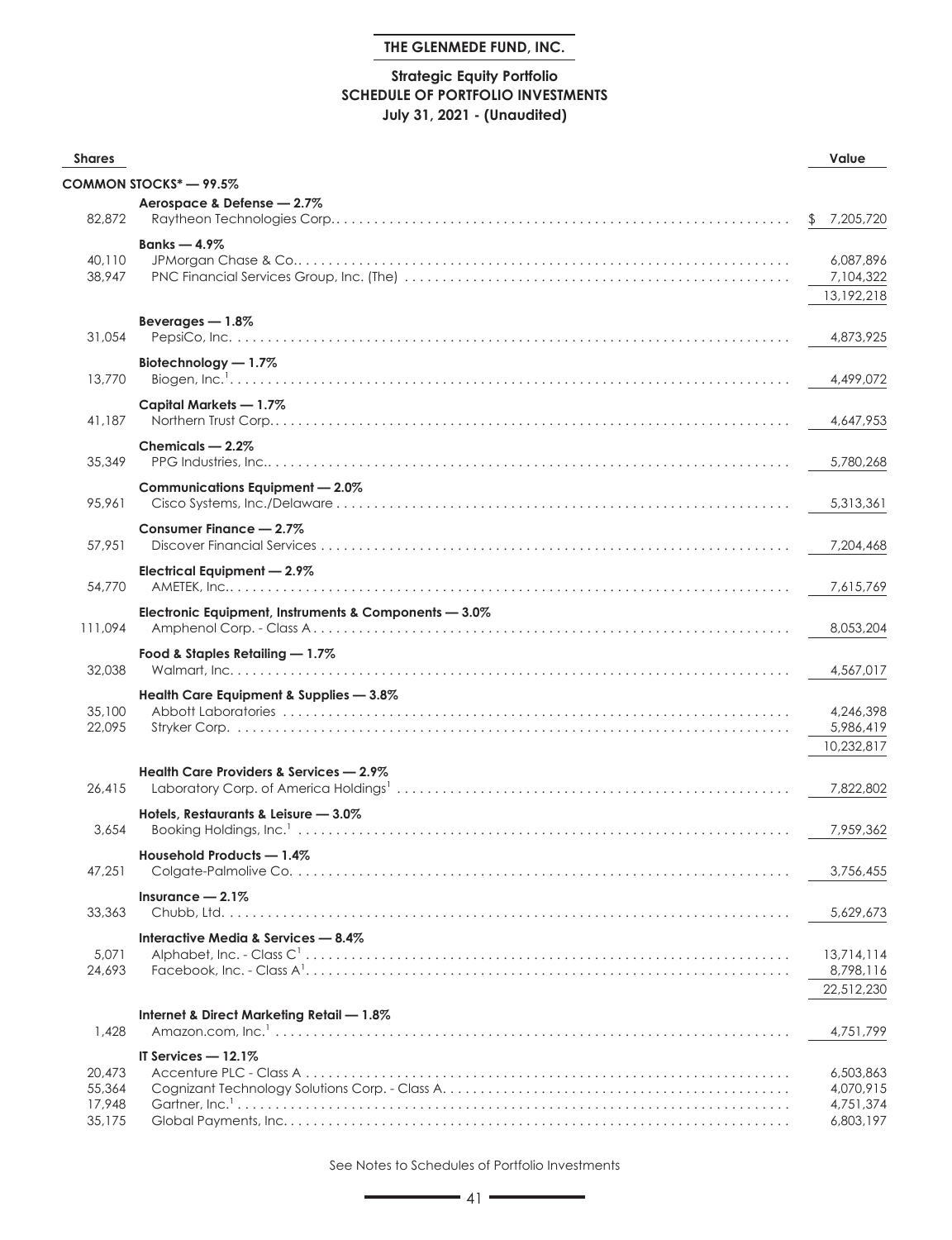# **Strategic Equity Portfolio SCHEDULE OF PORTFOLIO INVESTMENTS — (Continued) July 31, 2021 - (Unaudited)**

| <b>Shares</b>              |                                                                                                                                                                                                                         | Value                                             |
|----------------------------|-------------------------------------------------------------------------------------------------------------------------------------------------------------------------------------------------------------------------|---------------------------------------------------|
|                            | <b>COMMON STOCKS*-(Continued)</b>                                                                                                                                                                                       |                                                   |
|                            | IT Services - (Continued)                                                                                                                                                                                               |                                                   |
| 26,608                     |                                                                                                                                                                                                                         | \$10,269,091<br>32,398,440                        |
| 18,527                     | Life Sciences Tools & Services - 2.7%                                                                                                                                                                                   | 7,222,010                                         |
| 24,077                     | Machinery - 2.8%                                                                                                                                                                                                        | 7,512,746                                         |
| 131,206                    | Media $-2.9\%$                                                                                                                                                                                                          | 7,718,849                                         |
| 37,798                     | Multi-line Retail $-3.3\%$                                                                                                                                                                                              | 8,793,327                                         |
| 51,875                     | Oil, Gas & Consumable Fuels - 2.0%                                                                                                                                                                                      | 5,281,394                                         |
|                            | Pharmaceuticals - 5.6%                                                                                                                                                                                                  |                                                   |
| 71,934<br>19,780<br>26,067 |                                                                                                                                                                                                                         | 4,882,160<br>4,816,430<br>5,283,781               |
|                            | Road & Rail $-1.4\%$                                                                                                                                                                                                    | 14,982,371                                        |
| 13,666                     |                                                                                                                                                                                                                         | 3,678,204                                         |
| 33,709<br>79,185           | Software $-6.2\%$                                                                                                                                                                                                       | 9,604,031<br>6,900,181<br>16,504,212              |
| 19,089<br>14,038<br>21,034 | Specialty Retail - 6.0%                                                                                                                                                                                                 | 6,264,819<br>2,539,895<br>7,063,217<br>15,867,931 |
| 69,691                     | Technology Hardware, Storage & Peripherals - 3.8%                                                                                                                                                                       | 10,165,129                                        |
|                            | <b>TOTAL COMMON STOCKS</b>                                                                                                                                                                                              | 265,742,726                                       |
| Face<br>Amount             |                                                                                                                                                                                                                         |                                                   |
|                            | REPURCHASE AGREEMENT* - 0.5%                                                                                                                                                                                            |                                                   |
|                            | \$1,349,710 With Fixed Income Clearing Corp., dated 7/30/21, 0.00%, principal and interest in the amount of<br>\$1,349,710, due 8/2/21, (collateralized by a U.S. Treasury Note with a par value of \$1,376,900, coupon | 1,349,710                                         |
|                            | <b>TOTAL REPURCHASE AGREEMENT</b>                                                                                                                                                                                       | 1,349,710                                         |
| <b>TOTAL INVESTMENTS</b>   |                                                                                                                                                                                                                         | 100.0% \$267,092,436                              |
|                            | (0.0)                                                                                                                                                                                                                   | (12, 816)                                         |
|                            |                                                                                                                                                                                                                         | 100.0% \$267,079,620                              |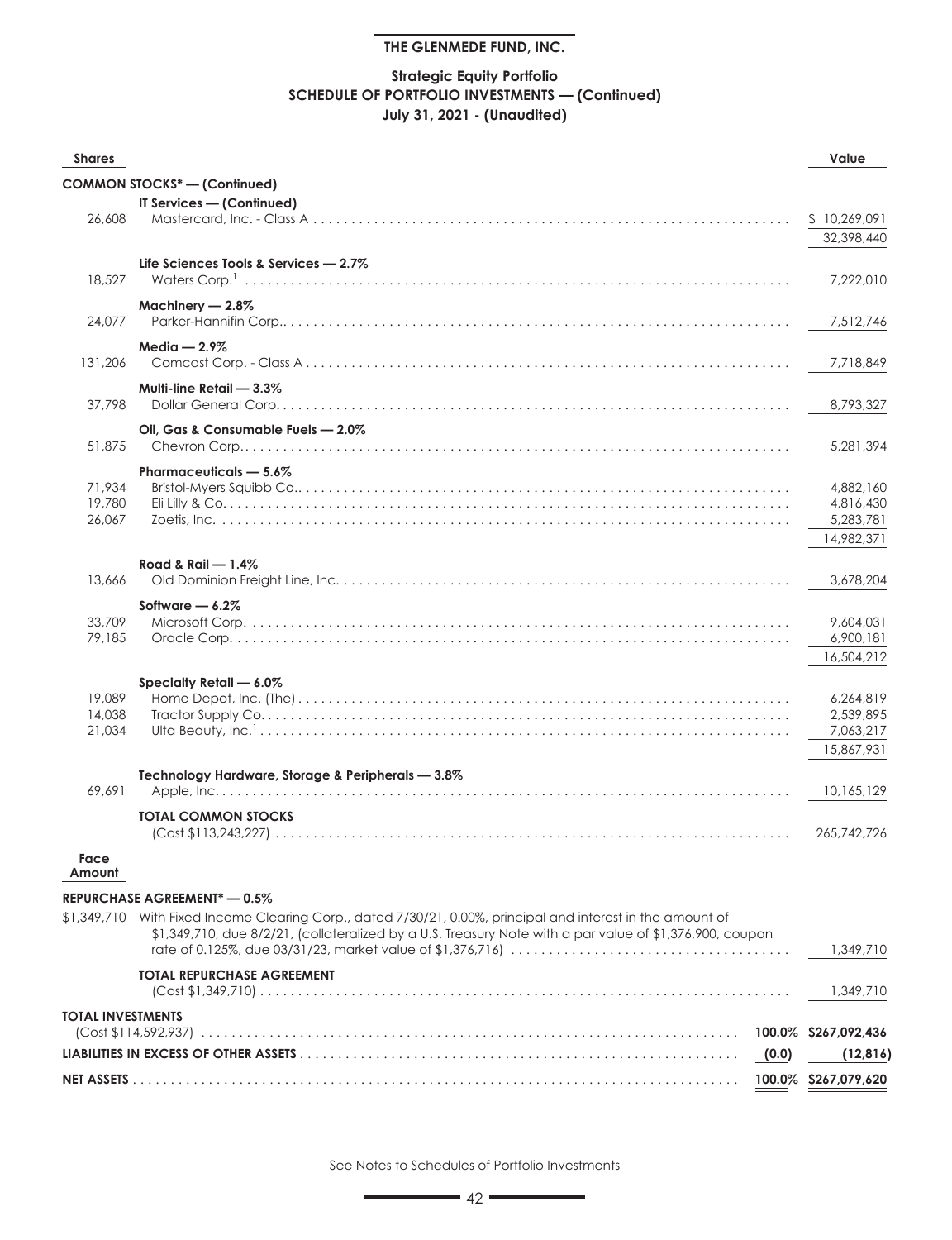# **Strategic Equity Portfolio SCHEDULE OF PORTFOLIO INVESTMENTS — (Concluded) July 31, 2021 - (Unaudited)**

\* Percentages indicated are based on net assets.

<sup>1</sup> Non income-producing security.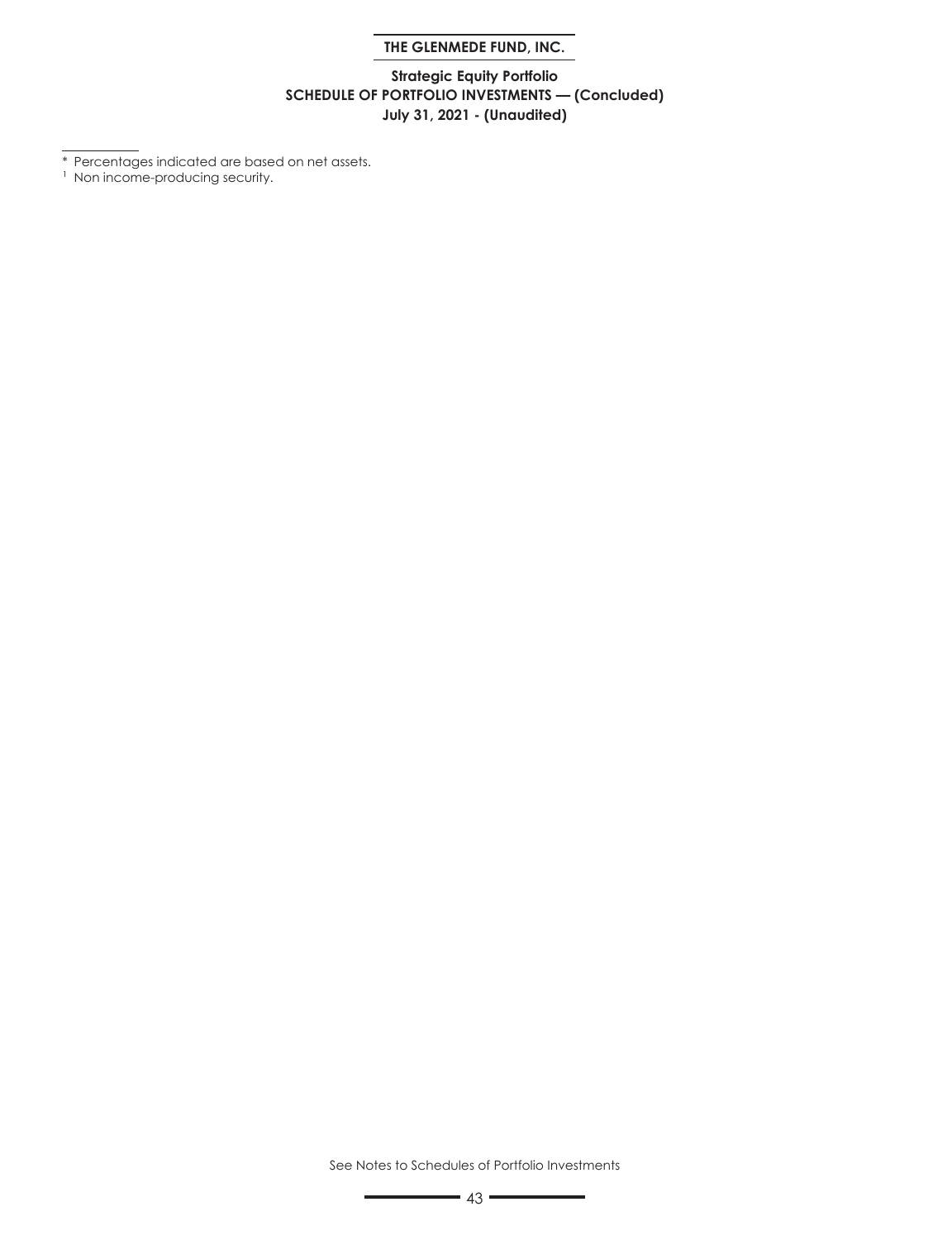# **Small Cap Equity Portfolio SCHEDULE OF PORTFOLIO INVESTMENTS July 31, 2021 - (Unaudited)**

| <b>Shares</b> |                                   | Value        |
|---------------|-----------------------------------|--------------|
|               | COMMON STOCKS* - 97.8%            |              |
|               | Aerospace & Defense - 0.8%        |              |
| 328,565       |                                   | 11,749,484   |
|               | Air Freight & Logistics - 1.2%    |              |
| 258,891       |                                   | 17,337,930   |
|               | Auto Components - 1.1%            |              |
| 104,412       |                                   | 15,225,358   |
|               | Banks $-9.8\%$                    |              |
| 277,336       |                                   | 13,481,303   |
| 1,305,326     |                                   | 20, 167, 287 |
| 1,770,737     |                                   | 20,292,646   |
| 427,533       |                                   | 18,687,467   |
| 498,349       |                                   | 13,565,060   |
| 1,150,189     |                                   | 21,704,066   |
| 345,188       |                                   | 9,944,866    |
| 287,217       |                                   | 20,507,294   |
|               |                                   | 138,349,989  |
|               | Biotechnology - 0.9%              |              |
| 999,992       |                                   | 13,269,894   |
|               | Building Products - 1.4%          |              |
| 178,523       |                                   | 20, 201, 663 |
|               |                                   |              |
|               | Capital Markets - 3.6%            |              |
| 136,362       |                                   | 18,027,057   |
| 284,582       |                                   | 18,936,086   |
| 531,945       |                                   | 13,692,264   |
|               |                                   | 50,655,407   |
|               | Chemicals - 2.8%                  |              |
| 217,389       |                                   | 18,465,022   |
| 676,213       |                                   | 20,746,215   |
|               |                                   | 39,211,237   |
|               | Communications Equipment - 1.2%   |              |
| 300,393       |                                   | 17,464,849   |
|               | Construction & Engineering - 4.7% |              |
| 255,268       |                                   | 13,978,476   |
| 149,867       |                                   | 10,400,770   |
| 149.867       |                                   | 18,255,299   |
| 231,552       | MasTec. Inc. $1.2$                | 23,440,009   |
|               |                                   | 66,074,554   |
|               |                                   |              |
|               | Containers & Packaging - 1.9%     |              |
| 758,228       |                                   | 14,535,231   |
| 317,520       |                                   | 12,865,910   |
|               |                                   | 27,401,141   |
|               | Distributors - 1.5%               |              |
| 492,420       |                                   | 21,193,757   |
|               | Electric Utilities - 1.7%         |              |
| 240,446       |                                   | 12,212,252   |
| 236,493       |                                   | 11,564,508   |
|               |                                   | 23,776,760   |
|               |                                   |              |
|               | Electrical Equipment - 1.2%       |              |
| 169,629       |                                   | 16,735,597   |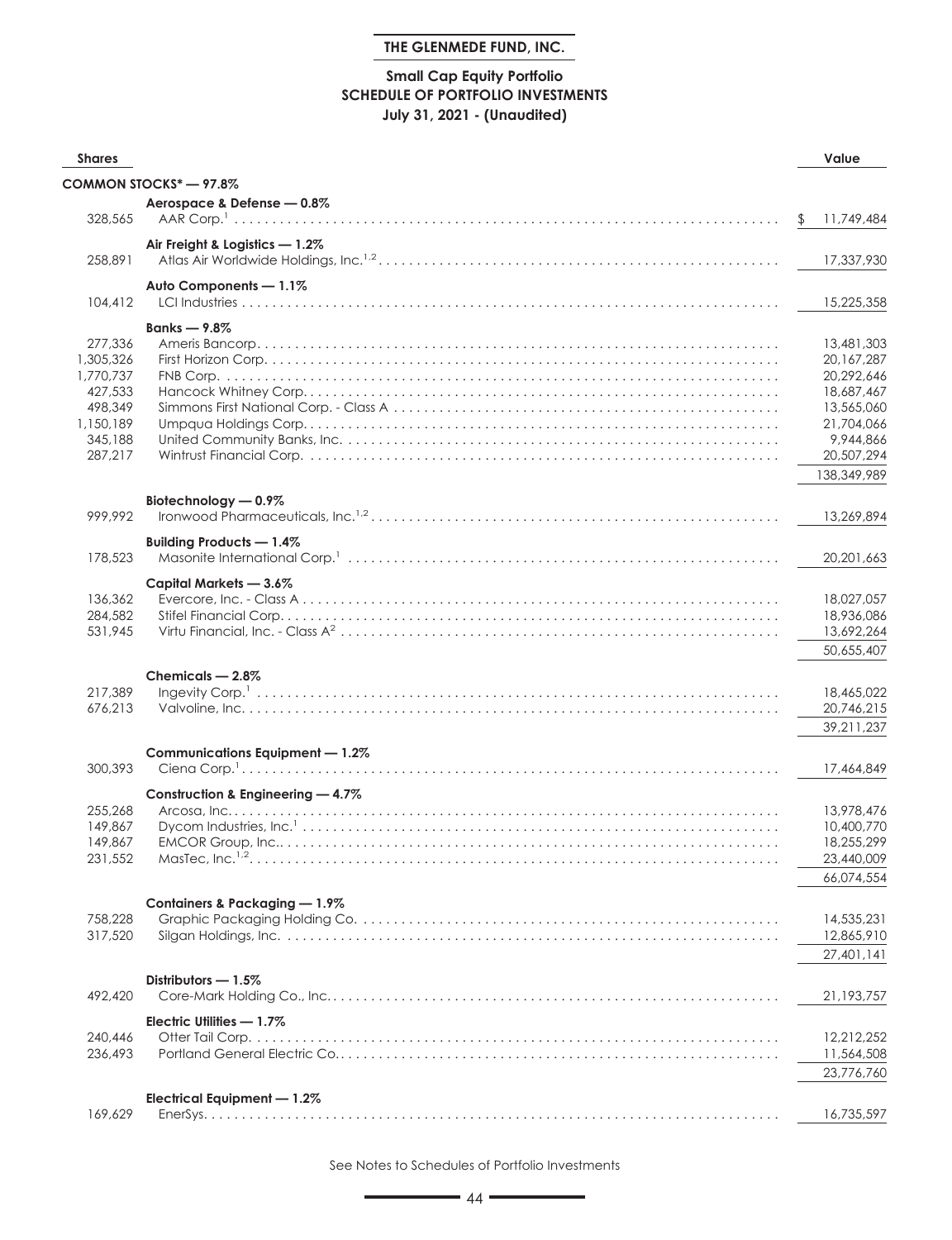# **Small Cap Equity Portfolio SCHEDULE OF PORTFOLIO INVESTMENTS — (Continued) July 31, 2021 - (Unaudited)**

| <b>Shares</b>        |                                                       | Value                    |
|----------------------|-------------------------------------------------------|--------------------------|
|                      | <b>COMMON STOCKS*-(Confinued)</b>                     |                          |
|                      | Electronic Equipment, Instruments & Components - 1.0% |                          |
| 1,038,200            |                                                       | \$<br>14,524,418         |
|                      |                                                       |                          |
|                      | Equity Real Estate Investment Trusts - 5.7%           |                          |
| 374,173              |                                                       | 10,199,956               |
| 1,348,804<br>527,334 |                                                       | 17,736,773<br>12,598,009 |
| 480,562              |                                                       | 19,856,822               |
| 337,195              |                                                       | 3,948,553                |
| 681,154              |                                                       | 16,545,231               |
|                      |                                                       | 80,885,344               |
|                      |                                                       |                          |
| 1,148,212            | Food Products - 1.3%                                  | 18,474,731               |
|                      |                                                       |                          |
|                      | Gas Utilities - 1.6%                                  |                          |
| 293,476              |                                                       | 11,304,696               |
| 435,767              |                                                       | 10,968,255               |
|                      |                                                       | 22,272,951               |
|                      | Health Care Equipment & Supplies - 5.5%               |                          |
| 66.863               |                                                       | 13,592,579               |
| 271,407              |                                                       | 19,022,916               |
| 60,276               |                                                       | 17,751,885               |
| 307,639              |                                                       | 13,400,755               |
| 227,600              |                                                       | 14,555,020               |
|                      |                                                       | 78,323,155               |
|                      | Health Care Providers & Services - 3.3%               |                          |
| 198,615              |                                                       | 19,972,724               |
| 213,437              |                                                       | 15,790,069               |
| 541,497              |                                                       | 11,593,451               |
|                      |                                                       | 47,356,244               |
|                      | Health Care Technology - 2.6%                         |                          |
| 860,006              |                                                       | 19,728,538               |
| 390,642              |                                                       | 16,391,338               |
|                      |                                                       | 36,119,876               |
|                      | Hotels, Restaurants & Leisure - 1.6%                  |                          |
| 397,559              |                                                       | 22,660,863               |
|                      |                                                       |                          |
|                      | Household Durables - 2.9%                             |                          |
| 418,310              | 51,053 Helen of Troy, Ltd. <sup>1,2</sup>             | 11,404,730<br>14,046,850 |
| 617,584              |                                                       | 14,896,126               |
|                      |                                                       | 40,347,706               |
|                      |                                                       |                          |
|                      | Household Products - 1.3%                             |                          |
| 438,337              |                                                       | 18,782,740               |
|                      | Insurance $-1.1\%$                                    |                          |
| 275,689              |                                                       | 16,268,408               |
|                      | Interactive Media & Service - 1.1%                    |                          |
| 568,836              |                                                       | 16,268,710               |
|                      | Life Sciences Tools & Services - 2.3%                 |                          |
| 301,381              |                                                       | 13,893,664               |
| 203,555              |                                                       | 18,252,777               |
|                      |                                                       | 32,146,441               |
|                      |                                                       |                          |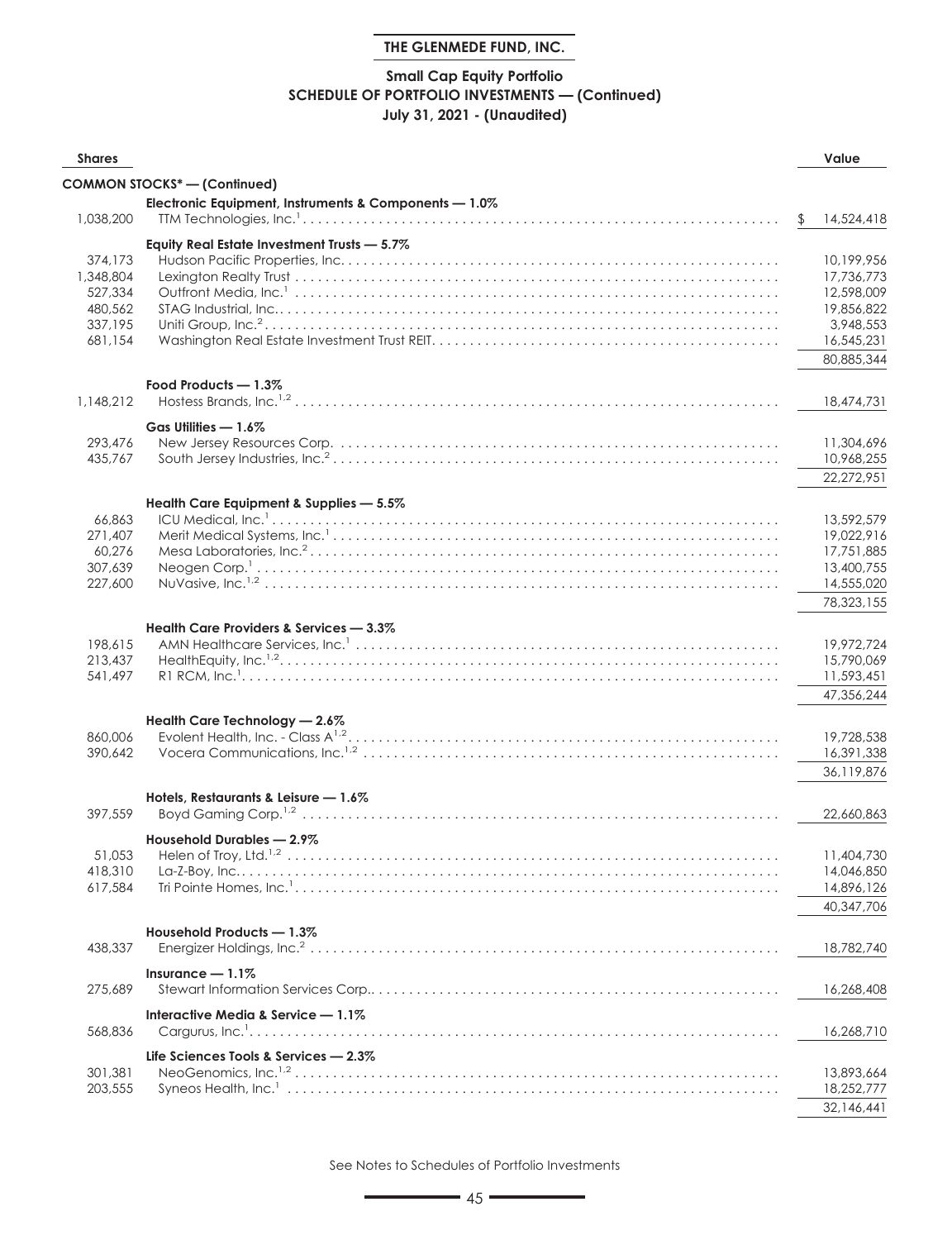# **Small Cap Equity Portfolio SCHEDULE OF PORTFOLIO INVESTMENTS — (Continued) July 31, 2021 - (Unaudited)**

| <b>Shares</b>        |                                                   | Value                    |
|----------------------|---------------------------------------------------|--------------------------|
|                      | <b>COMMON STOCKS*-(Continued)</b>                 |                          |
|                      | Machinery $-2.6\%$                                |                          |
| 402,500              |                                                   | 18,233,250               |
| 227,271              |                                                   | 18,068,045               |
|                      |                                                   | 36,301,295               |
|                      | Media $-1.1\%$                                    |                          |
| 105,401              |                                                   | 15,501,325               |
|                      | Multi-line Retail $-0.8\%$                        |                          |
| 220,683              |                                                   | 11,210,696               |
|                      | Oil, Gas & Consumable Fuels - 3.0%                |                          |
| 1,243,073            |                                                   | 15,041,184               |
| 388,666              |                                                   | 6,755,015                |
| 408,758              |                                                   | 12,630,622               |
| 329,164              |                                                   | 8,446,348                |
|                      |                                                   | 42,873,169               |
|                      | Pharmaceuticals - 3.0%                            |                          |
| 182,475              |                                                   | 10,756,901               |
| 355,399              |                                                   | 18,676,217               |
| 499,996              |                                                   | 13,164,895               |
|                      |                                                   | 42,598,013               |
|                      | Professional Services - 2.5%                      |                          |
| 181,158              |                                                   | 18,320,509               |
| 61,593               |                                                   | 16,442,867               |
|                      |                                                   | 34,763,376               |
|                      | Semiconductors & Semiconductor Equipment - 2.2%   |                          |
| 268,772              |                                                   | 22,039,304               |
| 370,114              |                                                   | 8,756,897                |
|                      |                                                   | 30,796,201               |
|                      | Software $-7.2\%$                                 |                          |
| 281,618              |                                                   | 21,287,505               |
| 858,030              |                                                   | 17,332,206               |
| 148,220              |                                                   | 20,939,040               |
| 120,552              |                                                   | 13,134,140               |
| 257,573<br>1,292,151 |                                                   | 10,990,640<br>18,426,073 |
|                      |                                                   | 102.109.604              |
|                      |                                                   |                          |
|                      | Specialty Retail - 2.8%                           |                          |
| 99,801               |                                                   | 20,505,113               |
| 339,259              |                                                   | 19,358,119               |
|                      |                                                   | 39,863,232               |
|                      | Technology Hardware, Storage & Peripherals - 1.4% |                          |
| 443,013              |                                                   | 19,669,777               |
|                      | Thrifts & Mortgage Finance - 1.0%                 |                          |
| 600,786              |                                                   | 13,565,748               |
|                      | Trading Companies & Distributors - 5.1%           |                          |
| 360,010              |                                                   | 19,253,335               |
| 235,505              |                                                   | 12,046,081               |
| 762,510              |                                                   | 18,711,995               |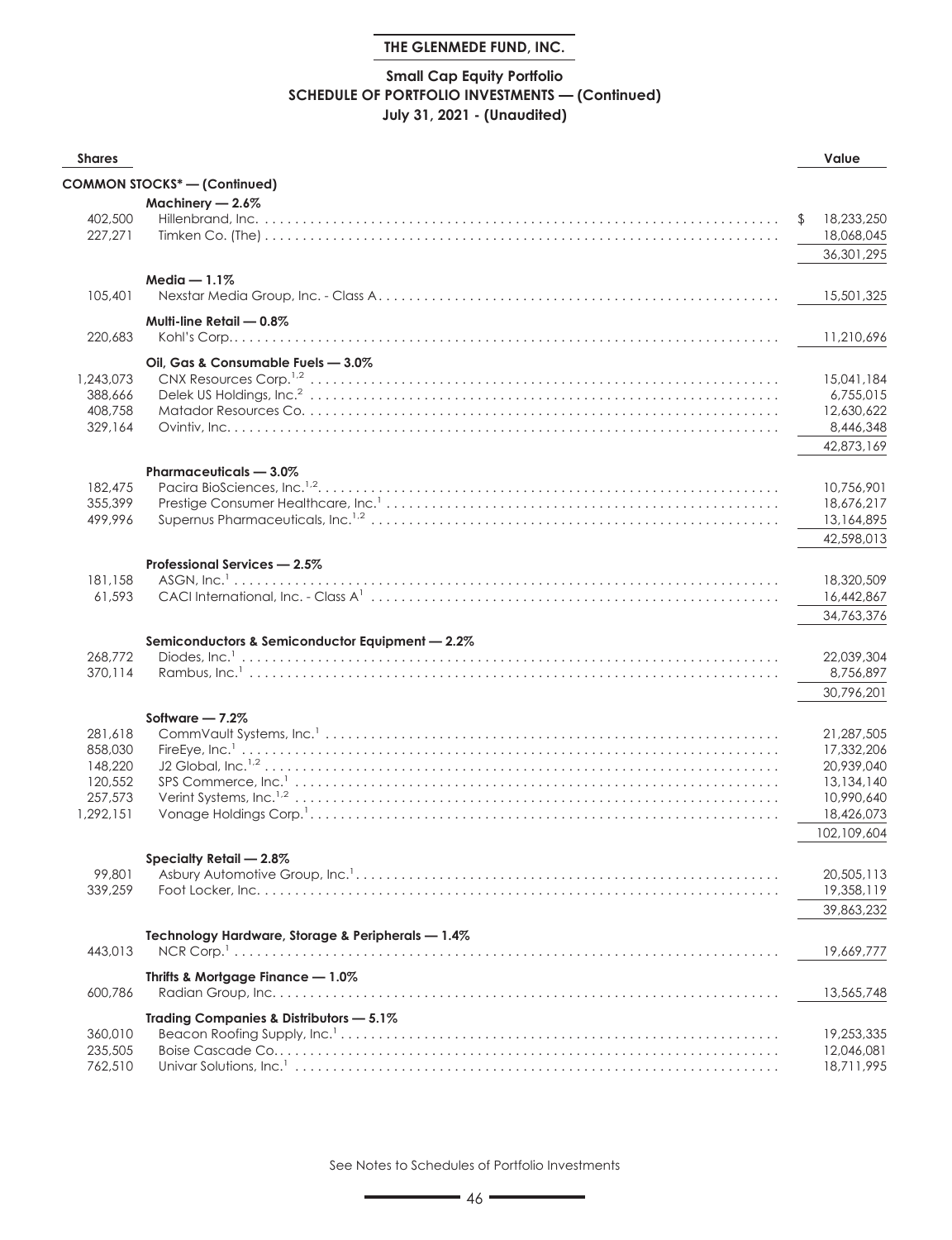### **Small Cap Equity Portfolio SCHEDULE OF PORTFOLIO INVESTMENTS — (Concluded) July 31, 2021 - (Unaudited)**

| <b>Shares</b>            |                                                                                                                                                                                                                                                                                          | Value                          |
|--------------------------|------------------------------------------------------------------------------------------------------------------------------------------------------------------------------------------------------------------------------------------------------------------------------------------|--------------------------------|
|                          | <b>COMMON STOCKS<sup>*</sup></b> - (Confinued)                                                                                                                                                                                                                                           |                                |
| 208.167                  | <b>Trading Companies &amp; Distributors - (Continued)</b>                                                                                                                                                                                                                                | 22,159,377<br>S.<br>72,170,788 |
|                          | <b>TOTAL COMMON STOCKS</b>                                                                                                                                                                                                                                                               | 1,384,502,431                  |
| Face<br>Amount           |                                                                                                                                                                                                                                                                                          |                                |
|                          | REPURCHASE AGREEMENT <sup>*</sup> - 2.1%                                                                                                                                                                                                                                                 |                                |
|                          | \$29,799,618 With Fixed Income Clearing Corp., dated 7/30/21, 0.00%, principal and interest in the amount of<br>\$29,799,618, due 8/2/21, (collateralized by a U.S. Treasury Note with a par value of \$30,399,700,<br>coupon rate of 0.125%, due 03/31/23, market value of \$30,395,634 | 29,799,618                     |
|                          | <b>TOTAL REPURCHASE AGREEMENT</b>                                                                                                                                                                                                                                                        | 29,799,618                     |
| <b>Shares</b>            |                                                                                                                                                                                                                                                                                          |                                |
|                          | <b>INVESTMENT OF SECURITY LENDING COLLATERAL* - 3.7%</b>                                                                                                                                                                                                                                 |                                |
|                          | 52,633,899 State Street Navigator Securities Lending Government Money Market Portfolio <sup>3</sup>                                                                                                                                                                                      | 52,633,899                     |
|                          | TOTAL INVESTMENT OF SECURITY LENDING COLLATERAL                                                                                                                                                                                                                                          | 52,633,899                     |
| <b>TOTAL INVESTMENTS</b> |                                                                                                                                                                                                                                                                                          |                                |
|                          |                                                                                                                                                                                                                                                                                          | (51,027,120)                   |
| <b>NET ASSETS.</b>       |                                                                                                                                                                                                                                                                                          | 100.0% \$1,415,908,828         |

\* Percentages indicated are based on net assets.

<sup>1</sup> Non income-producing security.

<sup>2</sup> Securities or partial securities on loan. See Note 1.

<sup>3</sup> Represents an investment of securities lending cash collateral.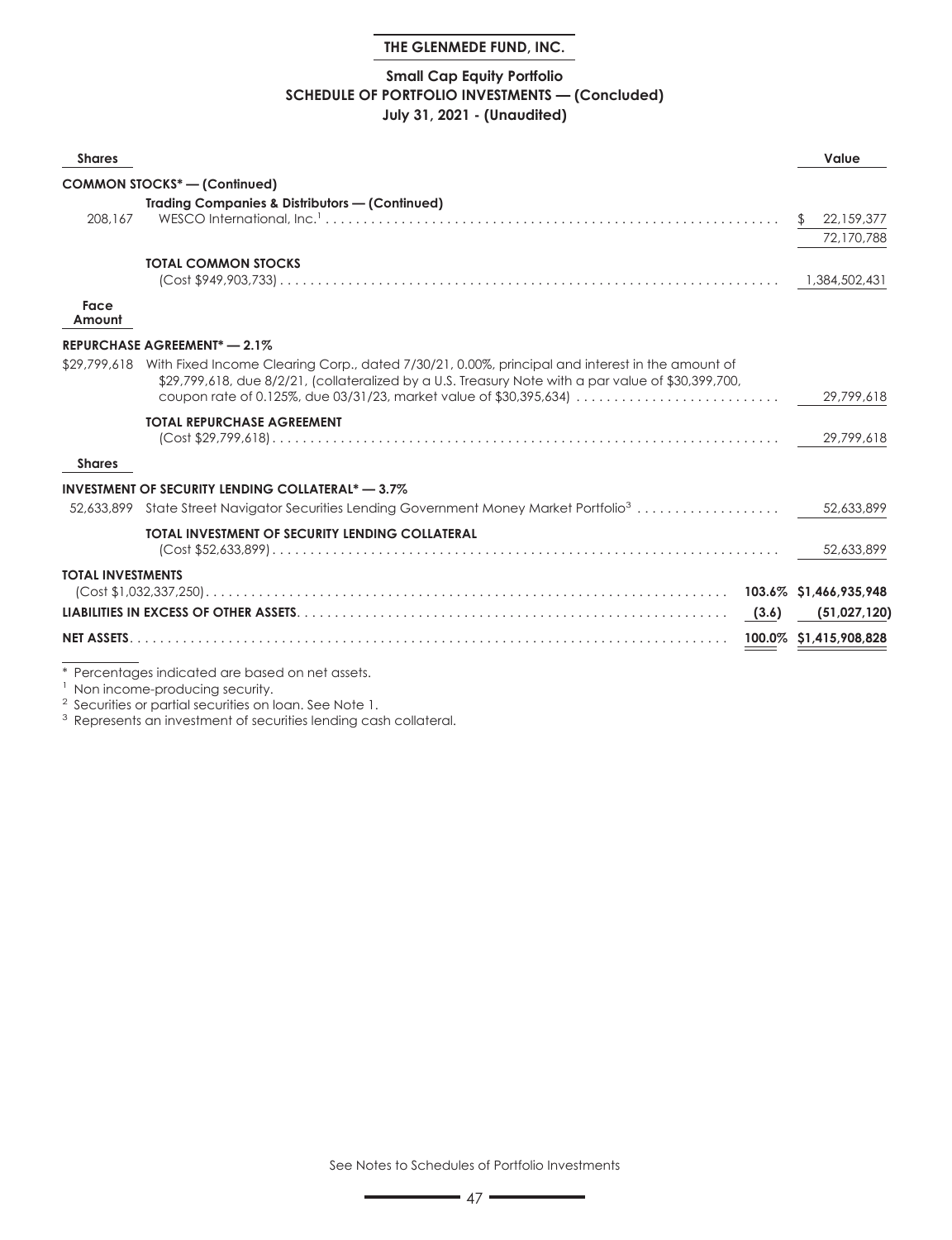# **Equity Income Portfolio SCHEDULE OF PORTFOLIO INVESTMENTS July 31, 2021 - (Unaudited)**

| <b>Shares</b>                           |                                                       | Value                                               |
|-----------------------------------------|-------------------------------------------------------|-----------------------------------------------------|
|                                         | COMMON STOCKS* - 99.6%                                |                                                     |
|                                         | Aerospace & Defense - 2.1%                            |                                                     |
| 5.476                                   |                                                       | \$<br>476,138                                       |
| 2,780                                   | Banks $-1.9\%$                                        | 421,948                                             |
| 3,588                                   | Beverages $-2.5%$                                     | 563,137                                             |
| 2,071                                   | Biotechnology - 2.2%                                  | 500,229                                             |
| 1,306<br>424<br>7,257<br>2,764<br>1,335 | Capital Markets — 8.0%                                | 336,373<br>367,680<br>493,113<br>311,918<br>272,554 |
|                                         |                                                       | 1,781,638                                           |
| 1,289<br>2,881                          | Chemicals - 3.8%                                      | 375,138<br>471,101<br>846,239                       |
|                                         | Communications Equipment - 2.9%                       |                                                     |
| 11,530                                  |                                                       | 638,416                                             |
| 1,899                                   | Distributors $-1.1\%$                                 | 241,021                                             |
| 2,759<br>4,094<br>1,436                 | Electrical Equipment - 5.8%                           | 436,060<br>413,044<br>441,455<br>1,290,559          |
|                                         | Electronic Equipment, Instruments & Components - 2.2% |                                                     |
| 3,302                                   |                                                       | 486,946                                             |
| 2,031<br>5,105                          | Food Products - 3.1%                                  | 363,305<br>322,943<br>686,248                       |
|                                         | Gas Utilities - 2.1%                                  |                                                     |
| 10,006                                  |                                                       | 460,176                                             |
| 3,494<br>3,285                          | Health Care Equipment & Supplies - 3.8%               | 422,704<br>431,353<br>854,057                       |
|                                         | Health Care Providers & Services - 2.0%               |                                                     |
| 3,221                                   |                                                       | 456,738                                             |
| 2,002<br>2,861                          | Hotels, Restaurants & Leisure - 3.7%                  | 485,906<br>347,411                                  |
|                                         |                                                       | 833,317                                             |
| 2,597                                   | Household Durables - 1.8%                             | 408,248                                             |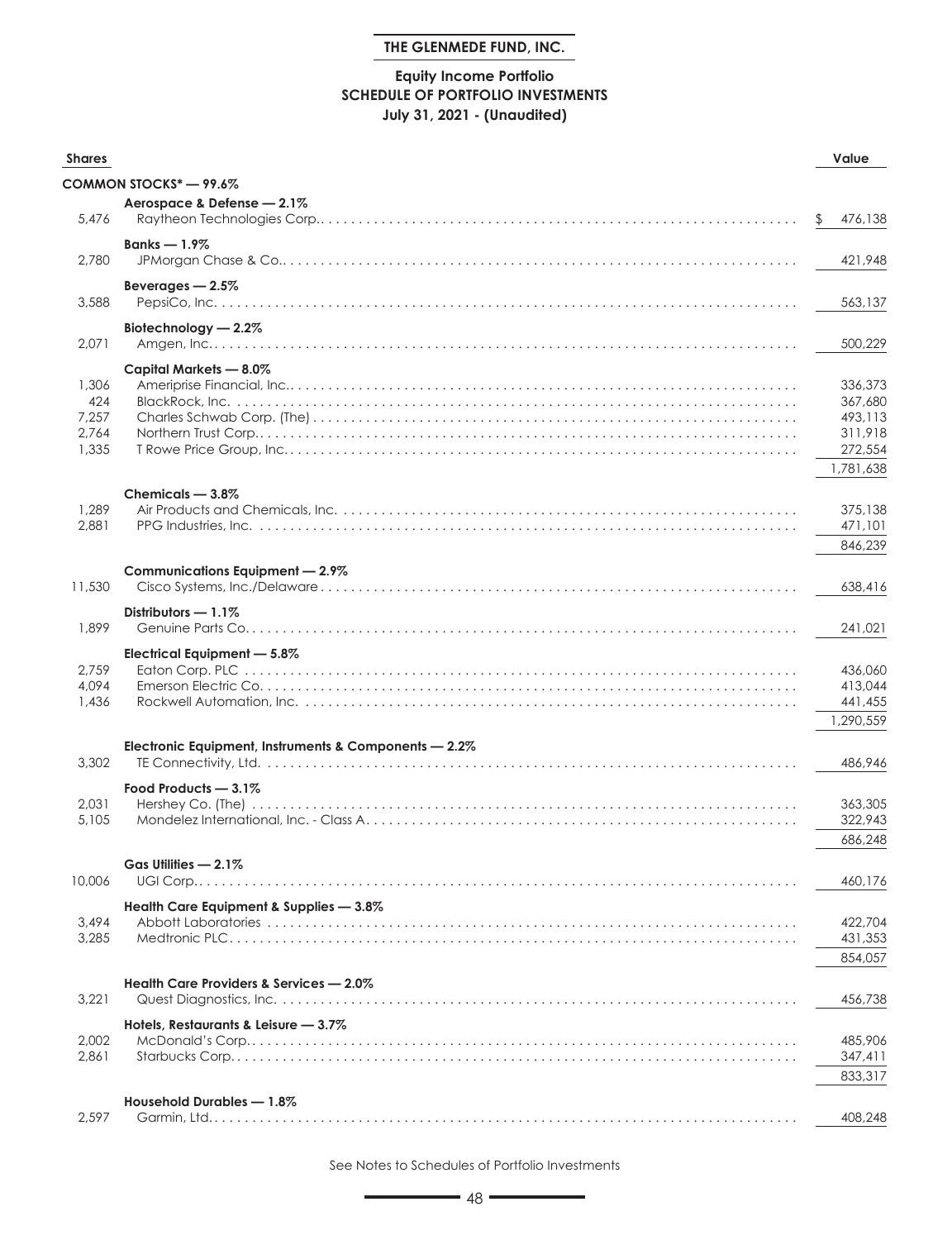# **Equity Income Portfolio SCHEDULE OF PORTFOLIO INVESTMENTS — (Continued) July 31, 2021 - (Unaudited)**

| <b>Shares</b>  |                                                 | Value                |
|----------------|-------------------------------------------------|----------------------|
|                | COMMON STOCKS* - (Continued)                    |                      |
|                | Household Products - 3.7%                       |                      |
| 5,154          |                                                 | 409,743<br>\$        |
| 2,901          |                                                 | 412,609              |
|                |                                                 | 822,352              |
|                | Insurance $-5.7\%$                              |                      |
| 6,298          |                                                 | 346,390              |
| 1,567          |                                                 | 203,788              |
| 1,354          |                                                 | 342,332              |
| 6,297          |                                                 | 391,233<br>1,283,743 |
|                |                                                 |                      |
| 1,010          | IT Services - 3.8%                              | 320,857              |
| 4,674          |                                                 | 531,995              |
|                |                                                 | 852,852              |
|                |                                                 |                      |
| 1,605          | Machinery - 5.3%<br>Cummins, Inc. .             | 372,520              |
| 1,455          |                                                 | 329,805              |
| 2,224          |                                                 | 484,788              |
|                |                                                 | 1,187,113            |
|                | Media $-4.5%$                                   |                      |
| 9,854          |                                                 | 579,711              |
| 11,946         |                                                 | 422,410              |
|                |                                                 | 1,002,121            |
|                | Multi-Utilities $-3.1\%$                        |                      |
| 5,475          |                                                 | 409,913              |
| 2,448          |                                                 | 287,200              |
|                |                                                 | 697,113              |
|                | Oil, Gas & Consumable Fuels - 3.3%              |                      |
| 3,494          |                                                 | 355,724              |
| 1,224<br>4,478 |                                                 | 51,898<br>328,819    |
|                |                                                 | 736,441              |
|                |                                                 |                      |
|                | Pharmaceuticals - 9.7%                          |                      |
| 7,598<br>2,952 |                                                 | 515,676<br>718,812   |
| 3,811          |                                                 | 656,254              |
| 6,550          |                                                 | 280,406              |
|                |                                                 | 2,171,148            |
|                | Road & Rail $-2.0\%$                            |                      |
| 2,031          | Union Pacific Corp                              | 444,302              |
|                | Semiconductors & Semiconductor Equipment - 3.1% |                      |
| 3,649          |                                                 | 695,572              |
|                | Specialty Retail - 4.0%                         |                      |
| 1,728          |                                                 | 567,112              |
| 4,707          |                                                 | 323,889              |
|                |                                                 | 891,001              |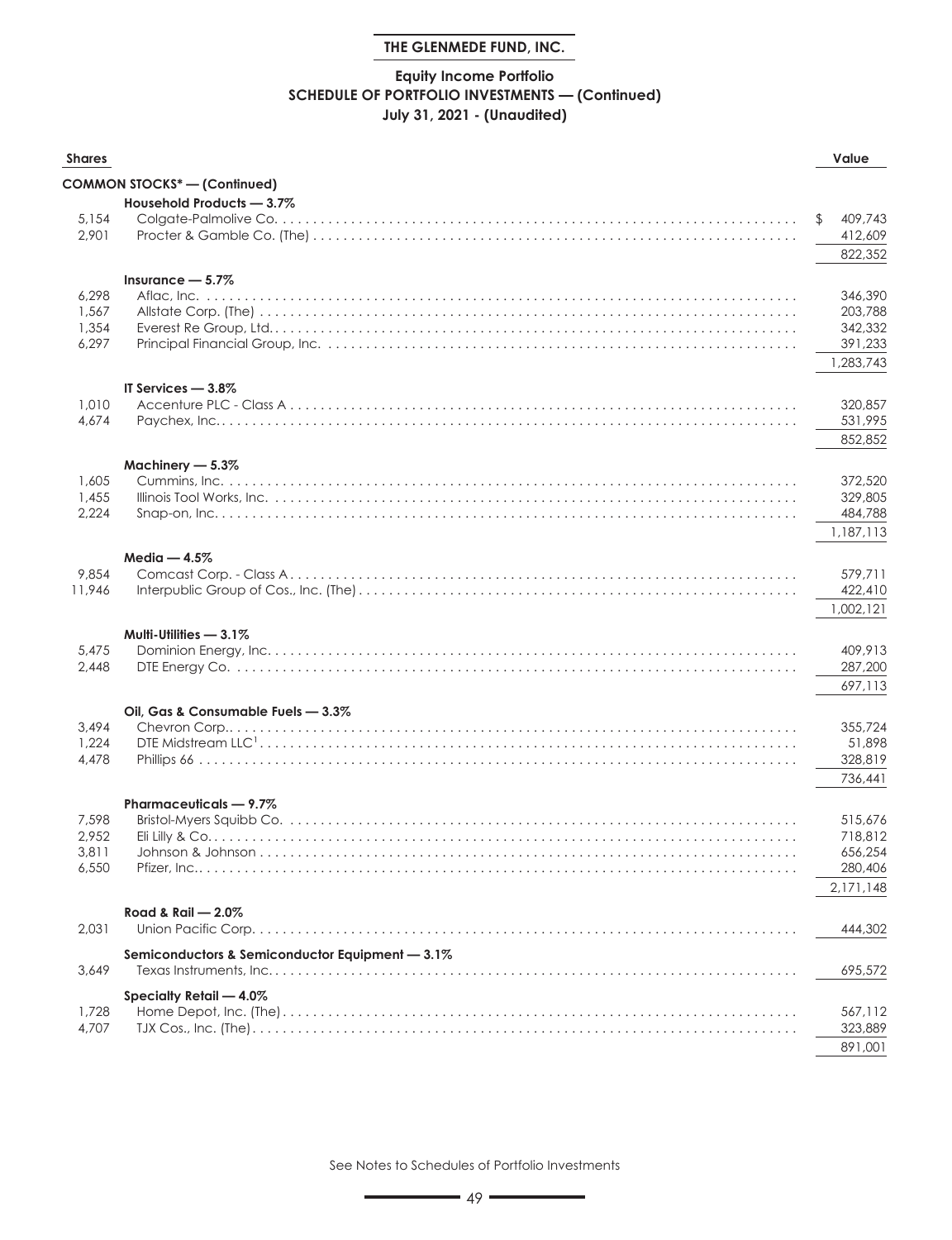# **Equity Income Portfolio SCHEDULE OF PORTFOLIO INVESTMENTS — (Concluded) July 31, 2021 - (Unaudited)**

| <b>Shares</b>  |                                                                                                                                                                                                                                    |     | Value         |
|----------------|------------------------------------------------------------------------------------------------------------------------------------------------------------------------------------------------------------------------------------|-----|---------------|
|                | <b>COMMON STOCKS* - (Continued)</b>                                                                                                                                                                                                |     |               |
| 6.631          | Technology Hardware, Storage & Peripherals - 2.4%                                                                                                                                                                                  |     | 527.761<br>S. |
|                | <b>TOTAL COMMON STOCKS</b><br>$\left(\text{Cost $15,126,446\right) \dots 0.111}$                                                                                                                                                   |     | 22,256,574    |
| Face<br>Amount |                                                                                                                                                                                                                                    |     |               |
|                | <b>REPURCHASE AGREEMENT* - 0.4%</b>                                                                                                                                                                                                |     |               |
|                | \$85,402 With Fixed Income Clearing Corp., dated 7/30/21, 0.00%, principal and interest in the amount of \$85,402,<br>due 8/2/21, (collateralized by a U.S. Treasury Note with a par value of \$87,200, coupon rate of 0.125%, due |     | 85,402        |
|                | <b>TOTAL REPURCHASE AGREEMENT</b>                                                                                                                                                                                                  |     | 85,402        |
|                | TOTAL INVESTMENTS                                                                                                                                                                                                                  |     |               |
|                |                                                                                                                                                                                                                                    | 0.0 | 1.918         |
|                |                                                                                                                                                                                                                                    |     |               |
|                |                                                                                                                                                                                                                                    |     |               |

\* Percentages indicated are based on net assets.

<sup>1</sup> Non income-producing security.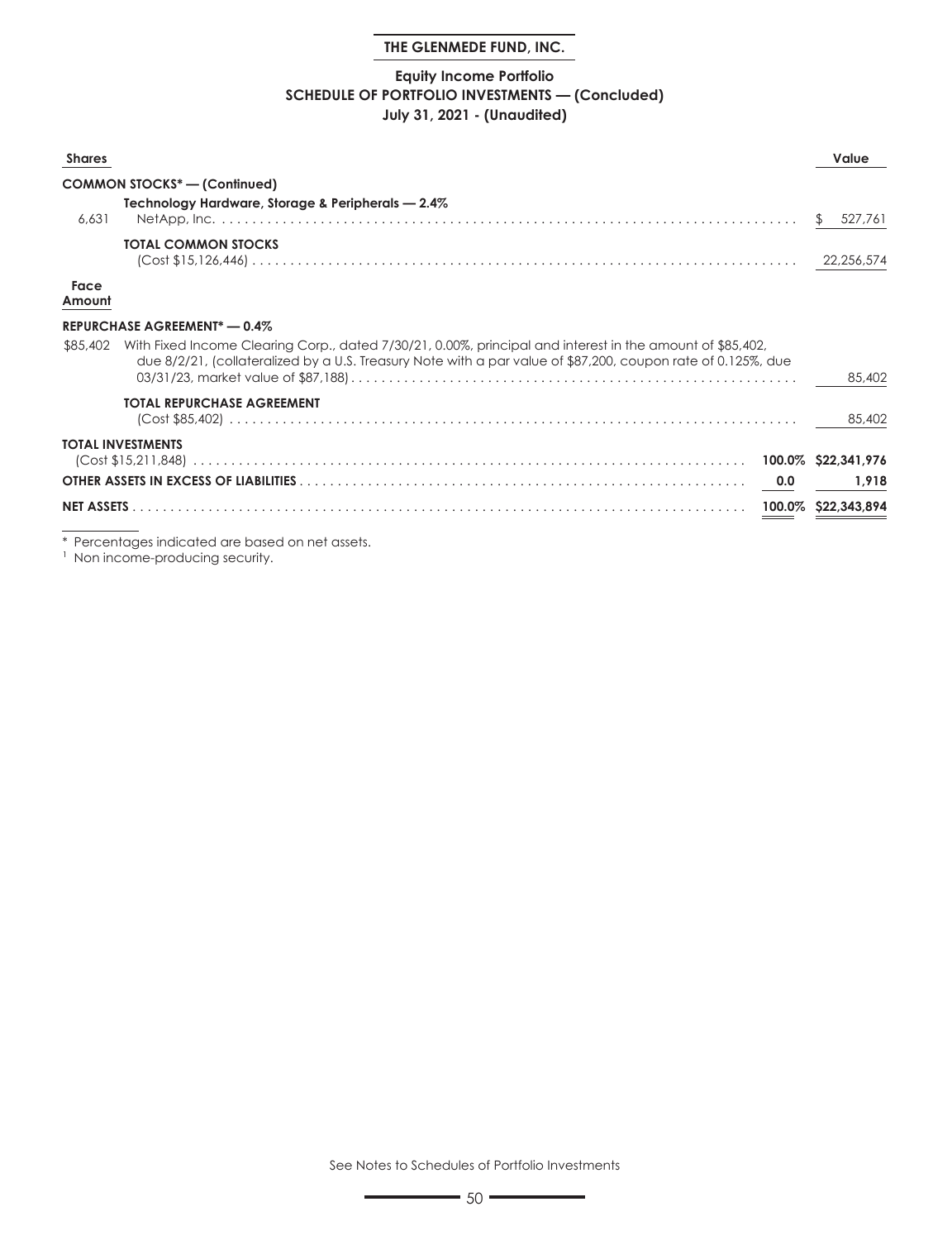### **Secured Options Portfolio SCHEDULE OF PORTFOLIO INVESTMENTS July 31, 2021 - (Unaudited)**

| <b>Shares</b>            |                                                                                                                                                                                                                                                                                     |        | Value                     |
|--------------------------|-------------------------------------------------------------------------------------------------------------------------------------------------------------------------------------------------------------------------------------------------------------------------------------|--------|---------------------------|
|                          | <b>EXCHANGE-TRADED FUNDS* - 5.2%</b>                                                                                                                                                                                                                                                |        |                           |
|                          |                                                                                                                                                                                                                                                                                     |        | \$9.691.071<br>12,094,500 |
|                          | <b>TOTAL EXCHANGE-TRADED FUNDS</b>                                                                                                                                                                                                                                                  |        | 21,785,571                |
| Face<br>Amount           |                                                                                                                                                                                                                                                                                     |        |                           |
|                          | U.S. TREASURY BILLS* - 26.3%                                                                                                                                                                                                                                                        |        |                           |
|                          | \$50,000,000 U.S. Treasury Bill,<br>$0.026\%$ due $10/7/21$ $\ldots$ $\ldots$ $\ldots$ $\ldots$ $\ldots$ $\ldots$ $\ldots$ $\ldots$ $\ldots$ $\ldots$ $\ldots$ $\ldots$ $\ldots$ $\ldots$ $\ldots$                                                                                  |        | 49,995,417                |
|                          | 60,000,000 U.S. Treasury Bill,                                                                                                                                                                                                                                                      |        | 59,985,608                |
|                          | <b>TOTAL U.S. TREASURY BILLS</b>                                                                                                                                                                                                                                                    |        |                           |
|                          | <b>REPURCHASE AGREEMENT*-3.2%</b>                                                                                                                                                                                                                                                   |        |                           |
| 13,288,545               | With Fixed Income Clearing Corp., dated 7/30/21, 0.00%, principal and interest in the amount of<br>$$13,288,545$ , due $8/2/21$ , (collateralized by a U.S. Treasury Note with a par value of $$13,556,200$ ,<br>coupon rate of 0.125%, due 03/31/23, market value of \$13,554,387) |        | 13,288,545                |
|                          | <b>TOTAL REPURCHASE AGREEMENT</b>                                                                                                                                                                                                                                                   |        | 13,288,545                |
|                          | <b>TOTAL PURCHASED OPTIONS</b>                                                                                                                                                                                                                                                      |        | 369,473,000               |
| <b>TOTAL INVESTMENTS</b> |                                                                                                                                                                                                                                                                                     |        |                           |
|                          |                                                                                                                                                                                                                                                                                     |        |                           |
|                          |                                                                                                                                                                                                                                                                                     | (23.1) | (96, 501, 003)            |
|                          |                                                                                                                                                                                                                                                                                     |        | 100.0% \$418,027,138      |

\* Percentages indicated are based on net assets.

<sup>1</sup> All or a portion of this security is held as collateral for written options.

<sup>2</sup> Cash in the amount of \$17,500,246 is held as collateral to secure the open written call and put options contracts.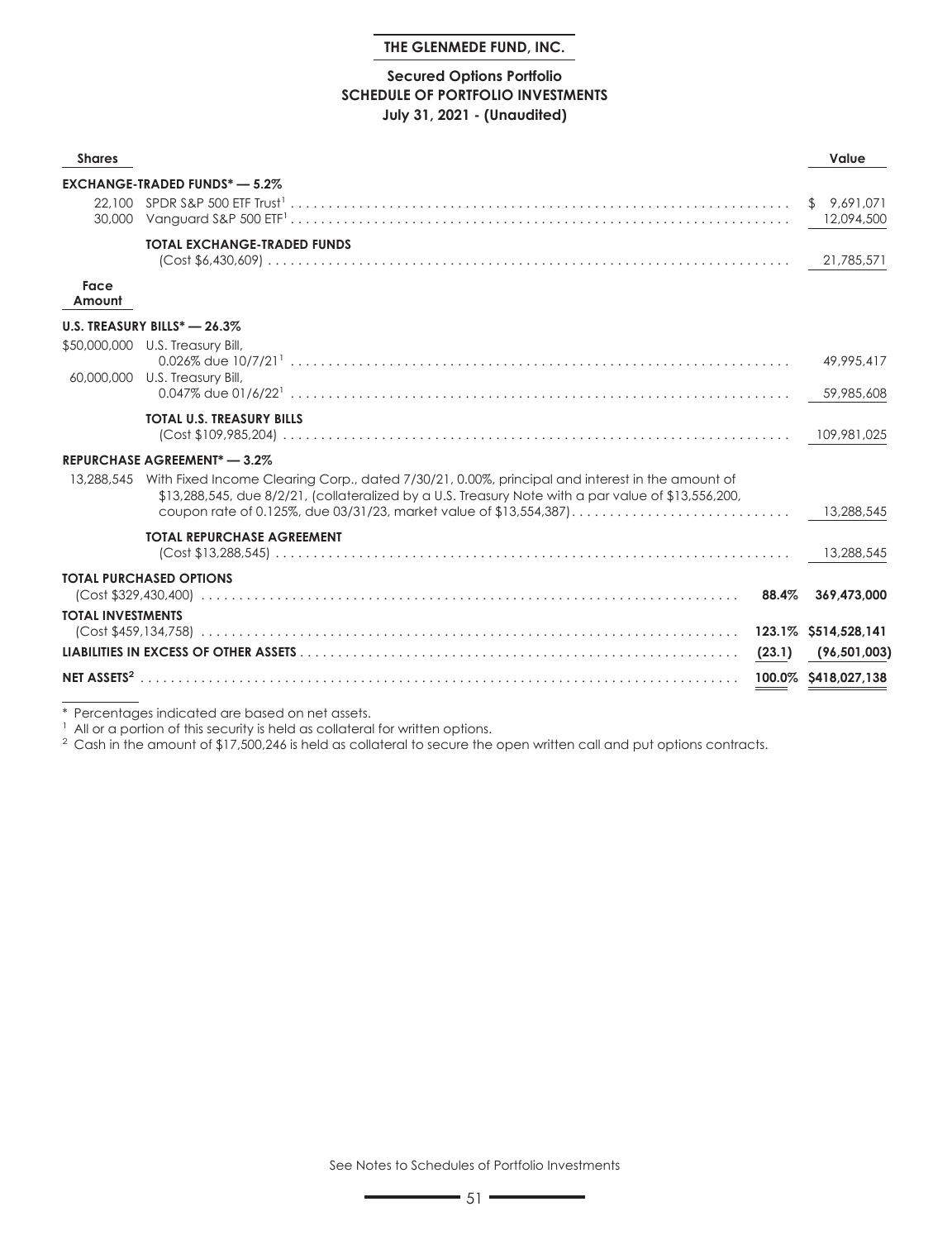# **Secured Options Portfolio SCHEDULE OF PORTFOLIO INVESTMENTS — (Concluded) July 31, 2021 - (Unaudited)**

| <b>Description</b>                                           | Counterparty | <b>Exercise</b><br>Price/<br><b>FX Rate</b> | Expiration<br>Date |            | Number of<br><b>Contracts</b> | <b>Notional</b><br>Amount                        | Market<br>Value | Premiums<br>Paid<br>(Recieved<br>by Fund) | <b>Unrealized</b><br>Appreciation/<br>(Depreciation) |
|--------------------------------------------------------------|--------------|---------------------------------------------|--------------------|------------|-------------------------------|--------------------------------------------------|-----------------|-------------------------------------------|------------------------------------------------------|
| <b>PURCHASED OPTIONS</b>                                     |              |                                             |                    |            |                               |                                                  |                 |                                           |                                                      |
| <b>CALLS:</b>                                                |              |                                             |                    |            |                               |                                                  |                 |                                           |                                                      |
| <b>S&amp;P 500 Index</b>                                     | $OCC**$      | 3,000.00                                    | 09/17/21           | <b>USD</b> | 2,600                         | \$1,142,767,600 \$362,817,000                    |                 | \$305,929,000                             | \$56,888,000                                         |
| <b>PUTS:</b>                                                 |              |                                             |                    |            |                               |                                                  |                 |                                           |                                                      |
| <b>S&amp;P 500 Index</b>                                     | $OCC**$      | 4,000.00                                    | 09/17/21           | <b>USD</b> | 2,600                         | 1,142,767,600                                    | 6,656,000       | 23,501,400                                | (16, 845, 400)                                       |
| <b>TOTAL PURCHASED OPTIONS</b>                               |              |                                             |                    |            |                               | \$2,285,535,200                                  | \$369,473,000   | \$329,430,400                             | \$40,042,600                                         |
| <b>WRITTEN OPTIONS</b>                                       |              |                                             |                    |            |                               |                                                  |                 |                                           |                                                      |
| <b>CALLS:</b>                                                |              |                                             |                    |            |                               |                                                  |                 |                                           |                                                      |
| <b>S&amp;P 500 Index</b>                                     | $OCC**$      | 4,000,00                                    | 09/17/21           | <b>USD</b> | 2,600                         | (1, 142, 767, 600)                               | (109,213,000)   | (66,809,600)                              | (42, 403, 400)                                       |
| <b>PUTS:</b>                                                 |              |                                             |                    |            |                               |                                                  |                 |                                           |                                                      |
| <b>S&amp;P 500 Index</b>                                     | $OCC**$      | 4,100.00                                    | 08/20/21           | <b>USD</b> | 130                           | (57, 138, 380)                                   | (139, 100)      | (291, 035)                                | 151,935                                              |
| <b>S&amp;P 500 Index</b>                                     | $OCC**$      | 4,300.00                                    | 08/20/21           | <b>USD</b> | 300                           | (131, 857, 800)                                  | (858,000)       | (1,704,150)                               | 846,150                                              |
| <b>S&amp;P 500 Index</b>                                     | $OCC**$      | 4,350.00                                    | 08/20/21           | <b>USD</b> | 70                            | (30,766,820)                                     | (264, 250)      | (583, 915)                                | 319,665                                              |
| <b>S&amp;P 500 Index</b>                                     | $OCC**$      | 4,375.00                                    | 08/20/21           | <b>USD</b> | 20                            | (8,790,520)                                      | (88, 100)       | (153,985)                                 | 65,885                                               |
| <b>S&amp;P 500 Index</b>                                     | $OCC**$      | 4,390.00                                    | 08/20/21           | <b>USD</b> | 20                            | (8,790,520)                                      | (97,100)        | (188, 385)                                | 91,285                                               |
| <b>S&amp;P 500 Index</b>                                     | $OCC**$      | 4,400.00                                    | 08/20/21           | <b>USD</b> | 440                           | (193, 391, 440)                                  | (2,283,600)     | (4,324,782)                               | 2,041,182                                            |
| <b>S&amp;P 500 Index</b>                                     | $OCC**$      | 3,000.00                                    | 09/17/21           | <b>USD</b> | 2,600                         | (1, 142, 767, 600)                               | (760, 500)      | (2,870,400)                               | 2,109,900                                            |
| <b>TOTAL PUTS</b>                                            |              |                                             |                    |            |                               | \$(1,573,503,080) \$                             | (4,490,650)     | \$(10,116,652)                            | 5,626,002<br>£.                                      |
| <b>TOTAL WRITTEN OPTIONS</b><br>** The Options Clearing Corp |              |                                             |                    |            |                               | $(2,716,270,680)$ $(113,703,650)$ $(76,926,252)$ |                 |                                           | $$$ (36,777,398)                                     |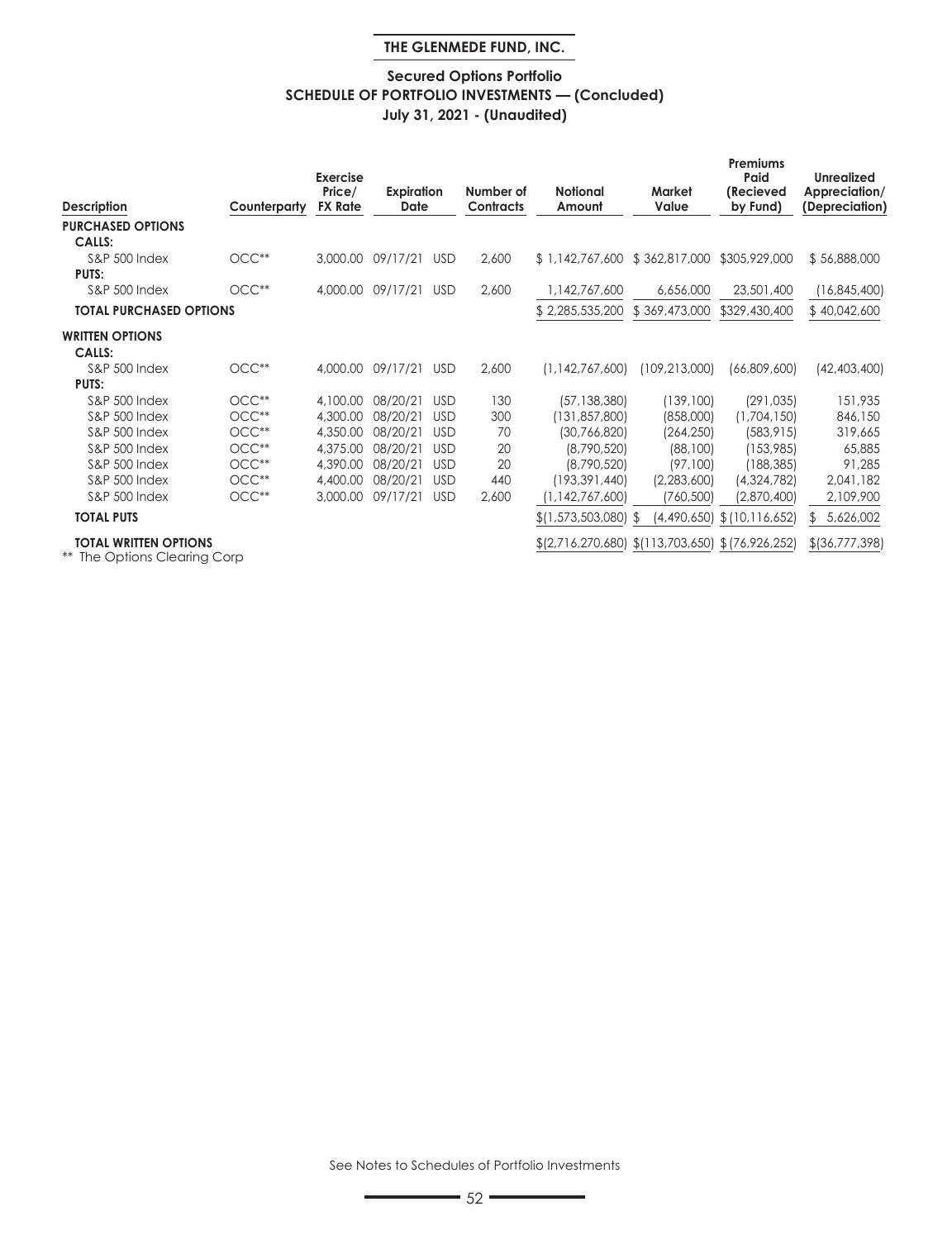# **Global Secured Options Portfolio SCHEDULE OF PORTFOLIO INVESTMENTS July 31, 2021 - (Unaudited)**

| <b>Shares</b>            |                                                                                                                                                                                                                       | Value               |
|--------------------------|-----------------------------------------------------------------------------------------------------------------------------------------------------------------------------------------------------------------------|---------------------|
|                          | <b>EXCHANGE-TRADED FUND<sup>*</sup> - 1.2%</b>                                                                                                                                                                        |                     |
| 3,500                    |                                                                                                                                                                                                                       | 180,600<br>S.       |
|                          | <b>TOTAL EXCHANGE-TRADED FUND</b>                                                                                                                                                                                     | 180,600             |
| Face<br>Amount           |                                                                                                                                                                                                                       |                     |
|                          | U.S. TREASURY BILLS $* - 24.1\%$                                                                                                                                                                                      |                     |
|                          | \$1,700,000 U.S. Treasury Bill,<br>2,000,000 U.S. Treasury Bill,                                                                                                                                                      | 1,699,844           |
|                          |                                                                                                                                                                                                                       | 1,999,520           |
|                          | <b>TOTAL U.S. TREASURY BILLS</b>                                                                                                                                                                                      |                     |
|                          | <b>REPURCHASE AGREEMENT*-7.9%</b>                                                                                                                                                                                     |                     |
|                          | 1,216,673 With Fixed Income Clearing Corp., dated 7/30/21, 0.00%, principal and interest in the amount of<br>\$1,216,673, due 8/2/21, (collateralized by a U.S. Treasury Note with a par value of \$1,241,200, coupon |                     |
|                          | <b>TOTAL REPURCHASE AGREEMENT</b>                                                                                                                                                                                     |                     |
|                          | <b>TOTAL PURCHASED OPTIONS</b><br>$92.6\%$                                                                                                                                                                            | 14,210,500          |
| <b>TOTAL INVESTMENTS</b> |                                                                                                                                                                                                                       |                     |
|                          |                                                                                                                                                                                                                       | (3,954,978)         |
|                          |                                                                                                                                                                                                                       | 100.0% \$15,352,159 |

\* Percentages indicated are based on net assets.

<sup>1</sup> All or a portion of this security is held as collateral for written options.

<sup>2</sup> Cash in the amount of \$478,332 is held as collateral to secure the open written call and put options contracts.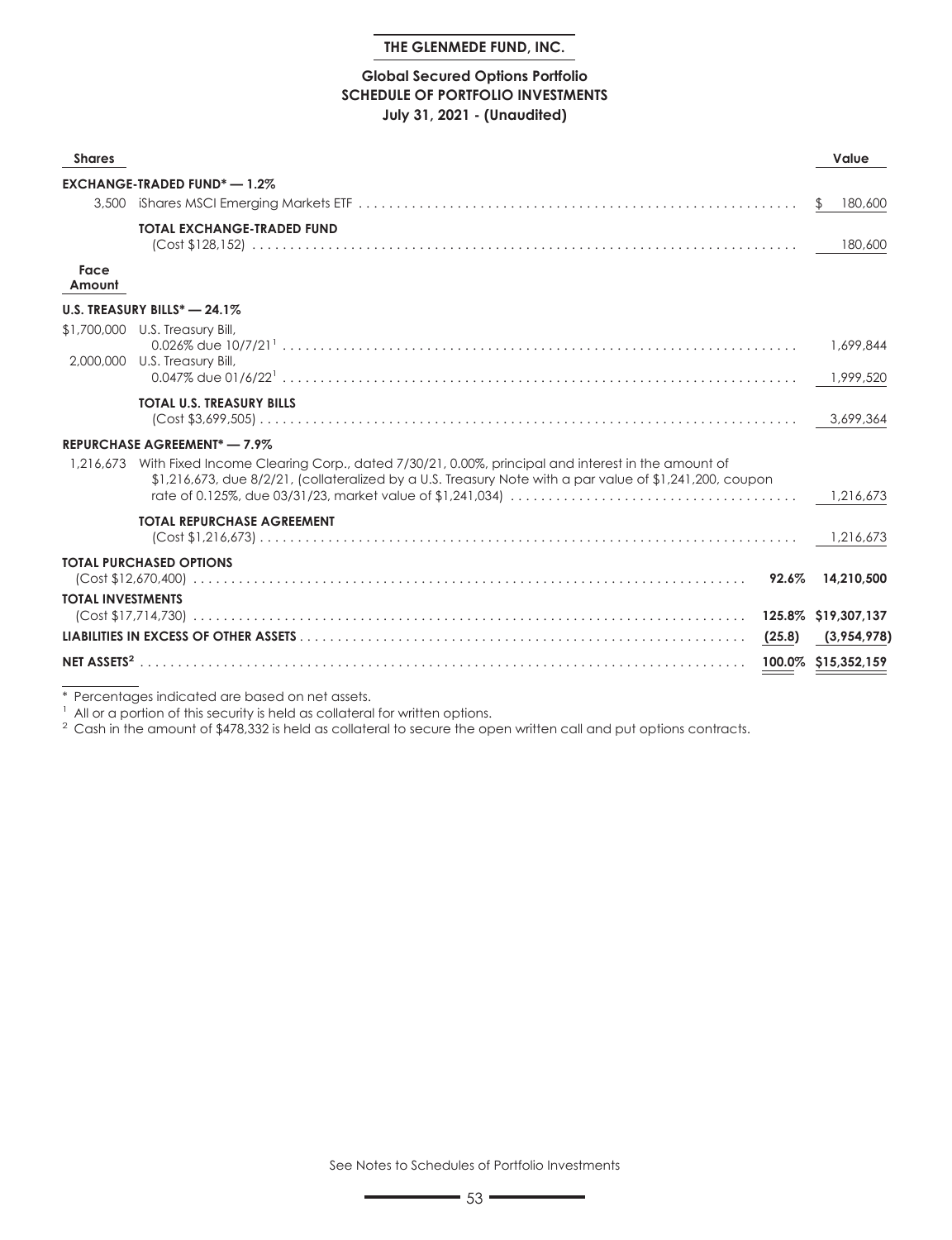# **Global Secured Options Portfolio SCHEDULE OF PORTFOLIO INVESTMENTS — (Concluded) July 31, 2021 - (Unaudited)**

| <b>Description</b>                                               | Counterparty | <b>Exercise</b><br>Price/<br><b>FX Rate</b> | Expiration<br>Date |            | Number of<br><b>Contracts</b> |                | <b>Notional</b><br>Amount | Market<br>Value                                         | Premiums<br>Paid<br>(Recieved<br>by Fund) | <b>Unrealized</b><br>Appreciation/<br>(Depreciation) |
|------------------------------------------------------------------|--------------|---------------------------------------------|--------------------|------------|-------------------------------|----------------|---------------------------|---------------------------------------------------------|-------------------------------------------|------------------------------------------------------|
| <b>PURCHASED OPTIONS</b>                                         |              |                                             |                    |            |                               |                |                           |                                                         |                                           |                                                      |
| <b>CALLS:</b>                                                    |              |                                             |                    |            |                               |                |                           |                                                         |                                           |                                                      |
| <b>S&amp;P 500 Index</b>                                         | $OCC**$      | 3,000.00                                    | 09/17/21           | <b>USD</b> | 100                           | $\mathbb{S}^-$ | 43,952,600                | \$13,954,500                                            | \$11,766,500                              | \$2,188,000                                          |
| <b>PUTS:</b>                                                     |              |                                             |                    |            |                               |                |                           |                                                         |                                           |                                                      |
| <b>S&amp;P 500 Index</b>                                         | $OCC**$      | 4,000.00                                    | 09/17/21           | <b>USD</b> | 100                           |                | 43,952,600                | 256,000                                                 | 903,900                                   | (647,900)                                            |
| <b>TOTAL PURCHASED OPTIONS</b>                                   |              |                                             |                    |            |                               |                | 87,905,200                | \$14,210,500                                            | \$12,670,400                              | \$1,540,100                                          |
| <b>WRITTEN OPTIONS</b>                                           |              |                                             |                    |            |                               |                |                           |                                                         |                                           |                                                      |
| <b>CALLS:</b>                                                    |              |                                             |                    |            |                               |                |                           |                                                         |                                           |                                                      |
| <b>S&amp;P 500 Index</b>                                         | $OCC**$      | 4,000.00                                    | 09/17/21           | <b>USD</b> | 100                           |                | (43,952,600)              | (4,200,500)                                             | (2,569,600)                               | (1,630,900)                                          |
| <b>PUTS:</b>                                                     |              |                                             |                    |            |                               |                |                           |                                                         |                                           |                                                      |
| iShares MSCI Emerging                                            |              |                                             |                    |            |                               |                |                           |                                                         |                                           |                                                      |
| Markets ETF                                                      | $OCC**$      | 55.00                                       | 08/20/21           | <b>USD</b> | 250                           |                | (1, 290, 000)             | (86, 875)                                               | (45, 875)                                 | (41,000)                                             |
| iShares MSCI EAFE ETF                                            | $OCC**$      | 79.00                                       | 08/20/21           | <b>USD</b> | 400                           |                | (3,179,600)               | (39, 400)                                               | (61, 379)                                 | 21,979                                               |
| Russell 2000 Index                                               | $OCC**$      | 2,200.00                                    | 08/20/21           | <b>USD</b> | 6                             |                | (1, 335, 750)             | (21, 270)                                               | (41, 565)                                 | 20,295                                               |
| <b>S&amp;P 500 Index</b>                                         | $OCC**$      | 4,380,00                                    | 08/20/21           | <b>USD</b> | 15                            |                | (6, 592, 890)             | (68, 250)                                               | (145, 035)                                | 76,785                                               |
| <b>S&amp;P 500 Index</b>                                         | $OCC**$      | 3,000.00                                    | 09/17/21           | <b>USD</b> | 100                           |                | (43,952,600)              | (29, 250)                                               | (110,400)                                 | 81,150                                               |
| <b>TOTAL PUTS</b>                                                |              |                                             |                    |            |                               |                | $$^{(56,350,840)}$ \$     | (245, 045)                                              | (404,254)<br>- \$                         | 159,209<br>\$                                        |
| <b>TOTAL WRITTEN OPTIONS</b><br>$**$ The Orthouse Classical Case |              |                                             |                    |            |                               |                |                           | $\{(100, 303, 440) \$ $(4, 445, 545) \$ $(2, 973, 854)$ |                                           | \$(1,471,691)                                        |

The Options Clearing Corp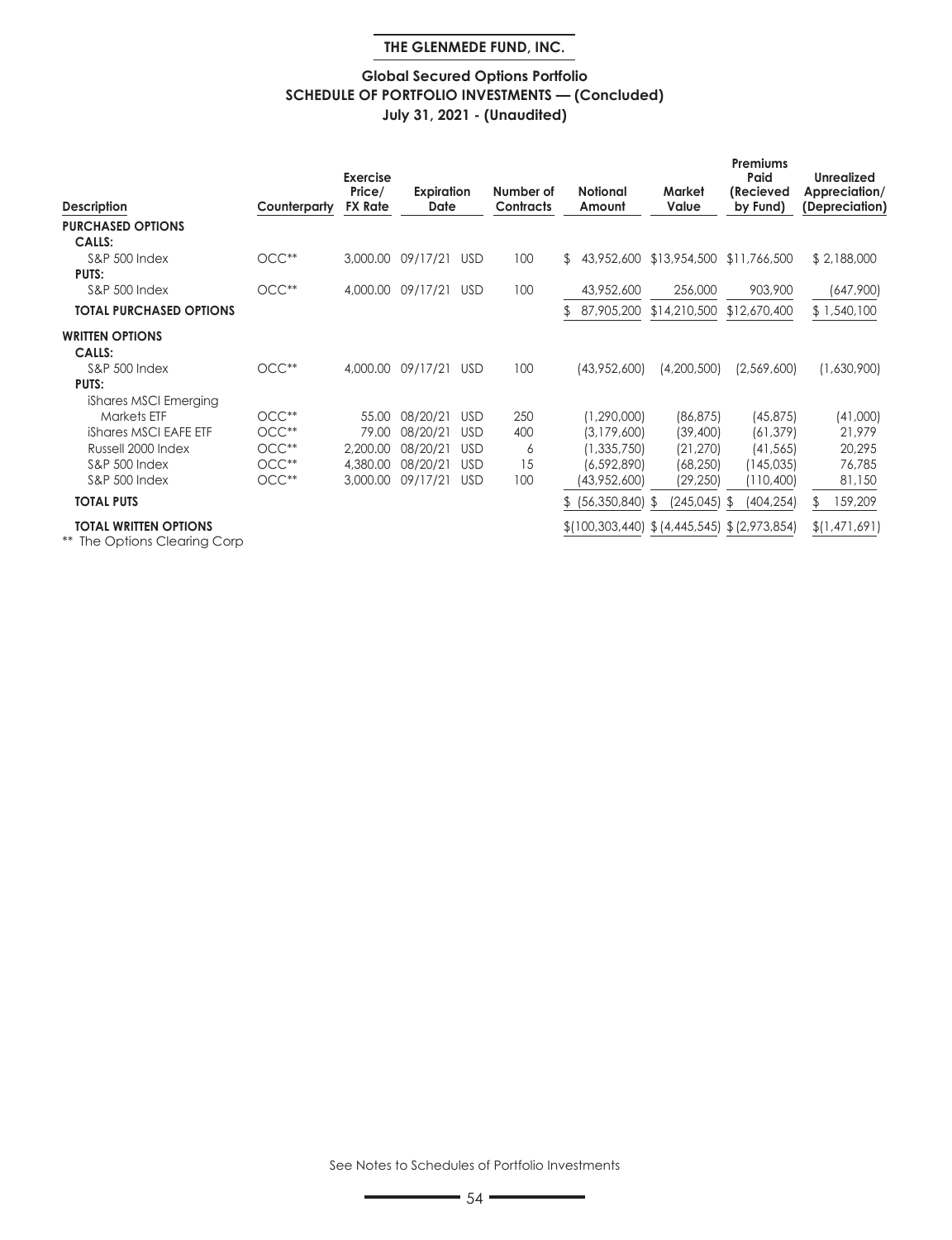# **Core Fixed Income Portfolio SCHEDULE OF PORTFOLIO INVESTMENTS July 31, 2021 - (Unaudited)**

| Face<br>Amount                                                    |                                                  | Value                                                                               |
|-------------------------------------------------------------------|--------------------------------------------------|-------------------------------------------------------------------------------------|
|                                                                   | AGENCY NOTES* - 19.4%                            |                                                                                     |
|                                                                   | Federal Home Loan Bank - 11.4%                   |                                                                                     |
| \$5,000,000<br>15,000,000<br>7,000,000<br>13,000,000<br>4,000,000 |                                                  | 5,004,287<br>\$<br>16,174,200<br>6,940,569<br>14,963,952<br>6,017,515<br>49,100,523 |
|                                                                   | Federal National Mortgage Association - 8.0%     |                                                                                     |
| 10,000,000<br>5,100,000<br>10,000,000<br>7,960,000                |                                                  | 10,220,652<br>5,100,972<br>10,710,853<br>8,495,941<br>34,528,418                    |
|                                                                   | <b>TOTAL AGENCY NOTES</b>                        |                                                                                     |
|                                                                   |                                                  | 83,628,941                                                                          |
|                                                                   | MORTGAGE-BACKED SECURITIES* <sup>2</sup> - 32.6% |                                                                                     |
|                                                                   | Federal Home Loan Mortgage Corporation - 12.8%   |                                                                                     |
| $\overline{7}$                                                    |                                                  | 6                                                                                   |
| 1,593                                                             |                                                  | 1,596                                                                               |
| 3,465                                                             |                                                  | 3,473                                                                               |
| 1,145                                                             |                                                  | 1,151                                                                               |
| 17,338<br>32,991                                                  |                                                  | 17,751<br>33,632                                                                    |
| 68,206                                                            |                                                  | 76,957                                                                              |
| 2,089,543                                                         |                                                  | 2,217,811                                                                           |
| 12,833                                                            |                                                  | 14,522                                                                              |
| 185,712                                                           |                                                  | 216,511                                                                             |
| 216,286                                                           |                                                  | 247,396                                                                             |
| 177,272                                                           |                                                  | 198,144                                                                             |
| 137,430                                                           |                                                  | 149,551                                                                             |
| 737,377                                                           |                                                  | 821,071                                                                             |
| 1,128,954                                                         |                                                  | 1,224,875                                                                           |
| 719,626                                                           |                                                  | 784,137                                                                             |
| 1,352,482<br>5,019,268                                            |                                                  | 1,454,716<br>5,309,767                                                              |
| 1,715,832                                                         |                                                  | 1,812,880                                                                           |
| 3,757,464                                                         |                                                  | 4,009,494                                                                           |
| 3,790,872                                                         |                                                  | 4,077,427                                                                           |
| 11,702,860                                                        | # RA3173, 3.000% due 7/1/50                      | 12,286,482                                                                          |
| 3,785,631                                                         |                                                  | 3.946.283                                                                           |
| 15,474,086                                                        |                                                  | 16,272,030                                                                          |
|                                                                   |                                                  | 55,177,663                                                                          |
|                                                                   | Federal National Mortgage Association - 19.6%    |                                                                                     |
| 369                                                               |                                                  | 388                                                                                 |
| 258,275                                                           |                                                  | 275,061                                                                             |
| 231.146                                                           |                                                  | 245,770                                                                             |
| 418,158                                                           |                                                  | 440,650                                                                             |
| 14,970                                                            |                                                  | 15,033                                                                              |
| 640,387                                                           |                                                  | 678,521                                                                             |
| 9,435                                                             |                                                  | 9,571                                                                               |
| 1,264,510                                                         |                                                  | 1,339,593                                                                           |
| 30,420<br>499                                                     |                                                  | 30,973<br>561                                                                       |
| 3,179                                                             |                                                  | 3,697                                                                               |
| 203                                                               |                                                  | 228                                                                                 |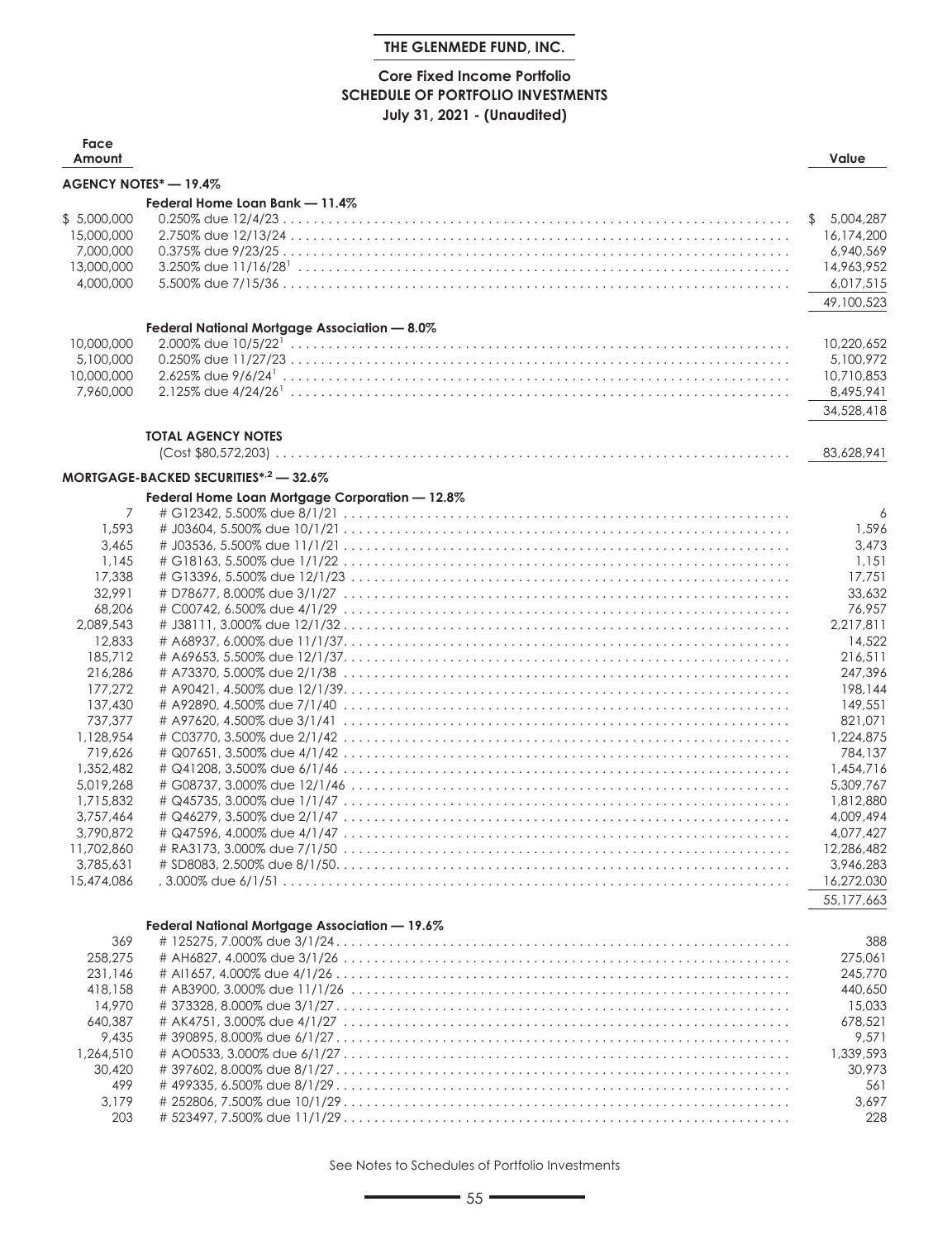# **Core Fixed Income Portfolio SCHEDULE OF PORTFOLIO INVESTMENTS — (Continued) July 31, 2021 - (Unaudited)**

| Face<br>Amount |                                                            |     | Value       |
|----------------|------------------------------------------------------------|-----|-------------|
|                | MORTGAGE-BACKED SECURITIES* <sup>,2</sup> - (Continued)    |     |             |
|                | <b>Federal National Mortgage Association - (Continued)</b> |     |             |
| \$2,797,877    |                                                            | \$. | 2,957,190   |
| 1,444          |                                                            |     | 1,596       |
| 5,034,718      |                                                            |     | 5.298.014   |
| 46,495         |                                                            |     | 51,742      |
| 2,050          |                                                            |     | 2,304       |
| 3,531,537      |                                                            |     | 3,725,684   |
| 112,062        |                                                            |     | 130,040     |
| 29,711         |                                                            |     | 33,386      |
| 73,133         |                                                            |     | 82,779      |
| 16,939         |                                                            |     | 20,160      |
|                |                                                            |     |             |
| 46,152         |                                                            |     | 50,629      |
| 9,470          |                                                            |     | 10,494      |
| 16,277         |                                                            |     | 18,413      |
| 236,354        |                                                            |     | 269,987     |
| 65,096         |                                                            |     | 74,400      |
| 83,812         |                                                            |     | 97,532      |
| 240,773        |                                                            |     | 268,944     |
| 10,681,728     |                                                            |     | 11,011,678  |
| 2,782,339      |                                                            |     | 3,107,906   |
| 1,152,632      |                                                            |     | 1,271,057   |
| 576,586        |                                                            |     | 643,711     |
| 557,540        |                                                            |     | 611.902     |
| 615,270        |                                                            |     | 679,250     |
| 712,675        |                                                            |     | 785,955     |
| 1,053,412      |                                                            |     | 1,150,678   |
| 359,275        |                                                            |     | 383,360     |
| 1,688,591      |                                                            |     | 1,830,786   |
| 3,840,137      |                                                            |     | 4,206,759   |
| 2,200,958      |                                                            |     | 2,369,000   |
| 1,929,335      |                                                            |     | 2,070,004   |
| 2,475,227      |                                                            |     | 2,682,772   |
| 1,657,073      |                                                            |     | 1,783,663   |
| 2,212,803      |                                                            |     | 2,403,302   |
| 2,419,377      |                                                            |     | 2,577,311   |
| 2,024,491      |                                                            |     | 2,147,794   |
| 7,951,196      |                                                            |     | 8,351,448   |
| 6,368,483      |                                                            |     | 6,640,400   |
| 10,802,761     |                                                            |     | 11,286,449  |
|                |                                                            |     |             |
|                |                                                            |     | 84,128,525  |
|                | Government National Mortgage Association - 0.2%            |     |             |
| 9,568          |                                                            |     | 9,605       |
| 4,083          |                                                            |     | 4,099       |
| 6,809          |                                                            |     | 6,911       |
| 140,357        |                                                            |     | 160.265     |
| 105,686        |                                                            |     | 124,355     |
| 14,223         |                                                            |     | 16,365      |
| 33,458         |                                                            |     | 37,574      |
| 20,918         |                                                            |     |             |
|                |                                                            |     | 23,438      |
| 34,356         |                                                            |     | 38,560      |
| 198,609        |                                                            |     | 228,264     |
|                |                                                            |     | 649,436     |
|                | <b>TOTAL MORTGAGE-BACKED SECURITIES</b>                    |     |             |
|                |                                                            |     | 139,955,624 |
|                |                                                            |     |             |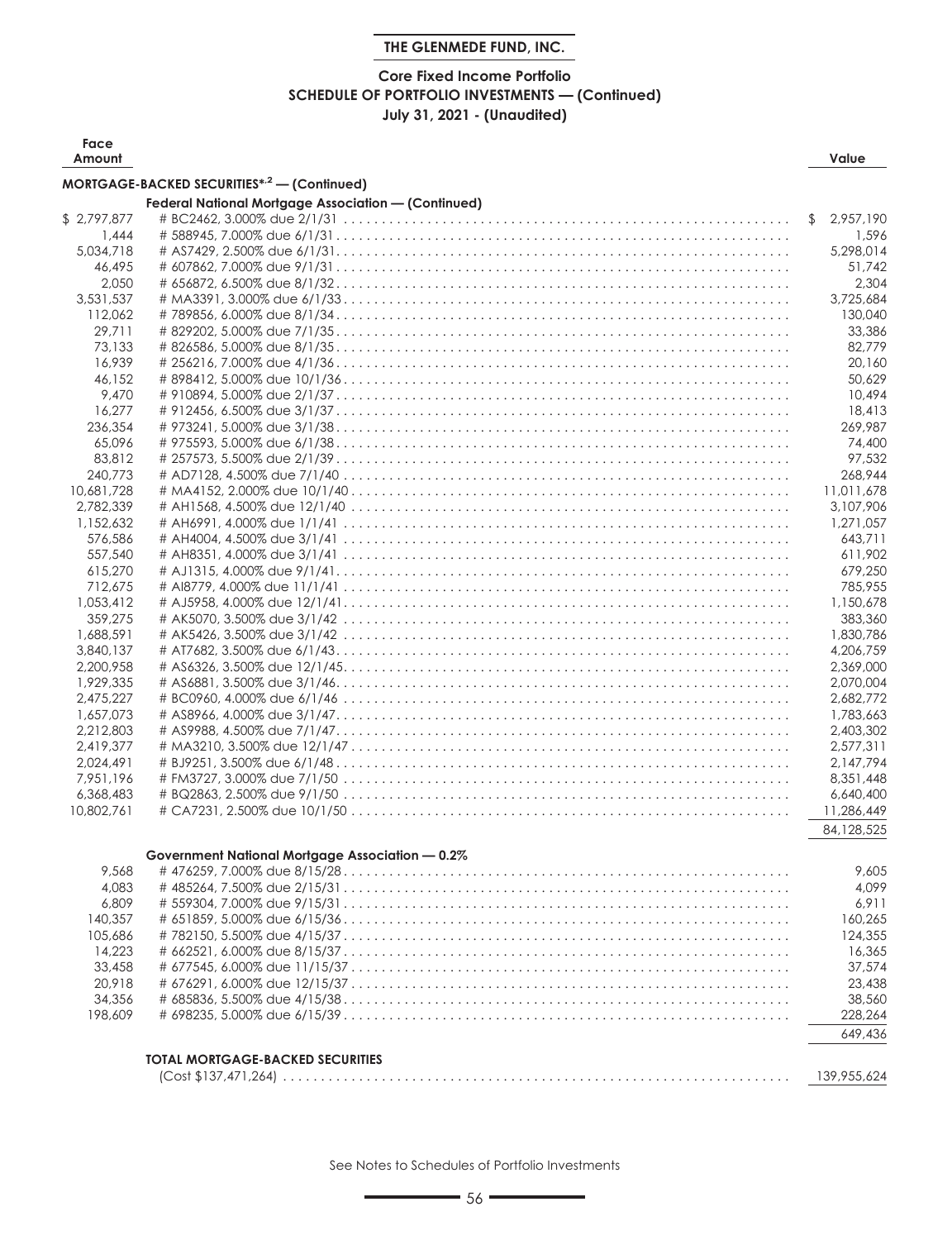# **Core Fixed Income Portfolio SCHEDULE OF PORTFOLIO INVESTMENTS — (Continued) July 31, 2021 - (Unaudited)**

| Face<br>Amount |                                                                 | Value                   |
|----------------|-----------------------------------------------------------------|-------------------------|
|                | <b>CORPORATE NOTES* - 23.8%</b>                                 |                         |
|                | Banking $-7.7\%$                                                |                         |
| \$5,000,000    | Bank of America Corp., (3M USD LIBOR * 1.51 + 3.71%),           | 5,563,967<br>\$         |
| 5,000,000      | Bank of America Corp., (3M USD LIBOR * 1.81 + 4.42%),           | 5,974,233               |
| 3.000,000      | Bank of America Corp., (SOFR* 1.01 + 1.20%),                    | 2,995,478               |
| 6,000,000      | JPMorgan Chase & Co., (3M USD LIBOR * 0.95 + 3.51%),            | 6,661,747               |
|                | 5,000,000 JPMorgan Chase & Co., (SOFR* 1.11 + 1.76%),           | 4,864,810               |
|                | 6,500,000 PNC Bank NA,                                          | 7,092,085               |
|                |                                                                 | 33,152,320              |
| 1,000,000      | Beverages, Food & Tobacco - 0.2%<br>Archer-Daniels-Midland Co., |                         |
|                | Communications - 4.3%                                           | 1,067,380               |
|                | 14,000,000 Amazon.com, Inc.,                                    | 18,299,242              |
|                | Computer Software & Processing - 5.8%                           |                         |
|                | 1,000,000 Alphabet, Inc.,                                       |                         |
|                | 11,250,000 Apple, Inc.,                                         | 905,920                 |
|                | 8,000,000 Microsoft Corp.,                                      | 14,488,705              |
|                |                                                                 | 9,461,682<br>24,856,307 |
|                | Heavy Machinery - 2.1%                                          |                         |
|                | 4,000,000 Caterpillar, Inc.,                                    |                         |
| 4,750,000      | John Deere Capital Corp.,                                       | 4,308,003               |
|                |                                                                 | 4,786,228               |
|                |                                                                 | 9,094,231               |
| 5,100,000      | Insurance $-1.3\%$<br>Aflac, Inc.,                              |                         |
|                |                                                                 | 5,537,764               |
|                | Pharmaceuticals - 2.4%                                          |                         |
| 5,000,000      | Johnson & Johnson,                                              | 4,910,990               |
|                | 5,000,000 Merck & Co., Inc.,                                    |                         |
|                |                                                                 | 5,349,280<br>10,260,270 |
|                | <b>TOTAL CORPORATE NOTES</b>                                    | 102,267,514             |
|                | U.S. TREASURY NOTES/BONDS* - 21.7%                              |                         |
|                | 8,000,000 U.S. Treasury Bonds,                                  |                         |
| 7,000,000      | U.S. Treasury Bonds,                                            | 10,546,250              |
| 4,000,000      | U.S. Treasury Bonds,                                            | 9,002,109               |
|                |                                                                 | 4,912,344               |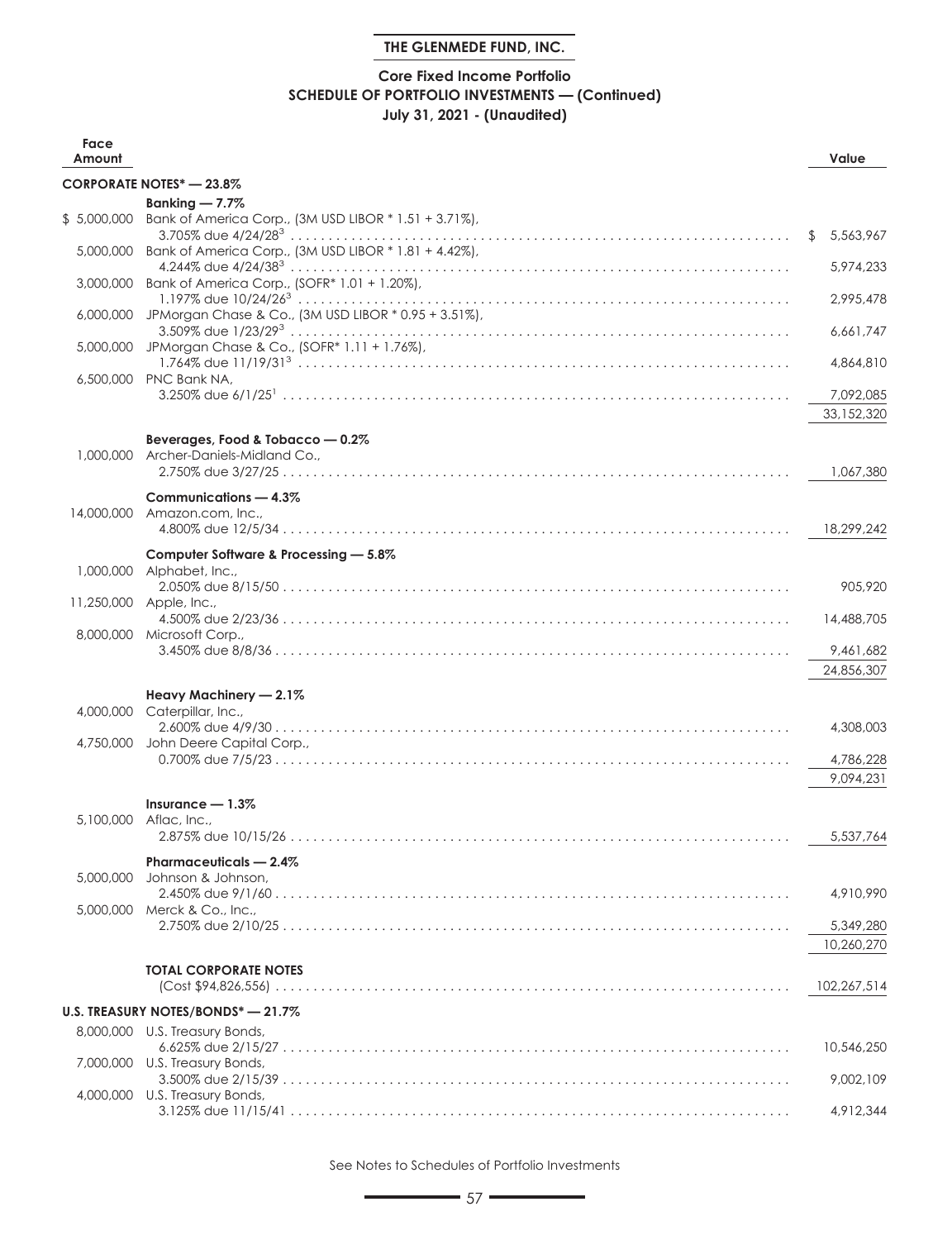# **Core Fixed Income Portfolio SCHEDULE OF PORTFOLIO INVESTMENTS — (Concluded) July 31, 2021 - (Unaudited)**

| Face<br>Amount           |                                                                                                           |       | Value        |
|--------------------------|-----------------------------------------------------------------------------------------------------------|-------|--------------|
|                          | U.S. TREASURY NOTES/BONDS* - (Continued)                                                                  |       |              |
|                          | \$9,000,000 U.S. Treasury Bonds,                                                                          |       |              |
|                          |                                                                                                           |       | \$12,170,039 |
|                          | 10,000,000 U.S. Treasury Bonds,                                                                           |       | 10,715,625   |
|                          | 3,000,000 U.S. Treasury Bonds,                                                                            |       |              |
|                          |                                                                                                           |       | 3,690,586    |
|                          | 5,000,000 U.S. Treasury Notes,                                                                            |       |              |
|                          | 6,000,000 U.S. Treasury Notes,                                                                            |       | 5,219,141    |
|                          |                                                                                                           |       | 6,333,516    |
|                          | 10,000,000 U.S. Treasury Notes,                                                                           |       |              |
|                          |                                                                                                           |       | 10,898,437   |
|                          | 7,000,000 U.S. Treasury Notes,                                                                            |       |              |
|                          | 6,000,000 U.S. Treasury Notes,                                                                            |       | 7.614.414    |
|                          |                                                                                                           |       | 6,492,422    |
|                          | 5,000,000 U.S. Treasury Notes,                                                                            |       |              |
|                          |                                                                                                           |       | 5,737,305    |
|                          | TOTAL U.S. TREASURY NOTES/BONDS                                                                           |       | 93,332,188   |
|                          | <b>REPURCHASE AGREEMENT*-2.0%</b>                                                                         |       |              |
|                          | 8,551,925 With Fixed Income Clearing Corp., dated 7/30/21, 0.00%, principal and interest in the amount of |       |              |
|                          | \$8,551,925, due 8/2/21, (collateralized by a U.S. Treasury Note with a par value of \$8,724,200, coupon  |       |              |
|                          |                                                                                                           |       | 8,551,925    |
|                          | <b>TOTAL REPURCHASE AGREEMENT</b>                                                                         |       |              |
|                          |                                                                                                           |       | 8,551,925    |
| <b>Shares</b>            |                                                                                                           |       |              |
|                          | <b>INVESTMENT OF SECURITY LENDING COLLATERAL* - 4.9%</b>                                                  |       |              |
|                          | 20,908,195 State Street Navigator Securities Lending Government Money Market Portfolio <sup>4</sup>       |       | 20,908,195   |
|                          |                                                                                                           |       |              |
|                          | <b>TOTAL INVESTMENT OF SECURITY LENDING COLLATERAL</b>                                                    |       | 20,908,195   |
| <b>TOTAL INVESTMENTS</b> |                                                                                                           |       |              |
|                          |                                                                                                           |       |              |
|                          |                                                                                                           | (4.4) | (18,709,048) |
|                          |                                                                                                           |       |              |

\* Percentages indicated are based on net assets.

<sup>1</sup> Securities or partial securities on loan. See Note 1.

<sup>2</sup> Represents current face amount at July 31, 2021.

<sup>3</sup> Floating Rate Bond. Rate shown is as of July 31, 2021.

<sup>4</sup> Represents an investment of securities lending cash collateral.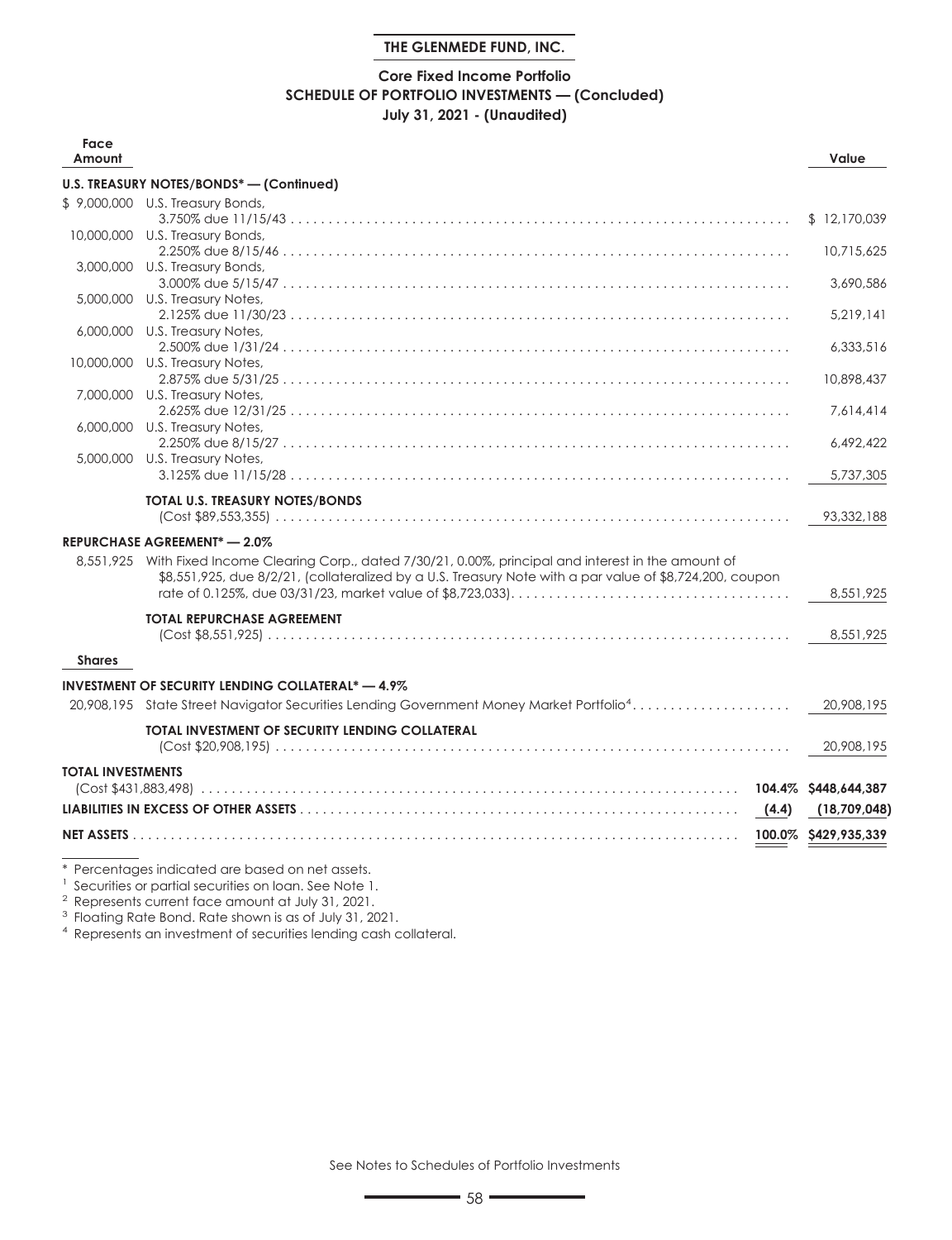# **Short Term Tax Aware Fixed Income Portfolio SCHEDULE OF PORTFOLIO INVESTMENTS July 31, 2021 - (Unaudited)**

| Face<br>Amount |                                                                                                                                                                                                | Value     |
|----------------|------------------------------------------------------------------------------------------------------------------------------------------------------------------------------------------------|-----------|
|                | <b>CORPORATE NOTES*-1.0%</b>                                                                                                                                                                   |           |
|                | Health Care Services - 1.0%                                                                                                                                                                    |           |
|                | \$ 500,000 CommonSpirit Health,<br>1.547% due $10/1/25$ $\ldots$ $\ldots$ $\ldots$ $\ldots$ $\ldots$ $\ldots$ $\ldots$ $\ldots$ $\ldots$ $\ldots$ $\ldots$ $\ldots$ $\ldots$ $\ldots$ $\ldots$ | 507,121   |
|                | <b>TOTAL CORPORATE NOTES</b>                                                                                                                                                                   | 507,121   |
|                | <b>MUNICIPAL BONDS*-95.9%</b>                                                                                                                                                                  |           |
|                | Alabama - 0.8%                                                                                                                                                                                 |           |
|                | 325,000 Alabama State Public School and College Authority, Revenue Bonds, Series C,                                                                                                            |           |
|                | 100,000 Southeast Energy Authority, AL, Cooperative District, Revenue Bonds, Series A,                                                                                                         | 342,301   |
|                |                                                                                                                                                                                                | 107,929   |
|                |                                                                                                                                                                                                | 450,230   |
|                | Arizona $-1.8\%$<br>250,000 City of Phoenix, AZ, Civic Improvement Corporation Airport, AMT, Junior Line Airport, Revenue Bonds,                                                               |           |
|                | Series B.                                                                                                                                                                                      |           |
|                | 100,000 City of Yuma AZ, Revenue Bonds, Taxable,                                                                                                                                               | 272.821   |
|                | 175,000 City of Yuma AZ, Revenue Bonds, Refunding,                                                                                                                                             | 100,207   |
|                | 400,000 Yuma, AZ, Municipal Property Corp., Excise Tax Revenue, Revenue Bonds, Refunding,                                                                                                      | 187,499   |
|                |                                                                                                                                                                                                | 417,678   |
|                |                                                                                                                                                                                                | 978,205   |
|                | California - 3.0%                                                                                                                                                                              |           |
|                | 340,000 California State University, Revenue Bonds, Series D,                                                                                                                                  |           |
|                | California State, General Obligation Unlimited, Refunding:                                                                                                                                     | 341,555   |
| 500,000        |                                                                                                                                                                                                | 549,199   |
| 300,000        | 350,000 City of Los Angeles, CA, Department of Airports, Airports, Revenue Bonds, Series D,                                                                                                    | 338,947   |
|                |                                                                                                                                                                                                | 380,092   |
|                |                                                                                                                                                                                                | 1,609,793 |
|                | Colorado — $3.4\%$                                                                                                                                                                             |           |
|                | 450,000 City and County of Denver, CO, Airport, Revenue Bonds, Variable Refunding, Govermental, Series C,                                                                                      | 454,109   |
|                | 200,000 City and County of Denver, CO, Airport, Revenue Bonds, Variable Refunding, Govermental, Series D,                                                                                      |           |
|                |                                                                                                                                                                                                | 212,213   |
|                | 125,000 Colorado State Housing and Finance Authority, Revenue Bonds, AMT - Class 1 Bonds, Series A (GNMA                                                                                       |           |
|                | Insured),                                                                                                                                                                                      | 126,298   |
|                | 750,000 E-470, CO, Public Highway Authority, Revenue Bonds, Variable Refunding, Series B, (SOFR*0.67+0.35%)                                                                                    |           |
|                | $0.357\%$ ,                                                                                                                                                                                    |           |
|                |                                                                                                                                                                                                | 751,019   |
| 250,000        | Larimer Weld and Boulder County, CO School District R-2J Thompson, General Obligation                                                                                                          |           |
|                | Unlimited, Refunding,                                                                                                                                                                          | 254,542   |
|                |                                                                                                                                                                                                | 1,798,181 |
|                |                                                                                                                                                                                                |           |
| 605,000        | Connecticut - 5.3%<br>Connecticut Housing Finance Authority, Revenue Bonds, Taxable Refunding, Series A,                                                                                       |           |
|                |                                                                                                                                                                                                | 605,205   |
| 750,000        | Connecticut State Health and Educational Facilities Authority, Revenue Bonds, Refunding, Nuvance                                                                                               |           |
|                | Halthe Issue, Series A,                                                                                                                                                                        |           |
|                |                                                                                                                                                                                                | 760,919   |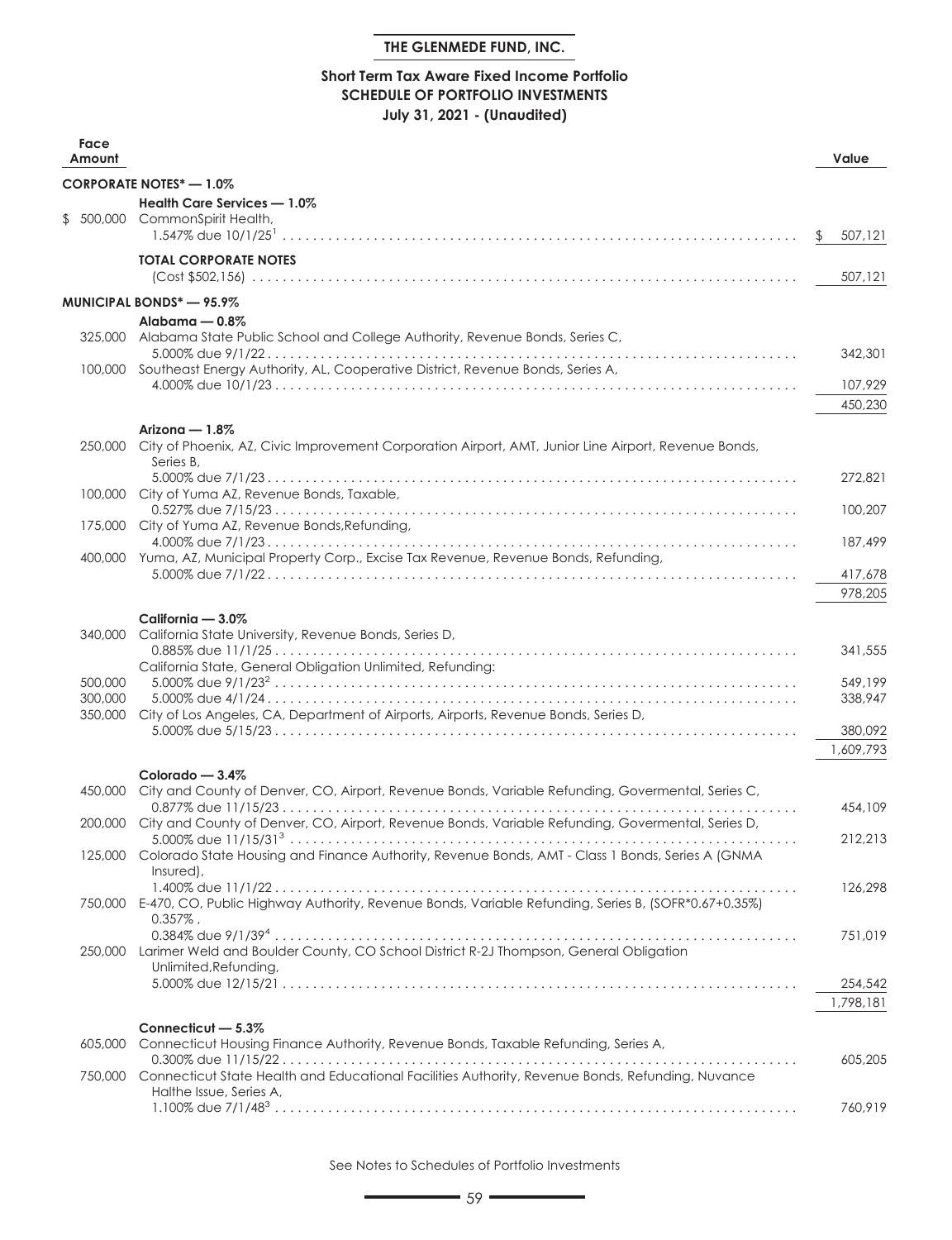# **Short Term Tax Aware Fixed Income Portfolio SCHEDULE OF PORTFOLIO INVESTMENTS — (Continued) July 31, 2021 - (Unaudited)**

| Face<br>Amount     |                                                                                                                                                                | Value              |
|--------------------|----------------------------------------------------------------------------------------------------------------------------------------------------------------|--------------------|
|                    | MUNICIPAL BONDS* - (Continued)                                                                                                                                 |                    |
|                    | Connecticut - (Continued)                                                                                                                                      |                    |
| \$                 | 500,000 Connecticut State, Special Tax Revenue, Revenue Bonds, Refunding, Series C,                                                                            |                    |
|                    | 285,000 Connecticut, CT, General Obligation Unlimited, Refunding, Series C,                                                                                    | 529,664<br>\$      |
|                    | 100,000 Metropolitan District (The), CT, Revenue Bonds, Taxable Refunding,                                                                                     | 296,490            |
|                    | University of Connecticut, Revenue Bonds, Series A:                                                                                                            | 100,092            |
| 250,000<br>250,000 |                                                                                                                                                                | 265,199<br>273,205 |
|                    |                                                                                                                                                                | 2,830,774          |
| 1,000,000          | District Of Columbia - 2.1%<br>Metropolitan Washington, DC, Airports Authority, Airport System, Revenue Bonds, AMT - Forward Delivery,<br>Refunding, Series A, |                    |
|                    |                                                                                                                                                                | 1,147,938          |
|                    | Florida $-5.9\%$<br>275,000 Central Florida Expressway Authority Senior Line, Revenue Bonds, Series A,                                                         |                    |
|                    | 335,000 County of Broward FL Airport System Revenue, Revenue Bonds, AMT, Series A, Prerefunded 10/01/23 @                                                      | 300,325            |
|                    | 100.<br>500,000 County of Broward FL Port Facilities, Revenue Bonds, Refunding, Subordinate Bond, Series D,                                                    | 371,077            |
|                    | 385,000 Hillsborough County School Board, FL, Revenue Bonds, Refunding, AGM,                                                                                   | 567,379            |
|                    |                                                                                                                                                                | 424,166            |
| 390,000            | Manatee County, FL, Port Authority, Revenue Bonds, Taxable Refunding,                                                                                          | 390,415            |
|                    | 255,000 Orlando & Orange County, FL, Expressway Authority, Revenue Bonds, Refunding,                                                                           | 266,352            |
|                    | 535,000 Orlando, FL, Utilities Commission, Revenue Bonds, Series A,                                                                                            | 591,390            |
|                    | 245,000 School District of Broward County/FL, Certificate Participation, Refunding, BAM-TCRS,                                                                  | 267,414            |
|                    |                                                                                                                                                                | 3,178,518          |
|                    | Georgia $-0.4\%$                                                                                                                                               |                    |
| 200,000            | Atlanta, GA, Airport General Revenue, Revenue Bonds, Series C.                                                                                                 | 203,973            |
|                    | Illinois $-5.2\%$                                                                                                                                              |                    |
|                    | 500,000 Chicago, IL, O'Hare International Airport, Revenue Bonds, Refunding, Series B,                                                                         |                    |
|                    | 300,000 Cook County, IL, School District No. 100 South Berwyn, General Obligation Unlimited, Refunding, (BAM),                                                 | 510,863            |
|                    | 500,000 DeKalb County, IL, Community Unit School District No. 428 DeKalb, General Obligation Unlimited,                                                        | 324,868            |
|                    | Refunding,                                                                                                                                                     | 556,362            |
| 225,000            | Illinois State Toll Highway Authority, Revenue Bonds, Refunding, Series D,                                                                                     | 240,563            |
| 500,000            | Illinois State, General Obligation Unlimited, Series C,                                                                                                        | 546,250            |
|                    | 255,000 McHenry County, IL, Conservation District, General Obligation Unlimited, Refunding,                                                                    |                    |
|                    | 295,000 St. Clair County, IL, Community Unit School District No 19, General Obligation Unlimited, Refunding,                                                   | 284,761            |
|                    |                                                                                                                                                                | 300,636            |
|                    |                                                                                                                                                                | 2,764,303          |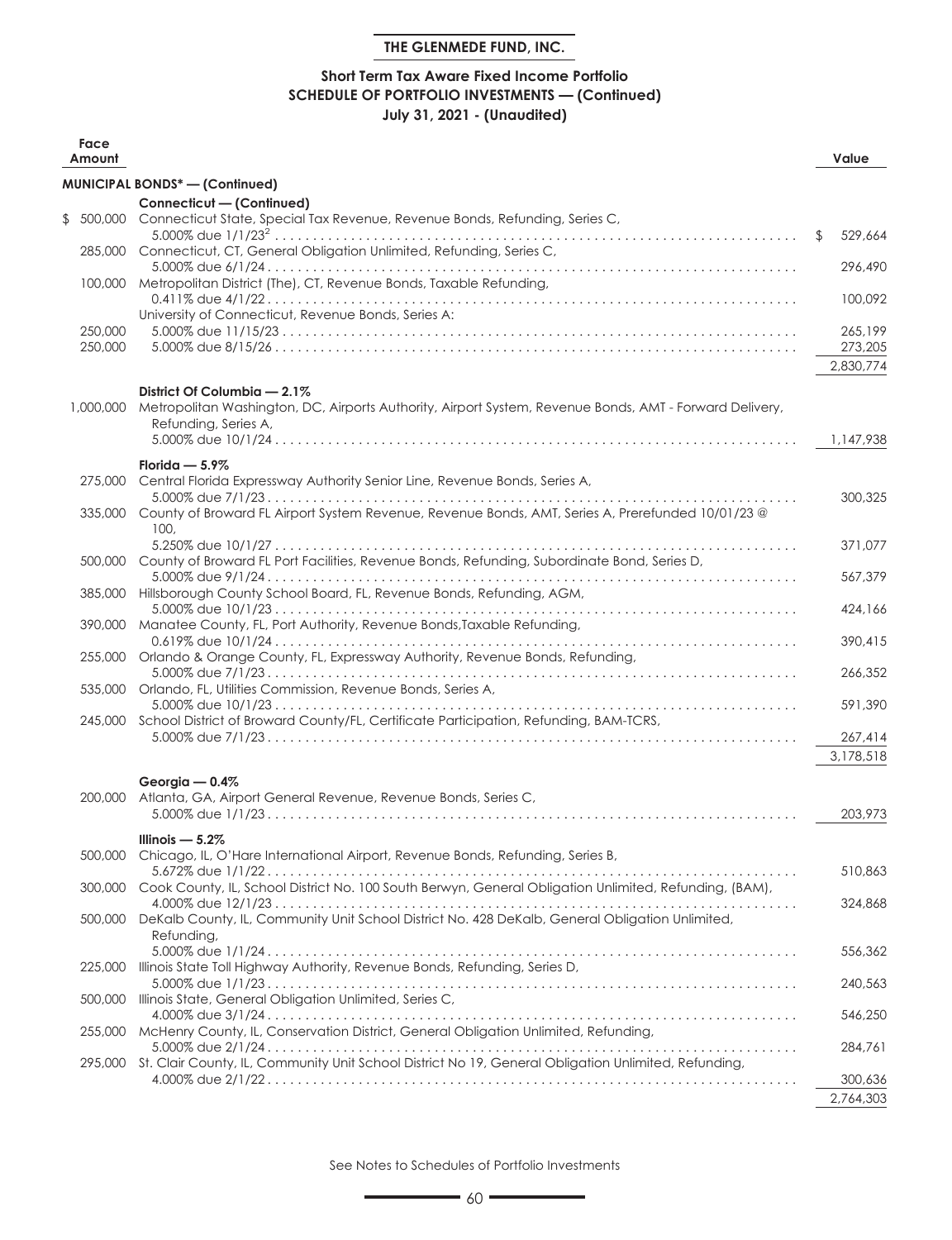# **Short Term Tax Aware Fixed Income Portfolio SCHEDULE OF PORTFOLIO INVESTMENTS — (Continued) July 31, 2021 - (Unaudited)**

| Face<br>Amount                |                                                                                                                                                                                                                                                   | Value              |
|-------------------------------|---------------------------------------------------------------------------------------------------------------------------------------------------------------------------------------------------------------------------------------------------|--------------------|
|                               | <b>MUNICIPAL BONDS*-(Confinued)</b>                                                                                                                                                                                                               |                    |
|                               | Kansas — $0.8\%$<br>\$ 375,000 Wyandotte County-Kansas City Unified Government, General Obligation Unlimited, Series A, (AGMC<br>Insured),                                                                                                        | \$<br>416,239      |
| 260,000<br>285,000<br>300,000 | Kentucky - 1.7%<br>Kentucky State Property & Building Commission, Revenue Bonds, Refunding Project No. 112, Series B:<br>Louisville & Jefferson County, KY, Metropolitan Government Health System Revenue, Revenue Bonds,<br>Refunding, Series A, | 263.117<br>327,584 |
|                               | Louisiana $-1.7\%$                                                                                                                                                                                                                                | 330,932<br>921,633 |
|                               | 400,000 Louisiana State, General Obligation Unlimited, Series A,                                                                                                                                                                                  |                    |
|                               | 500,000 New Orleans, LA, Sewage Service Revenue, Revenue Bonds, Refunding,                                                                                                                                                                        | 401,222            |
|                               |                                                                                                                                                                                                                                                   | 519,223            |
|                               |                                                                                                                                                                                                                                                   | 920,445            |
|                               | Maryland $-1.5\%$                                                                                                                                                                                                                                 |                    |
|                               | 250,000 Maryland State Department of Transportation, Revenue Bonds, Taxable Refunding, Series A,                                                                                                                                                  | 250,039            |
| 500,000                       | Maryland State, General Obligation Unlimited, Refunding, Series B,                                                                                                                                                                                |                    |
|                               |                                                                                                                                                                                                                                                   | 572,785            |
|                               |                                                                                                                                                                                                                                                   | 822,824            |
| 500,000                       | Michigan $-5.1\%$                                                                                                                                                                                                                                 |                    |
|                               | Hazel Park, MI, School District, General Obligation Unlimited, Refunding, Q-SBLF,                                                                                                                                                                 | 550,974            |
| 425,000                       | Maple Valley, MI, Schools, General Obligation Unlimited, Refunding (QSBLF Insured),                                                                                                                                                               | 452,578            |
|                               | 500,000 Michigan State Building Authority, Revenue Bonds, Taxable Refunding,                                                                                                                                                                      |                    |
| 200,000                       | Michigan State Finance Authority Revenue, Revenue Bonds, Refunding, Series A,                                                                                                                                                                     | 501,815            |
| 200,000                       | Michigan State Finance Authority Revenue, Revenue Bonds, Refunding, Series MI-1,                                                                                                                                                                  | 217,195            |
|                               |                                                                                                                                                                                                                                                   | 222,543            |
|                               | 250,000 Michigan State Finance Authority Revenue, Revenue Bonds, Taxable-Refunding-Trainity Health Credit<br>Group, Series T,                                                                                                                     |                    |
|                               | 500,000 Michigan State, Finance Authority Revenue, Revenue Bonds, Series 2019B,                                                                                                                                                                   | 259.742            |
|                               |                                                                                                                                                                                                                                                   | 519,150            |
|                               |                                                                                                                                                                                                                                                   | 2,723,997          |
| 500,000                       | Minnesota $-1.1\%$<br>Minneapolis-St Paul, MN, Metropolitan Airports Commission, Revenue Bonds, Refunding, Series B,                                                                                                                              | 575,819            |
|                               | Nebraska — 0.2%                                                                                                                                                                                                                                   |                    |
|                               | 100,000 City of Lincoln NE Electric System Revenue, Revenue Bonds, Taxable Refunding, Series B,                                                                                                                                                   | 100.247            |
|                               | Nevada — $0.9\%$                                                                                                                                                                                                                                  |                    |
|                               | 210,000 Clark County School District, General Obligation, Ltd., Refunding, Series A,                                                                                                                                                              |                    |
| 240,000                       | Clark County School District, General Obligation, Ltd., Series D,                                                                                                                                                                                 | 238,420            |
|                               |                                                                                                                                                                                                                                                   | 272,481            |
|                               |                                                                                                                                                                                                                                                   | 510,901            |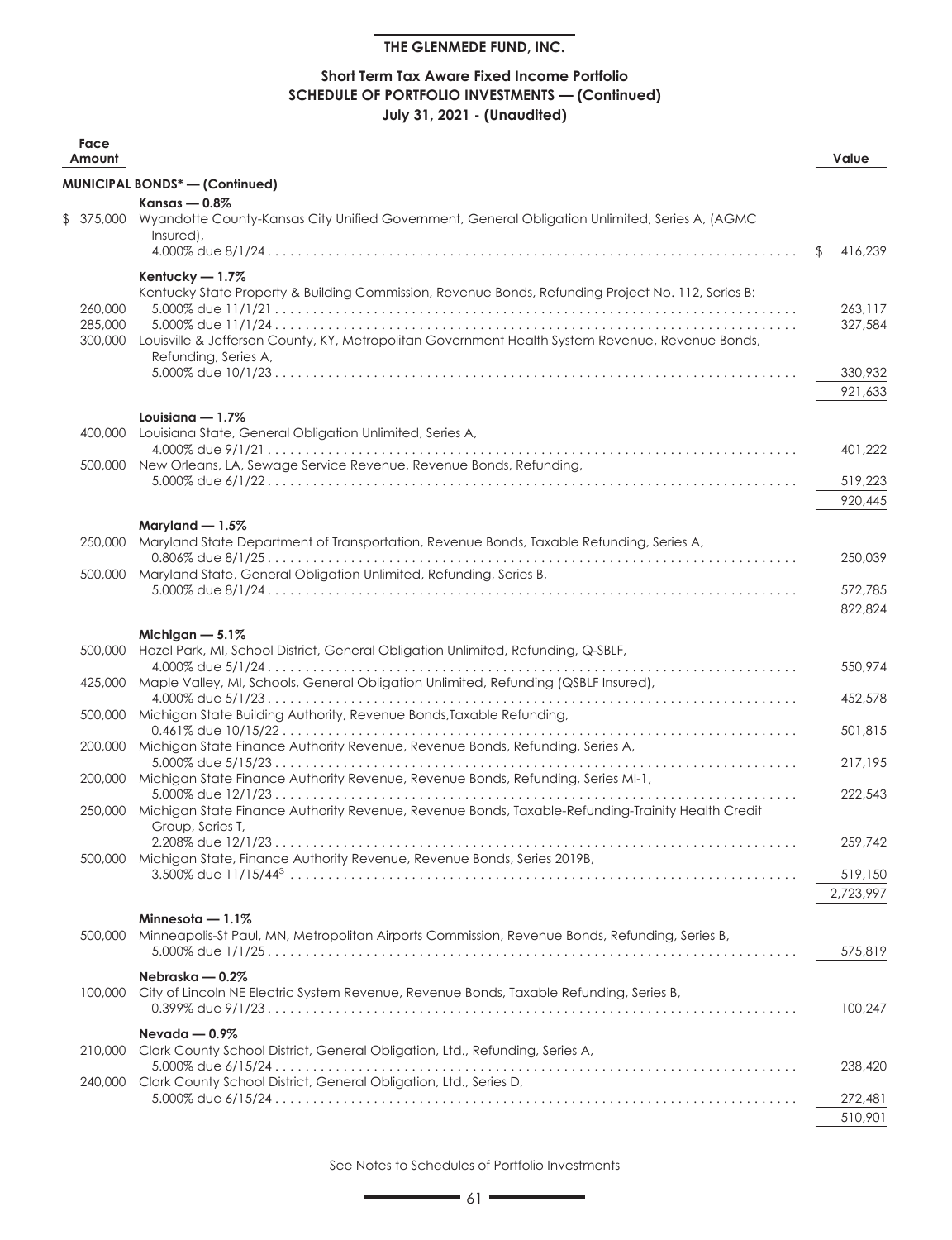# **Short Term Tax Aware Fixed Income Portfolio SCHEDULE OF PORTFOLIO INVESTMENTS — (Continued) July 31, 2021 - (Unaudited)**

| Face<br>Amount     |                                                                                                       | Value         |
|--------------------|-------------------------------------------------------------------------------------------------------|---------------|
|                    | <b>MUNICIPAL BONDS*-(Continued)</b>                                                                   |               |
|                    | New Jersey - 3.7%                                                                                     |               |
| \$250,000          | County of Morris NJ, County Improvement Authority Revenue, Revenue Bonds, Series B,                   |               |
|                    |                                                                                                       | 249,563<br>\$ |
|                    | 200,000 New Jersey Economic Development Authority, Revenue Bonds,                                     |               |
| 525,000            | New Jersey State Economic Development Authority Revenue, Revenue Bonds, Refunding, Series NN,         | 205,533       |
|                    |                                                                                                       | 539,565       |
| 180,000            | New Jersey State Turnpike Authority, Revenue Bonds, Series B,                                         |               |
|                    |                                                                                                       | 192,106       |
|                    | 525,000 New Jersey Turnpike Authority, Revenue Bonds, Taxable Refunding, Series B,                    |               |
|                    | 275,000 Township of Pennsauken NJ, General Obligation Unlimited, Taxable Refunding,                   | 526,652       |
|                    |                                                                                                       | 275,426       |
|                    |                                                                                                       | 1,988,845     |
|                    |                                                                                                       |               |
| 615,000            | New York - 7.2%                                                                                       |               |
|                    | City of New York, General Obligation Unlimited, Refunding, Series B,                                  | 675,122       |
| 500,000            | New York City Transitional Finance Authority Future Tax Secured Revenue, Revenue Bonds,               |               |
|                    |                                                                                                       | 526,239       |
|                    | New York State Dormitory Authority, Personal Income Tax, Revenue Bonds, Refunding, Series A:          |               |
| 125,000            |                                                                                                       | 131,727       |
| 250,000            | New York State Dormitory Authority, Sales Tax Revenue, Revenue Bonds, Series 2015B-A:                 | 281.863       |
| 210,000            |                                                                                                       | 226,736       |
| 150,000            |                                                                                                       | 169,217       |
|                    | New York State Urban Development Corp., Personal Income Tax, Revenue Bonds:                           |               |
| 250,000            |                                                                                                       | 257,625       |
| 365,000<br>350,000 | New York, Metropolitan Transportation Authority Revenue, Dedicated Tax Fund, Revenue Bonds, Series A, | 365,898       |
|                    |                                                                                                       | 371,518       |
|                    | Port Authority of New York and New Jersey, Revenue Bonds:                                             |               |
| 310,000            |                                                                                                       | 314,376       |
| 200,000            |                                                                                                       | 220,744       |
| 295,000            | Triborough Bridge and Tunnel Authority, NY, General Revenue Bonds, Refunding, Series A,               | 341,133       |
|                    |                                                                                                       | 3,882,198     |
|                    |                                                                                                       |               |
|                    | North Carolina - 0.2%                                                                                 |               |
| 100,000            | New Hanover County, NC, Hospital Revenue, Revenue Bonds, Refunding,                                   | 100,766       |
|                    |                                                                                                       |               |
|                    | Ohio $-4.5%$                                                                                          |               |
| 355,000            | City of Akron OH Income Tax Revenue, Revenue Bonds:                                                   | 372.234       |
| 360,000            |                                                                                                       | 390,455       |
| 325,000            | Ohio State, Higher Educational Facility Commission, Revenue Bonds, Refunding,                         |               |
|                    |                                                                                                       | 355,396       |
| 425,000            | Ohio State, Hospital Facilities Revenue, Revenue Bonds, Series A,                                     |               |
| 340,000            | Ohio State, Hospital Facilities Revenue, Revenue Bonds, Series B,                                     | 434,260       |
|                    |                                                                                                       | 404,027       |
|                    | 390,000 State of Ohio, General Obligation Unlimited, Series C,                                        |               |
|                    |                                                                                                       | 438,792       |
|                    |                                                                                                       | 2,395,164     |
|                    | Pennsylvania - 17.3%                                                                                  |               |
| 475,000            | Allegheny County, PA, General Obligation Unlimited, Refunding, Series C-75,                           |               |
|                    |                                                                                                       | 479,487       |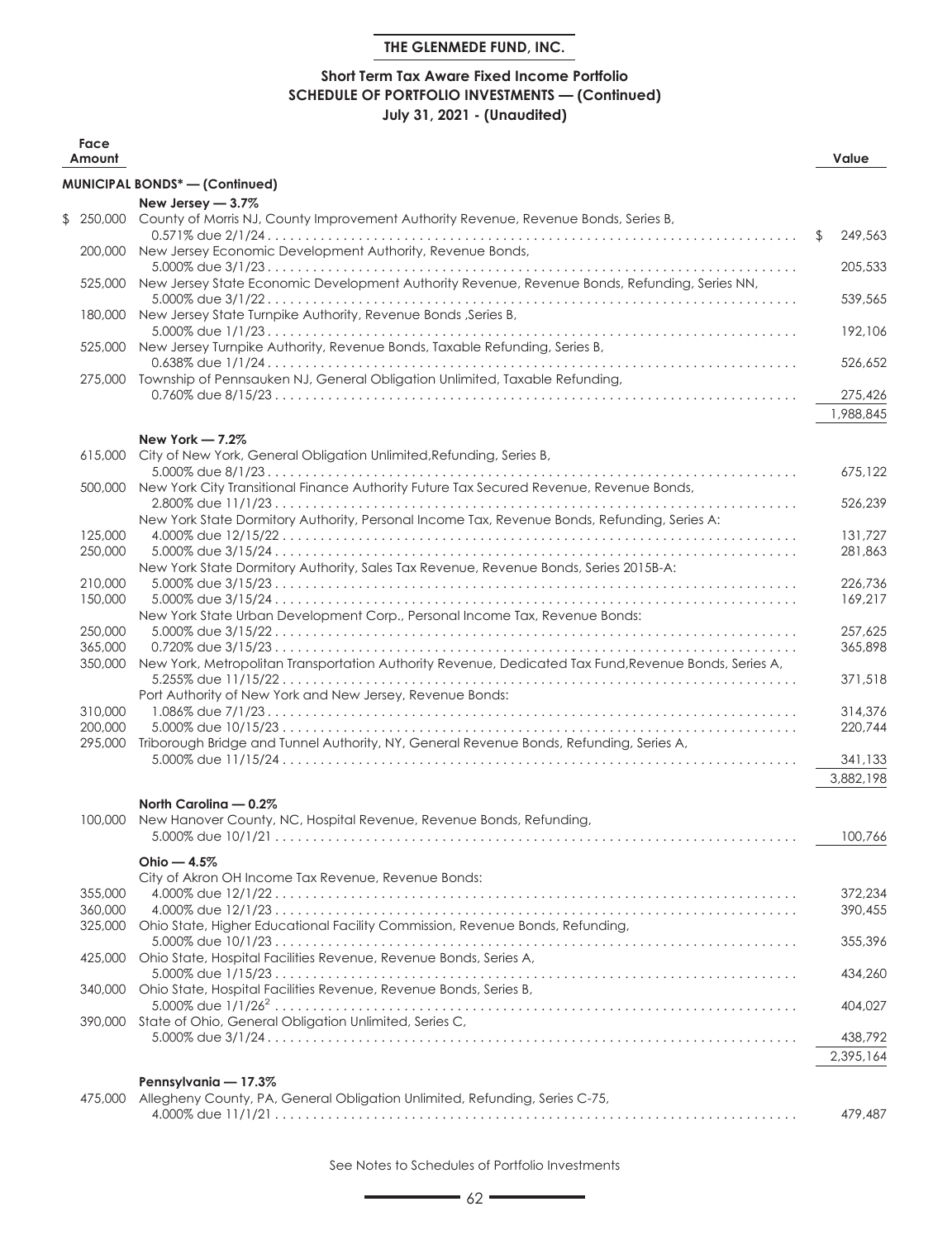# **Short Term Tax Aware Fixed Income Portfolio SCHEDULE OF PORTFOLIO INVESTMENTS — (Continued) July 31, 2021 - (Unaudited)**

| Face<br>Amount |                                                                                                                                               | Value         |
|----------------|-----------------------------------------------------------------------------------------------------------------------------------------------|---------------|
|                | <b>MUNICIPAL BONDS* - (Continued)</b>                                                                                                         |               |
|                | Pennsylvania - (Continued)                                                                                                                    |               |
| \$<br>300,000  | Allegheny County, PA, Hospital Development Authority, Revenue Bonds, Refunding University of Pittsburgh,<br>Series A,                         |               |
|                | 325,000 Allegheny County, PA, Hospital Development Authority, Revenue Bonds, Refunding University of Pittsburgh<br>Center Series A,           | \$<br>328,308 |
|                | Bensalem Township, PA, School District, General Obligation Limited, Taxable Refunding:                                                        | 384,023       |
| 175,000        |                                                                                                                                               | 177,223       |
| 160,000        |                                                                                                                                               | 164,407       |
| 215,000        |                                                                                                                                               | 223.238       |
| 400,000        | Bucks County, PA, Centennial School District, General Obligation Limited, Refunding, Series B, (State Aid<br>Withholding),                    |               |
|                | 675,000 City of Philadelphia PA, General Obligation Unlimited, Refunding,                                                                     | 407,193       |
| 515,000        | City of Philadelphia, PA, Airport Revenue, Revenue Bonds, AMT Refunding, Series B,                                                            | 707,816       |
| 750,000        | Delaware Valley, PA, Regional Finance Authority, Revenue Bonds, Refunding, Series B,                                                          | 585,241       |
|                | 460,000 East Norriton-Plymouth-Whitpain, PA, Joint Sewer Authority, Revenue Bonds, Refunding,                                                 | 859,179       |
| 400,000        | Lehigh Country, PA, General Purpose Hospital, Revenue Bonds, Refunding, Series A,                                                             | 460,610       |
|                | Montgomery County, PA, Higher Education and Health Authority, Revenue Bonds, Refunding:                                                       | 437,321       |
| 200,000        |                                                                                                                                               | 199,539       |
| 425,000        |                                                                                                                                               | 465,234       |
| 100,000        | Montgomery County, PA, Industrial Development Authority, Revenue Bonds, Refunding,                                                            | 104,745       |
| 400,000        | New Castle Area School District, PA, General Obligation Ltd, BAM ST AID WITHHLDG,                                                             | 416,559       |
| 290,000        | New Castle Sanitation Authority, PA, Revenue Bonds, Taxable Refunding, AGM,                                                                   | 289,305       |
| 510,000        | New Kensington, PA, Municipal Sanitary Authority, Revenue Bonds, (AGMC Insured),                                                              | 510,005       |
|                | 500,000 Pennsylvania State University, Taxable, Revenue Bonds, Series B,                                                                      | 520,917       |
|                | 400,000 Pennsylvania State University, Tax-Exempt, Revenue Bonds, Series E,                                                                   | 450,043       |
|                | 200,000 Philadelphia, PA, School District, General Obligation Ltd, Series A (State Aid Withholding),                                          | 219,504       |
|                | 200,000 Pittsburgh, PA, School District, General Obligation Unlimited, Refunding, Series A, (State Aid Withholding),                          |               |
|                | 105,000 Public Parking Authority of Pittsburgh, Revenue Bonds, Prefunded, Series A,                                                           | 200,763       |
|                | 195,000 Public Parking Authority of Pittsburgh, Revenue Bonds, Unrefunded , Series A,                                                         | 116,673       |
|                | 355,000 State Public School Building Authority Paclg, Revenue Bonds, Refunding-Community College of Allegheny<br>Co. Project, Series B (BAM), | 214,097       |
|                |                                                                                                                                               | 368,158       |
|                |                                                                                                                                               | 9,289,588     |
|                | Rhode Island $-0.8\%$                                                                                                                         |               |
| 400,000        | Rhode Island State, Health and Educational Building Corporation, Public School Revenue, Revenue Bonds,<br>Refunding, Series A,                |               |
|                |                                                                                                                                               | 415,362       |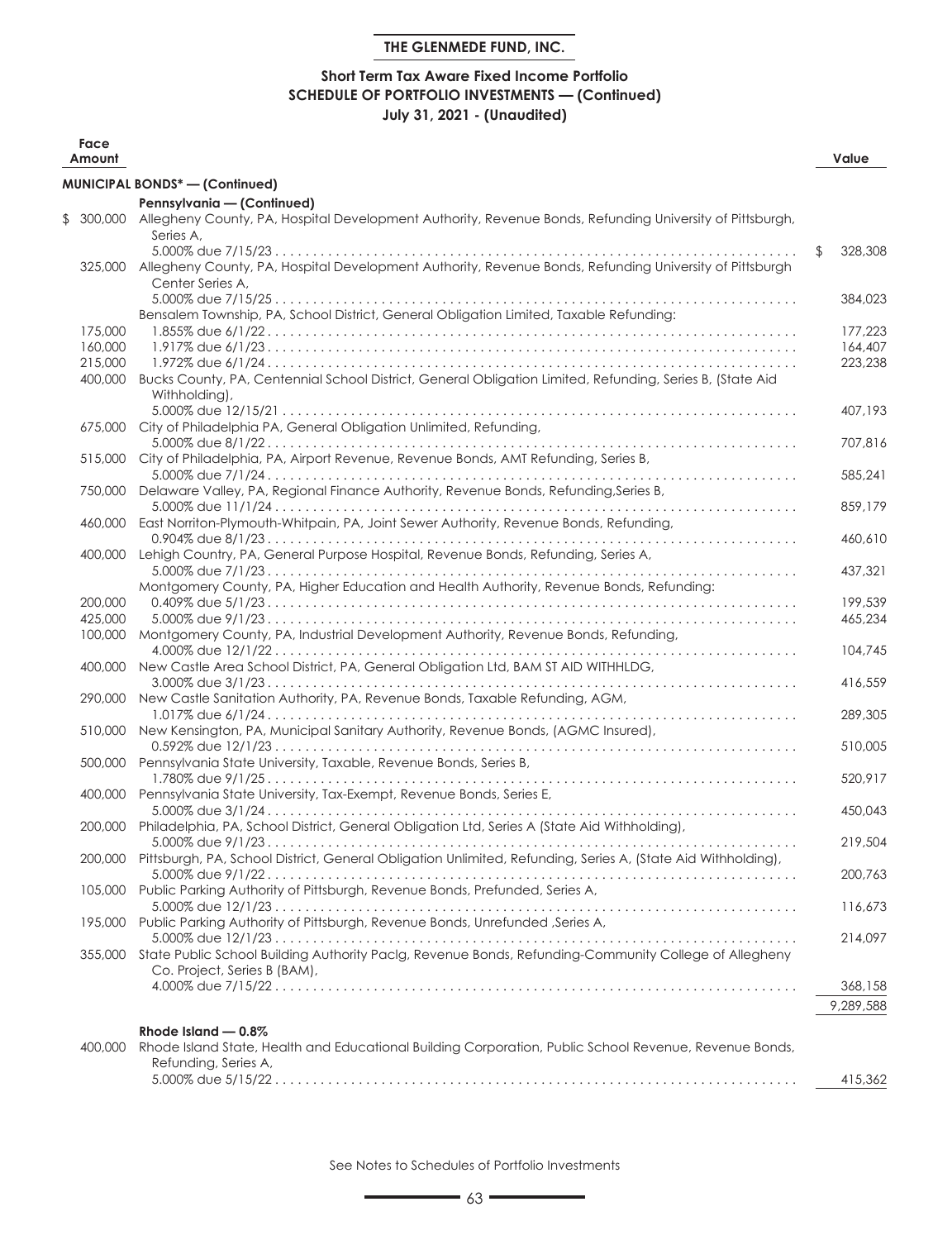# **Short Term Tax Aware Fixed Income Portfolio SCHEDULE OF PORTFOLIO INVESTMENTS — (Continued) July 31, 2021 - (Unaudited)**

| Face<br>Amount     |                                                                                                                | Value         |
|--------------------|----------------------------------------------------------------------------------------------------------------|---------------|
|                    | MUNICIPAL BONDS* - (Continued)                                                                                 |               |
|                    | South Carolina - 0.7%                                                                                          |               |
| \$                 | 350,000 Charleston, SC, Educational Excellence Finance Corp., Revenue Bonds, Taxable Refunding,                |               |
|                    |                                                                                                                | \$<br>351.061 |
| 230,000            | South Dakota - 0.4%<br>South Dakota State Building Authority, Revenue Bonds, Refunding, Series B,              |               |
|                    |                                                                                                                | 230,124       |
| 250,000            | Tennessee $-0.5\%$<br>Memphis-Shelby County Airport Authority, Revenue Bonds, Refunding, Series C,             | 272,972       |
|                    |                                                                                                                |               |
|                    | Texas $-10.9\%$                                                                                                |               |
|                    | Arlington, TX, Higher Education Finance Corp., Revenue Bonds, Refunding, Series A, (PSF Guaranteed):           |               |
| 325,000            |                                                                                                                | 341,311       |
| 310,000<br>100,000 | Central Texas Regional Mobility Authority, Revenue Bonds, Taxable Refunding, Series C,                         | 339,608       |
|                    | Cities of Dallas and Fort Worth International Airport, Revenue Bonds, Refundina, Series A:                     | 100,948       |
| 500,000            |                                                                                                                | 577.167       |
| 285,000            |                                                                                                                | 297.497       |
| 260,000            | City of Grand Prairie TX, Revenue Bonds,                                                                       |               |
|                    |                                                                                                                | 276,319       |
|                    | City of Houston TX Airport System Revenue, Revenue Bonds, Refunding, Series C:                                 |               |
| 100,000            |                                                                                                                | 101,197       |
| 170,000            |                                                                                                                | 193,346       |
| 300,000            |                                                                                                                | 305,734       |
|                    | 300,000 Harris County, TX, Senior Lien, Revenue Bonds, Refunding, Series A,                                    |               |
|                    |                                                                                                                | 300,497       |
|                    | 170,000 Harris County, TX, Toll Road Authority, Revenue Bonds, Refunding, Series A,                            |               |
|                    |                                                                                                                | 178,696       |
| 225,000            | Houston, TX, Community College, General Obligation Limited,                                                    |               |
|                    | 190,000 North East, TX, Independent School District, General Obligation Unlimited, Series B, (PSF Guaranteed), | 241,723       |
|                    | 695,000 North Texas Tollway Authority, Revenue Bonds,                                                          | 190,000       |
|                    |                                                                                                                | 700,125       |
|                    | 555,000 North Texas, Tollway Authority Revenue, Revenue Bonds, Refunding, Series B,                            |               |
|                    |                                                                                                                | 593,144       |
|                    | 200,000 Pleasanton Independent School District, TX, General Obligation Unlimited, PSF-GTD,                     |               |
|                    | 320,000 Texas State, TX, A&M University Revenue, Revenue Bonds, Series B, Prerefunded 5/15/23 @ 100,           | 219,661       |
|                    |                                                                                                                | 347,689       |
| 565,000            | Texas, TX, College Student Loan, General Obligation Unlimited,                                                 |               |
|                    |                                                                                                                | 565,000       |
|                    |                                                                                                                | 5,869,662     |
|                    |                                                                                                                |               |
|                    | Virginia $-2.3\%$                                                                                              |               |
| 200,000            | County of Fairfax VA, General Obligation Unlimited, Refunding, Series B (State Aid Withholding),               |               |
|                    |                                                                                                                | 200,035       |
| 200,000            | County of Fairfax VA, General Obligation Unlimited, Series A (State Aid Withholding),                          |               |
|                    |                                                                                                                | 216,946       |
|                    | 250,000 Greater Richmond, VA, Convention Center Authority, Revenue Bonds,                                      | 270,286       |
|                    | 520,000 Virginia College Building Authority, Revenue Bonds,                                                    |               |
|                    |                                                                                                                | 558,489       |
|                    |                                                                                                                | 1,245,756     |
|                    |                                                                                                                |               |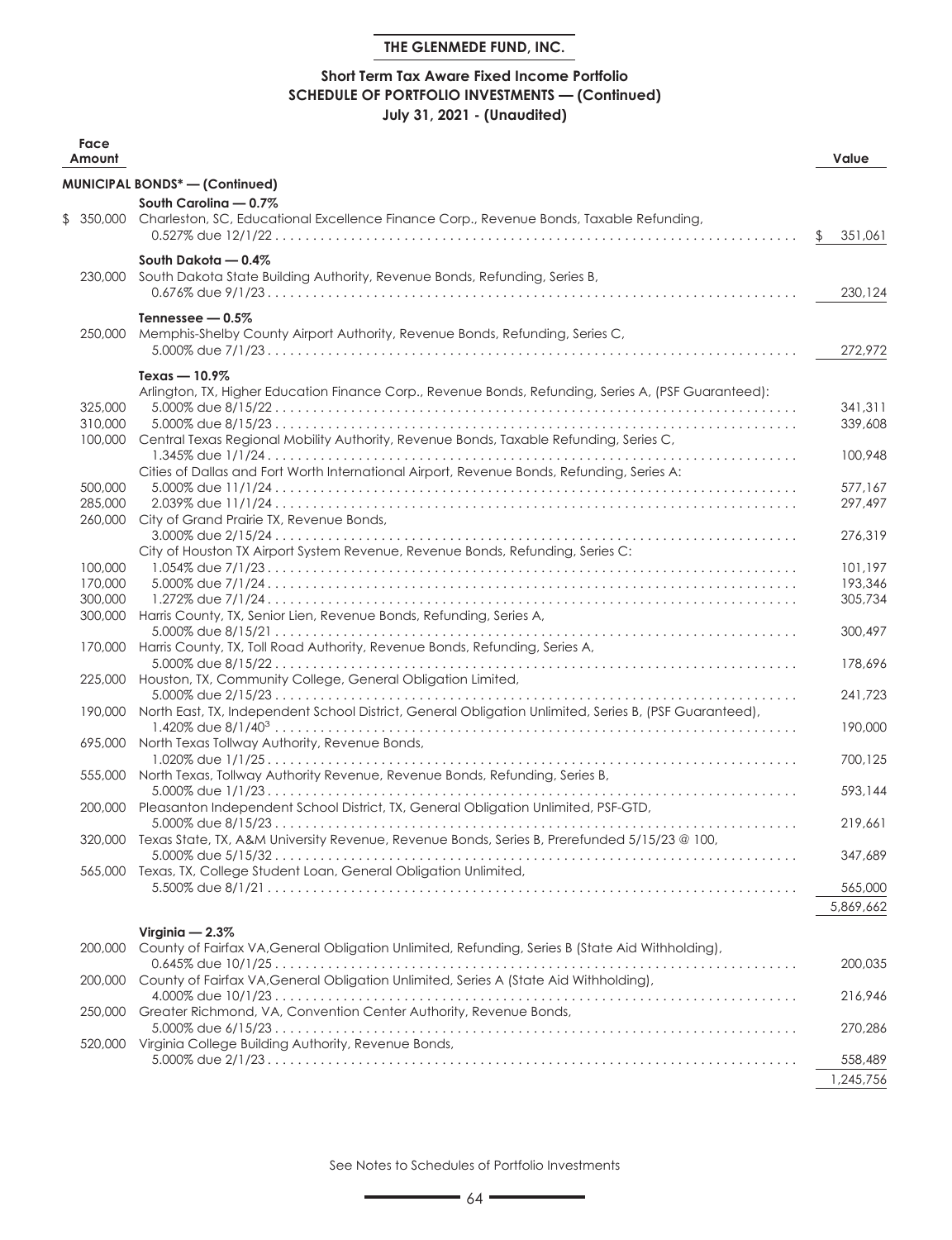# **Short Term Tax Aware Fixed Income Portfolio SCHEDULE OF PORTFOLIO INVESTMENTS — (Continued) July 31, 2021 - (Unaudited)**

| Face<br>Amount |                                                                                                                          | Value              |
|----------------|--------------------------------------------------------------------------------------------------------------------------|--------------------|
|                | <b>MUNICIPAL BONDS*-(Confinued)</b>                                                                                      |                    |
|                | Washington - 3.5%                                                                                                        |                    |
|                | \$425,000 Central Puget Sound Regional Transit Authority, WA, Revenue Bonds, Refunding, Series S-1,                      |                    |
|                | 350,000 Chelan County, WA, Public Utility District No 1, Revenue Bonds, Refunding, Series A (NPFG Insured),              | \$<br>450,555      |
|                |                                                                                                                          | 348,215            |
|                | 425,000 Klickitat Country, WA, Public Utility Distic, Revenue Bonds, Refunding, Series B (AGMC Insured),                 |                    |
| 125,000        | Lewis County, WA, Public Utility District No 1, Cowlitz Falls Hydroelectric Project, Revenue Bonds, Refunding,           | 440,431<br>132,166 |
|                | 120,000 Port of Seattle WA, Revenue Bonds, Refunding, Series A,                                                          |                    |
|                |                                                                                                                          | 125,735            |
|                | 250,000 Port of Seattle WA, Revenue Bonds, Series D,                                                                     |                    |
|                | 110,000 Washington State Housing Finance Commission, Revenue Bonds, AMT - Refunding, Series 2A (GNMA /<br>FNMA / FHLMC), | 250,390            |
|                |                                                                                                                          | 110,430            |
|                |                                                                                                                          | 1,857,922          |
|                | Wisconsin $-2.2\%$                                                                                                       |                    |
|                | 150,000 City of Milwaukee WI, General Obligation Unlimited, Refunding, Series N-4,                                       |                    |
|                |                                                                                                                          | 175,378            |
| 215,000        | Eau Claire WI, General Obligation Unlimited, Refunding, Series D,                                                        | 219,194            |
|                | 250,000 Wisconsin State, WI, Health & Educational Facilities Authority Revenue, Revenue Bonds, Refunding,                |                    |
|                |                                                                                                                          | 277,417            |
|                | 150,000 Wisconsin State, WI, Housing and Economic Development Authority, Revenue Bonds, Series A,                        |                    |
|                | 325,000 Wisconsin State, WI, Transportation Revenue, Revenue Bonds, Series 2,                                            | 150,157            |
|                |                                                                                                                          | 339,622            |
|                |                                                                                                                          | 1,161,768          |
|                | Wyoming $-0.8\%$                                                                                                         |                    |
|                | 400,000 Wyoming State, Community Development Authority, Revenue Bonds, Series 1,                                         |                    |
|                |                                                                                                                          | 408,511            |
|                | <b>TOTAL MUNICIPAL BONDS</b>                                                                                             |                    |
|                |                                                                                                                          | 51,423,719         |
| <b>Shares</b>  |                                                                                                                          |                    |
|                | <b>REGISTERED INVESTMENT COMPANIES* - 0.8%</b>                                                                           |                    |
| 41.460         |                                                                                                                          | O                  |
| 6,700          |                                                                                                                          | 427,929            |
|                | <b>TOTAL REGISTERED INVESTMENT COMPANIES</b>                                                                             |                    |
|                |                                                                                                                          | 427,929            |
| Face<br>Amount |                                                                                                                          |                    |
|                | REPURCHASE AGREEMENT* — 4.4%                                                                                             |                    |
|                | 2,364,452 With Fixed Income Clearing Corp., dated 7/30/21, 0.00%, principal and interest in the amount of                |                    |
|                | \$2,364,452, due 8/2/21, (collateralized by a U.S. Treasury Note with a par value of \$2,412,100, coupon                 |                    |
|                |                                                                                                                          | 2,364,452          |
|                | <b>TOTAL REPURCHASE AGREEMENT</b>                                                                                        |                    |
|                |                                                                                                                          | 2,364,452          |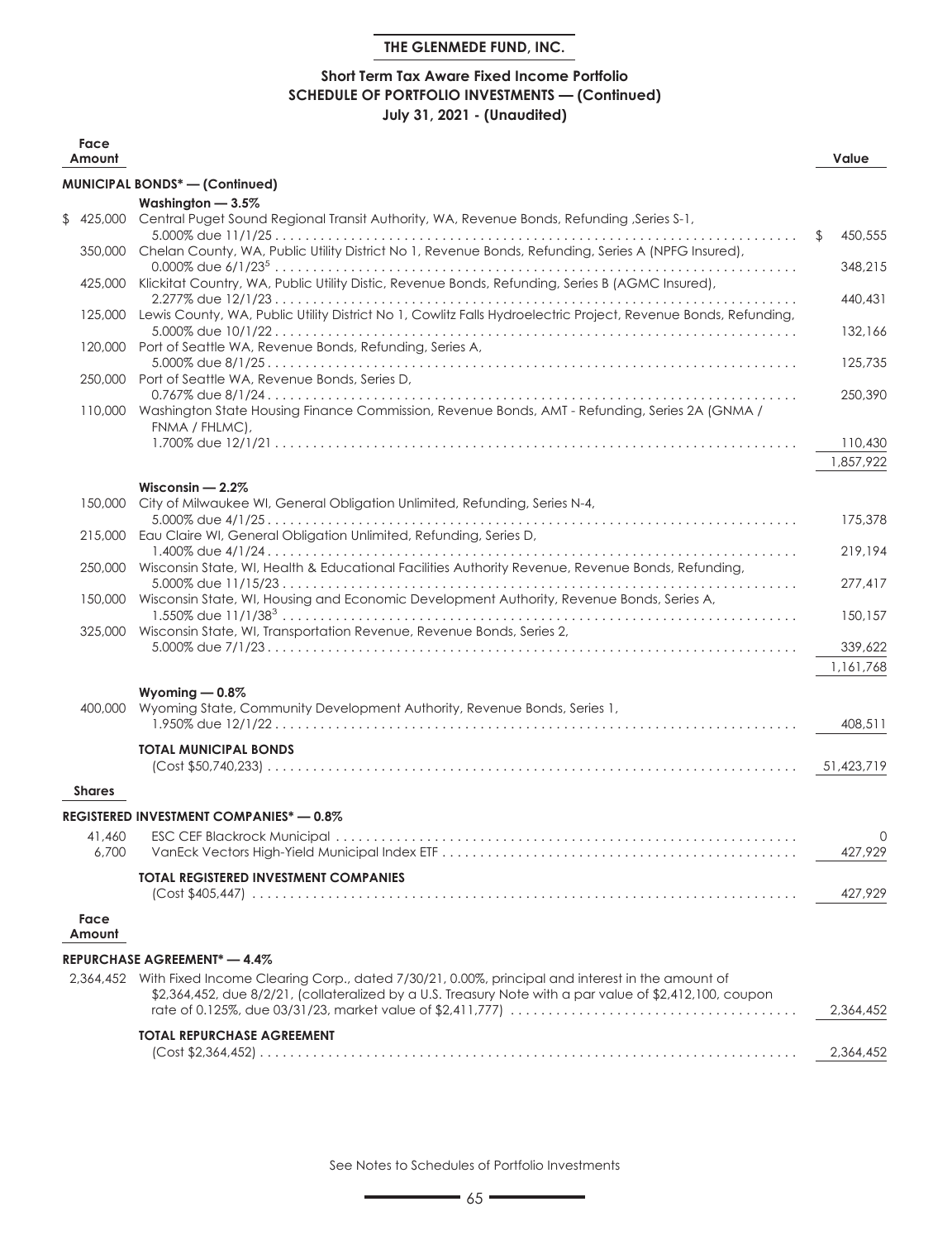### **Short Term Tax Aware Fixed Income Portfolio SCHEDULE OF PORTFOLIO INVESTMENTS — (Concluded) July 31, 2021 - (Unaudited)**

| Shares            |                                                                                                             | Value |
|-------------------|-------------------------------------------------------------------------------------------------------------|-------|
|                   | <b>INVESTMENT OF SECURITY LENDING COLLATERAL* - 0.9%</b>                                                    |       |
|                   | 503,360 State Street Navigator Securities Lending Government Money Market Portfolio <sup>6</sup> \$ 503,360 |       |
|                   | TOTAL INVESTMENT OF SECURITY LENDING COLLATERAL                                                             |       |
| TOTAL INVESTMENTS |                                                                                                             |       |
|                   |                                                                                                             |       |
|                   |                                                                                                             |       |

\* Percentages indicated are based on net assets.

<sup>1</sup> Securities or partial securities on loan. See Note 1.

<sup>2</sup> When-issued security.

<sup>3</sup> Variable/Floating interest rate security. Certain variable/floating interest rate securities are not based on a published reference rate and spread but are determined by the issuer or agent and are based on current market conditions. These securities do not indicate a reference rate and spread in their description above. Rate presented is as of July 31, 2021.

<sup>4</sup> Floating Rate Bond. Rate shown is as of July 31, 2021.

<sup>5</sup> Zero Coupon Bond.

<sup>6</sup> Represents an investment of securities lending cash collateral.

Abbreviations:

AGMC — Assured Guaranty Municipal Corporation

AMT — Alternative Minimum Tax

BAM — Build America Mutual

FHLMC — Federal Home Loan Mortgage Corporation

FNMA — Federal National Mortgage Association

GNMA — Government National Mortgage Association

NPFG — National Public Finance Guarantee Corporation

PSF — Permanent School Fund

QSBLF — Michigan Qualified School Bond Loan Fund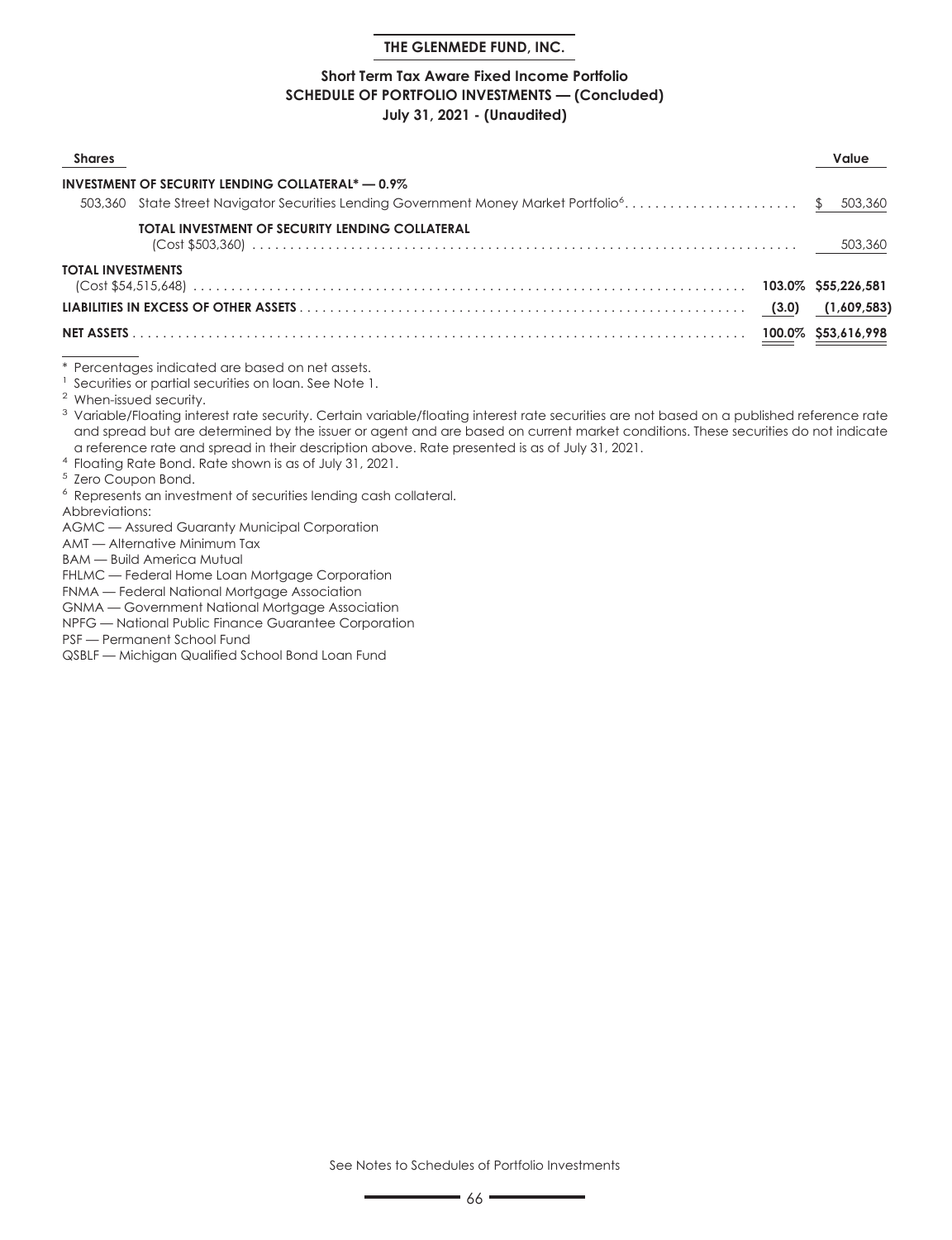# **High Yield Municipal Portfolio SCHEDULE OF PORTFOLIO INVESTMENTS July 31, 2021 - (Unaudited)**

| Face<br>Amount |                                                                                                                                            | Value         |
|----------------|--------------------------------------------------------------------------------------------------------------------------------------------|---------------|
|                | <b>MUNICIPAL BONDS* - 99.3%</b>                                                                                                            |               |
|                | Alabama $-1.0\%$                                                                                                                           |               |
| \$<br>500,000  | Jefferson County, AL, Sewer Revenue Warrants, Series E,                                                                                    | \$<br>217,980 |
| 500.000        | Jefferson County, AL, Sewer Revenue, Series B, (AGMC Insured),                                                                             |               |
| 1.070,000      | Jefferson County, AL, Sewer Revenue, Warrants, Series D,                                                                                   | 460,290       |
|                | 500,000 Montgomery, AL, Medical Clinic, Board Health Care Facility Revenue, Refunding,                                                     | 1,242,409     |
| 250,000        | Selma Industrial Development Board, Gulf Opportunity Zone Revenue, Revenue Bonds, Series A,                                                | 570,539       |
|                |                                                                                                                                            | 263,118       |
|                |                                                                                                                                            | 2,754,336     |
|                | Alaska — 0.4%                                                                                                                              |               |
| 975,000        | Alaska State, Housing Finance Corp., Revenue Bonds, Series A,                                                                              |               |
|                |                                                                                                                                            | 1,083,765     |
|                | Arizona $-3.7\%$                                                                                                                           |               |
|                | 300,000 Arizona State, Industrial Development Authority, Education Revenue, Basis Schools Projects, Revenue<br>Bonds, Refunding, Series A, |               |
|                | 500,000 Arizona State, Industrial Development Authority, Education Revenue, Revenue Bonds, Refunding,                                      | 345,689       |
|                | Series A,                                                                                                                                  | 516,667       |
| 250,000        | Arizona State, Industrial Development Authority, Education Revenue, Revenue Bonds, Series A:                                               | 266,125       |
| 125,000        |                                                                                                                                            | 142,844       |
| 250,000        |                                                                                                                                            | 269,316       |
| 300,000        | Arizona State, Industrial Development Authority, Education Revenue, Revenue Bonds, Series B,                                               | 351,073       |
| 970,389        | Arizona State, Industrial Development Authority, Municipal Certificates, Revenue Bonds, Series A,                                          | 1,116,102     |
|                | 40,000 Florence Town, Inc., AZ, Industrial Development Authority, Legacy Traditional School Project, Revenue<br>Bonds,                     |               |
|                | 250,000 Glendale, AZ, Industrial Development Authority, Senior Living Facility, Revenue Bonds,                                             | 42,141        |
|                | 2,250,000 Industrial Development Authority of the County of Yavapai, AZ, Revenue Bonds, Refunding,                                         | 274,361       |
|                | 290,000 La Paz County, AZ, Industrial Development Authority, Revenue Bonds, Series A,                                                      | 2,250,049     |
|                | 750,000 Maricopa County, AZ, Industrial Development Authority, Educational Revenue, Revenue Bonds,<br>Refunding,                           | 305,846       |
| 375,000        | Maricopa County, AZ, Industrial Development Authority, Revenue Bonds, Series A,                                                            | 855,489       |
| 250,000        | Phoenix, AZ, Industrial Development Authority, Education Revenue, Basis Schools, Inc., Revenue Bonds,                                      | 453,585       |
|                |                                                                                                                                            | 278,475       |
| 500,000        | Phoenix, AZ, Industrial Development Authority, Education Revenue, Basis Schools, Inc., Revenue Bonds,<br>Refunding,                        |               |
|                | Phoenix, AZ, Industrial Development Authority, Education Revenue, Legacy Traditional Schools Project,<br>Revenue Bonds, Series A:          | 561,365       |
| 195,000        |                                                                                                                                            | 212,246       |
| 500,000        |                                                                                                                                            | 578,602       |
| 1,000,000      |                                                                                                                                            | 1,000,000     |
| 500,000        | Phoenix, AZ, Industrial Development Authority, Education Revenue, Revenue Bonds, Series A,                                                 |               |
|                |                                                                                                                                            | 557,422       |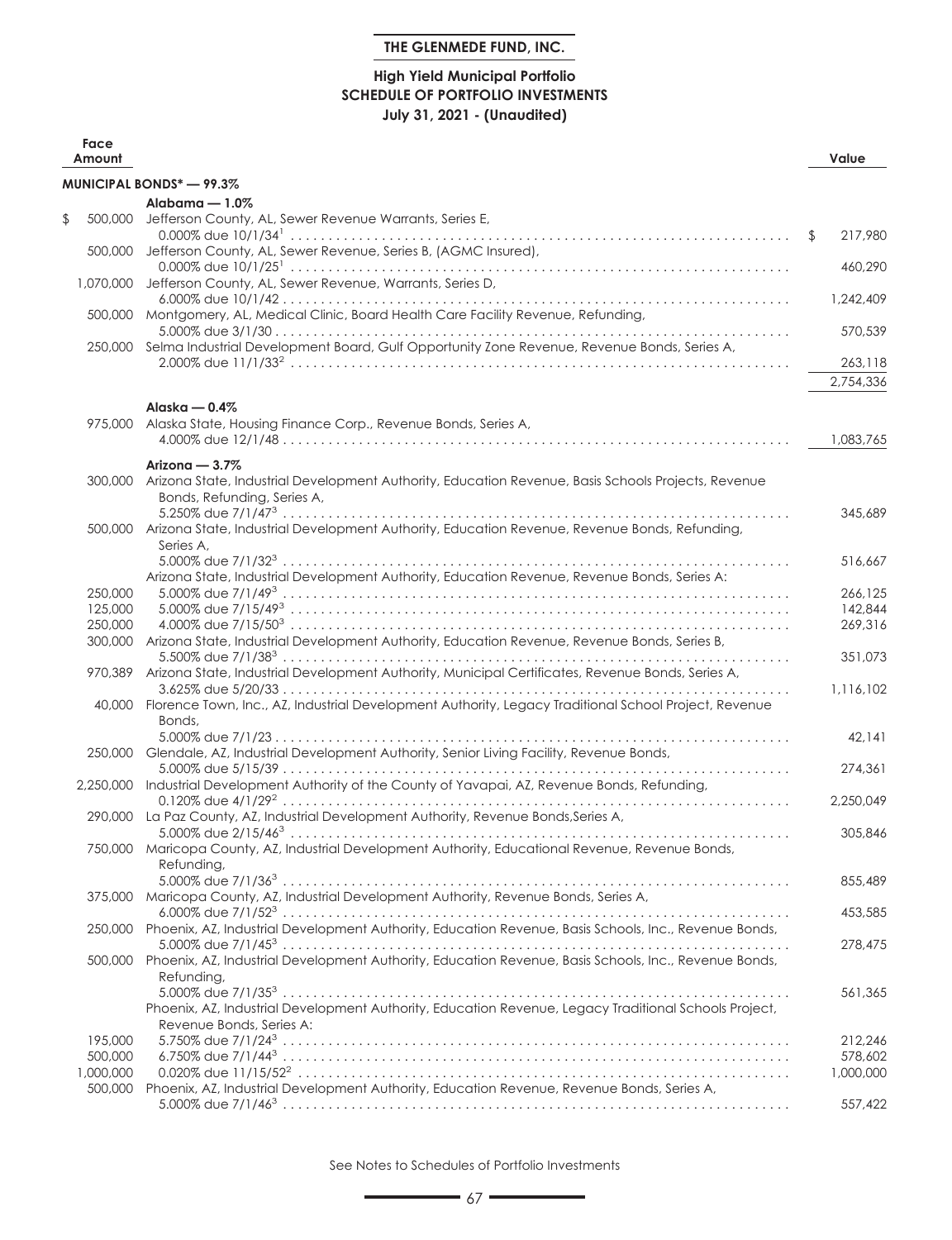# **High Yield Municipal Portfolio SCHEDULE OF PORTFOLIO INVESTMENTS — (Continued) July 31, 2021 - (Unaudited)**

| Face<br>Amount     |                                                                                                                         | Value         |
|--------------------|-------------------------------------------------------------------------------------------------------------------------|---------------|
|                    | <b>MUNICIPAL BONDS*-(Confinued)</b>                                                                                     |               |
|                    | Arizona - (Continued)                                                                                                   |               |
| \$                 | 135,000 Pima, AZ, Industrial Development Authority, Education Revenue, Revenue Bonds, Refunding,                        |               |
|                    | 150,000 Tempe, AZ, Industrial Development Authority, Revenue Bonds,                                                     | \$<br>144,299 |
|                    |                                                                                                                         | 163,045       |
|                    |                                                                                                                         | 10,684,741    |
|                    | California $-4.1\%$                                                                                                     |               |
|                    | California Community Housing Agency, Revenue Bonds, Series A:                                                           |               |
| 250,000            |                                                                                                                         | 289,928       |
| 195,000            |                                                                                                                         | 223,324       |
|                    | 250,000 California Educational Facilities Authority, Revenue Bonds, Series V-1,                                         |               |
|                    |                                                                                                                         | 404,402       |
|                    | 1,000,000 California Health Facilities Financing Authority, Revenue Bonds, Series A,                                    | 1,564,113     |
|                    | 179,147 California Housing Finance Agency, Revenue Bonds,                                                               |               |
|                    |                                                                                                                         | 213,406       |
|                    | 100,000 California Infrastructure & Economic Development Bank, Revenue Bonds, Series A,                                 |               |
|                    |                                                                                                                         | 119,550       |
|                    | 1,885,000 California Infrastructure & Economic Development Bank, Revenue Bonds, Series B,                               |               |
|                    | 250,000 California Public Finance Authority, Revenue Bonds, Refunding,                                                  | 192.043       |
|                    |                                                                                                                         | 295,539       |
|                    | 400,000 California School Finance Authority, Revenue Bonds, Series A,                                                   |               |
|                    |                                                                                                                         | 459,493       |
|                    | 291,690 California State, Housing Finance Agency Municipal Certificates, Revenue Bonds, Series A,                       |               |
|                    |                                                                                                                         | 361,330       |
|                    | California State, Municipal Finance Authority, Educational Revenue, Revenue Bonds, Refunding,<br>Series A:              |               |
| 360,000            |                                                                                                                         | 417,277       |
| 500,000            |                                                                                                                         | 571,693       |
| 300,000            | California State, Municipal Finance Authority, Revenue Bonds, Series A,                                                 |               |
|                    |                                                                                                                         | 350,285       |
|                    | 335,000 California State, School Financing Authority, Rocketship Education Obligated Group, Revenue Bonds,<br>Series A, |               |
|                    |                                                                                                                         | 375,344       |
|                    | 250,000 California State, Statewide Communities Development Authority, CHF Irvine LLC, Revenue Bonds,                   |               |
|                    | Refunding,                                                                                                              |               |
|                    |                                                                                                                         | 301.134       |
|                    | 500,000 California State, Statewide Communities Development Authority, Revenue Bonds, Series A,                         |               |
|                    | 785,000 California State, Statewide Communities Development Authority, Student Housing Revenue, Revenue                 | 566,372       |
|                    | Bonds,                                                                                                                  |               |
|                    |                                                                                                                         | 843,868       |
|                    | CSCDA Community Improvement Authority, CA, Revenue Bonds, Series A:                                                     |               |
| 250,000            |                                                                                                                         | 274,738       |
| 100,000<br>100,000 | CSCDA Community Improvement Authority, CA, Revenue Bonds, Series B,                                                     | 103,936       |
|                    |                                                                                                                         | 111,264       |
| 1,000,000          | Golden, CA, Tobacco Securitization Corp., Tabacco Settelment, Revenue Bonds, Series B,                                  |               |
|                    |                                                                                                                         | 225,010       |
| 600,000            | Hastings Campus Housing Finance Authority, CA, Revenue Bonds,                                                           |               |
|                    |                                                                                                                         | 730.761       |
| 500,000            | Hastings Campus Housing Finance Authority, CA, Revenue Bonds, Series A,                                                 | 600,174       |
| 720,000            | Madera, CA, Unified School District, General Obligation Unlimited, (NPFG Insured),                                      |               |
|                    |                                                                                                                         | 637,600       |
|                    | 250,000 Oroville, CA, Revenue Bonds,                                                                                    |               |
|                    |                                                                                                                         | 284,449       |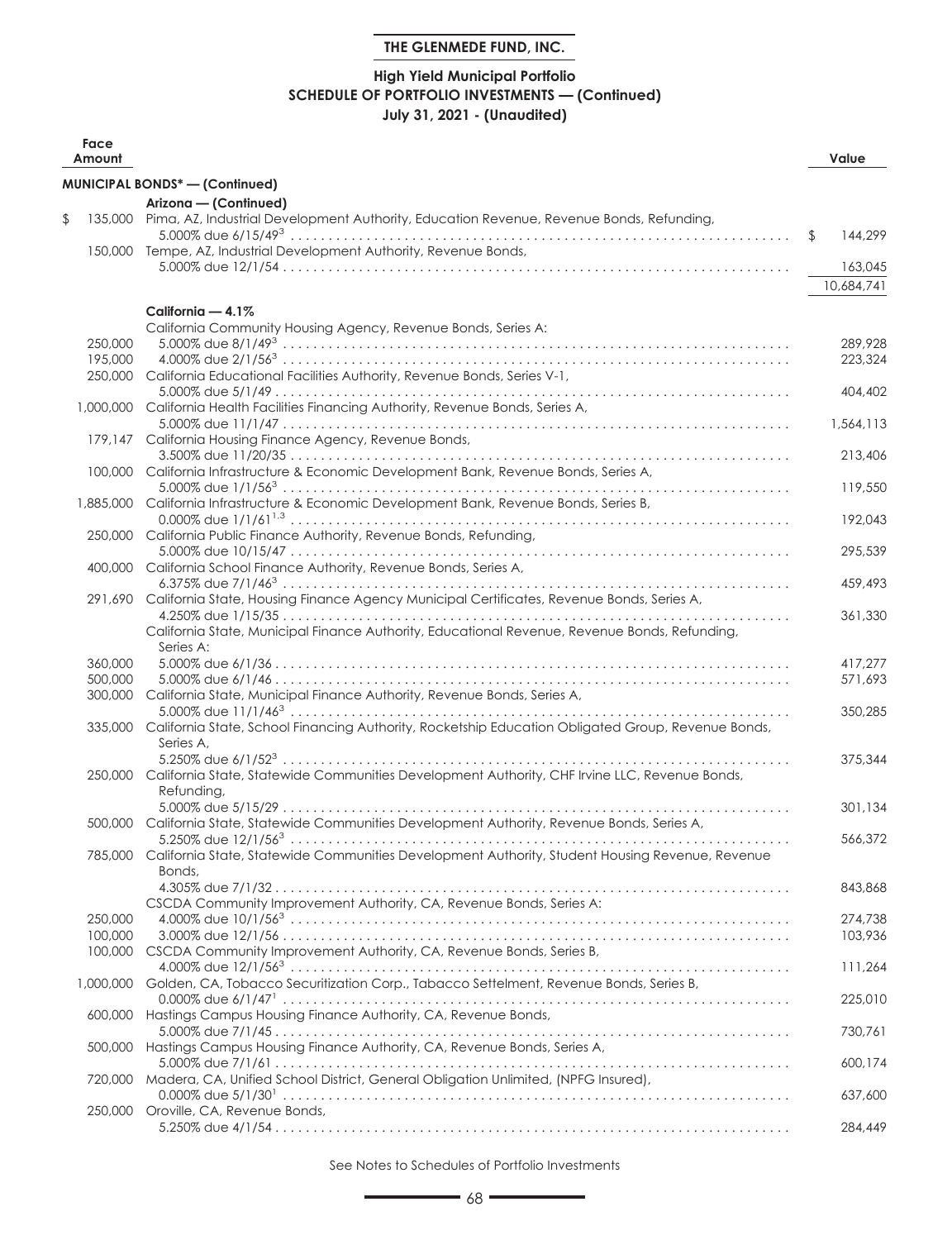# **High Yield Municipal Portfolio SCHEDULE OF PORTFOLIO INVESTMENTS — (Continued) July 31, 2021 - (Unaudited)**

| Face<br>Amount     |                                                                                                                                     | Value         |
|--------------------|-------------------------------------------------------------------------------------------------------------------------------------|---------------|
|                    | <b>MUNICIPAL BONDS*-(Confinued)</b>                                                                                                 |               |
|                    | California - (Continued)                                                                                                            |               |
| \$<br>500,000      | River Islands, CA, Public Financing Authority, Special Tax, Series A,                                                               |               |
| 1.000,000          | Riverside County, CA, Redevelopment Successor Agency, Revenue Bonds, Series B,                                                      | \$<br>570,930 |
|                    | 200,000 Seal Beach, CA, Community Facilities District No. 2005-1, Special Tax, Refunding,                                           | 652,531       |
|                    |                                                                                                                                     | 206,231       |
|                    |                                                                                                                                     | 11,946,725    |
| 500,000            | Colorado $-9.1\%$<br>Amber Creek Metropolitan District, CO, General Obligation Limited, Refunding, Series A,                        |               |
|                    | 1,000,000 Arista, CO, Metropolitan District, General Obligation Limited, Refunding, Series A,                                       | 526,813       |
|                    | Arkansas River Power Authority, CO, Power Revenue, Revenue Bonds, Refunding, Series A:                                              | 1,083,095     |
| 500,000            |                                                                                                                                     | 610,698       |
| 400,000<br>500,000 | Banning Lewis Ranch Metropolitan District No. 8, CO, General Obligation Limited, Series A,                                          | 477,896       |
|                    |                                                                                                                                     | 501,657       |
| 500,000            | Base Village Metropolitan District No. 2, CO, General Obligation Limited, Refunding, Series A,                                      | 519,490       |
| 500,000            | Belleview Station, CO, Metropolitan District No. 2, General Obligation Limited, Refunding,                                          |               |
| 500,000            | Big Dry Creek Metropolitan District, CO, General Obligation Limited, Series A,                                                      | 518,358       |
| 278,000            | Bradburn, CO, Metropolitan District No. 2, General Obligation Limited, Refunding, Series A,                                         | 531,483       |
|                    |                                                                                                                                     | 299,356       |
| 525,000            | Broadway Park North Metropolitan District No 2, CO, General Obligation,                                                             | 581,143       |
| 750,000            | Buffalo Ridge, CO, Metropolitan District, General Obligation Limited, Series B,                                                     |               |
| 500,000            | Clear Creek Station, CO, Metropolitan District No. 2, General Obligation Limited, Refunding, Series A,                              | 797,502       |
| 625,000            | Colorado International Center, CO, Metropolitan District No. 14, General Obligation Limited,                                        | 527,207       |
|                    | Colorado State, Health Facilities Authority, Hospital Revenue, Christian Living Neighborhoods Project,<br>Revenue Bonds, Refunding: | 679,224       |
| 500,000            |                                                                                                                                     | 545,906       |
| 275,000<br>400,000 | Colorado State, Health Facilities Authority, Hospital Revenue, Refunding,                                                           | 292,799       |
|                    |                                                                                                                                     | 433.940       |
|                    | 35,000 Colorado State, Health Facilities Authority, Hospital Revenue, Revenue Bonds, Refunding,                                     | 38.915        |
|                    | 700,000 Colorado State, Health Facilities Authority, Hospital Revenue, Revenue Bonds, Refunding, Prerefunded<br>$6/1/27$ @ 100,     |               |
|                    |                                                                                                                                     | 872.038       |
| 250,000            | Colorado State, Health Facilities Authority, Hospital Revenue, Revenue Bonds, Series A,                                             | 285,363       |
| 660,000            | Colorado State, Health Facilities Authority, Refunding, Series A, Prerefunded 6/1/25 @ 100,                                         | 777.968       |
| 250,000            | Colorado State, Health Facilities Authority, Revenue Bonds,                                                                         |               |
| 165,000            | Colorado State, Health Facilities Authority, Revenue Bonds, Prerefunded 6/1/23 @ 100,                                               | 285,964       |
| 365,000            | Colorado State, Housing and Finance Authority, Non Amount Non ACE SF Mortgage, Revenue Bonds,                                       | 181,515       |
|                    | Series C, (GNMA Insured),                                                                                                           |               |
| 300,000            | Copper Ridge Metropolitan District, CO, Revenue Bonds,                                                                              | 403,686       |
|                    |                                                                                                                                     | 308,477       |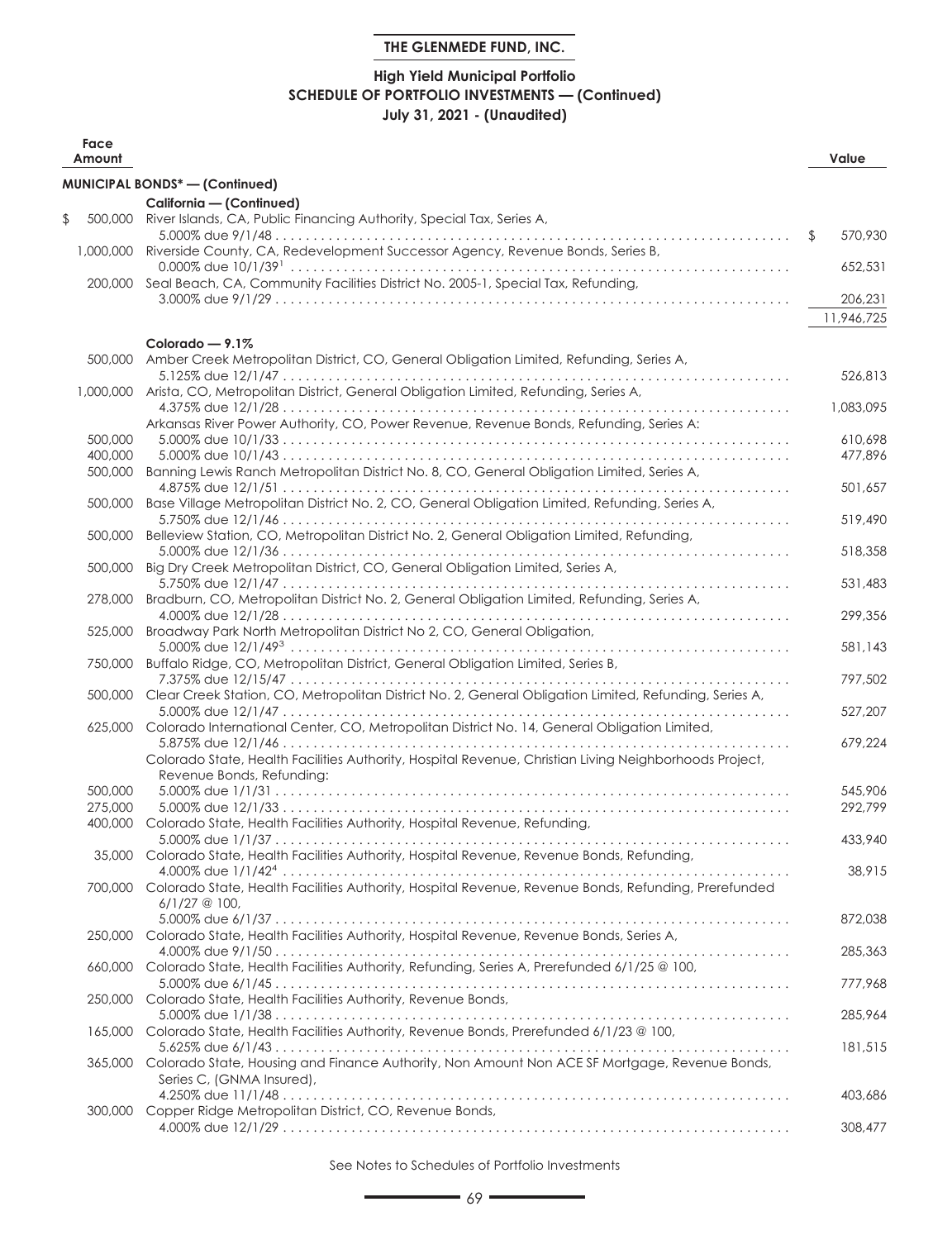# **High Yield Municipal Portfolio SCHEDULE OF PORTFOLIO INVESTMENTS — (Continued) July 31, 2021 - (Unaudited)**

| Face<br>Amount     |                                                                                                                  | Value                 |
|--------------------|------------------------------------------------------------------------------------------------------------------|-----------------------|
|                    | MUNICIPAL BONDS* - (Continued)                                                                                   |                       |
|                    | Colorado - (Continued)                                                                                           |                       |
| \$<br>500,000      | Cottonwood Hollow Residential Metropolitan District, General Obligation limited, Refunding,                      | \$<br>503,102         |
|                    | 250,000 Denver, CO, Urban Renewal Authority, Tax Increment Revenue, Series A,                                    | 274,875               |
|                    | 590,000 DIATC Metropolitan District, CO, General Obligation Limited,                                             | 625,391               |
| 495,000            | Dinosaur Ridge Metropolitan District, CO, Special Revenue, Revenue Bonds, Refunding, Series A,                   | 532,902               |
|                    | 1,000,000 Gardens on Havana, CO, Metropolitan District No. 3, Revenue Bonds, Series A,                           | 1,061,497             |
|                    | 945,000 Harmony Technology Park, CO, Metropolitan District No. 2, General Obligation Limited,                    | 1,026,191             |
|                    | 500,000 Hunters Overlook, CO, Metropolitan District No. 5, General Obligation Limited, Series A,                 |                       |
|                    | 500,000 Independence Metropolitan District No 3, CO, General Obligation Limited, Series A,                       | 544,265               |
|                    | 500,000 Leyden Ranch, CO, Metropolitan District, General Obligation Unlimited, Series A,                         | 542,571               |
| 750,000            | Leyden Rock, CO, Metropolitan District No. 10, General Obligation Limited, Series A,                             | 527,833               |
| 500.000            | Midcities Metropolitan District No. 2, CO, Special Revenue, Revenue Bonds, Refunding, Series B,                  | 777,548               |
|                    | 500,000 Parkside, CO, Centre Business Improvement District, Company Special Revenue, Revenue Bonds,<br>Series A. | 516,589               |
|                    | 500,000 Reunion Metropolitan District, CO, Revenue Bonds, Series A,                                              | 535,070               |
|                    | 500,000 Serenity Ridge, CO, Metropolitan District No. 2, General Obligation Limited, Refunding, Series A,        | 502,015               |
| 750,000            | Solaris, CO, Metropolitan District No. 3, General Obligation Limited, Refunding, Series A,                       | 537,511               |
|                    | Southglenn, CO, Metropolitan District, Special Revenue, General Obligation Limited, Refunding:                   | 780,766               |
| 195,000            |                                                                                                                  | 195,842               |
| 750,000            | Southlands, CO, Metropolitan District No. 1, General Obligation Unlimited, Series A-2:                           | 778,353               |
| 215,000            |                                                                                                                  | 233,563               |
| 325,000            |                                                                                                                  | 370,025               |
|                    | 555,000 STC Metropolitan District No 2, CO, General Obligation, Ltd.,                                            |                       |
|                    | 500,000 Tallyns Reach, CO, Metropolitan District No. 3, General Obligation Limited, Series A,                    | 585,395               |
|                    | 520,000 Thompson Crossing Metropolitan District No. 4, CO, General Obligation Limited, Refunding,                | 527,033               |
|                    | Vauxmont Metropolitan District, CO, General Obligation Ltd, (AGMC Insured):                                      | 556,846               |
| 250,000            |                                                                                                                  | 323,552               |
| 160,000<br>500,000 | Westcreek Metropolitan District No 2, CO, General Obligation Limited, Series A,                                  | 185,611               |
| 500,000            | Westerly Metropolitan District No. 4, CO, General Obligation, Ltd. Series A,                                     | 542,893               |
|                    |                                                                                                                  | 551,683<br>26,219,415 |
|                    | Connecticut - 0.8%                                                                                               |                       |
| 450,000            | Connecticut State Health & Educational Facilities Authority Revenue, Revenue Bonds, Series A-1,                  |                       |
| 425,000            | Connecticut State Health & Educational Facilities Authority, Church Home of Hartford, Inc. Project,              | 502,238               |
|                    | Revenue Bonds, Series A,                                                                                         | 476,010               |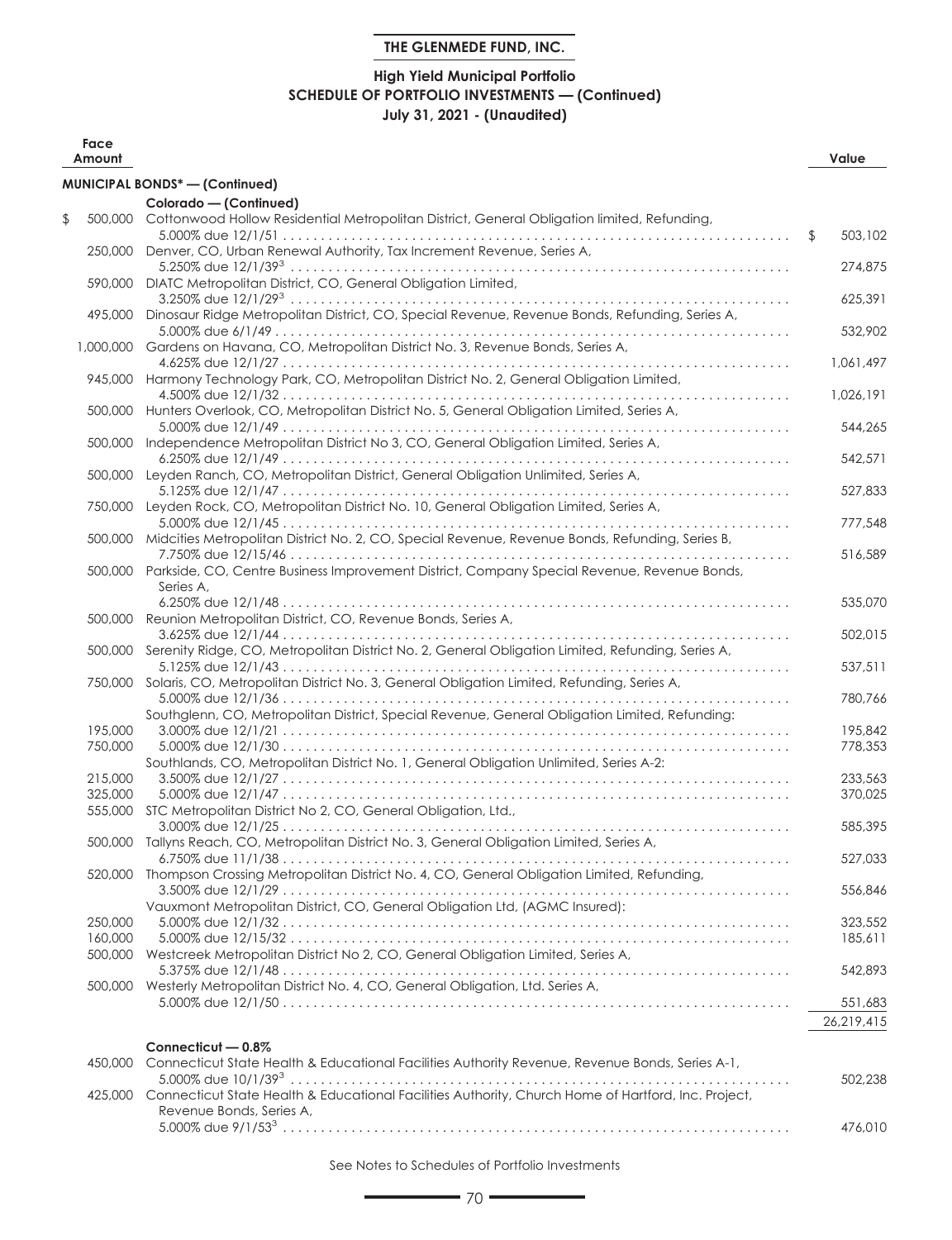# **High Yield Municipal Portfolio SCHEDULE OF PORTFOLIO INVESTMENTS — (Continued) July 31, 2021 - (Unaudited)**

| Face<br>Amount     |                                                                                                                                                                                                                                |               | Value     |
|--------------------|--------------------------------------------------------------------------------------------------------------------------------------------------------------------------------------------------------------------------------|---------------|-----------|
|                    | MUNICIPAL BONDS* - (Continued)                                                                                                                                                                                                 |               |           |
|                    | Connecticut - (Continued)                                                                                                                                                                                                      |               |           |
| \$                 | 165,000 Connecticut State Health and Educational Facilities Authority, Revenue Bonds Refunding, Series G-1,                                                                                                                    |               |           |
|                    |                                                                                                                                                                                                                                | $\sqrt[6]{2}$ | 199,346   |
|                    | 125,000 Connecticut State Health and Educational Facilities Authority, Revenue Bonds, Series A,                                                                                                                                |               | 139,989   |
|                    | 250,000 Harbor Point, CT, Infrastructure Improvement District, Special Obligation Revenue, Tax Allocation,                                                                                                                     |               |           |
|                    | Refunding,                                                                                                                                                                                                                     |               |           |
|                    |                                                                                                                                                                                                                                |               | 295,910   |
|                    | 700,000 Mohegan Tribe of Indians, CT, Gaming Authority, Revenue Bonds, Series A,                                                                                                                                               |               |           |
|                    |                                                                                                                                                                                                                                |               | 748,897   |
|                    |                                                                                                                                                                                                                                |               | 2,362,390 |
|                    | District Of Columbia - 0.8%                                                                                                                                                                                                    |               |           |
| 225,000            | District of Columbia, KIPP DC Obligated Group, Revenue Bonds, Refunding, Series A (MBIA Insured),                                                                                                                              |               |           |
|                    | 3,415,000 District of Columbia, Tobacco Settlement Financing Corp., Revenue Bonds, Series A,                                                                                                                                   |               | 276,872   |
|                    |                                                                                                                                                                                                                                |               | 739,318   |
|                    | 2,000,000 Metropolitan Washington, DC, Airports Authority Dulles Toll Road Revenue, Revenue Bonds, Series B,                                                                                                                   |               |           |
|                    | (AGMC Insured),                                                                                                                                                                                                                |               |           |
|                    |                                                                                                                                                                                                                                |               | 1,345,444 |
|                    |                                                                                                                                                                                                                                |               | 2,361,634 |
|                    | Florida $-4.7\%$                                                                                                                                                                                                               |               |           |
|                    | Atlantic Beach, FL, Healthcare Facilities, Revenue Bonds, Series A:                                                                                                                                                            |               |           |
| 505,000            |                                                                                                                                                                                                                                |               | 589,715   |
| 250,000            |                                                                                                                                                                                                                                |               | 286,401   |
|                    | 250,000 Capital Trust Agency Inc, FL, Revenue Bonds,                                                                                                                                                                           |               | 280,944   |
|                    | 290,000 Capital Trust Agency Inc, FL, Revenue Bonds, Series A,                                                                                                                                                                 |               |           |
|                    |                                                                                                                                                                                                                                |               | 345,428   |
|                    | 6,500,000 Capital Trust Agency Inc, FL, Revenue Bonds, Series B,                                                                                                                                                               |               |           |
|                    | 195,000 Capital Trust Agency, FL, Educational Facilities Revenue, Advantage Academy of Hillsborough Projects,                                                                                                                  |               | 799,508   |
|                    | Revenue Bonds, Series A,                                                                                                                                                                                                       |               |           |
|                    |                                                                                                                                                                                                                                |               | 206,781   |
|                    | 160,000 Capital Trust Agency, FL, Educational Facilities Revenue, Viera Charter School, Inc. Project, Revenue                                                                                                                  |               |           |
|                    | Bonds, Series A,                                                                                                                                                                                                               |               |           |
|                    | 300,000 Escambia County, FL, Health Facilities Authority, Revenue Bonds, Refunding, Series A, (MBIA Insecured),                                                                                                                |               | 182,935   |
|                    |                                                                                                                                                                                                                                |               | 350,773   |
|                    | 145,000 Florida Development Finance Corp., Educational Facilities Revenue, Renaissance Charter School, Inc.                                                                                                                    |               |           |
|                    | Projects, Series C, The Contract of the Contract of the Contract of the Contract of the Contract of the Contract of the Contract of the Contract of the Contract of the Contract of the Contract of the Contract of the Contra |               |           |
|                    | Florida Development Finance Corp., Healthcare Facilities Revenue, University of Florida Health Project,                                                                                                                        |               | 162,554   |
| 550,000            | Series A, Revenue Bonds,                                                                                                                                                                                                       |               |           |
|                    |                                                                                                                                                                                                                                |               | 590,859   |
|                    | Florida State Housing Finance Corp., Revenue Bonds, Series 1 (GNMA/FNMA/FHLMC Insured):                                                                                                                                        |               |           |
| 1,110,000          |                                                                                                                                                                                                                                |               | 1,211,287 |
| 925,000<br>300,000 | Lakewood Ranch, FL, Stewardship District, Special Assessment Revenue,                                                                                                                                                          |               | 1,025,262 |
|                    |                                                                                                                                                                                                                                |               | 338,710   |
| 500,000            | Lee County, FL, Industrial Development Authority, Shell Point/Waterside Health Project, Revenue Bonds,                                                                                                                         |               |           |
|                    |                                                                                                                                                                                                                                |               | 594,488   |
| 1,250,000          | North Broward, FL, Hospital District, Revenue Bonds, Refunding, Series B,                                                                                                                                                      |               |           |
| 750,000            | Orange County, FL, Health Facilities Authority Revenue, Revenue Bonds,                                                                                                                                                         |               | 1,469,672 |
|                    |                                                                                                                                                                                                                                |               | 866,877   |
| 1,000,000          | Orange County, FL, Health Facilities Authority, Revenue Bonds, Refunding,                                                                                                                                                      |               |           |
|                    |                                                                                                                                                                                                                                |               | 1,107,515 |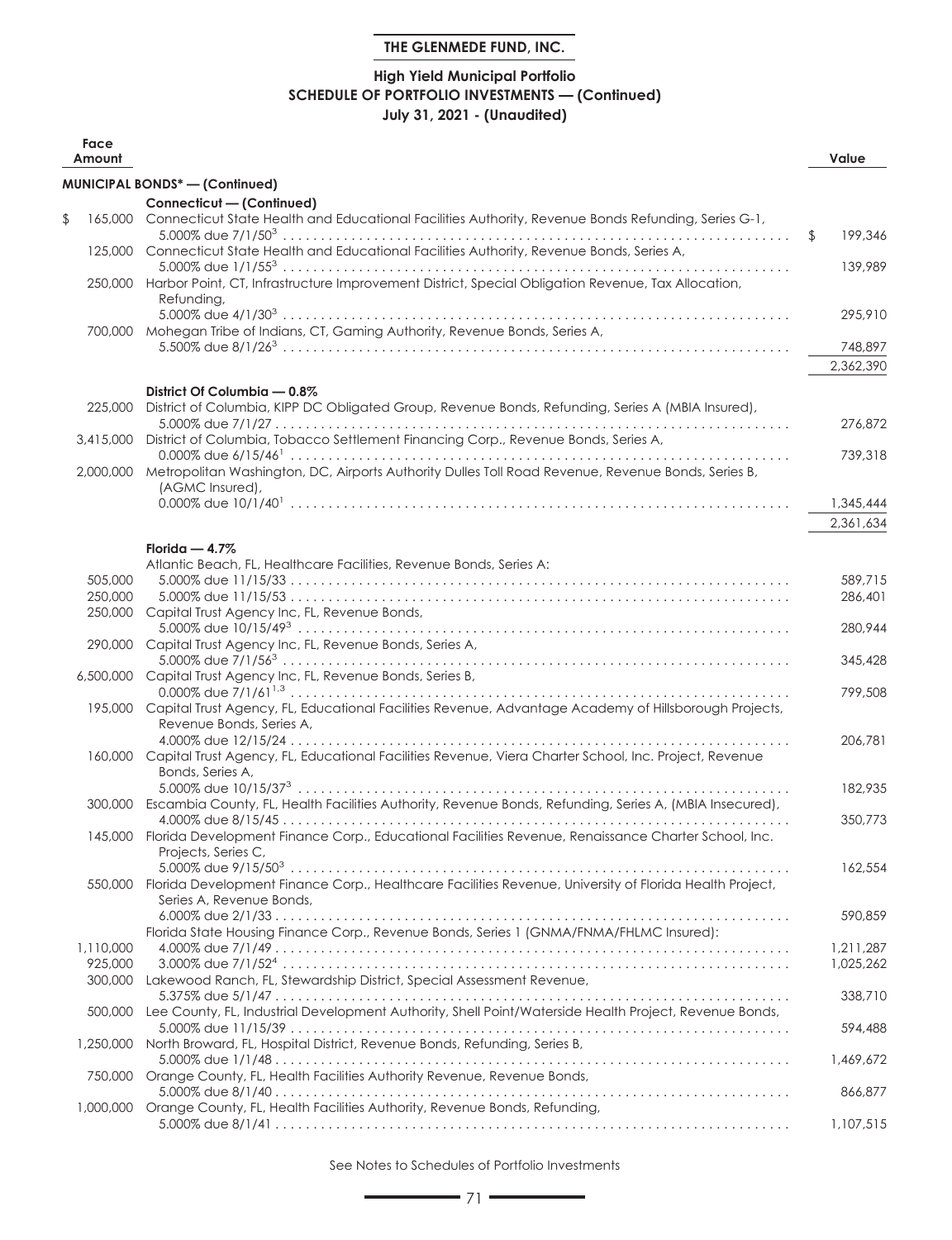# **High Yield Municipal Portfolio SCHEDULE OF PORTFOLIO INVESTMENTS — (Continued) July 31, 2021 - (Unaudited)**

| Face<br>Amount     |                                                                                                                          | Value              |
|--------------------|--------------------------------------------------------------------------------------------------------------------------|--------------------|
|                    | MUNICIPAL BONDS* - (Continued)                                                                                           |                    |
|                    | Florida - (Continued)                                                                                                    |                    |
| \$                 | 55,000 Palm Beach County, FL, Health Facilities Authority, Lifespace Communities, Revenue Bonds, Refunding,<br>Series C. |                    |
|                    | 145,000 Palm Beach County, FL, Health Facilities Authority, Revenue Bonds,                                               | \$<br>63,882       |
|                    | 5,000 Palm Beach County, FL, Health Facilities Authority, Revenue Bonds, Series B,                                       | 158,123            |
|                    | Sarasota County, FL, Health Facilities Authority, Retirement Facilities Revenue, Revenue Bonds, Series A:                | 6,138              |
| 550,000            |                                                                                                                          | 600,514            |
| 250,000<br>500,000 | Southeast Overtown Park West Community Redevelopment Agency, FL, Series A-1,                                             | 272,028<br>550,267 |
|                    | 40,000 St. Johns County Industrial Development Authority, Revenue Bonds, Refunding, Series A,                            | 44,585             |
|                    | 160,000 Town Center at Palm Coast, FL, Community Development District, Special Assessment,                               | 160,166            |
|                    | Winter Garden Village at Fowler Groves, FL, Community Development District, Special Assessment,<br>Refunding:            |                    |
| 650,000            |                                                                                                                          | 706,508            |
| 500,000            |                                                                                                                          | 544,534            |
|                    |                                                                                                                          | 13,516,454         |
|                    | Georgia - 0.9%                                                                                                           |                    |
| 375,000            | DeKalb County, GA, Housing Authority, Senior Living Revenue, Revenue Bonds, Refunding, Series A,                         | 327,805            |
|                    | 125,000 Development Authority of Monroe County (The), GA, Revenue Bonds,                                                 | 128,454            |
| 250,000            | Geoge L Smith II Georgia World Congress Center Aurtority, GA, Revenue Bonds, Series B,                                   | 301,503            |
| 475,000            | Georgia Housing & Finance Authority, Revenue Bonds,                                                                      | 535,300            |
|                    | 200,000 Georgia State, Municipal Electric Authority, Revenue Bonds, Series A,                                            | 229,724            |
| 370,000            | Georgia State, Municipal Electric Authority, Revenue Bonds, Series A, (AGMC Insured),                                    | 437,610            |
| 210,000            | Houston Healthcare System, Inc., GA, Revenue Bonds,                                                                      | 235,961            |
|                    | 340,000 Macon-Bibb County, GA, Urban Development Authority, Revenue Bonds,                                               | 399,735            |
|                    |                                                                                                                          | 2,596,092          |
|                    |                                                                                                                          |                    |
|                    | Guam $-0.3%$                                                                                                             |                    |
| 175,000            | Guam Department of Education, Certificate Participation, Refunding,                                                      |                    |
| 105,000            | Guam Government Business Privilege, Revenue Bonds, Refunding, Series F,                                                  | 201,929            |
| 500,000            | Guam Power Authority, Revenue Bonds, Series A (AGMC Insured),                                                            | 123,057            |
|                    |                                                                                                                          | 526,976            |
|                    | Idaho $-0.7%$                                                                                                            | 851,962            |
| 500,000            | Idaho Health Facilities Authority, Revenue Bonds, Series A,                                                              |                    |
| 250,000            | Idaho State, Health Facilities Authority Revenue, Kootenai Health Project, Revenue Bonds, Series A,                      | 534,856            |
|                    |                                                                                                                          | 273,584            |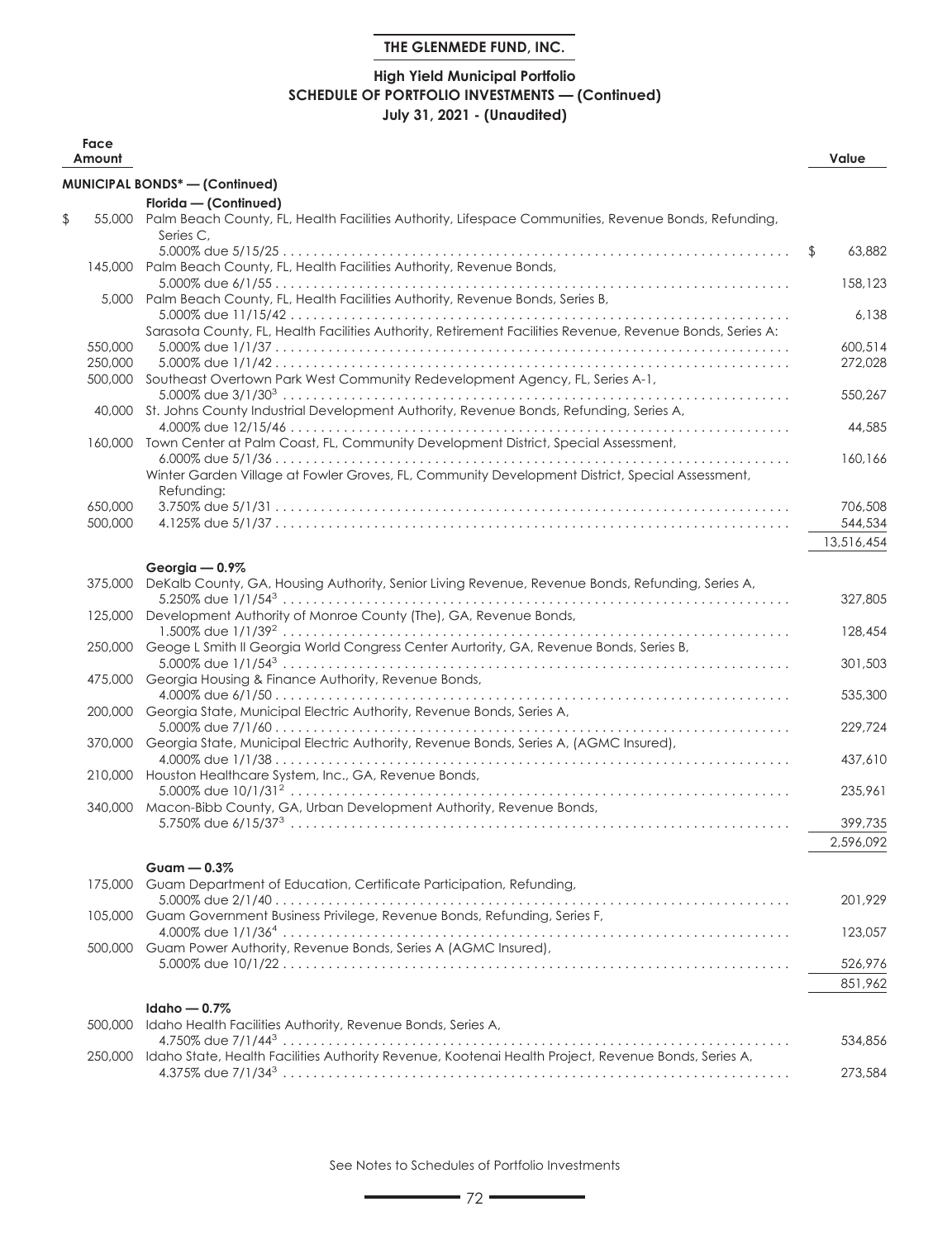## **High Yield Municipal Portfolio SCHEDULE OF PORTFOLIO INVESTMENTS — (Continued) July 31, 2021 - (Unaudited)**

| Face<br>Amount           |                                                                                                    | Value         |
|--------------------------|----------------------------------------------------------------------------------------------------|---------------|
|                          | <b>MUNICIPAL BONDS*-(Confinued)</b>                                                                |               |
|                          | Idaho - (Continued)                                                                                |               |
|                          | Idaho State, Housing and Finance Association, Nonprofit Facilities Revenue, Compass Charter School |               |
|                          | Project, Revenue Bonds, Series A:                                                                  |               |
| \$<br>735,000<br>250,000 |                                                                                                    | \$<br>911,018 |
|                          |                                                                                                    | 288,409       |
|                          |                                                                                                    | 2,007,867     |
|                          | Illinois $-13.6\%$                                                                                 |               |
| 250,000                  | Bolingbrook, IL, Special Service Area No 1, Special Tax, Refunding,                                |               |
|                          |                                                                                                    | 268.058       |
| 100,000                  | Chicago, IL, Board of Education, General Obligation Unlimited, Refunding, Series A,                | 123,365       |
|                          | Chicago, IL, Board of Education, General Obligation Unlimited, Series A:                           |               |
| 250,000                  |                                                                                                    | 237,844       |
| 1,205,000                |                                                                                                    | 991.755       |
| 765,000                  |                                                                                                    | 775,794       |
| 400,000                  |                                                                                                    | 532,098       |
| 325,000                  | Chicago, IL, Board of Education, General Obligation Unlimited, Series A, (AGMC, AMBAC Insured),    |               |
|                          |                                                                                                    | 449,891       |
|                          | Chicago, IL, Board of Education, General Obligation Unlimited, Series A, (NPFG Insured):           |               |
| 150,000                  |                                                                                                    | 147,725       |
| 625,000                  |                                                                                                    | 598,462       |
| 170,000                  |                                                                                                    | 199,298       |
| 550,000<br>600,000       | Chicago, IL, Board of Education, General Obligation Unlimited, Series B,                           | 479,628       |
|                          |                                                                                                    | 802,266       |
| 1,150,000                | Chicago, IL, Board of Education, General Obligation Unlimited, Series B1, (NPFG Insured),          |               |
|                          |                                                                                                    | 946,488       |
| 640,000                  | Chicago, IL, Board of Education, General Obligation Unlimited, Series C,                           |               |
|                          |                                                                                                    | 719,808       |
| 500,000                  | Chicago, IL, Board of Education, General Obligation Unlimited, Series H,                           |               |
|                          |                                                                                                    | 602,592       |
| 600,000                  | Chicago, IL, General Obligation Unlimited, (NPFG Insured),                                         |               |
|                          | Chicago, IL, General Obligation Unlimited, Refunding, Series A:                                    | 483,542       |
| 150,000                  |                                                                                                    | 195,147       |
| 250,000                  |                                                                                                    | 310,842       |
| 1,195,000                |                                                                                                    | 1,496,885     |
| 250,000                  | Chicago, IL, General Obligation Unlimited, Refunding, Series C,                                    |               |
|                          |                                                                                                    | 276.621       |
|                          | Chicago, IL, General Obligation Unlimited, Series C:                                               |               |
| 250,000                  | $0.000\%$ due $1/1/27$ <sup>1</sup>                                                                | 224,088       |
| 435,000                  |                                                                                                    | 339,346       |
|                          | 305,000 Chicago, IL, Wastewater Transmission Revenue, Revenue Bonds, Refunding, (NPFG Insured),    |               |
|                          |                                                                                                    | 378,318       |
| 500,000                  | Chicago, IL, Waterworks Revenue, Revenue Bonds,                                                    | 530,052       |
| 150,000                  | Chicago, IL, Waterworks Revenue, Revenue Bonds, Refunding (AMBAC Insured),                         |               |
|                          |                                                                                                    | 184,086       |
| 500,000                  | Cook County, IL, Community College District No. 508, General Obligation Unlimited,                 |               |
|                          |                                                                                                    | 542,724       |
| 315,000                  | Illinois Housing Development Authority, Revenue Bonds, Series A,                                   |               |
|                          |                                                                                                    | 346,161       |
| 400,000                  | Illinois State Finance Authority, Christian Homes, Inc., Revenue Bonds,                            |               |
|                          |                                                                                                    | 454,468       |
| 350,000                  | Illinois State Finance Authority, Revenue Bonds,                                                   |               |
|                          |                                                                                                    | 397,672       |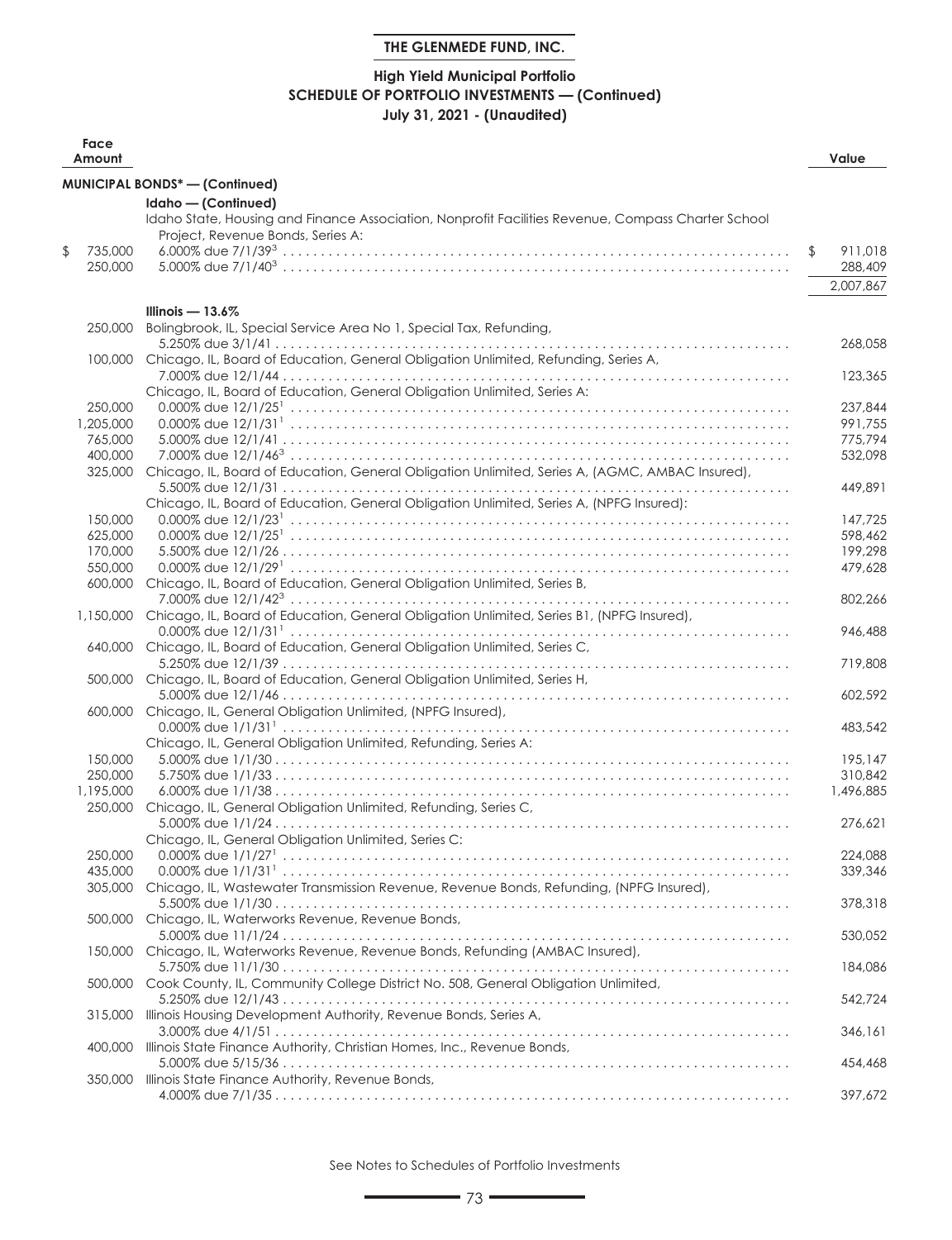## **High Yield Municipal Portfolio SCHEDULE OF PORTFOLIO INVESTMENTS — (Continued) July 31, 2021 - (Unaudited)**

| Face<br>Amount |                                                                                                          | Value         |
|----------------|----------------------------------------------------------------------------------------------------------|---------------|
|                | <b>MUNICIPAL BONDS*-(Confinued)</b>                                                                      |               |
|                | Illinois - (Continued)                                                                                   |               |
|                | Illinois State Finance Authority, Revenue Bonds, Refunding:                                              |               |
| \$<br>230,000  |                                                                                                          | \$<br>274,575 |
| 250,000        |                                                                                                          | 296,380       |
| 150,000        | Illinois State Finance Authority, Revenue Bonds, Refunding, Lifespace Communities Project, Series A,     |               |
|                |                                                                                                          | 155,439       |
|                | Illinois State Finance Authority, Revenue Bonds, Refunding, Series A:                                    |               |
| 300,000        |                                                                                                          | 355,975       |
| 250,000        |                                                                                                          | 305,849       |
|                | Illinois State Finance Authority, Revenue Bonds, Refunding, Series C:                                    |               |
| 1,000,000      |                                                                                                          | 1.229.694     |
| 1,000,000      |                                                                                                          | 1,110,088     |
| 500,000        | Illinois State Finance Authority, Silver Cross Hospital & Medical Center, Revenue Bonds, Series C,       |               |
|                |                                                                                                          | 578,790       |
|                | Illinois State Finance Authority, Student Housing Revenue, Dekalb II Northern Illinois, Revenue Bonds:   |               |
| 395,000        |                                                                                                          | 398,568       |
| 250,000        |                                                                                                          | 252,698       |
| 500,000        | Illinois State Finance Authority, Student Housing Revenue, Northern Illinois University Project, Revenue |               |
|                | Bonds,                                                                                                   |               |
|                |                                                                                                          | 504,701       |
|                | Illinois State Finance Authority, Student Housing Revenue, Northern Illinois University Project, Revenue |               |
|                | Bonds, Series A:                                                                                         |               |
| 250,000        |                                                                                                          | 236,549       |
| 500,000        |                                                                                                          | 450,427       |
| 1,035,000      | Illinois State Finance Authority, Swedish Covenant Hospital, Revenue Bonds, Refunding, Series A,         |               |
|                |                                                                                                          | 1,266,215     |
| 390,000        | Illinois State Housing Development Authority, Revenue Bonds, Series A (GNMA / FNMA / FHLMC Insured),     |               |
|                |                                                                                                          | 434,731       |
| 460,000        | Illinois State Housing Development Authority, Revenue Bonds, Series C,                                   |               |
|                |                                                                                                          | 495,983       |
| 475,000        | Illinois State Sports Facilities Authority, Revenue Bonds, Refunding,                                    |               |
|                |                                                                                                          | 529,234       |
|                | Illinois State Sports Facilities Authority, Revenue Bonds, Refunding, (BAM Insured):                     |               |
| 620,000        |                                                                                                          | 775,840       |
| 250,000        |                                                                                                          | 317,499       |
|                | Illinois State Sports Facilities Authority, State Tax Supported, Capital Apprec, Revenue Bonds, (AMBAC   |               |
|                | Insured):                                                                                                |               |
| 500,000        |                                                                                                          | 494,710       |
| 440,000        |                                                                                                          | 418,473       |
| 500,000        | Illinois State University, Revenue Bonds, (AGMC Insured),                                                |               |
|                |                                                                                                          | 557,247       |
|                | 320,000 Illinois State, Finance Authority, Charter School Revenue, Refunding and Improvement, Chicago    |               |
|                | International Charter School Project, Revenue Bonds,                                                     |               |
|                |                                                                                                          | 375,023       |
|                | Illinois State, General Obligation Unlimited:                                                            |               |
| 500,000        |                                                                                                          | 583,139       |
| 1,000,000      |                                                                                                          | 1,102,214     |
| 200,000        |                                                                                                          | 228,912       |
| 750,000        | Illinois State, General Obligation Unlimited, Series C,                                                  |               |
|                |                                                                                                          | 921,969       |
|                | Illinois State, General Obligation Unlimited, Series D:                                                  |               |
| 250,000        |                                                                                                          | 303,913       |
| 1,000,000      |                                                                                                          | 1,237,033     |
| 250,000        | Metropolitan Pier & Exposition Authority, IL, Dedicated State Tax Revenue, Revenue Bonds, Refunding      |               |
|                | (BAM, NPFG Insured),                                                                                     |               |
|                |                                                                                                          | 227,031       |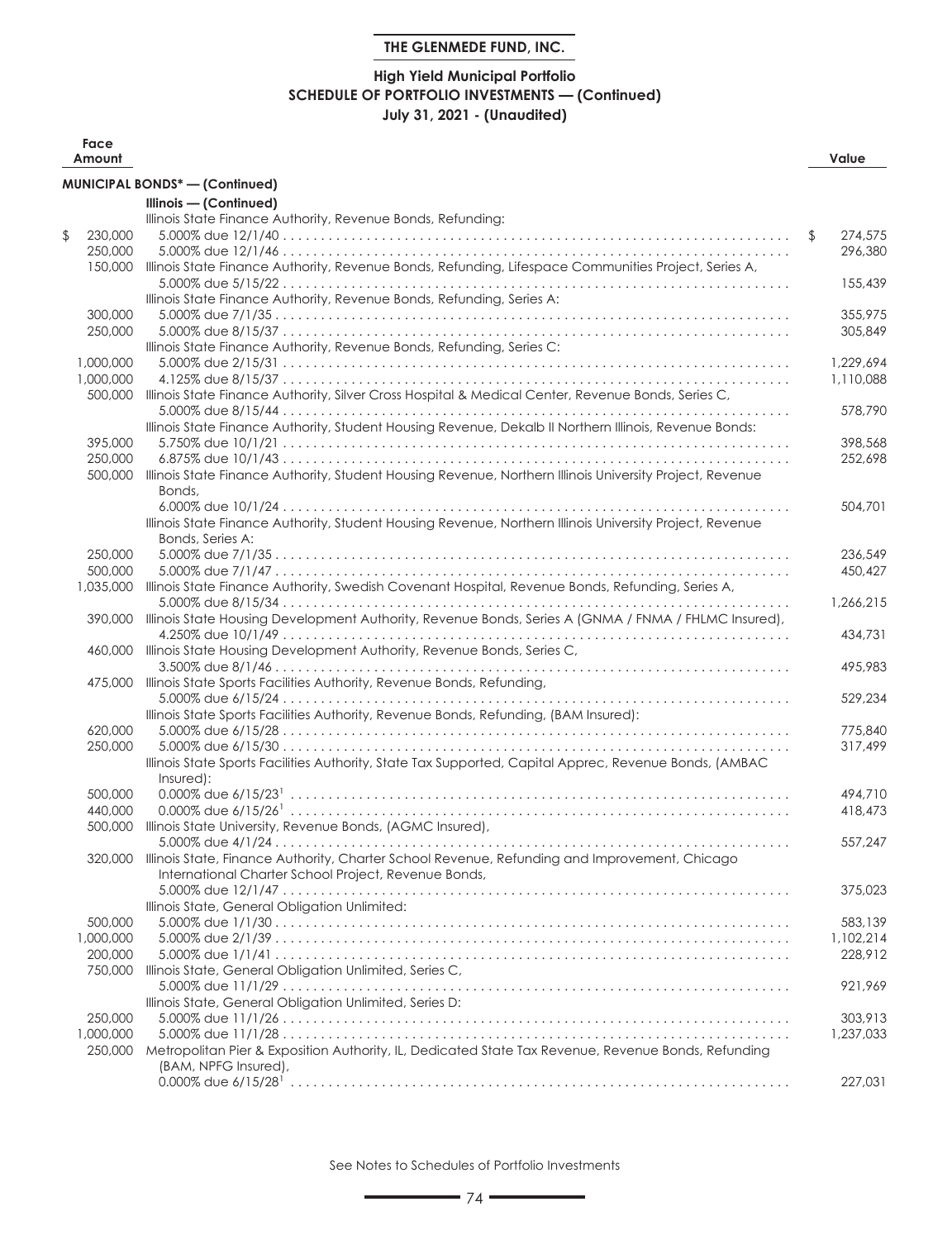## **High Yield Municipal Portfolio SCHEDULE OF PORTFOLIO INVESTMENTS — (Continued) July 31, 2021 - (Unaudited)**

| Face<br>Amount     |                                                                                                                   | Value              |
|--------------------|-------------------------------------------------------------------------------------------------------------------|--------------------|
|                    | MUNICIPAL BONDS* - (Continued)                                                                                    |                    |
|                    | Illinois - (Continued)                                                                                            |                    |
|                    | Metropolitan Pier & Exposition Authority, IL, Dedicated State Tax Revenue, Revenue Bonds, Series A,               |                    |
|                    | (NPFG Insured):                                                                                                   |                    |
| \$<br>485,000      |                                                                                                                   | \$<br>403,087      |
| 1,000,000          | Metropolitan Pier & Exposition Authority, IL, Dedicated State Tax Revenue, Revenue Bonds, Series B,               | 731,410            |
| 525,000            | (AGMC Insured),                                                                                                   |                    |
|                    |                                                                                                                   | 487,631            |
| 2,000,000          | Metropolitan Pier & Exposition Authority, IL, Dedicated State Tax, Revenue Bonds, Series A, (AGMC                 |                    |
|                    | Insured MBIA),                                                                                                    |                    |
|                    |                                                                                                                   | 1,749,618          |
|                    | 500,000 Metropolitan Pier & Exposition Authority, IL, McCormick Place Expansion Project, Revenue Bonds,           |                    |
|                    | Refunding, Series B,                                                                                              |                    |
|                    |                                                                                                                   | 577,982            |
|                    | 250,000 Southern Illinois State University, Housing & Auxiliary Facilities System, Revenue Bonds, Series A, (NPFG |                    |
|                    | Insured),                                                                                                         |                    |
|                    |                                                                                                                   | 248,010            |
|                    | 500,000 Southern Illinois State University, Housing & Auxiliary Facilities System, Revenue Bonds, Series B1,      |                    |
|                    |                                                                                                                   | 511,627            |
|                    | State of Illinois, General Obligation Unlimited:                                                                  |                    |
| 500,000<br>250,000 |                                                                                                                   | 672,712<br>301,137 |
| 165,000            |                                                                                                                   | 183,918            |
| 500,000            |                                                                                                                   | 588,872            |
| 1,000,000          | University of Illinois, Auxiliary Facilities, Revenue Bonds, Series A, (AGMC Insured),                            |                    |
|                    |                                                                                                                   | 1,131,644          |
|                    | 500,000 Volo Village, IL, Special Service Area No. 3 & 6, Special Tax, Symphony Meadows/Lancaster Falls           |                    |
|                    | Project, (AGMC Insured),                                                                                          |                    |
|                    |                                                                                                                   | 534,745            |
| 496,000            | Yorkville, IL, United City Special Service, Special Tax, (AGMC Insured),                                          |                    |
|                    |                                                                                                                   | 531,919            |
|                    | 250,000 Yorkville, IL, United City Special Service, Special Tax, Refunding, (AGMC Insured),                       |                    |
|                    |                                                                                                                   | 269,095            |
|                    |                                                                                                                   | 39,377,330         |
|                    | Indiana $-1.7\%$                                                                                                  |                    |
|                    | Indiana Finance Authority, Midwestern Disaster Relief Revenue, Revenue Bonds, Ohio Valley Electric                |                    |
|                    | Corp. Project, Series A:                                                                                          |                    |
| 900,000            |                                                                                                                   | 926,215            |
| 300,000            |                                                                                                                   | 308,035            |
|                    | Indiana Finance Authority, Revenue Bonds, Series A:                                                               |                    |
| 100,000            |                                                                                                                   | 116,909            |
| 1,500,000          | Indiana State Finance Authority, Greencroft Obligated Group, Revenue Bonds, Series A:                             | 1,746,793          |
| 345,000            |                                                                                                                   | 375,422            |
| 195,000            |                                                                                                                   | 213,748            |
| 600,000            | Indiana State Finance Authority, Revenue Bonds, Series A,                                                         |                    |
|                    |                                                                                                                   | 698,574            |
|                    | Knox County, IN, Economic Development Authority, Revenue Bonds, Refunding, Series A:                              |                    |
| 300,000            |                                                                                                                   | 308,760            |
| 350,000            |                                                                                                                   | 359,636            |
|                    |                                                                                                                   | 5,054,092          |
|                    | $lowa - 0.5%$                                                                                                     |                    |
| 500,000            | lowa State, Finance Authority, Midwestern Disaster Relief Revenue, Iowa Fertilizer Co. LLC Project,               |                    |
|                    | Revenue Bonds, Refunding, Series B,                                                                               |                    |
|                    |                                                                                                                   | 550,622            |
| 250,000            | lowa State, Finance Authority, Revenue Bonds,                                                                     |                    |
|                    |                                                                                                                   | 273,593            |
|                    |                                                                                                                   |                    |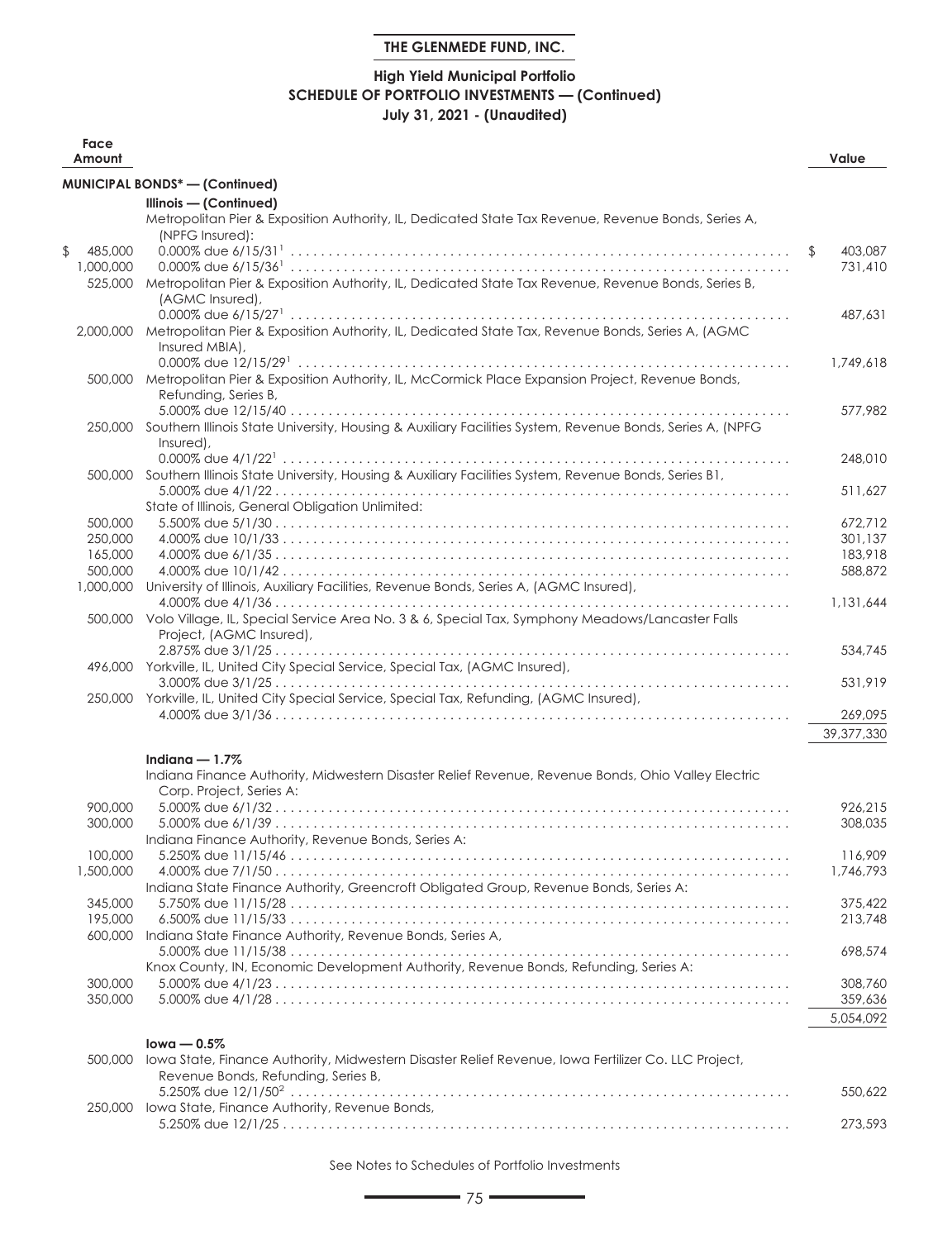## **High Yield Municipal Portfolio SCHEDULE OF PORTFOLIO INVESTMENTS — (Continued) July 31, 2021 - (Unaudited)**

| Face<br>Amount     |                                                                                                           | Value         |
|--------------------|-----------------------------------------------------------------------------------------------------------|---------------|
|                    | <b>MUNICIPAL BONDS*-(Confinued)</b>                                                                       |               |
|                    | Iowa - (Continued)                                                                                        |               |
| \$                 | 250,000 lowa State, Finance Authority, Senior Housing Revenue, Revenue Bonds, Series A,                   |               |
|                    | 210,000 lowa State Finance Aurthority Senior Living Facilities, Revenue Bonds, Refunding,                 | \$<br>274,801 |
|                    |                                                                                                           | 227,492       |
|                    |                                                                                                           | 1,326,508     |
|                    | Kansas $-0.1\%$                                                                                           |               |
| 135,000            | City of Manhattan KS, Revenue Bonds, Refunding, Series A,                                                 |               |
|                    |                                                                                                           | 156,156       |
|                    | 150,000 Wyandotte County, KS, Kansas City Unified Government, Revenue Bonds,                              | 154,953       |
|                    | 50,000 Wyandotte County, KS, Kansas City Unified Government, Wyandotte Plaza Project, Revenue Bonds,      |               |
|                    |                                                                                                           | 51,125        |
|                    |                                                                                                           | 362,234       |
|                    | Kentucky - 0.9%                                                                                           |               |
| 305,000            | Ashland, KY, Medical Center Revenue, Revenue Bonds, Refunding, Series A,                                  |               |
| 350,000            | City of Ashland, KY, Revenue Bonds, Refunding,                                                            | 340,111       |
|                    |                                                                                                           | 387,651       |
|                    | 100,000 Kentucky Public Transportation Infrastructure Authority, Toll Revenue, Downtown Crossing Project, |               |
|                    | Series A,                                                                                                 |               |
|                    | 130,000 Kentucky State University, Certificate Participation, Refunding, (BAM Insured),                   | 110,448       |
|                    |                                                                                                           | 157.684       |
|                    | 250,000 Kentucky, KY, Economic Development Finance Authority, Healthcare Revenue, Revenue Bonds,          |               |
|                    | Refunding,                                                                                                | 259,174       |
|                    | Kentucky, KY, Economic Development Finance Authority, Healthcare Revenue, Revenue Bonds,                  |               |
|                    | Series B, (NPFG Insured):                                                                                 |               |
| 500,000            |                                                                                                           | 462.291       |
| 500,000<br>250,000 | Louisville & Jefferson County, KY, Metropolitan Government Healthcare System, Revenue Bonds,              | 450,872       |
|                    | Refunding, Series A,                                                                                      |               |
|                    |                                                                                                           | 301,183       |
|                    |                                                                                                           | 2,469,414     |
|                    | Louisiana — $4.2\%$                                                                                       |               |
| 250,000            | Calcasieu Parish, LA, Memorial Hospital Service District, Hospital Revenue, Lake Charles Memorial         |               |
|                    | Hospital Project, Revenue Bonds, Refunding,                                                               | 308,450       |
|                    | 3,500,000 Industrial Development Board OF Parish, LA, East Baton Rouge Inc, Revenue Bonds, Series A,      |               |
|                    |                                                                                                           | 3,500,000     |
| 5,500,000          | Industrial Development Board OF Parish, LA, East Baton Rouge Inc, Revenue Bonds, Series B,                | 5,500,000     |
| 875,000            | Juban Crossing Economic Development District, LA, Revenue Bonds, Refunding, Series C,                     |               |
|                    |                                                                                                           | 868,964       |
| 1,250,000          | Louisiana State Local Govenment Facility & Community Development Aurthority, Revenue Bonds,               |               |
|                    | Series B,                                                                                                 | 1.290.921     |
|                    | 500,000 Louisiana State, Public Facilities Authority Revenue, Revenue Bonds, Louisiana State University   |               |
|                    | Greenhouse District Phase III Project, Series A,                                                          |               |
|                    |                                                                                                           | 619,959       |
|                    |                                                                                                           | 12,088,294    |
|                    | Maryland $-1.8\%$                                                                                         |               |
| 1,125,000          | Baltimore, MD, Special Obligation, Revenue Bonds, Refunding, Series A,                                    | 1,274,512     |
|                    |                                                                                                           |               |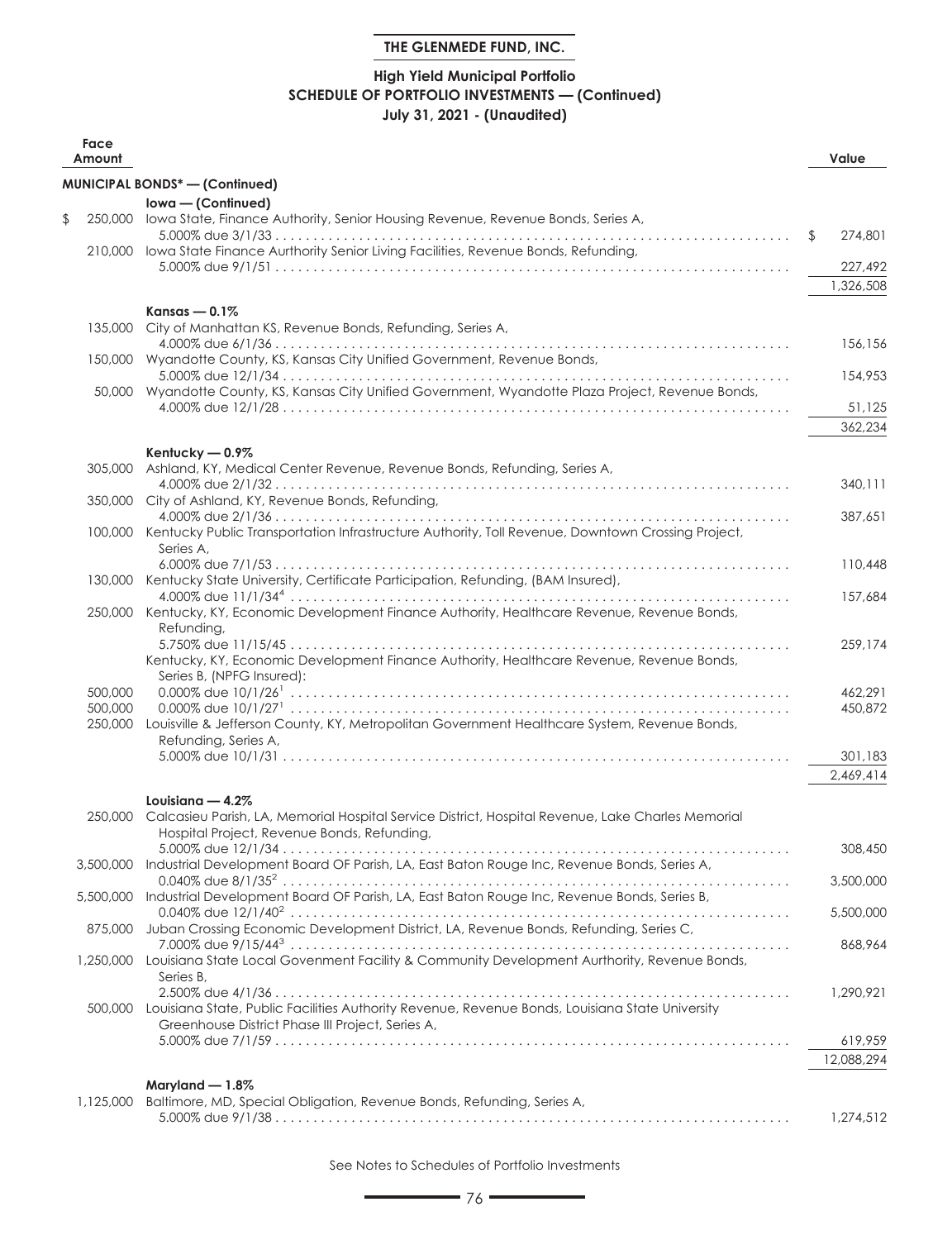## **High Yield Municipal Portfolio SCHEDULE OF PORTFOLIO INVESTMENTS — (Continued) July 31, 2021 - (Unaudited)**

| Face<br>Amount       |                                                                                                                                                  | Value            |
|----------------------|--------------------------------------------------------------------------------------------------------------------------------------------------|------------------|
|                      | <b>MUNICIPAL BONDS*-(Confinued)</b>                                                                                                              |                  |
|                      | Maryland - (Continued)                                                                                                                           |                  |
| \$<br>250,000        | Brunswick, MD, Special Obligation, Special Tax, Refunding,                                                                                       |                  |
|                      | 250,000 Howard County, MD, Special Obligation, Revenue Bonds, Series A,                                                                          | \$<br>299,874    |
|                      | 750,000 Maryland Community Development Administration, Revenue Bonds, Series A,                                                                  | 266,533          |
|                      | 500,000 Maryland Economic Development Corp., Revenue Bonds,                                                                                      | 824,426          |
|                      | 335,000 Maryland State, Community Development Administration, Department Housing & Community<br>Development, Revenue Bonds, Refunding, Series A, | 618,189          |
|                      | 90,000 Maryland State, Economic Development Corp., Special Obligation, Metro Centre Owings Mills Project,<br>Tax Allocation,                     | 377,699          |
|                      | 250,000 Maryland State, Economic Development Corp., Special Obligation, Tax Allocation,                                                          | 101,384          |
|                      | 500,000 Prince George's County, MD, Revenue Authority, Suitland-Naylor Road Project,                                                             | 279,855          |
|                      | 500,000 Prince George's County, MD, Special Obligation, PGC Hampton Park Project, Revenue Bonds, Series A,                                       | 548,186          |
|                      |                                                                                                                                                  | 539,692          |
|                      |                                                                                                                                                  | 5,130,350        |
|                      | Michigan $-2.6\%$                                                                                                                                |                  |
| 380,000              | Dearborn, MI, Economic Development Corp., Revenue Bonds,                                                                                         |                  |
|                      |                                                                                                                                                  | 361,000          |
| 250,000              | Detroit, MI, General Obligation Unlimited,                                                                                                       |                  |
| 125,000              | Detroit, MI, General Obligation Unlimited, Series A,                                                                                             | 298,375          |
|                      |                                                                                                                                                  | 154,956          |
|                      | Flint, MI, Hospital Building Authority Rental, Revenue Bonds, Series A:                                                                          |                  |
| 250,000              |                                                                                                                                                  | 283,785          |
| 280,000<br>1,000,000 | Grand Rapids Charter Township Economic Development Corp., MI, Revenue Bonds,                                                                     | 295,813          |
|                      |                                                                                                                                                  | 1,175,273        |
|                      | 600,000 Grand Rapids, MI, Economic Development Corp., Beacon Hill Eastgate Project, Revenue Bonds,<br>Refunding, Series A,                       |                  |
|                      |                                                                                                                                                  | 658,276          |
|                      | Kentwood, MI, Economic Development Corp., Revenue Bonds, Refunding:                                                                              |                  |
| 50,000<br>65,000     |                                                                                                                                                  | 50,513<br>66,943 |
| 250,000              |                                                                                                                                                  | 287,013          |
| 250,000              |                                                                                                                                                  | 257.437          |
| 70,000               |                                                                                                                                                  | 76.233           |
| 4,000,000            | Michigan Finance Authority, Revenue Bonds, Refunding, Series B,                                                                                  | 544,847          |
| 520,000              | Michigan State Housing Development Authority, Safe Mortgage Revenue, Revenue Bonds, Series A,                                                    | 524,780          |
| 1,895,000            | Michigan State Housing Development Authority, Safe Mortgage Revenue, Revenue Bonds, Series C,                                                    | 2,102,657        |
| 250,000              | Michigan State Strategic Fund, Limited Obligation Revenue, Revenue Bonds, Refunding,                                                             | 299,361          |
| 200,000              | Michigan State Strategic Fund, Limited Obligation Revenue, Revenue Bonds, Refunding, Series CC,                                                  |                  |
|                      |                                                                                                                                                  | 200,197          |
|                      |                                                                                                                                                  | 7,637,459        |
|                      | Minnesota $-0.2\%$                                                                                                                               |                  |
| 250,671              | Minnesota Housing Finance Agency, Revenue Bonds, Series I,                                                                                       |                  |

2.800% due 12/1/47 . . . . . . . . . . . . . . . . . . . . . . . . . . . . . . . . . . . . . . . . . . . . . . . . . . . . . . . . . . . . . . . . . . . 264,484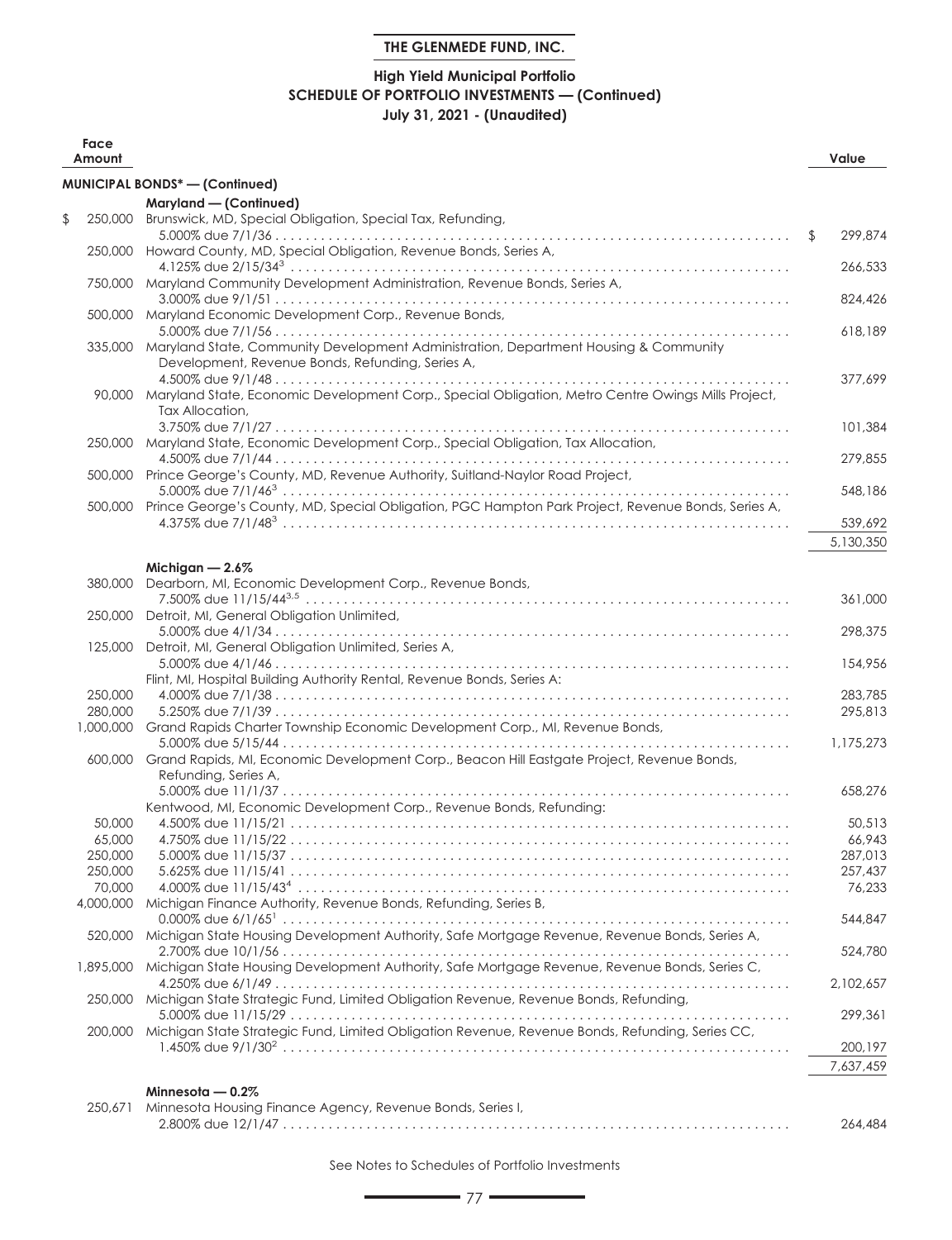## **High Yield Municipal Portfolio SCHEDULE OF PORTFOLIO INVESTMENTS — (Continued) July 31, 2021 - (Unaudited)**

| Face<br>Amount |                                                                                                                               |     | Value     |
|----------------|-------------------------------------------------------------------------------------------------------------------------------|-----|-----------|
|                | MUNICIPAL BONDS* - (Continued)                                                                                                |     |           |
|                | Minnesota - (Continued)                                                                                                       |     |           |
| \$             | 240,000 St. Paul, MN, Housing & Redevelopment Authority, Charter School Lease Revenue, Revenue Bonds,                         |     |           |
|                | Series A,                                                                                                                     |     |           |
|                |                                                                                                                               | \$. | 277,049   |
|                |                                                                                                                               |     | 541,533   |
|                | Mississippi $-1.4\%$                                                                                                          |     |           |
| 220,000        | Mississippi Business Finance Corp., Revenue Bonds,                                                                            |     |           |
|                | 2,000,000 Mississippi Business Finance Corp., Revenue Bonds, Series A,                                                        |     | 222,385   |
|                |                                                                                                                               |     | 2,000,000 |
|                | 1,920,000 Mississippi Business Finance Corp., Revenue Bonds, Series D,                                                        |     |           |
|                |                                                                                                                               |     | 1,920,000 |
|                |                                                                                                                               |     | 4,142,385 |
|                | Missouri $-1.3\%$                                                                                                             |     |           |
|                | 405,000 Cape Girardeau County, MO, Industrial Development Authority, Southeast Health, Revenue Bonds,                         |     |           |
|                | Series A,                                                                                                                     |     |           |
|                |                                                                                                                               |     | 447,299   |
|                | 35,000 Lees Summit, MO, Special Obligation Tax Increment, Tax Allocation, Refunding,                                          |     |           |
|                |                                                                                                                               |     | 35,551    |
| 430,000        | Maryland Heights, MO, Industrial Development Authority, State Louis Community ICE Center Project,<br>Revenue Bonds, Series A, |     |           |
|                |                                                                                                                               |     | 416,489   |
|                | 100,000 Missouri State Health & Educational Facilities Authority, Lutheran Senior Services, Revenue Bonds,                    |     |           |
|                |                                                                                                                               |     | 110,930   |
| 640,000        | Missouri State Health & Educational Facilities Authority, Revenue Bonds,                                                      |     |           |
|                |                                                                                                                               |     | 707,261   |
| 100,000        | Missouri State Health & Educational Facilities Authority, Revenue Bonds, Series A:                                            |     | 117.441   |
| 250,000        |                                                                                                                               |     | 280,181   |
| 250,000        | Missouri State, Health and Educational Facilities Authority, Revenue Bonds,                                                   |     |           |
|                |                                                                                                                               |     | 274,063   |
|                | 60,000 Plaza at Noah's Ark Community Improvement District, MO, Refunding, Revenue Bonds,                                      |     |           |
|                |                                                                                                                               |     | 62,342    |
|                | 355,000 St. Louis County, MO, Industrial Development Authority, Senior Living Facilities, Revenue Bonds,<br>Refunding,        |     |           |
|                |                                                                                                                               |     | 420,568   |
|                | 625,000 St. Louis County, MO, Industrial Development Authority, Senior Living Facilities, Revenue Bonds, Series A,            |     |           |
|                |                                                                                                                               |     | 711,593   |
|                | 150,000 St. Louis County, MO, Industrial Development Authority, Senior Living Revenue, Revenue Bonds,                         |     |           |
|                | Refunding,                                                                                                                    |     | 171,293   |
|                |                                                                                                                               |     | 3,755,011 |
|                |                                                                                                                               |     |           |
|                | Nebraska $-0.1\%$<br>Nebraska State, Investment Finance Authority, Safe Housing Revenue, Revenue Bonds, Series C,             |     |           |
| 210,000        |                                                                                                                               |     | 230,280   |
|                |                                                                                                                               |     |           |
| 335,000        | Nevada $-0.6\%$<br>Department of Business & Industry, NV, Revenue Bonds, Series A,                                            |     |           |
|                |                                                                                                                               |     | 380,217   |
| 290,000        | Las Vegas, NV, Sales Tax Increment Revenue,                                                                                   |     |           |
|                |                                                                                                                               |     | 290,181   |
|                | 500,000 Nevada State, Department of Business and Industry, Revenue Bonds, Series A,                                           |     |           |
|                |                                                                                                                               |     | 552,700   |
|                | 390,000 North Las Vegas, NV, Local Improvement, Special Assessment,                                                           |     | 439,260   |
|                |                                                                                                                               |     | 1,662,358 |
|                |                                                                                                                               |     |           |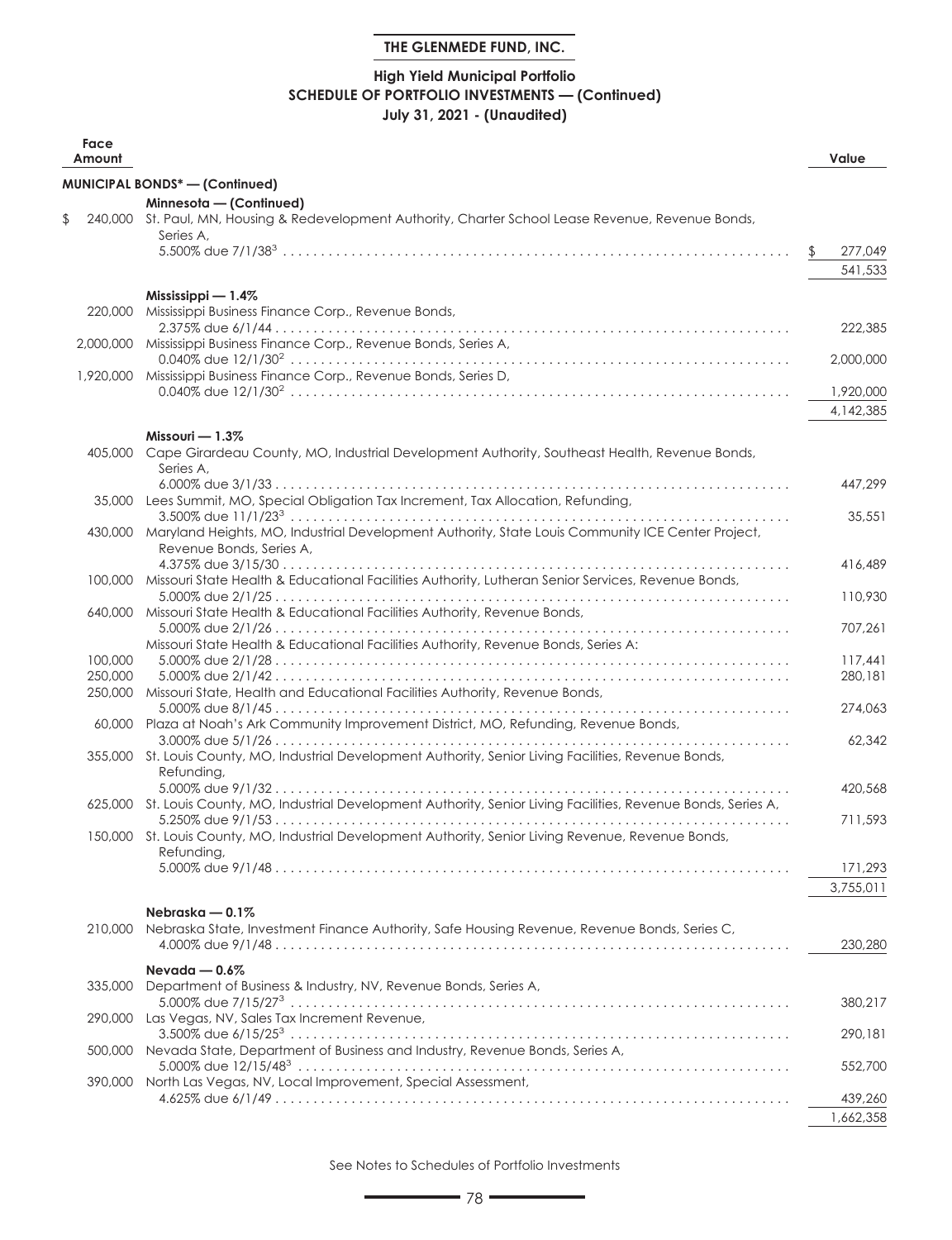## **High Yield Municipal Portfolio SCHEDULE OF PORTFOLIO INVESTMENTS — (Continued) July 31, 2021 - (Unaudited)**

| Face<br>Amount |                                                                                                                                                   | Value                |
|----------------|---------------------------------------------------------------------------------------------------------------------------------------------------|----------------------|
|                | <b>MUNICIPAL BONDS*-(Continued)</b>                                                                                                               |                      |
|                | New Hampshire - 0.4%                                                                                                                              |                      |
| \$             | 979,794 National Finance Authority, NH, Municipal Certificates, Revenue Bonds, Series 1,                                                          |                      |
|                |                                                                                                                                                   | \$<br>1,191,511      |
| 500,000        | New Jersey - 5.7%<br>New Jersey Health Care Facilities Financing Authority Revenue, Revenue Bonds, St Peters Univerdity                           |                      |
|                | Hospital,                                                                                                                                         | 501,589              |
|                | 1,085,000 New Jersey State Economic Development Authority Revenue, Refunding, School Facilities Construction,<br>Revenue Bonds, Series NN,        |                      |
|                | 1,000,000 New Jersey State Economic Development Authority Revenue, Revenue Bonds, Refunding, (AGMC<br>Insured),                                   | 1,166,251            |
|                |                                                                                                                                                   | 1,230,547            |
|                | 175,000 New Jersey State Economic Development Authority School Revenue, Beloved Community Chart<br>School, Inc. Project, Revenue Bonds, Series A, |                      |
|                | 345,000 New Jersey State Economic Development Authority School Revenue, Foundation Academy Charter<br>School Project, Revenue Bonds, Series A,    | 192,008              |
|                |                                                                                                                                                   | 408,739              |
| 500,000        | New Jersey State Economic Development Authority, Revenue Bonds, Refunding, Series I, (SIFMA MUNI<br>SWAP INDEX + 1.60%),                          |                      |
|                |                                                                                                                                                   | 507,555              |
| 2,500,000      | New Jersey State Economic Development Authority, Revenue Bonds, Refunding, Series XX,                                                             |                      |
| 830,000        | New Jersey State Housing and Mortgage Finance Agency, Revenue Bonds, Refunding, Series C,                                                         | 2,926,315<br>940,511 |
|                | New Jersey State Transportation Trust Fund Authority, Revenue Bonds, Series A:                                                                    |                      |
| 1,000,000      |                                                                                                                                                   | 740.442              |
| 1,300,000      |                                                                                                                                                   | 851,900              |
| 1,000,000      | New Jersey State Transportation Trust Fund Authority, Revenue Bonds, Series A, (BAM Insured),                                                     |                      |
|                |                                                                                                                                                   | 933,730              |
| 1,000,000      | New Jersey State Transportation Trust Fund Authority, Revenue Bonds, Series B, (NPFG Insured),                                                    | 1,019,439            |
|                | New Jersey State Transportation Trust Fund Authority, Revenue Bonds, Series C, (AGMC Insured):                                                    |                      |
| 185,000        |                                                                                                                                                   | 153,342              |
| 1,000,000      |                                                                                                                                                   | 787,429              |
| 550,000        | New Jersey State Transportation Trust Fund Authority, Revenue Bonds, Series C, (AMBAC Insured),                                                   |                      |
|                |                                                                                                                                                   | 413,076              |
|                | 1,000,000 New Jersey State Transportation Trust Fund Authority, Revenue Bonds, Series C, (NPFG Insured),                                          |                      |
|                | 1,000,000 Tobacco Settlement Financing Corp., NJ, Revenue Bonds, Refunding, Series A,                                                             | 835,921              |
|                |                                                                                                                                                   | 1,273,940            |
| 1,500,000      | Union County NJ Industrial Pollution Control Financing Authority, Revenue Bonds,                                                                  |                      |
|                |                                                                                                                                                   | 1,500,000            |
|                |                                                                                                                                                   | 16,382,734           |
|                | New Mexico - 0.5%                                                                                                                                 |                      |
| 500,000        | New Mexico Hospital Equipment Loan Council First Mortgage, Revenue Bonds, LA Vida Llena Expansion<br>Project, Series A,                           |                      |
|                | New Mexico Mortgage Finance Authority, Revenue Bonds, Series A, (GNMA / FNMA / FHLMC Insured),                                                    | 577,187              |
| 530,000        |                                                                                                                                                   | 592,482              |
| 275,000        | Santa Fe, NM, Retirement Facility Revenue, Revenue Bonds, Series A,                                                                               |                      |
|                |                                                                                                                                                   | 317,337              |

See Notes to Schedules of Portfolio Investments

1,487,006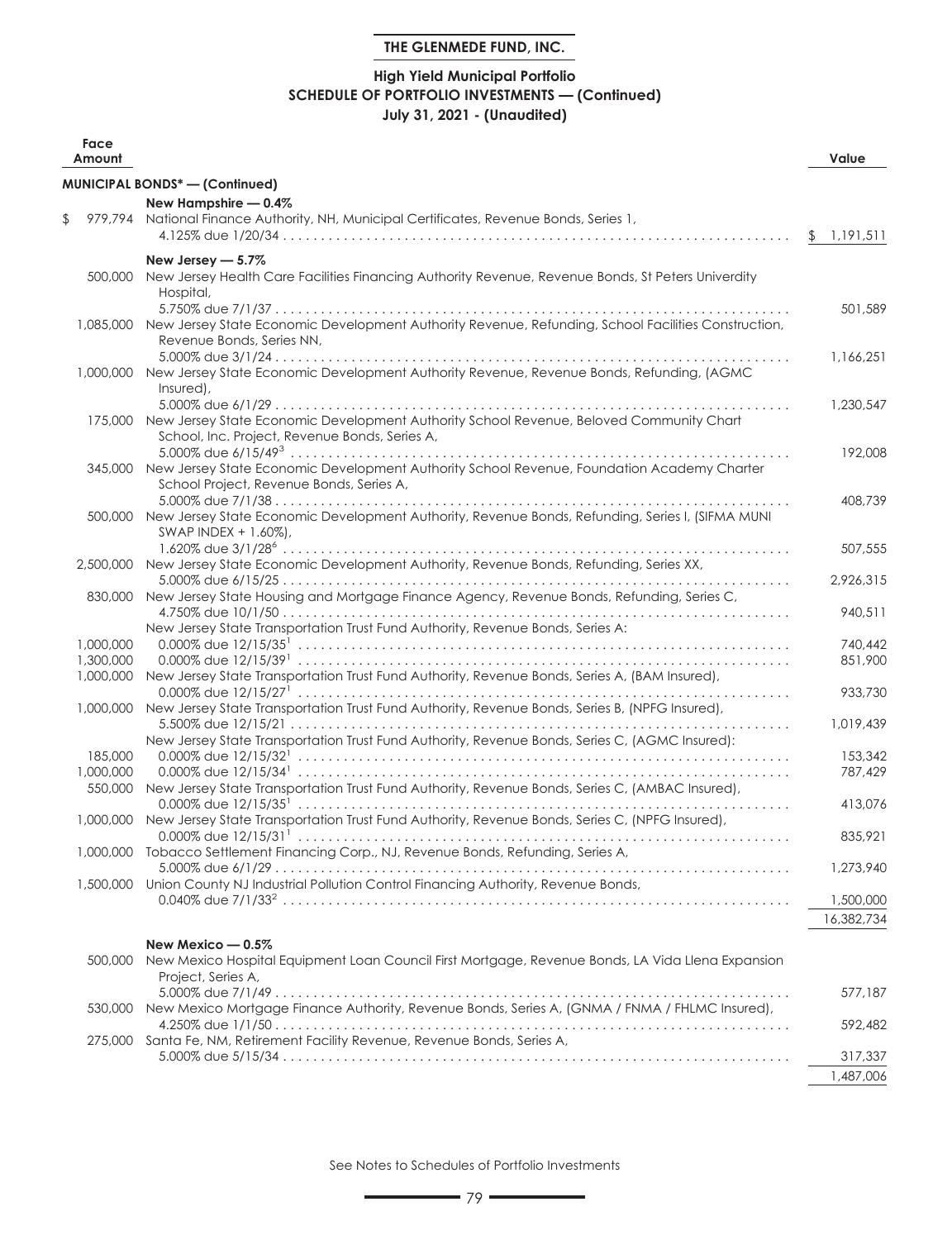## **High Yield Municipal Portfolio SCHEDULE OF PORTFOLIO INVESTMENTS — (Continued) July 31, 2021 - (Unaudited)**

| Face<br>Amount |                                                                                                        |                | Value      |
|----------------|--------------------------------------------------------------------------------------------------------|----------------|------------|
|                | <b>MUNICIPAL BONDS*-(Continued)</b>                                                                    |                |            |
|                | New York - 6.0%                                                                                        |                |            |
| \$1,250,000    | Brooklyn, NY, Arena Local Development Corp., Pilot Revenue, Revenue Bonds, Refunding,                  |                |            |
|                |                                                                                                        | $\mathfrak{L}$ | 1,469,529  |
| 435,000        | Brooklyn, NY, Arena Local Development Corp., Revenue Bonds,                                            |                |            |
|                |                                                                                                        |                | 491,647    |
| 100,000        | Build NYC Resource Corp, NY, Revenue Bonds, Series A,                                                  |                |            |
|                |                                                                                                        |                | 110,462    |
| 315,000        | Build NYC Resource Corp, NY, Revenue Bonds, Series A,                                                  |                |            |
|                |                                                                                                        |                | 369,467    |
|                | County of Sullivan, NY, Special Assessment:                                                            |                |            |
| 150,000        |                                                                                                        |                | 161,285    |
| 500,000        |                                                                                                        |                | 534,618    |
| 500,000        | Glen Cove, NY, Local Economic Assistance Corp., Revenue Bonds, Series C,                               |                |            |
|                |                                                                                                        |                | 537,322    |
|                | 395,000 Metropolitan Transportation Aurthority, NY, Revenue Bonds, Refunding, (SOFR*0.67+0.55%),       |                |            |
|                | Metropolitan Transportation Authority, NY, Revenue Bonds:                                              |                | 397,793    |
| 325,000        |                                                                                                        |                | 379,311    |
| 175,000        |                                                                                                        |                | 203,825    |
| 250,000        | Metropolitan Transportation Authority, NY, Revenue Bonds, Series A, (SIFMA MUNI SWAP INDEX + 0.50%),   |                |            |
|                |                                                                                                        |                | 249,654    |
|                | Metropolitan Transportation Authority, NY, Revenue Bonds, Series C:                                    |                |            |
| 510,000        |                                                                                                        |                | 511,906    |
| 250,000        |                                                                                                        |                | 308,462    |
| 120,000        |                                                                                                        |                | 150,107    |
| 500,000        | Metropolitan Transportation Authority, NY, Revenue Bonds, Series D,                                    |                |            |
|                |                                                                                                        |                | 573,516    |
|                | 500,000 Metropolitan Transportation Authority, NY, Revenue Bonds, Series D-2,                          |                |            |
|                |                                                                                                        |                | 584,059    |
|                | 275,000 Monroe County Industrial Development Corp, NY, Revenue Bonds,                                  |                |            |
|                |                                                                                                        |                | 314,183    |
|                | 1,800,000 New York City Water & Sewer System, Revenue Bonds,                                           |                |            |
|                |                                                                                                        |                | 1,800,000  |
|                | 1,900,000 New York City, NY, General Obligation Unlimited, Series F-3,                                 |                |            |
|                |                                                                                                        |                | 1,900,000  |
|                | 1,000,000 New York City, NY, Municipal Water Finance Authority, Water And Sewer Sytem Revenue, Revenue |                |            |
|                | Bonds, Series A-2,                                                                                     |                |            |
|                |                                                                                                        |                | 1,000,000  |
|                | 460,000 New York City, NY, Water and Sewer System Revenue, Revenue Bonds, Series BB2,                  |                |            |
|                | 700,000 New York State, Dormitory Authority Revenue, Non State Supported Debt, Refunding,              |                | 556,280    |
|                |                                                                                                        |                | 853,411    |
|                | 1,000,000 New York State, Dormitory Authority, Revenue Bonds, Series A,                                |                |            |
|                |                                                                                                        |                | 1,269,163  |
|                | 425,000 New York State, Mortgage Agency, Homeowner Mortgage, Revenue Bonds, Refunding, Series 195,     |                |            |
|                |                                                                                                        |                | 452,431    |
| 1,415,000      | New York State, Urban Development Corp., Revenue Bonds,                                                |                |            |
|                |                                                                                                        |                | 1,817,844  |
|                | 250,000 The Town OF Huntington Local Development Corp., NY, Revenue Bonds, Series A,                   |                |            |
|                |                                                                                                        |                | 277,405    |
|                |                                                                                                        |                | 17,273,680 |
|                |                                                                                                        |                |            |
|                | North Carolina - 0.6%                                                                                  |                |            |
| 1.000.000      | North Carolina Housing Finance Agency, Revenue Bonds, Series A,                                        |                |            |
|                | 215,000 North Carolina Medical Care Commission, Revenue Bonds,                                         |                | 1,101,761  |
|                |                                                                                                        |                | 247.682    |
|                |                                                                                                        |                |            |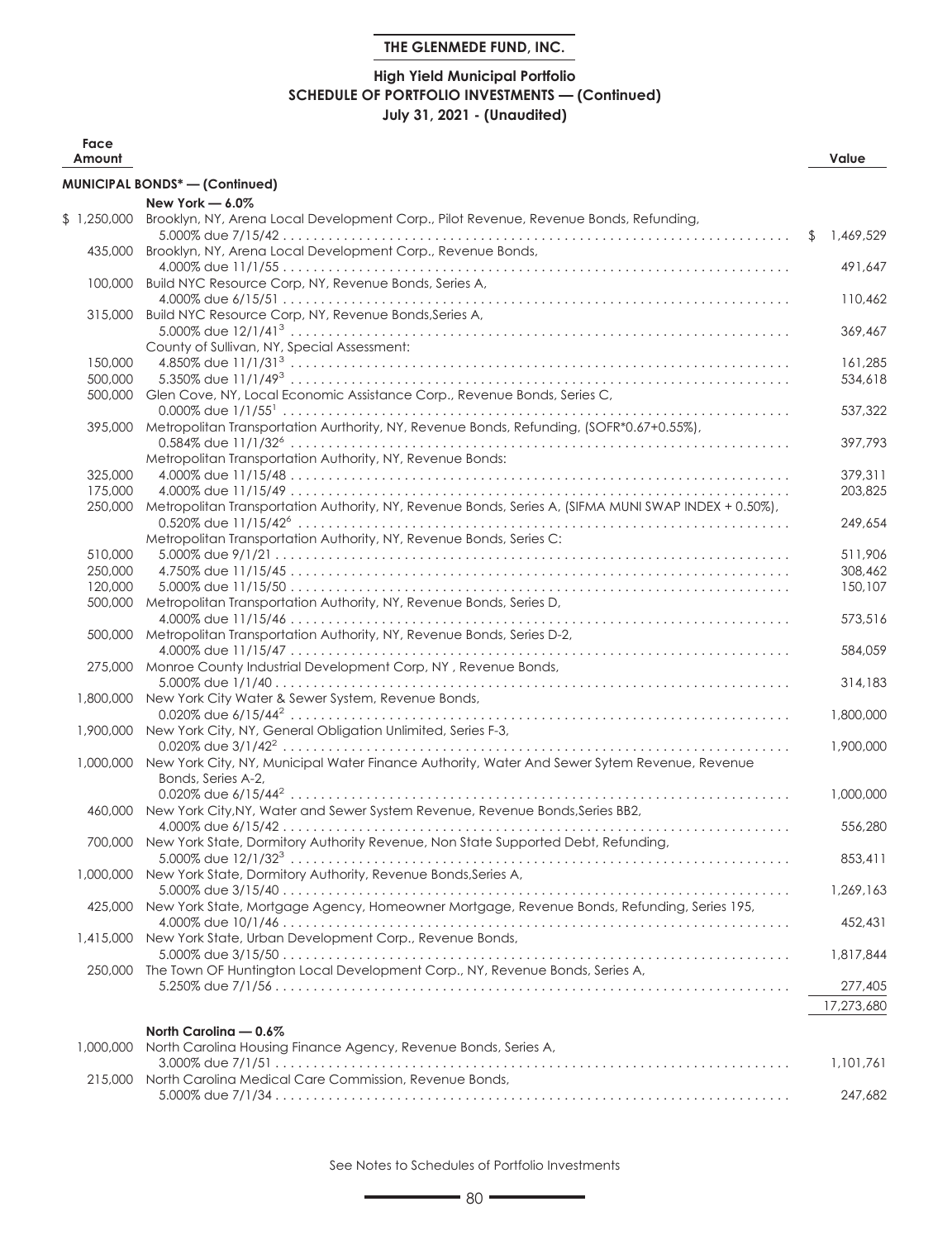## **High Yield Municipal Portfolio SCHEDULE OF PORTFOLIO INVESTMENTS — (Continued) July 31, 2021 - (Unaudited)**

| Face<br>Amount     |                                                                                                      |     | Value              |
|--------------------|------------------------------------------------------------------------------------------------------|-----|--------------------|
|                    | <b>MUNICIPAL BONDS* - (Continued)</b>                                                                |     |                    |
|                    | North Carolina - (Continued)                                                                         |     |                    |
| \$                 | 500,000 North Carolina State, Medical Care Commission, Retirement Facilities Revenue, Revenue Bonds, |     |                    |
|                    | Series B.                                                                                            | \$. | 523,789            |
|                    |                                                                                                      |     | 1,873,232          |
|                    |                                                                                                      |     |                    |
|                    | North Dakota - 0.3%                                                                                  |     |                    |
|                    | 195,000 North Dakota Housing Finance Agency, Revenue Bonds, Series A,                                |     | 215,219            |
|                    | 500,000 Ward County, ND, Healthcare Facilities Revenue, Revenue Bonds, Series C,                     |     |                    |
|                    |                                                                                                      |     | 580,358            |
|                    |                                                                                                      |     | 795,577            |
|                    | Ohio $-2.7%$                                                                                         |     |                    |
| 750,000            | Buckeye, OH, Tobacco Settlement Financing Authority, Revenue Bonds, Series B-2,                      |     |                    |
|                    |                                                                                                      |     | 882,076            |
|                    | 3,680,000 Buckeye, OH, Tobacco Settlement Financing Authority, Revenue Bonds, Series B-3,            |     |                    |
|                    |                                                                                                      |     | 609,511            |
|                    | 600,000 Centerville, OH, Healthcare Revenue, Refunding,                                              |     | 670,170            |
|                    | 455,000 Cuyahoga County, OH, Hospital Revenue, Refunding,                                            |     |                    |
|                    |                                                                                                      |     | 542,321            |
|                    | 345,000 Franklin Contry, OH, Revenue Bonds, Refunding,                                               |     |                    |
|                    |                                                                                                      |     | 395,997            |
|                    | 815,000 Licking County, OH, Health Care Facilities Authority Revenue, Refunding, Series A,           |     | 600,490            |
|                    | 1,000,000 Lucas County, OH, Hospital Revenue, Promedica Healthcare Obligated Group, Revenue Bonds,   |     |                    |
|                    | Refunding, Series A,                                                                                 |     |                    |
|                    |                                                                                                      |     | 1,226,864          |
|                    | 475,000 Ohio Higher Educational Facility Commission, Revenue Bonds, Refunding,                       |     |                    |
|                    | Southeastern Ohio Port Authority Hospital Facilities, Revenue Bonds:                                 |     | 558,415            |
| 300,000            |                                                                                                      |     | 314,836            |
| 500,000            |                                                                                                      |     | 523,457            |
|                    | State of Ohio, Revenue Bonds:                                                                        |     |                    |
| 250,000            |                                                                                                      |     | 281,253            |
| 250,000<br>300.000 |                                                                                                      |     | 271,301<br>321,246 |
| 420,000            | State of Ohio, Revenue Bonds, Refunding,                                                             |     |                    |
|                    |                                                                                                      |     | 461,254            |
|                    |                                                                                                      |     | 7,659,191          |
|                    | Oklahoma — 0.4%                                                                                      |     |                    |
| 85,000             | Fort Sill Apache Tribe, OK, Economic Development Authority, Gaming Enterprise Revenue,               |     |                    |
|                    | RevenueBonds, Series A,                                                                              |     |                    |
|                    |                                                                                                      |     | 85,427             |
|                    | 635,000 Norman Regional Hospital Authority, Revenue Bonds, Refunding,                                |     |                    |
| 375,000            | Oklahoma Development Finance Authority, Revenue Bonds, Series A,                                     |     | 711,253            |
|                    |                                                                                                      |     | 37,500             |
| 250,000            | Oklahoma, ST, Development Finance Authority, Healthcare System, Revenue Bonds, Series B,             |     |                    |
|                    |                                                                                                      |     | 309,798            |
|                    |                                                                                                      |     | 1,143,978          |
|                    | Oregon $-0.2%$                                                                                       |     |                    |
| 125,000            | Clackamas County, OR, Hospital Facility Authority, Oregon Senior Living, Revenue Bonds, Refunding,   |     |                    |
|                    | Series A,                                                                                            |     |                    |
|                    |                                                                                                      |     | 139,678            |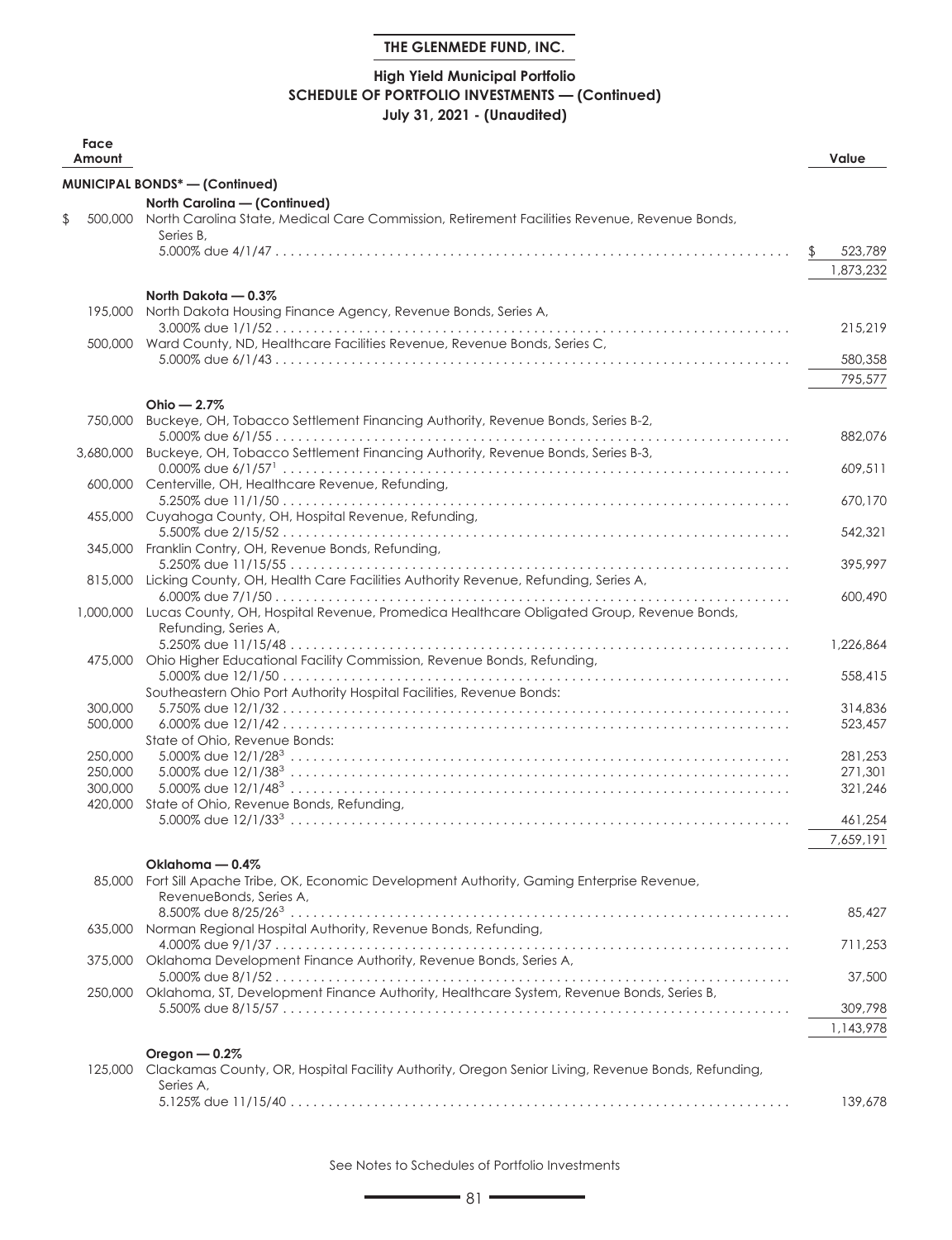## **High Yield Municipal Portfolio SCHEDULE OF PORTFOLIO INVESTMENTS — (Continued) July 31, 2021 - (Unaudited)**

| Face<br>Amount     |                                                                                                                        | Value         |
|--------------------|------------------------------------------------------------------------------------------------------------------------|---------------|
|                    | <b>MUNICIPAL BONDS*-(Confinued)</b>                                                                                    |               |
|                    | Oregon - (Continued)                                                                                                   |               |
| \$                 | 395,000 Polk County, OR, Oregon Hospital Facility Authority, Revenue Bonds, Series A,                                  |               |
|                    | 130,000 Yamhill County Hospital Authority, Revenue Bonds, Series A,                                                    | \$<br>415,624 |
|                    |                                                                                                                        | 153,043       |
|                    |                                                                                                                        | 708,345       |
|                    |                                                                                                                        |               |
| 500,000            | Pennsylvania - 4.3%<br>Allegheny County, PA, Hospital Development Authority, Revenue Bonds, Refunding, Series A,       |               |
| 750,000            | Berks County, PA, Industrial Development Authority, Tower Health Project, Revenue Bonds, Refunding,                    | 608,076       |
| 270,000            | Bucks Country, PA, Industrial Development Authority, Revenue Bonds,                                                    | 830,329       |
| 125,000            | Chester County, PA, Industrial Development Authority, Revenue Bonds, Refunding, Series A,                              | 311,535       |
|                    | Crawford County, PA, Hospital Authority, Revenue Bonds, Refunding, Series A:                                           | 141,426       |
| 400,000            |                                                                                                                        | 444,136       |
| 250,000            |                                                                                                                        | 273,243       |
| 500,000            | Cumberland County, PA, Municipal Authority, Revenue Bonds, Refunding,                                                  |               |
|                    | Delaware Valley, PA, Regional Finance Authority, Revenue Bonds, Series C, (3M USD LIBOR*0.67+0.75%),                   | 567,721       |
| 500,000            |                                                                                                                        | 483,372       |
| 1,000,000          | Doylestown, PA, Hospital Authority, Revenue Bonds, Refunding, Series A,                                                | 1,144,571     |
|                    | 200,000 Franklin County, PA, Industrial Development Authority, Menno-Haven, Inc. Project, Revenue Bonds,<br>Refunding, |               |
|                    | 350,000 Lancaster County, PA, Hospital Authority, Revenue Bonds, Refunding,                                            | 217,869       |
|                    |                                                                                                                        | 400,984       |
| 445,000            | Montgomery County, PA, Higher Education & Health Authority, Revenue Bonds, Refunding,                                  | 500,410       |
|                    | Montgomery County, PA, Industrial Development Authority, Health System Revenue, Revenue Bonds,<br>Refunding, Series A: |               |
| 600,000            |                                                                                                                        | 691,409       |
| 250,000            | Montgomery County, PA, Industrial Development Authority, Revenue Bonds, Refunding:                                     | 283,039       |
| 105,000            |                                                                                                                        | 109,070       |
| 500,000            |                                                                                                                        | 591,350       |
| 100,000            |                                                                                                                        | 111,444       |
| 250,000            | Montgomery County, PA, Industrial Development Authority, Waverly Heights, Ltd. Project, Revenue<br>Bonds, Refunding,   |               |
|                    | Northampton County, PA, Industrial Development Authority, Revenue Bonds:                                               | 291,279       |
| 250,000            |                                                                                                                        | 287,250       |
| 300,000            |                                                                                                                        | 343,575       |
| 600,000            | Pennsylvania Economic Development Financing Authority, Revenue Bonds, Refunding, Series B,                             | 600,065       |
| 1,000,000          | Pennsylvania Higher Educational Facilities Authority, Revenue Bonds, Refunding, Series A,                              | 1,321,920     |
| 250,000            | Pennsylvania State Lancaster County Hospital Authority, Revenue Bonds,                                                 | 288,544       |
|                    | Philadelphia Authority for Industrial Development, Revenue Bonds, Refunding:                                           |               |
| 100,000            |                                                                                                                        | 120,276       |
| 115,000            |                                                                                                                        | 136,786       |
| 425,000<br>325,000 | The Berks County Municipal Authority, PA, Revenue Bonds, Series A,                                                     | 527,124       |
|                    |                                                                                                                        | 375,014       |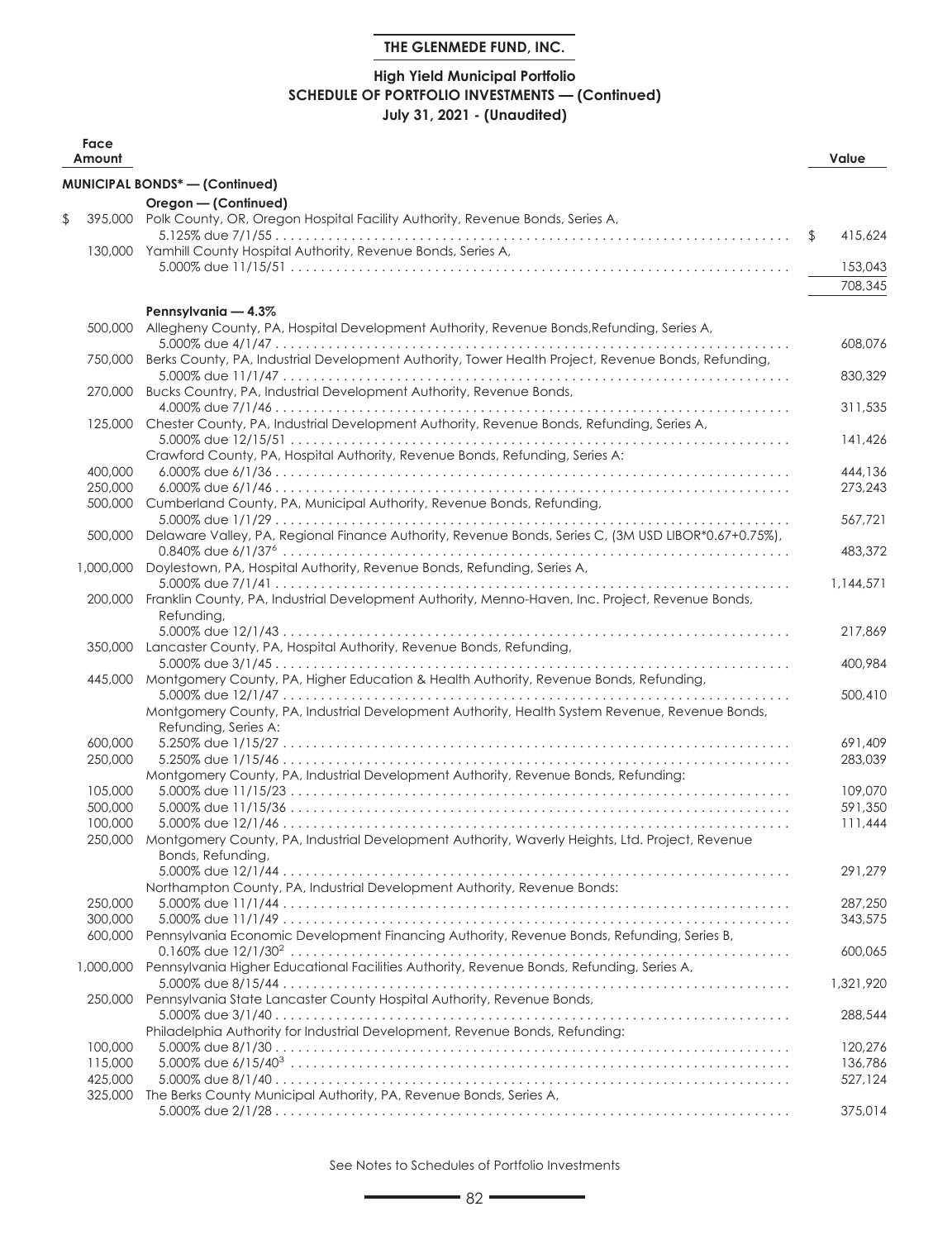## **High Yield Municipal Portfolio SCHEDULE OF PORTFOLIO INVESTMENTS — (Continued) July 31, 2021 - (Unaudited)**

| Face<br>Amount       |                                                                                                                                                                                                 | Value                |
|----------------------|-------------------------------------------------------------------------------------------------------------------------------------------------------------------------------------------------|----------------------|
|                      | MUNICIPAL BONDS* - (Continued)                                                                                                                                                                  |                      |
|                      | Pennsylvania - (Continued)                                                                                                                                                                      |                      |
| \$                   | 150,000 Washington County, PA, Redevelopment Authority Revenue, Tax Allocation, Refunding,                                                                                                      |                      |
|                      | 100,000 Westmoreland County Industrial Development Authority, PA, Revenue Bonds,                                                                                                                | \$<br>164,234        |
|                      |                                                                                                                                                                                                 | 113,203              |
|                      |                                                                                                                                                                                                 | 12,279,254           |
|                      | Puerto Rico - 6.3%                                                                                                                                                                              |                      |
| 35,000               | Commonwealth of Puerto Rico, General Obligation Unlimited, Refunding, (AGMC Insured),                                                                                                           |                      |
| 700,000              | Commonwealth of Puerto Rico, General Obligation Unlimited, Refunding, Series A,                                                                                                                 | 35,194               |
|                      |                                                                                                                                                                                                 | 602,875              |
|                      | 2,000,000 Puerto Rico Commonwealth Aqueduct & Sewer Authority, Revenue Bonds,                                                                                                                   | 2,470,038            |
|                      | Puerto Rico Commonwealth Aqueduct & Sewer Authority, Revenue Bonds, Series A:                                                                                                                   |                      |
| 145,000              |                                                                                                                                                                                                 | 151,223              |
| 100,000<br>2,945,000 |                                                                                                                                                                                                 | 104,405<br>3,078,085 |
|                      | 1,000,000 Puerto Rico Electric Power Authority, Power Revenue, Revenue Bonds, Series XX,                                                                                                        |                      |
|                      | 25,000 Puerto Rico Electric Power Authority, Revenue Bonds, (AGMC Insured),                                                                                                                     | 982,500              |
|                      | 610,000 Puerto Rico Electric Power Authority, Revenue Bonds, Refunding, Series DDD, (AGMC Insured),                                                                                             | 25,697               |
|                      |                                                                                                                                                                                                 | 611,382              |
|                      | 75,000 Puerto Rico Electric Power Authority, Revenue Bonds, Refunding, Series SS, (AGMC Insured),                                                                                               |                      |
|                      | 600,000 Puerto Rico Electric Power Authority, Revenue Bonds, Refunding, Series UU, (AGMC Insured), (3M USD<br>LIBOR $*$ 0.67 + 0.52%),                                                          | 77,090               |
|                      | 500,000 Puerto Rico Electric Power Authority, Revenue Bonds, Series 2013A-RSA-1,                                                                                                                | 559,112              |
|                      |                                                                                                                                                                                                 | 504,375              |
|                      | 85,000 Puerto Rico Electric Power Authority, Revenue Bonds, Series A,                                                                                                                           | 83,194               |
|                      | 300,000 Puerto Rico Electric Power Authority, Revenue Bonds, Series NN, (NPFG Insured),                                                                                                         | 304,772              |
|                      | 510,000 Puerto Rico Electric Power Authority, Revenue Bonds, Series RR, (AGC Insured),                                                                                                          |                      |
|                      | 10,000 Puerto Rico Highway and Transportation Authority, Revenue Bonds, (AMBAC Insured),                                                                                                        | 524,211              |
|                      |                                                                                                                                                                                                 | 8,721                |
|                      | 455,000 Puerto Rico Highway and Transportation Authority, Revenue Bonds, Refunding, Series N, (AMBAC<br>Insured),                                                                               |                      |
|                      | 5.280% due 7/1/28                                                                                                                                                                               | 435,083              |
|                      | 800,000 Puerto Rico Industrial Tourist Educational Medical & Environmental Control Facilities Financing Authority,<br>Auxilio Muto, Revenue Bonds, Series A,                                    |                      |
|                      |                                                                                                                                                                                                 | 802,377              |
|                      | 250,000 Puerto Rico Industrial Tourist Educational Medical & Environmental Control Facilities Financing Authority,<br>International American University Project, Revenue Bonds,                 |                      |
|                      |                                                                                                                                                                                                 | 260.242              |
|                      | 430,000 Puerto Rico Industrial Tourist Educational Medical & Environmental Control Facilities Financing Authority,<br>International American University Project, Revenue Bonds, (NPFG Insured), |                      |
|                      |                                                                                                                                                                                                 | 431,256              |
|                      | 100,000 Puerto Rico Industrial Tourist Educational Medical & Environmental Control Facilities Financing Authority,<br>Refunding, ANA G Mendez University Project, Revenue Bonds,                |                      |
|                      |                                                                                                                                                                                                 | 100,250              |
| 500,000              | Puerto Rico Industrial Tourist Educational Medical & Environmental Control Facilities Financing Authority,<br>Revenue Bonds,                                                                    |                      |
|                      |                                                                                                                                                                                                 | 501,250              |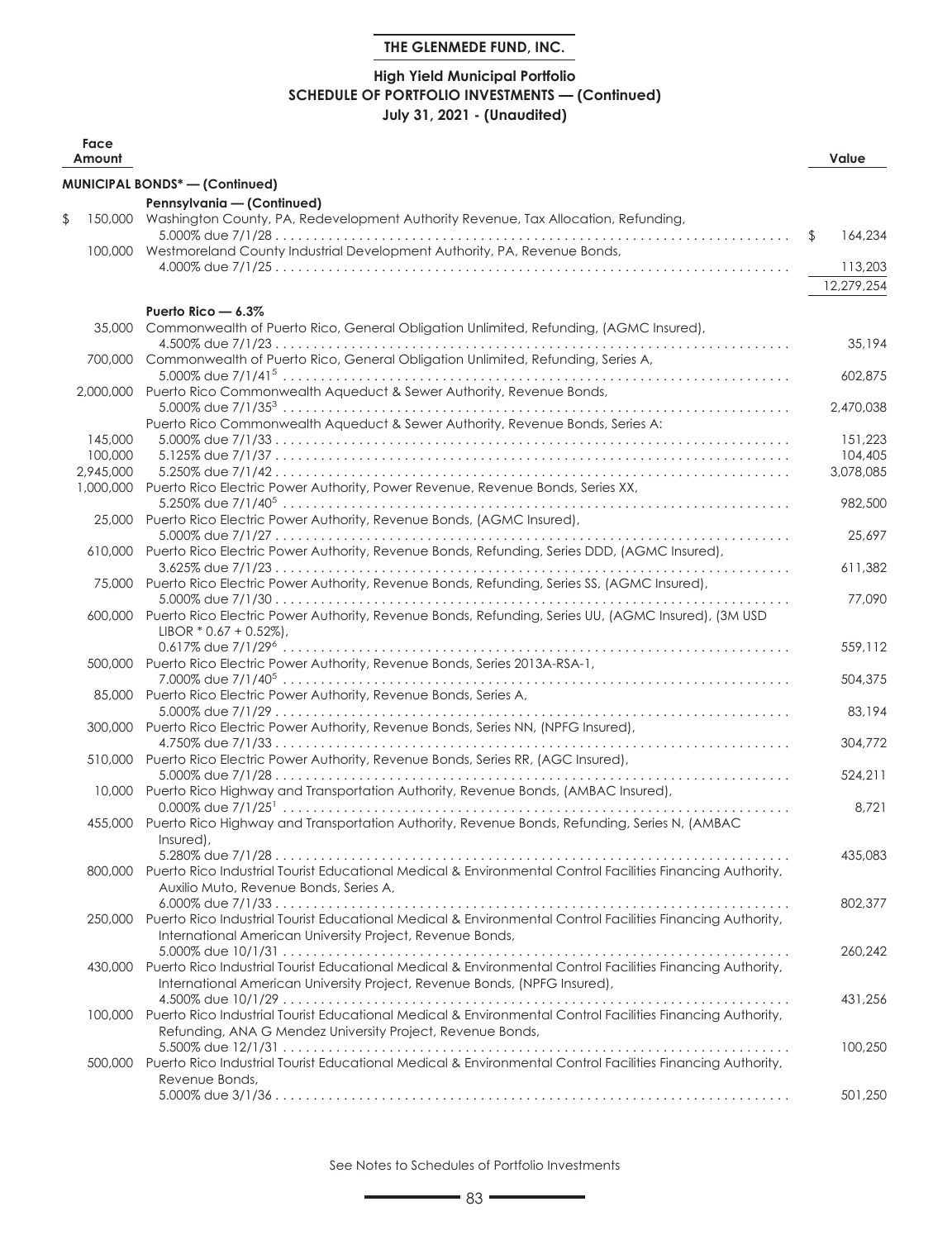## **High Yield Municipal Portfolio SCHEDULE OF PORTFOLIO INVESTMENTS — (Continued) July 31, 2021 - (Unaudited)**

| Face<br>Amount       |                                                                                                                          | Value         |
|----------------------|--------------------------------------------------------------------------------------------------------------------------|---------------|
|                      | <b>MUNICIPAL BONDS*-(Continued)</b>                                                                                      |               |
|                      | Puerto Rico - (Continued)                                                                                                |               |
| \$                   | 540,000 Puerto Rico Infrastructure Financing Authority, Special Tax Revenue, Revenue Bonds, Series A (AMBAC<br>Insured), |               |
|                      |                                                                                                                          | \$<br>268,441 |
|                      | Puerto Rico Sales Tax Financing Corp. Sales Tax Revenue, Revenue Bonds, Series A-1:                                      |               |
| 7,000                |                                                                                                                          | 6,740         |
| 15,000               |                                                                                                                          | 13,753        |
| 14,000               |                                                                                                                          | 12,228        |
| 18,000               |                                                                                                                          | 14,539        |
| 13,243,000           |                                                                                                                          | 3,207,073     |
| 725,000              |                                                                                                                          | 845,372       |
| 500,000              | Puerto Rico Sales Tax Financing Corp. Sales Tax Revenue, Revenue Bonds, Series A-2,                                      |               |
|                      | Puerto Rico Sales Tax Financing Corp., Revenue Bonds, AMBAC Insured:                                                     | 576,163       |
| 209,663              |                                                                                                                          | 68,393        |
| 323.124              |                                                                                                                          | 74,585        |
| 185.000              | University of Puerto Rico, Revenue Bonds, Refunding, Series P, (NPFG Insured),                                           |               |
|                      |                                                                                                                          | 189,898       |
|                      | University of Puerto Rico, Revenue Bonds, Series Q:                                                                      |               |
| 100,000              |                                                                                                                          | 98,750        |
| 150,000              |                                                                                                                          | 147,000       |
|                      |                                                                                                                          | 18,176,267    |
|                      | Rhode Island $-1.1\%$                                                                                                    |               |
|                      | Rhode Island Health & Educational Building Corp., Revenue Bonds, Refunding, Series B:                                    |               |
| 900,000              |                                                                                                                          | 1,036,567     |
| 750,000              |                                                                                                                          | 858,309       |
| 490,000              | Rhode Island State, Housing and Mortgage Finance Corp., Revenue Bonds, Series 69-B, (GNMA / FNMA                         |               |
|                      | / FHLMC Insured),                                                                                                        |               |
|                      |                                                                                                                          | 540,589       |
|                      | 5,000,000 Tobacco Settlement Financing Corp., RI, Revenue Bonds, Series A,                                               |               |
|                      |                                                                                                                          | 823,093       |
|                      |                                                                                                                          | 3,258,558     |
|                      | South Carolina - 1.9%                                                                                                    |               |
| 2.760.004            | Connector 2000 Association, Inc., SC, Revenue Bonds, Series A-1,                                                         |               |
|                      |                                                                                                                          | 713,407       |
| 500,000              | Connector 2000 Association, Inc., SC, Toll Road Revenue, Series A-1,                                                     |               |
|                      |                                                                                                                          | 259,076       |
|                      | 240,000 South Carolina State, Housing Finance & Development Authority, Revenue Bonds, (GNMA / FNMA /                     |               |
|                      | FHLMC/FHA Insured),                                                                                                      |               |
|                      |                                                                                                                          | 260,928       |
|                      | South Carolina State, Jobs-Economic Development Authority, Health Facilities Revenue, Revenue                            |               |
|                      | Bonds, Refunding:                                                                                                        | 460,385       |
| 410,000<br>1,090,000 |                                                                                                                          | 1,209,985     |
| 800,000              | South Carolina State, Jobs-Economic Development Authority, Residential Facilities Revenue, Revenue                       |               |
|                      | Bonds, Refunding,                                                                                                        |               |
|                      |                                                                                                                          | 883,543       |
|                      | South Carolina State, Jobs-Economic Development Authority, Revenue Bonds, Refunding, Series A:                           |               |
| 100,000              |                                                                                                                          | 99.997        |
| 105,000              |                                                                                                                          | 111,149       |
| 200,000              | South Carolina State, Public Service Authority, Revenue Bonds, Refunding, Series A,                                      |               |
|                      |                                                                                                                          | 239,809       |
|                      | South Carolina State, Public Service Authority, Revenue Bonds, Refunding, Series B:                                      |               |
| 500,000              |                                                                                                                          | 606,615       |
| 500,000              |                                                                                                                          | 604,020       |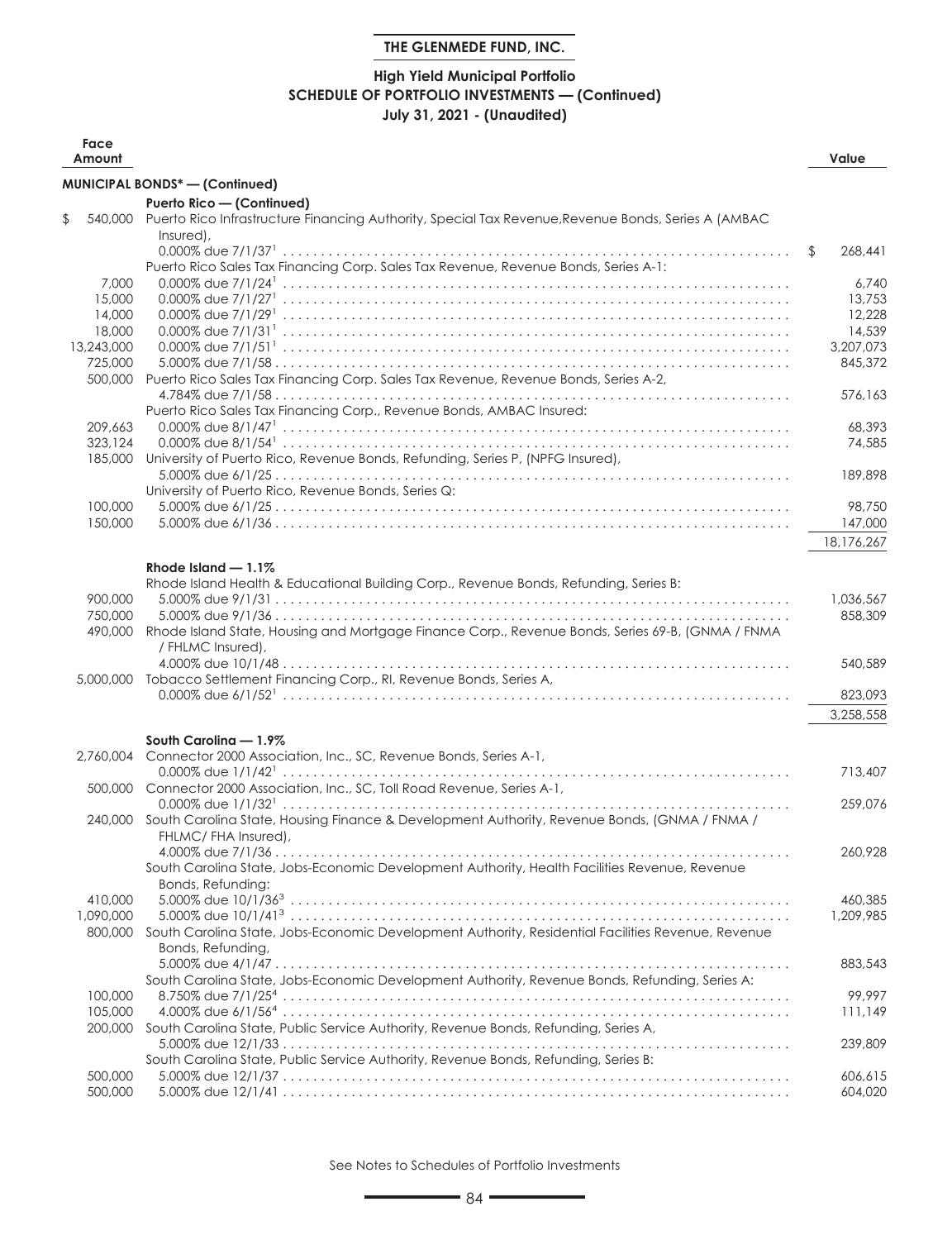## **High Yield Municipal Portfolio SCHEDULE OF PORTFOLIO INVESTMENTS — (Continued) July 31, 2021 - (Unaudited)**

| Face<br>Amount     |                                                                                                                                           | Value             |
|--------------------|-------------------------------------------------------------------------------------------------------------------------------------------|-------------------|
|                    | <b>MUNICIPAL BONDS*-(Confinued)</b>                                                                                                       |                   |
|                    | South Carolina - (Continued)                                                                                                              |                   |
| \$                 | 5,000 South Carolina State, Public Service Authority, Revenue Bonds, Series E,                                                            |                   |
|                    |                                                                                                                                           | 5,910             |
|                    |                                                                                                                                           | 5,454,824         |
|                    | Texas $-3.7\%$                                                                                                                            |                   |
|                    | 645,000 Arlington, TX, Higher Education Finance Corp., Education Revenue, Revenue Bonds, Refunding, Series A,                             |                   |
|                    | 350,000 Arlington, TX, Higher Education Finance Corp., Revenue Bonds, Refunding, Uplift Education, Series A,                              | 748,809           |
|                    | 360,000 Fort Bend County, TX, Industrial Development Corp., NRG Energy, Inc., Revenue Bonds, Series A,                                    | 363,383           |
|                    |                                                                                                                                           | 377,510           |
|                    | 1,510,000 Harris County, TX, Cultural Education Facilities Finance Corp., Brazos Presbyterian Homes Project,<br>Revenue Bonds, Refunding, |                   |
|                    |                                                                                                                                           | 1,679,261         |
|                    | 150,000 Harris County, TX, Cultural Education Facilities Finance Corp., Revenue Bonds, Series A,                                          | 156,374           |
| 500,000            | Matagorda County, TX, Navigation District No. 1, Revenue Bonds, Refunding (AMBAC Insured),                                                |                   |
|                    |                                                                                                                                           | 614.050           |
|                    | 950,000 New Hope Cultural Education Facilities Finance Corp., TX, Retirement Facilities Revenue, Revenue                                  |                   |
|                    | Bonds, Refunding,                                                                                                                         | 1,049,862         |
|                    | 375,000 New Hope Cultural Education Facilities Finance Corp., TX, Retirement Facilities Revenue, Revenue                                  |                   |
|                    | Bonds, Series A,                                                                                                                          | 422,970           |
|                    | New Hope Cultural Education Facilities Finance Corp., TX, Revenue Bonds:                                                                  |                   |
| 250,000            |                                                                                                                                           | 262,814           |
| 400,000            |                                                                                                                                           | 423,056           |
| 215,000            | New Hope Cultural Education Facilities Finance Corp., TX, Revenue Bonds, Series A,                                                        |                   |
| 500,000            | New Hope Cultural Education Facilities Finance Corp., TX, Student Housing Revenue Bonds, Series A,                                        | 254,115           |
|                    |                                                                                                                                           | 621,009           |
|                    | Newark Higher Education Finance Corp., TX, Education Revenue, Revenue Bonds:                                                              |                   |
| 300,000            |                                                                                                                                           | 309,055           |
| 500,000<br>230,000 | Newark Higher Education Finance Corp., TX, Education Revenue, Revenue Bonds, Series A,                                                    | 514,125           |
|                    |                                                                                                                                           | 239,534           |
|                    | Tarrant County, TX, Cultural Education Facilities Finance Corp., Retirement Facilities, Revenue Bonds,                                    |                   |
|                    | Refunding:                                                                                                                                |                   |
| 250,000<br>70,000  |                                                                                                                                           | 270,475<br>74,956 |
| 150,000            |                                                                                                                                           | 168,577           |
| 625,000            |                                                                                                                                           | 678,046           |
|                    | 170,000 Texas State, Department of Housing and Community Affairs, Revenue Bonds, Series A, (GNMA Insured),                                |                   |
|                    |                                                                                                                                           | 189,350           |
|                    | 500,000 Texas State, Municipal Gas Acquisition and Supply Corp. I, Revenue Bonds,                                                         |                   |
|                    | 700,000 Town of Little Elm TX, Special Assessment, Series A,                                                                              | 589,412           |
|                    |                                                                                                                                           | 707,735           |
|                    |                                                                                                                                           | 10,714,478        |
|                    | Utah $-0.4%$                                                                                                                              |                   |
| 500,000            | Hideout Local District No. 1, UT, Special Assessment,                                                                                     |                   |
|                    |                                                                                                                                           | 529,599           |
| 250,000            | Mida Mountain Village, UT, Public Infrastructure District, Special Assessment, Series A,                                                  |                   |
| 270,000            | Mida Mountain Village, UT, Public Infrastucture District, Special Assessment,                                                             | 287,530           |
|                    |                                                                                                                                           | 286,330           |
|                    |                                                                                                                                           | 1,103,459         |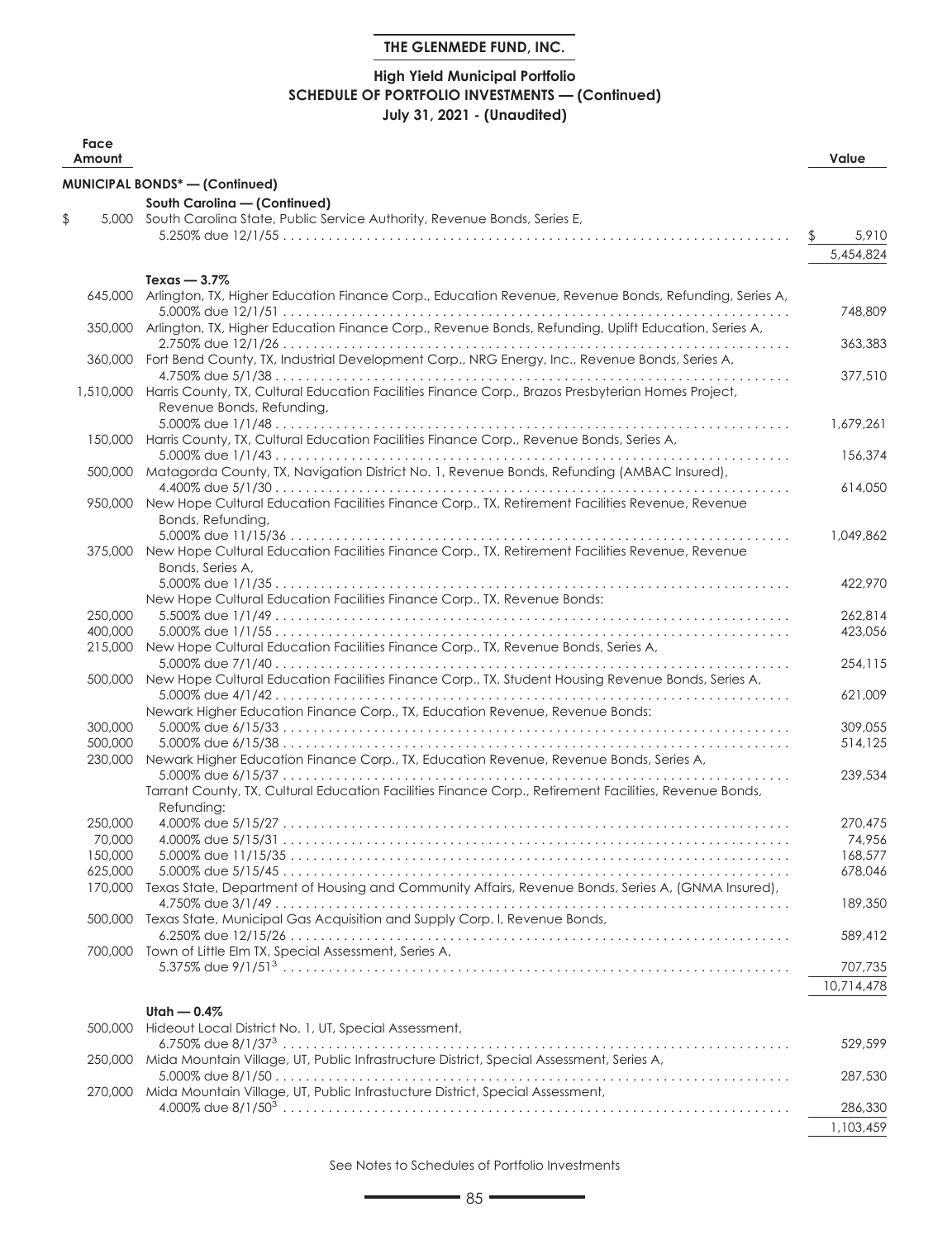## **High Yield Municipal Portfolio SCHEDULE OF PORTFOLIO INVESTMENTS — (Continued) July 31, 2021 - (Unaudited)**

| Face<br>Amount |                                                                                                                  | Value         |
|----------------|------------------------------------------------------------------------------------------------------------------|---------------|
|                | MUNICIPAL BONDS* - (Continued)                                                                                   |               |
|                | Virginia $-2.7\%$                                                                                                |               |
|                | Farmville, VA, Industrial Development Authority Facilities, Revenue Bonds, Refunding, Series A:                  |               |
| \$<br>750,000  |                                                                                                                  | \$<br>918,136 |
| 500,000        |                                                                                                                  | 619,565       |
|                | 500,000 Hanover County, VA, Economic Development Authority, Care Facilities Revenue, Covenant Woods,             |               |
|                | Revenue Bonds, Refunding,                                                                                        |               |
|                |                                                                                                                  | 552,580       |
|                | 295,000 Henrico County, VA, Economic Development Authority Health Care Facilities Revenue, Revenue Bonds,        |               |
|                | Refunding, Series C,                                                                                             |               |
|                |                                                                                                                  | 354,929       |
|                | 500,000 Henrico County, VA, Economic Development Authority, Residencial Care Facility Revenue, Revenue           |               |
|                | Bonds, Series A,                                                                                                 |               |
|                |                                                                                                                  | 553,519       |
|                | 600,000 Henrico County, VA, Economic Development Authority, Residencial Care Facility Revenue, Revenue           |               |
|                | Bonds, Series C,                                                                                                 | 707,253       |
|                | 500,000 Newport News, VA, Industrial Development Authority, Health System Revenue, Revenue Bonds, Series A,      |               |
|                |                                                                                                                  | 584,174       |
|                | 1,000,000 Newport News, VA, Industrial Development Authority, System Revenue, Revenue Bonds,                     |               |
|                |                                                                                                                  | 1,134,866     |
|                | 750,000 Norfolk, VA, Redevelopment and Housing Authority, Revenue Bonds, Series A,                               |               |
|                |                                                                                                                  | 806,932       |
|                | Virginia Small Business Financing Authority, Revenue Bonds:                                                      |               |
| 500,000        |                                                                                                                  | 618,234       |
| 250,000        |                                                                                                                  | 283,999       |
| 500,000        | Virginia State, Small Business Financing Authority, Residential Care Facility Revenue, Revenue Bonds,            |               |
|                | Refunding, Series C,                                                                                             |               |
|                |                                                                                                                  | 537,738       |
|                |                                                                                                                  | 7,671,925     |
|                |                                                                                                                  |               |
| 235,000        | Washington $-2.2\%$<br>Kalispel Tribe of Indians Priority District, WA, Revenue Bonds, Series B,                 |               |
|                |                                                                                                                  | 283,037       |
|                | Washington State Convention Center Public Facilities District, Revenue Bonds:                                    |               |
| 500,000        |                                                                                                                  | 596,619       |
| 250,000        |                                                                                                                  | 321.695       |
| 250,000        |                                                                                                                  | 319,541       |
| 250,000        |                                                                                                                  | 313,456       |
| 748,283        | Washington State Housing Finance Commission, Revenue Bonds, Series A,                                            |               |
|                |                                                                                                                  | 883,260       |
|                | Washington State, Health Care Facilities Authority, Revenue Bonds:                                               |               |
| 200,000        |                                                                                                                  | 259,164       |
| 300,000        |                                                                                                                  | 357,510       |
| 1,125,000      |                                                                                                                  | 1,310,503     |
| 625,000        | Washington State, Housing Finance Commission, Refunding, Judson Park Project, Revenue Bonds,                     |               |
|                |                                                                                                                  | 683,376       |
|                | Washington State, Housing Finance Commission, Rockwood Retirement Communitie, Revenue Bonds:                     |               |
| 500,000        |                                                                                                                  | 564,430       |
| 500,000        |                                                                                                                  | 563,079       |
|                |                                                                                                                  | 6,455,670     |
|                | West Virginia - 0.1%                                                                                             |               |
| 250,000        | West Virginia State, Hospital Finance Authority, Revenue Bonds, Refunding, Series A,                             |               |
|                |                                                                                                                  | 307,202       |
|                |                                                                                                                  |               |
|                | Wisconsin $-3.9\%$<br>Public Finance Authority, WI, Charter School Portfolio Project, Revenue Bonds, Series A-1, |               |
| 250,000        |                                                                                                                  | 294,182       |
|                |                                                                                                                  |               |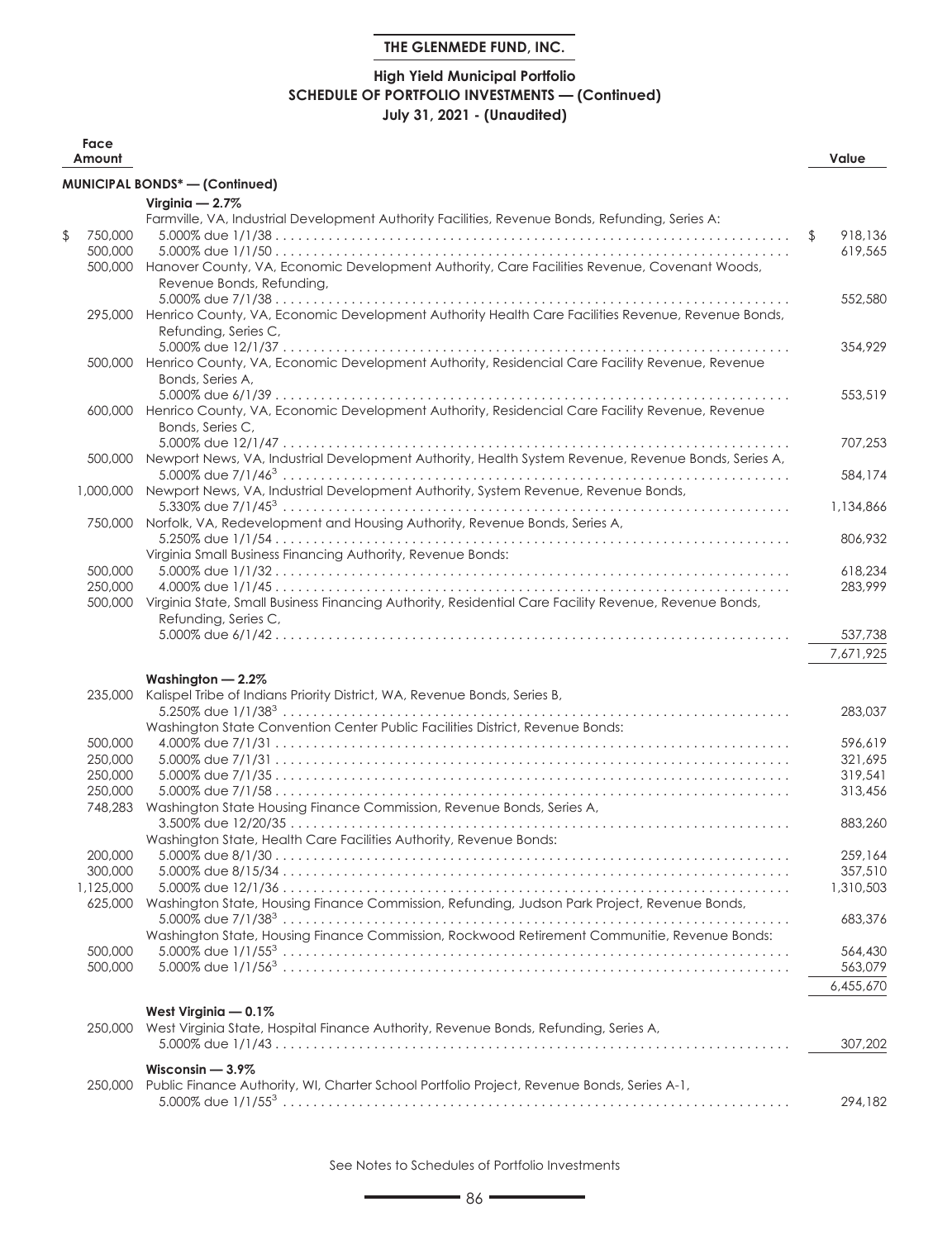## **High Yield Municipal Portfolio SCHEDULE OF PORTFOLIO INVESTMENTS — (Continued) July 31, 2021 - (Unaudited)**

| Face<br>Amount           |                                                                                                            | Value               |
|--------------------------|------------------------------------------------------------------------------------------------------------|---------------------|
|                          | <b>MUNICIPAL BONDS*-(Confinued)</b>                                                                        |                     |
|                          | Wisconsin - (Continued)                                                                                    |                     |
| \$<br>500.000            | Public Finance Authority, WI, Charter School Revenue, Revenue Bonds, Series A,                             |                     |
|                          |                                                                                                            | 571.874<br>\$       |
| 115,000                  | Public Finance Authority, WI, Hospital Facility Authority, Revenue Bonds, Refunding, Series A,             |                     |
|                          |                                                                                                            | 136,100             |
|                          | Public Finance Authority, WI, Retirement Facility Revenue, Revenue Bonds, Refunding:                       |                     |
| 250,000                  |                                                                                                            | 272,238             |
| 500,000                  |                                                                                                            | 574.817             |
|                          | Public Finance Authority, WI, Revenue Bond:                                                                |                     |
| 250,000                  |                                                                                                            | 285,137             |
| 135,000                  |                                                                                                            | 161,830             |
|                          | Public Finance Authority, WI, Revenue Bonds:                                                               |                     |
| 375,000                  |                                                                                                            | 423,886             |
| 130,000                  |                                                                                                            | 160,030             |
| 250,000                  |                                                                                                            | 297,587             |
| 750,000                  |                                                                                                            | 873,184             |
| 135,000                  |                                                                                                            | 161,398             |
| 260,000                  | Public Finance Authority, WI, Revenue Bonds, Refunding,                                                    |                     |
|                          |                                                                                                            | 298.665             |
| 1,000,000                | Public Finance Authority, WI, Revenue Bonds, Series A,                                                     |                     |
|                          |                                                                                                            | 1.165.516           |
|                          | Public Finance Authority, WI, School Education Revenue, Revenue Bonds:                                     |                     |
| 295,000                  |                                                                                                            | 321,088             |
| 500,000                  |                                                                                                            | 524,468             |
| 350,000                  | Public Finance Authority, WI, Senior Living Revenue, Mary's Woods at Marylhurst Project, Revenue           |                     |
|                          | Bonds, Refunding, Series A,                                                                                |                     |
|                          |                                                                                                            | 388,070             |
|                          | 70,000 Public Finance Authority, WI, Senior Living Revenue, Rose Village Project, Revenue Bonds, Series A, |                     |
|                          |                                                                                                            | 73,913              |
| 500,000                  | Public Finance Authority, WI, Student Housing, Revenue Bonds (AGMC Insured),                               |                     |
|                          |                                                                                                            | 603,299             |
| 1,060,000                | Public Finance Authority, WI, Student Housing, Revenue Bonds, Series A,                                    |                     |
|                          |                                                                                                            | 1,201,252           |
|                          | Wisconsin State, Health & Educational Facilities Authority Revenue, Revenue Bonds, Refunding:              |                     |
| 955,000                  |                                                                                                            | 1,057,221           |
| 390,000                  |                                                                                                            | 390,000             |
|                          | Wisconsin State, Housing and Economic Development Authority, Home Ownership Revenue, Revenue               |                     |
|                          | Bonds, Series D:                                                                                           |                     |
| 35,000                   |                                                                                                            | 35,052              |
| 795,000                  |                                                                                                            | 872,880             |
|                          |                                                                                                            | 11,143,687          |
|                          | Other Territory - 0.4%                                                                                     |                     |
| 722,175                  | Federal Home Loan Mortgage Corporation Multifamily ML-05 Certificates, Revenue Bonds, Class AUS,           |                     |
|                          |                                                                                                            | 837,744             |
|                          | 719,411 Federal Home Loan Mortgage Corporation Multifamily ML-10 Certificates, Class AUS,                  |                     |
|                          |                                                                                                            | 154,770             |
| 264,783                  | Federal Home Loan Mortgage Corporation Multifamily ML-10 Certificates, Class AUS,                          |                     |
|                          |                                                                                                            | 279,266             |
|                          |                                                                                                            |                     |
|                          | <b>TOTAL MUNICIPAL BONDS</b>                                                                               |                     |
|                          |                                                                                                            | 286,514,987         |
| <b>TOTAL INVESTMENTS</b> |                                                                                                            |                     |
|                          |                                                                                                            | 99.3% \$286,514,987 |
|                          |                                                                                                            |                     |
|                          | 0.7                                                                                                        | 1,882,555           |
|                          |                                                                                                            |                     |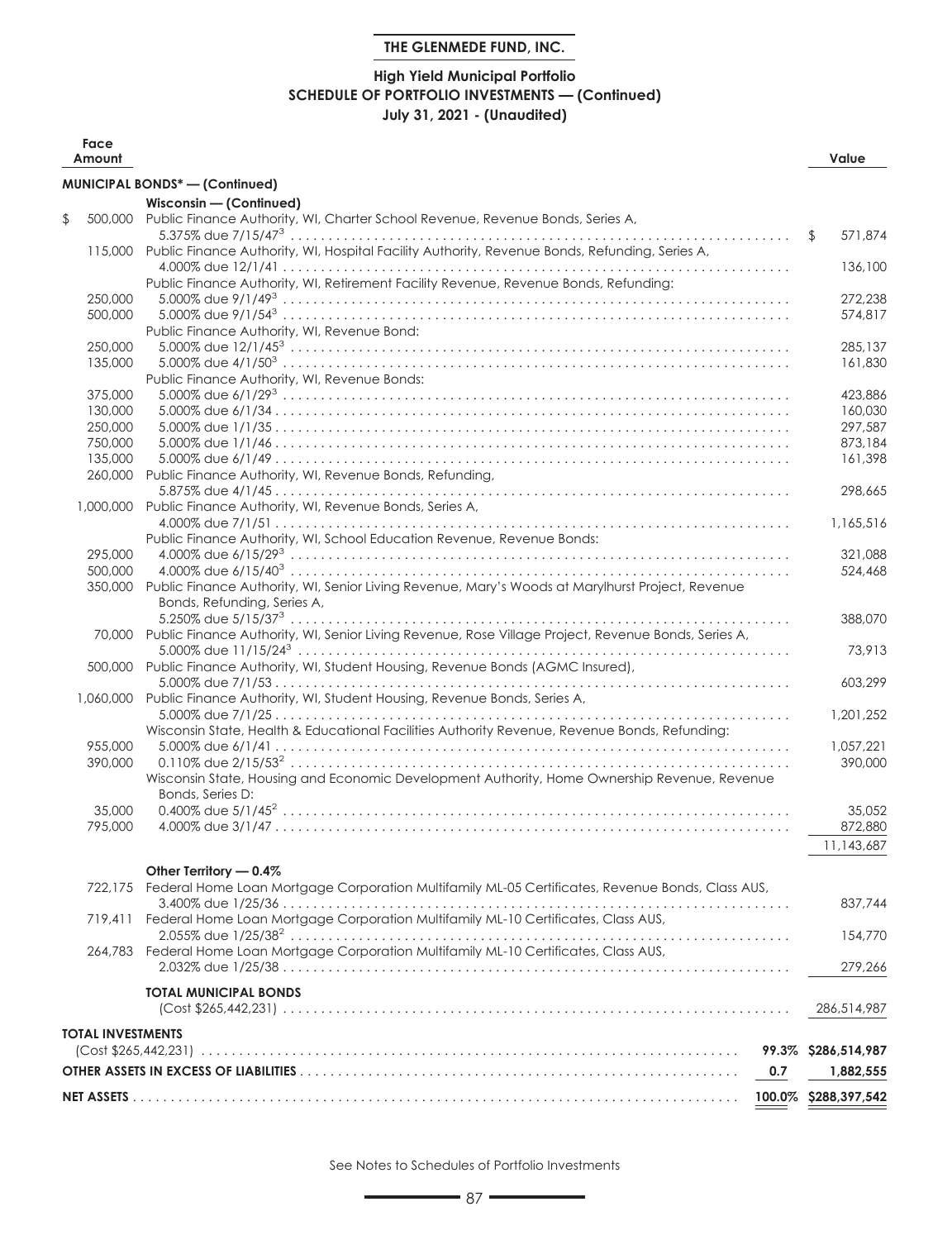### **High Yield Municipal Portfolio SCHEDULE OF PORTFOLIO INVESTMENTS — (Concluded) July 31, 2021 - (Unaudited)**

\* Percentages indicated are based on net assets.

- <sup>3</sup> Security exempt from registration under Rule 144A of the Securities Act of 1933, as amended. This security may be resold in transactions exempt from registration, normally to qualified buyers. At July 31, 2021, these securities, which are not illiquid, amounted to \$40,494,759 or 14.0% of net assets for the Fund.
- <sup>4</sup> When-issued security.
- <sup>5</sup> This security is in default. See Note 1.
- <sup>6</sup> Floating Rate Bond. Rate shown is as of July 31, 2021.

Abbreviations:

AGC — Assurance Guaranty Corporation

AGMC — Assured Guaranty Municipal Corporation

AMBAC — American Municipal Bond Assurance Corporation

BAM — Build America Mutual

FHA — Federal Housing Administration

FHLMC — Federal Home Loan Mortgage Corporation

FNMA — Federal National Mortgage Association GNMA — Government National Mortgage Association

MBIA — Municipal Bond Investors Assurance

NPFG — National Public Finance Guarantee Corporation

SIFMA — Securities Industry and Financial Markets Association

Zero Coupon Bond.

<sup>&</sup>lt;sup>2</sup> Variable/Floating interest rate security. Certain variable/floating interest rate securities are not based on a published reference rate and spread but are determined by the issuer or agent and are based on current market conditions. These securities do not indicate a reference rate and spread in their description above. Rate presented is as of July 31, 2021.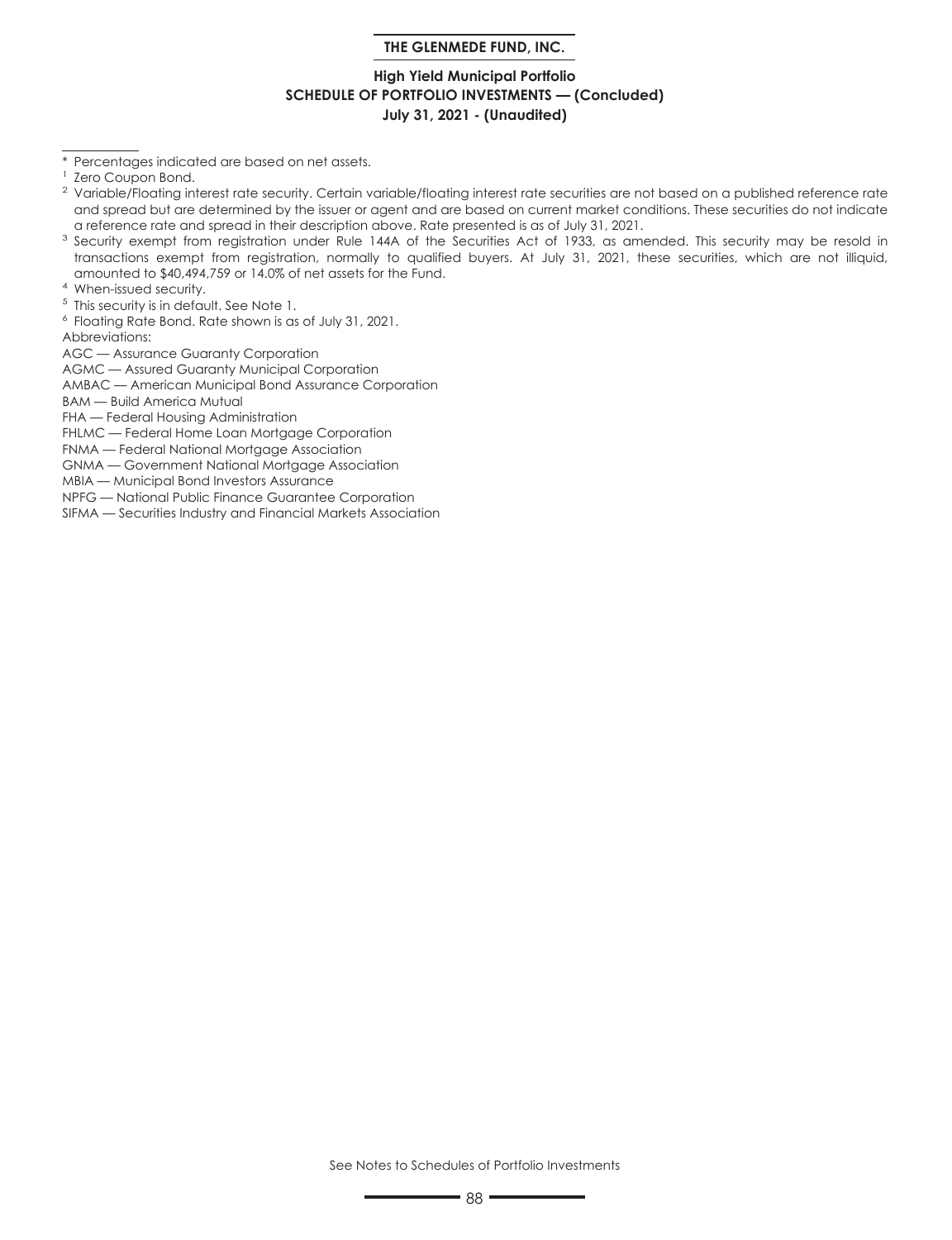#### **Notes to Schedules of Portfolio Investments (Unaudited)**

#### **1. Organization and Significant Accounting Policies**

As of July 31, 2021, The Glenmede Fund, Inc. (the "Fund") consists of seventeen portfolios: the Quantitative U.S. Large Cap Core Equity Portfolio, the Quantitative U.S. Large Cap Growth Equity Portfolio, the Quantitative U.S. Large Cap Value Equity Portfolio, the Quantitative U.S. Small Cap Equity Portfolio, the Quantitative International Equity Portfolio, the Responsible ESG U.S. Equity Portfolio, the Women in Leadership U.S. Equity Portfolio, the Quantitative U.S. Long/Short Equity Portfolio, the Quantitative U.S. Total Market Equity Portfolio, the Strategic Equity Portfolio, the Small Cap Equity Portfolio, the Equity Income Portfolio, the Secured Options Portfolio, the Global Secured Options Portfolio, the Core Fixed Income Portfolio, the Short Term Tax Aware Fixed Income Portfolio and the High Yield Municipal Portfolio (each, a "Portfolio" and collectively, the "Portfolios"). The Fund was incorporated in the State of Maryland on June 30, 1988, and is registered with the Securities and Exchange Commission (the "SEC") under the Investment Company Act of 1940, as amended (the "1940 Act"), as an open-end management investment company.

Since January 2, 1998, the Small Cap Equity Portfolio has consisted of two classes of shares: the Advisor Class and the Institutional Class. Since June 30, 2015, the Quantitative U.S. Large Cap Core Equity Portfolio and the Quantitative U.S. Large Cap Growth Equity Portfolio have offered two classes of shares: the Advisor Class and the Institutional Class. The Institutional classes commenced operations on December 30, 2015 and November 5, 2015, respectively. Since July 14, 2016, the Secured Options Portfolio has offered two classes of shares: the Advisor Class and the Institutional Class. The Institutional Class shares of the Secured Options Portfolio commenced operations on November 9, 2016. Since February 14, 2019, Quantitative U.S. Long/Short Equity Portfolio has offered two classes of shares: the Advisor Class and the Institutional Class. As of that date, the existing class of the Quantitative U.S. Long/Short Equity Portfolio changed its name to the Advisor Class. The Institutional Class shares of the Quantitative U.S. Long/Short Equity Portfolio commenced operations on September 13, 2019. The High Yield Municipal Portfolio, the Responsible ESG U.S. Equity Portfolio and the Women in Leadership U.S. Equity Portfolio commenced operations on December 22, 2015. The Short Term Tax Aware Fixed Income Portfolio commenced operations on June 29, 2016. The Equity Income Portfolio commenced operations on December 21, 2016. The Quantitative U.S. Large Cap Value Equity Portfolio and Quantitative U.S. Small Cap Equity Portfolio commenced operations on November 13, 2017.

*Valuation of Securities:* Equity securities and options listed on a U.S. securities exchange, including exchangetraded funds ("ETFs"), for which market quotations are readily available are valued at the last quoted sale price as of the close of the exchange's regular trading hours on the day the valuation is made. These securities are typically categorized as Level 1 in the fair value hierarchy. Price information on listed securities is taken from the exchange where the securities are primarily traded. Securities traded on the NASDAQ System are valued at the NASDAQ Official Closing Price ("NOCP") and are typically categorized as Level 1 in the fair value hierarchy. Unlisted equity securities and listed securities not traded on the valuation date for which market quotations are readily available are valued at an amount that does not exceed the asked price and is not less than the bid price and are typically categorized as Level 2. If no sales are reported, exchange traded options are valued at the mean of the bid and ask price and are typically categorized as Level 2. Options traded over-the-counter are valued using prices supplied by dealers and are typically categorized as Level 2. Securities and options listed on a foreign exchange and unlisted foreign securities that are traded on the valuation date are valued at the last quoted sales price available before the time when assets are valued and are typically categorized as Level 1. Investments in open-end registered investment companies are valued at their respective net asset values ("NAVs") as reported by such companies, and are typically categorized as Level 1.

Bonds and other fixed-income securities are valued at the most recent quoted bid price or, when exchange valuations are used, at the latest quoted sale price on the day of valuation. Such securities are typically categorized as Level 2 in the fair value hierarchy. In addition, bond and other fixed-income securities may be valued on the basis of prices provided by a pricing service or by using a matrix or formula. In such instances, when the Portfolio's investment advisor believes such prices reflect the fair market value of such securities and are based on observable inputs, these securities are typically categorized as Level 2. Debt securities purchased with maturities of 60 days or less at the time of purchase are valued at amortized cost and are typically categorized as Level 2. Amortized cost valuation involves valuing an instrument at its cost initially and thereafter assuming a constant amortization to maturity of any discount or premium, regardless of the effect of fluctuating interest rates on the market value of the instrument.

When market quotations are not readily available or events occur that make established valuation methods unreliable, securities and other assets are valued in a manner that is intended to reflect their fair value as determined in accordance with procedures approved by the Board of Directors of the Fund (the "Board") and are typically categorized as Level 3 in the fair value hierarchy. The fair value of securities is generally determined as the amount that a Portfolio could reasonably expect to realize from an orderly disposition of such securities over a reasonable period of time. By its nature, a fair value price is a good faith estimate of the value of a security at a given point in time and does not reflect an actual market price, which may be different by a material amount.

Financial Accounting Standards Board ("FASB") Statement of Financial Accounting Standard Codification ("ASC") Topic 820, "Fair Value Measurements" defines fair value, establishes a three-level hierarchy for measuring fair value and expands disclosure about fair value measurements. The valuation hierarchy is based upon the transparency of inputs to the valuation of each Portfolio's investments. Inputs refer broadly to the assumptions that market participants would use in pricing a security. Observable inputs are inputs that reflect the assumptions market participants would use in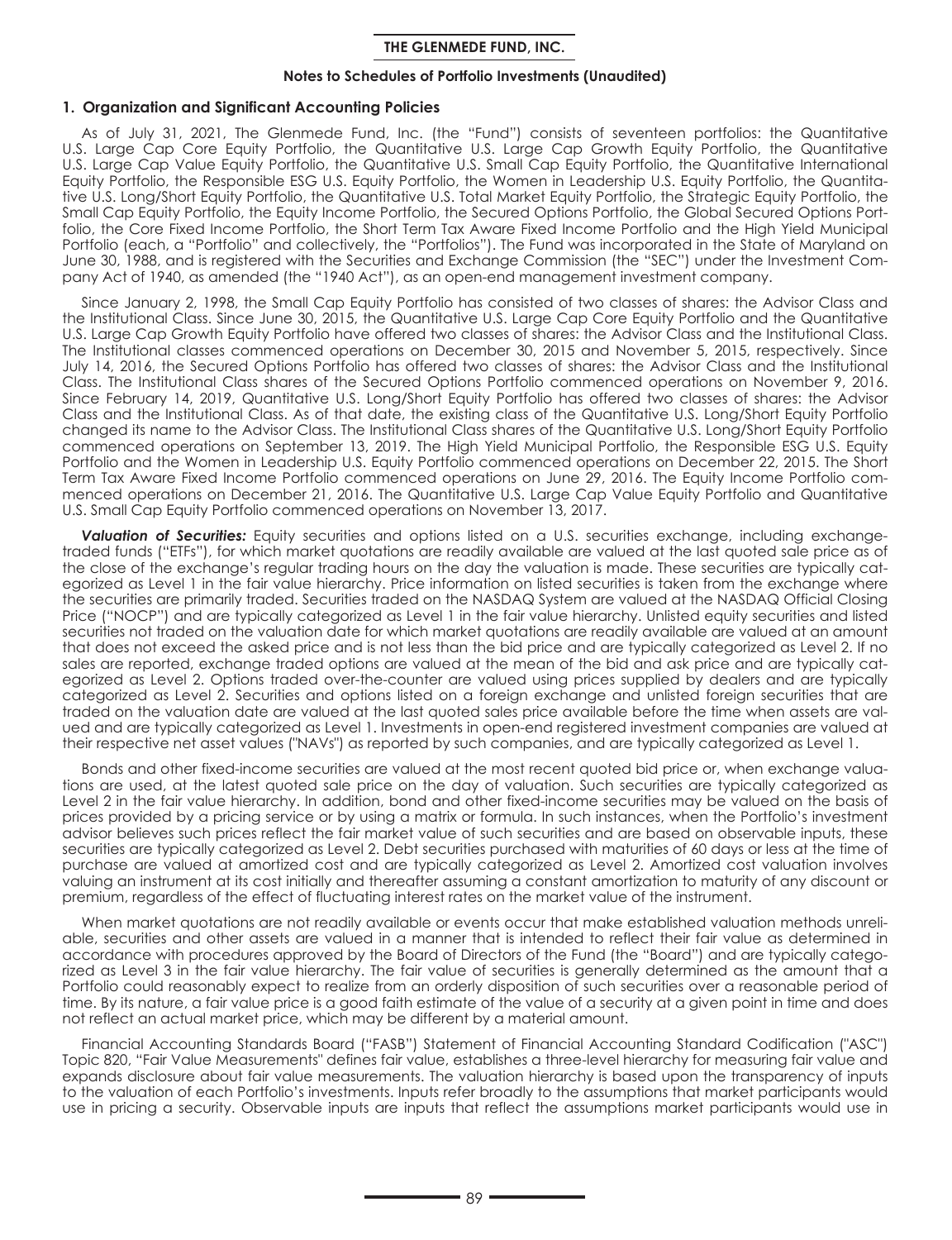### **Notes to Schedules of Portfolio Investments (Unaudited) — (Continued)**

pricing the asset or liability based on market data obtained from sources independent of the reporting entity. Unobservable inputs are inputs that reflect the reporting entity's own assumptions about the assumptions market participants would use in pricing the asset or liability based on the best information available in the circumstances. These inputs are summarized in the three levels listed below:

Level 1 — quoted prices in active markets for identical investments;

Level 2 — other significant observable inputs (including quoted prices for similar investments, interest rates, prepayment speeds, credit risk, adjusted quoted prices on foreign equity securities and others) or valuations based on quoted prices in markets that are not active; and

Level 3 — significant unobservable inputs (including the Fund's own assumptions in determining the fair value of investments).

The inputs or methodology used for valuing securities are not necessarily an indication of the risks associated with investing in those securities.

Changes in valuation techniques may result in changing an investment's assigned level within the hierarchy.

The Quantitative U.S. Large Cap Core Equity Portfolio, Quantitative U.S. Large Cap Growth Equity Portfolio, Quantitative U.S. Large Cap Value Equity Portfolio, Quantitative International Equity Portfolio, Responsible ESG U.S. Equity Portfolio, Women in Leadership U.S. Equity Portfolio, Quantitative U.S. Long/Short Equity Portfolio, Quantitative U.S. Total Market Equity Portfolio, Strategic Equity Portfolio, Small Cap Equity Portfolio and Equity Income Portfolio had all investments with corresponding industries at Level 1 except repurchase agreements which were at Level 2, at July 31, 2021. The High Yield Municipal Portfolio had all investments with corresponding states at Level 2 at July 31, 2021.

The Portfolios did not recognize any Level 3 transfers as of the quarter ended July 31, 2021. Transfers into and out of a level are typically recognized at the end of the reporting period.

The following is a summary of the inputs used as of July 31, 2021 in valuing the assets and liabilities of the Quantitative U.S. Small Cap Equity Portfolio, Secured Options Portfolio, Global Secured Options Portfolio, Core Fixed Income Portfolio and Short Term Tax Aware Fixed Income Portfolio:

#### **Quantitative U.S. Small Cap Equity Portfolio**

#### **ASSETS VALUATION INPUT**

| <b>Description</b>                             | Quoted<br><b>Prices</b> in<br>Active<br><b>Markets for</b><br>Identical<br><b>Assets</b><br>(Level 1) | Significant<br>Other<br>Observable<br>Inputs<br>(Level 2) | Significant<br>Unobservable<br>Inputs<br>(Level 3) | Total       |
|------------------------------------------------|-------------------------------------------------------------------------------------------------------|-----------------------------------------------------------|----------------------------------------------------|-------------|
| Common Stocks                                  |                                                                                                       |                                                           |                                                    |             |
|                                                | \$<br>8,505                                                                                           | \$                                                        | $s-$                                               | \$<br>8,505 |
|                                                | 26,883                                                                                                |                                                           |                                                    | 26,883      |
|                                                | 126,472                                                                                               |                                                           |                                                    | 126,472     |
|                                                | 12,216                                                                                                |                                                           |                                                    | 12.216      |
|                                                | 135,760                                                                                               |                                                           |                                                    | 135,760     |
|                                                | 42,830                                                                                                |                                                           |                                                    | 42,830      |
|                                                | 26,165                                                                                                |                                                           |                                                    | 26,165      |
|                                                | 11,873                                                                                                |                                                           |                                                    | 11,873      |
| Commercial Services & Supplies                 | 38,252                                                                                                |                                                           |                                                    | 38,252      |
| Communications Equipment                       | 16,426                                                                                                |                                                           |                                                    | 16,426      |
|                                                | 12,139                                                                                                |                                                           |                                                    | 12,139      |
|                                                | 34,054                                                                                                |                                                           |                                                    | 34,054      |
|                                                | 11,876                                                                                                |                                                           |                                                    | 11,876      |
| Diversified Consumer Services                  | 18,229                                                                                                |                                                           |                                                    | 18,229      |
| Diversified Telecommunication Services         | 5,454                                                                                                 |                                                           |                                                    | 5,454       |
|                                                | 7,586                                                                                                 |                                                           |                                                    | 7.586       |
| Electronic Equipment, Instruments & Components | 27,129                                                                                                |                                                           |                                                    | 27,129      |
| Energy Equipment & Services                    | 10,595                                                                                                |                                                           |                                                    | 10,595      |
| Equity Real Estate Investment Trusts           | 116,547                                                                                               |                                                           |                                                    | 116,547     |
|                                                | 15,662                                                                                                |                                                           |                                                    | 15,662      |
|                                                | 31,815                                                                                                |                                                           |                                                    | 31,815      |
| Health Care Equipment & Supplies               | 26,008                                                                                                |                                                           |                                                    | 26,008      |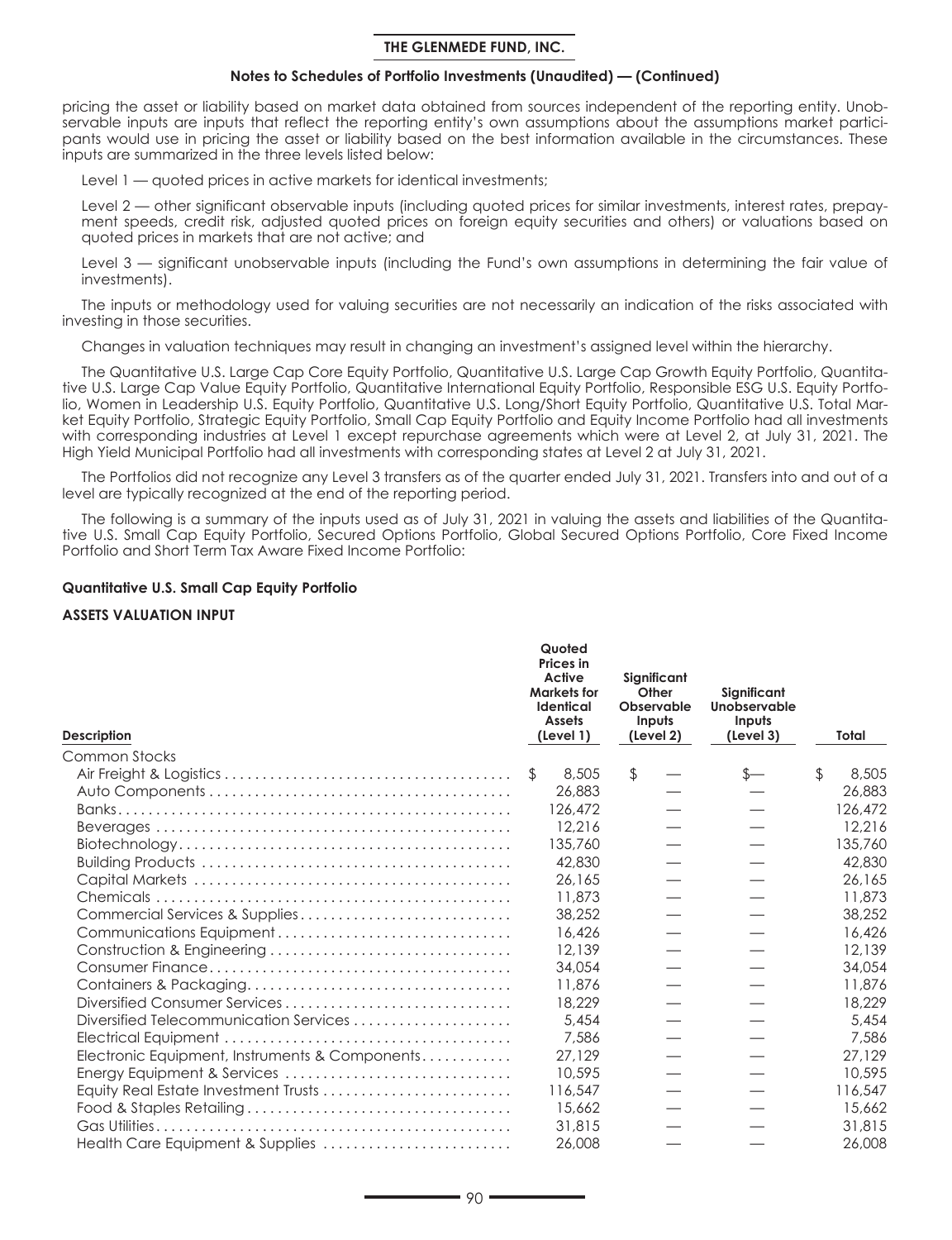## **Notes to Schedules of Portfolio Investments (Unaudited) — (Continued)**

| Description                               |              | Quoted<br><b>Prices</b> in<br>Active<br><b>Markets for</b><br><b>Identical</b><br><b>Assets</b><br>(Level 1) |               | Significant<br>Other<br>Observable<br>Inputs<br>(Level 2) | Significant<br>Unobservable<br>Inputs<br>(Level 3) | Total        |
|-------------------------------------------|--------------|--------------------------------------------------------------------------------------------------------------|---------------|-----------------------------------------------------------|----------------------------------------------------|--------------|
| Health Care Providers & Services          | $\mathbb{S}$ | 53,444                                                                                                       | $\frac{1}{2}$ |                                                           | $s-$                                               | \$<br>53,444 |
|                                           |              | 12,468                                                                                                       |               |                                                           |                                                    | 12,468       |
| Hotels, Restaurants & Leisure             |              | 19,086                                                                                                       |               |                                                           |                                                    | 19,086       |
|                                           |              | 28,853                                                                                                       |               |                                                           |                                                    | 28,853       |
|                                           |              | 13,944                                                                                                       |               |                                                           |                                                    | 13,944       |
|                                           |              | 24,291                                                                                                       |               |                                                           |                                                    | 24,291       |
|                                           |              | 67,115                                                                                                       |               |                                                           |                                                    | 67,115       |
| Leisure Equipment & Products              |              | 18,297                                                                                                       |               |                                                           |                                                    | 18.297       |
|                                           |              | 10,827                                                                                                       |               |                                                           |                                                    | 10.827       |
|                                           |              | 51.479                                                                                                       |               |                                                           |                                                    | 51,479       |
|                                           |              | 39,030                                                                                                       |               |                                                           |                                                    | 39,030       |
| Mortgage Real Estate Investment Trust     |              | 13,022                                                                                                       |               |                                                           |                                                    | 13,022       |
|                                           |              | 8,987                                                                                                        |               |                                                           |                                                    | 8.987        |
| Oil, Gas & Consumable Fuels               |              | 35,425                                                                                                       |               |                                                           |                                                    | 35,425       |
|                                           |              | 16,308                                                                                                       |               |                                                           |                                                    | 16,308       |
|                                           |              | 6.162                                                                                                        |               |                                                           |                                                    | 6.162        |
|                                           |              | 21.691                                                                                                       |               |                                                           | $()^*$                                             | 21.691       |
|                                           |              | 24,151                                                                                                       |               |                                                           |                                                    | 24,151       |
| Real Estate Management & Development      |              | 13,325                                                                                                       |               |                                                           |                                                    | 13,325       |
| Semiconductors & Semiconductor Equipment  |              | 56,522                                                                                                       |               |                                                           |                                                    | 56,522       |
|                                           |              | 34,090                                                                                                       |               |                                                           |                                                    | 34,090       |
|                                           |              | 41,113                                                                                                       |               |                                                           |                                                    | 41,113       |
| Textiles, Apparel & Luxury Goods          |              | 6.174                                                                                                        |               |                                                           |                                                    | 6.174        |
|                                           |              | 18,649                                                                                                       |               |                                                           |                                                    | 18,649       |
| Trading Companies & Distributors          |              | 66,301                                                                                                       |               |                                                           |                                                    | 66,301       |
| Wireless Telecommunication Services       |              | 23,973                                                                                                       |               |                                                           |                                                    | 23,973       |
|                                           |              | 1,487,203                                                                                                    |               |                                                           |                                                    | 1,487,203    |
|                                           |              |                                                                                                              |               | 24,795                                                    |                                                    | 24,795       |
| Investment of Security Lending Collateral |              | 21,789                                                                                                       |               |                                                           |                                                    | 21,789       |
|                                           |              | 1,508,992                                                                                                    |               | 24,795                                                    | $\mathsf O$                                        | 1,533,787    |
|                                           |              | \$1,508,992                                                                                                  |               | \$24,795                                                  | \$0                                                | \$1,533,787  |

\* Includes one security priced at \$0.

# **Secured Options Portfolio**

## **ASSETS VALUATION INPUT**

| <b>Description</b>                               | Quoted<br>Prices in<br>Active<br><b>Markets for</b><br><b>Identical</b><br><b>Assets</b><br>(Level 1) | Significant<br>Other<br>Observable<br>Inputs<br>(Level 2) | Significant<br>Unobservable<br>Inputs<br>(Level 3) | Total         |
|--------------------------------------------------|-------------------------------------------------------------------------------------------------------|-----------------------------------------------------------|----------------------------------------------------|---------------|
|                                                  | \$21,785,571                                                                                          | $\mathcal{F}$                                             | $S-$                                               | \$21,785,571  |
|                                                  |                                                                                                       | 109,981,025                                               |                                                    | 109,981,025   |
| Repurchase Agreement<br><b>Purchased Options</b> |                                                                                                       | 13,288,545                                                |                                                    | 13,288,545    |
|                                                  | 362,817,000                                                                                           |                                                           |                                                    | 362,817,000   |
|                                                  | 6,656,000                                                                                             |                                                           |                                                    | 6,656,000     |
| Total Purchased Options                          | 369,473,000                                                                                           |                                                           |                                                    | 369,473,000   |
|                                                  | 391,258,571                                                                                           | 123,269,570                                               |                                                    | 514,528,141   |
| Total                                            | \$391,258,571                                                                                         | \$123,269,570                                             |                                                    | \$514,528,141 |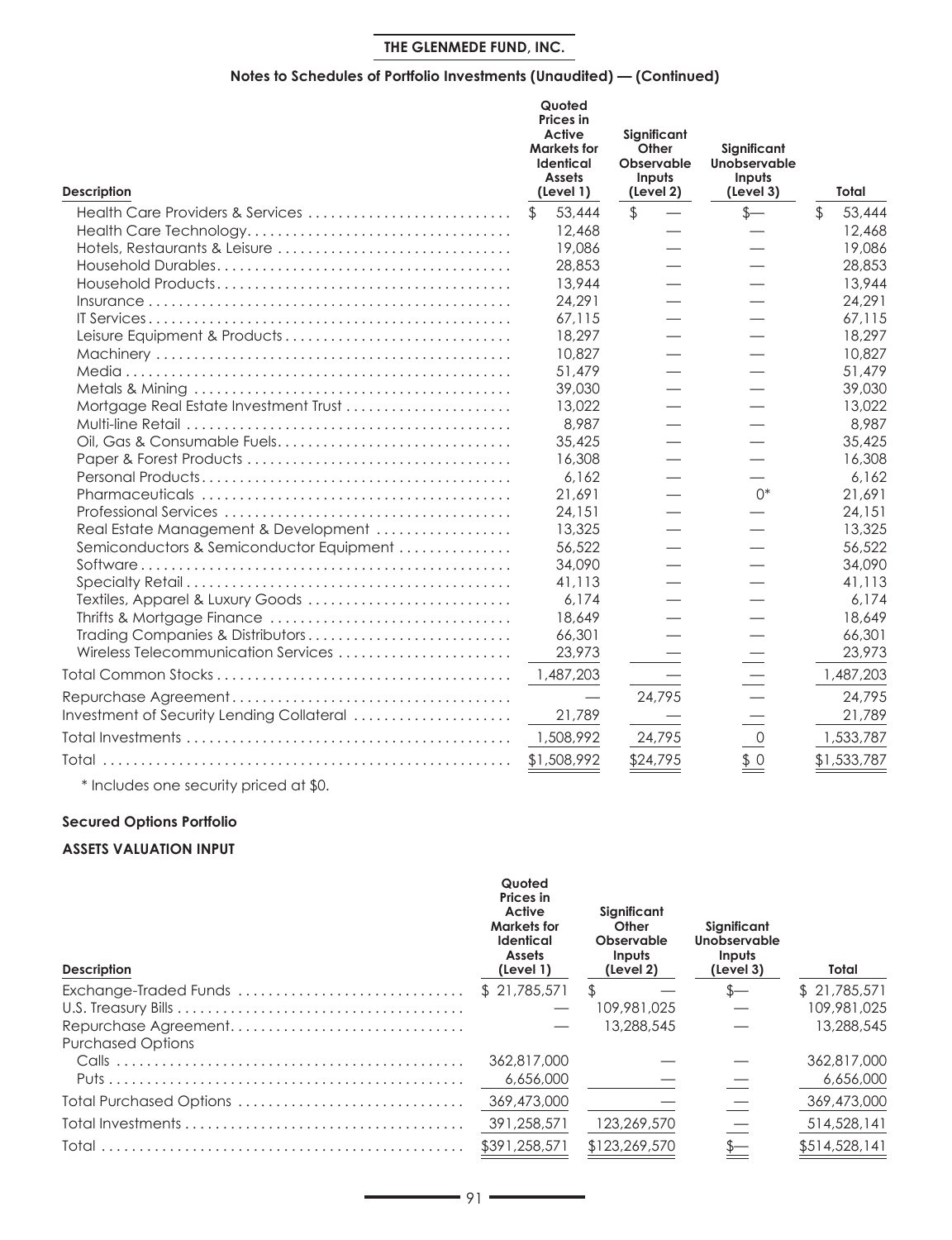## **Notes to Schedules of Portfolio Investments (Unaudited) — (Continued)**

## **LIABILITIES VALUATION INPUT**

| <b>Description</b>     | Quoted<br>Prices in<br>Active<br><b>Markets for</b><br><b>Identical</b><br><b>Assets</b><br>(Level 1) | Significant<br>Other<br>Observable<br>Inputs<br>(Level 2) | Sianificant<br>Unobservable<br>Inputs<br>(Level 3) | Total             |
|------------------------|-------------------------------------------------------------------------------------------------------|-----------------------------------------------------------|----------------------------------------------------|-------------------|
| <b>Written Options</b> |                                                                                                       |                                                           |                                                    |                   |
|                        | \$(109, 213, 000)                                                                                     |                                                           |                                                    | \$(109, 213, 000) |
|                        | (4,490,650)                                                                                           |                                                           |                                                    | (4,490,650)       |
|                        | (113,703,650)                                                                                         |                                                           |                                                    | (113,703,650)     |
|                        | \$(113,703,650)                                                                                       |                                                           |                                                    | \$(113,703,650)   |

# **Global Secured Options Portfolio**

## **ASSETS VALUATION INPUT**

| <b>Description</b>       | Quoted<br><b>Prices</b> in<br>Active<br><b>Markets for</b><br><b>Identical</b><br><b>Assets</b><br>(Level 1) | Sianificant<br>Other<br>Observable<br><b>Inputs</b><br>(Level 2) | Significant<br>Unobservable<br>Inputs<br>(Level 3) | Total        |
|--------------------------|--------------------------------------------------------------------------------------------------------------|------------------------------------------------------------------|----------------------------------------------------|--------------|
|                          | 180,600                                                                                                      | S.                                                               |                                                    | 180,600      |
|                          |                                                                                                              | 3,699,364                                                        |                                                    | 3,699,364    |
| <b>Purchased Options</b> |                                                                                                              | 1,216,673                                                        |                                                    | 1,216,673    |
|                          | 13,954,500                                                                                                   |                                                                  |                                                    | 13,954,500   |
|                          | 256,000                                                                                                      |                                                                  |                                                    | 256,000      |
|                          | 14,210,500                                                                                                   |                                                                  |                                                    | 14,210,500   |
|                          | 14,391,100                                                                                                   | 4,916,037                                                        |                                                    | 19,307,137   |
| Total                    | \$14,391,100                                                                                                 | \$4,916,037                                                      |                                                    | \$19,307,137 |

## **LIABILITIES VALUATION INPUT**

| <b>Description</b>     | Quoted<br>Prices in<br>Active<br><b>Markets for</b><br><b>Identical</b><br><b>Assets</b><br>(Level 1) | Significant<br>Other<br>Observable<br>Inputs<br>(Level 2) | Significant<br>Unobservable<br>Inputs<br>(Level 3) | Total           |
|------------------------|-------------------------------------------------------------------------------------------------------|-----------------------------------------------------------|----------------------------------------------------|-----------------|
| <b>Written Options</b> |                                                                                                       |                                                           |                                                    |                 |
|                        |                                                                                                       |                                                           |                                                    | \$ (4,200,500)  |
|                        | (245, 045)                                                                                            |                                                           |                                                    | (245, 045)      |
|                        | (4,445,545)                                                                                           |                                                           |                                                    | (4,445,545)     |
|                        | \$1,445,545]                                                                                          |                                                           |                                                    | $$$ (4,445,545) |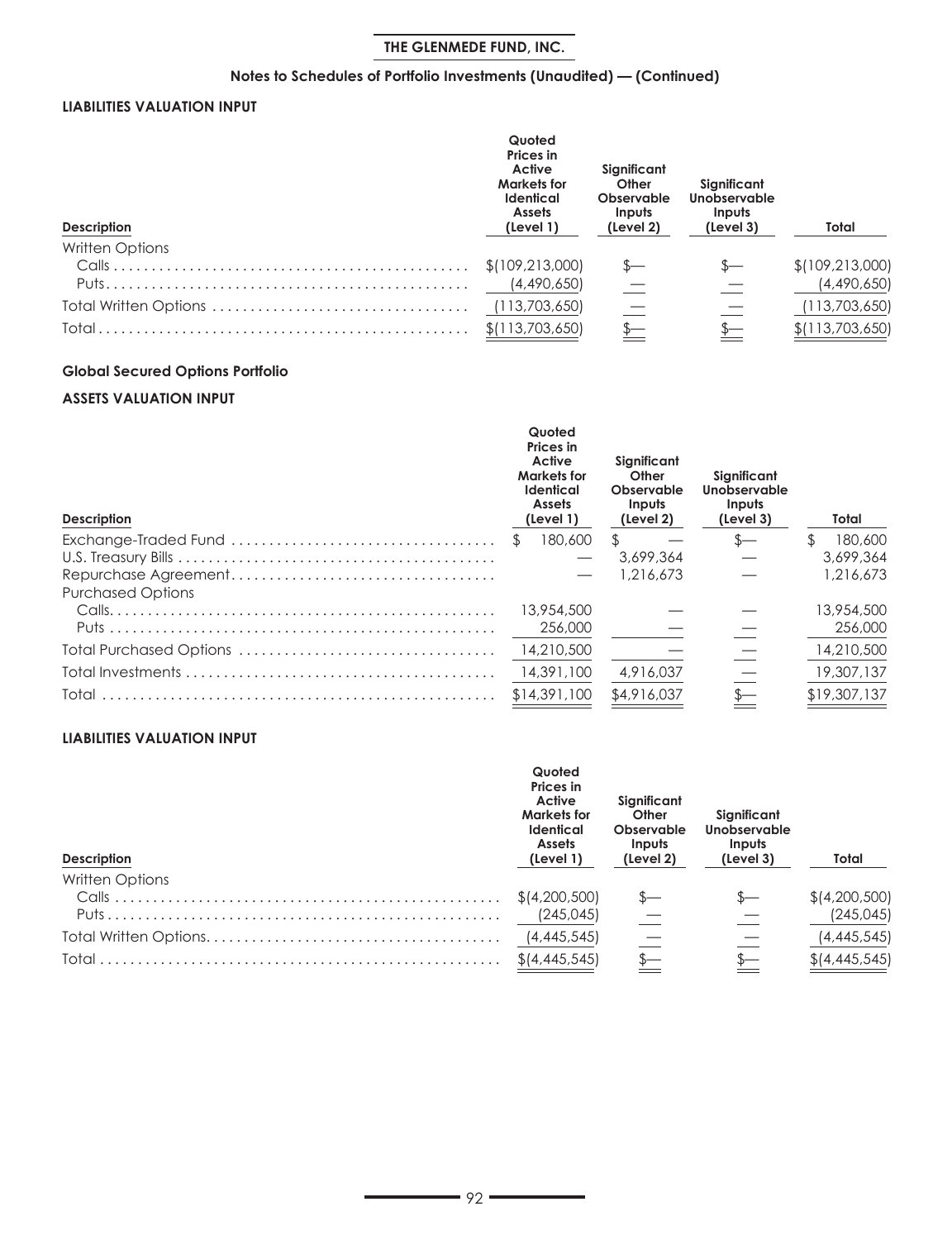## **Notes to Schedules of Portfolio Investments (Unaudited) — (Continued)**

## **Core Fixed Income Portfolio**

### **ASSETS VALUATION INPUT**

| <b>Description</b>                                                                              | Quoted<br><b>Prices</b> in<br>Active<br><b>Markets for</b><br><b>Identical</b><br><b>Assets</b><br>(Level 1) | Significant<br>Other<br>Observable<br>Inputs<br>(Level 2) | Significant<br>Unobservable<br>Inputs<br>(Level 3) | Total         |
|-------------------------------------------------------------------------------------------------|--------------------------------------------------------------------------------------------------------------|-----------------------------------------------------------|----------------------------------------------------|---------------|
| <b>Agency Notes</b>                                                                             |                                                                                                              |                                                           |                                                    |               |
| Federal Home Loan Bank                                                                          | \$                                                                                                           | \$49,100,523                                              | $s-$                                               | \$49,100,523  |
| Federal National Mortgage Association                                                           |                                                                                                              | 34,528,418                                                |                                                    | 34,528,418    |
|                                                                                                 |                                                                                                              | 83,628,941                                                |                                                    | 83,628,941    |
| Mortgage-Backed Securities                                                                      |                                                                                                              |                                                           |                                                    |               |
| Federal Home Loan Mortgage Corporation                                                          |                                                                                                              | 55,177,663                                                |                                                    | 55,177,663    |
| Federal National Mortgage Association                                                           |                                                                                                              | 84,128,525                                                |                                                    | 84,128,525    |
| Government National Mortgage Association                                                        |                                                                                                              | 649,436                                                   |                                                    | 649,436       |
| Total Mortgage-Backed Securities                                                                |                                                                                                              | 139,955,624                                               |                                                    | 139,955,624   |
| Corporate Notes                                                                                 |                                                                                                              |                                                           |                                                    |               |
|                                                                                                 |                                                                                                              | 33,152,320                                                |                                                    | 33,152,320    |
| Beverages, Food & Tobacco                                                                       |                                                                                                              | 1,067,380                                                 |                                                    | 1,067,380     |
|                                                                                                 |                                                                                                              | 18,299,242                                                |                                                    | 18,299,242    |
| Computer Software & Processing                                                                  |                                                                                                              | 24,856,307                                                |                                                    | 24,856,307    |
|                                                                                                 |                                                                                                              | 9.094.231                                                 |                                                    | 9.094.231     |
| $Insurance \ldots \ldots \ldots \ldots \ldots \ldots \ldots \ldots \ldots \ldots \ldots \ldots$ |                                                                                                              | 5,537,764                                                 |                                                    | 5,537,764     |
|                                                                                                 |                                                                                                              | 10,260,270                                                |                                                    | 10,260,270    |
|                                                                                                 |                                                                                                              | 102,267,514                                               |                                                    | 102,267,514   |
| U.S. Treasury Notes/Bonds                                                                       |                                                                                                              | 93,332,188                                                |                                                    | 93,332,188    |
|                                                                                                 |                                                                                                              | 8,551,925                                                 |                                                    | 8,551,925     |
| Investment of Security Lending Collateral                                                       | 20,908,195                                                                                                   |                                                           |                                                    | 20,908,195    |
|                                                                                                 | 20,908,195                                                                                                   | 427,736,192                                               |                                                    | 448,644,387   |
|                                                                                                 | \$20,908,195                                                                                                 | \$427,736,192                                             | $\frac{\mathsf{s}-}{}$                             | \$448,644,387 |

### **Short Term Tax Aware Fixed Income Portfolio**

### **ASSETS VALUATION INPUT**

| <b>Description</b> |    | Quoted<br>Prices in<br>Active<br>Markets for<br><b>Identical</b><br><b>Assets</b><br>(Level 1) | Significant<br>Other<br>Observable<br>Inputs<br>(Level 2) |           | Significant<br>Unobservable<br>Inputs<br>(Level 3) | Total     |
|--------------------|----|------------------------------------------------------------------------------------------------|-----------------------------------------------------------|-----------|----------------------------------------------------|-----------|
| Corporate Notes    |    |                                                                                                |                                                           |           |                                                    |           |
|                    | \$ |                                                                                                | \$                                                        | 507,121   | S—                                                 | 507,121   |
| Municipal Bonds    |    |                                                                                                |                                                           |           |                                                    |           |
|                    |    |                                                                                                |                                                           | 450,230   |                                                    | 450,230   |
|                    |    |                                                                                                |                                                           | 978,205   |                                                    | 978,205   |
|                    |    |                                                                                                |                                                           | 1,609,793 |                                                    | 1,609,793 |
|                    |    |                                                                                                |                                                           | 1,798,181 |                                                    | 1,798,181 |
|                    |    |                                                                                                |                                                           | 2,830,774 |                                                    | 2,830,774 |
|                    |    |                                                                                                |                                                           | 1,147,938 |                                                    | 1,147,938 |
|                    |    |                                                                                                |                                                           | 3,178,518 |                                                    | 3,178,518 |
|                    |    |                                                                                                |                                                           | 203,973   |                                                    | 203,973   |
|                    |    |                                                                                                |                                                           | 2.764.303 |                                                    | 2,764,303 |
|                    |    |                                                                                                |                                                           | 416,239   |                                                    | 416,239   |
|                    |    |                                                                                                |                                                           | 921,633   |                                                    | 921,633   |
|                    |    |                                                                                                |                                                           | 920,445   |                                                    | 920,445   |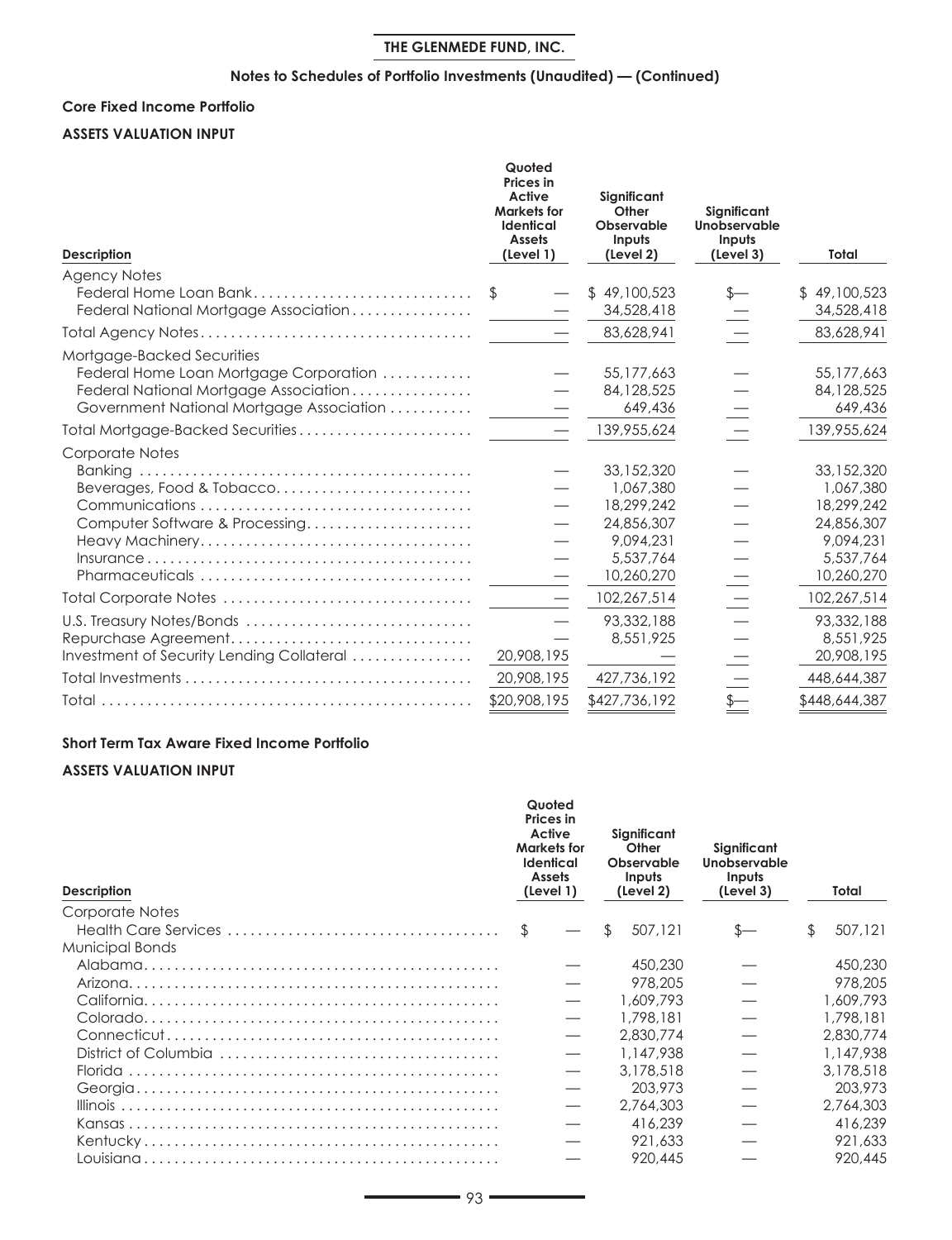#### **Notes to Schedules of Portfolio Investments (Unaudited) — (Continued)**

| <b>Description</b>                        | Quoted<br><b>Prices</b> in<br>Active<br><b>Markets for</b><br>Identical<br><b>Assets</b><br>(Level 1) | Significant<br>Other<br>Observable<br>Inputs<br>(Level 2) | Significant<br>Unobservable<br>Inputs<br>(Level 3)                    | Total                   |
|-------------------------------------------|-------------------------------------------------------------------------------------------------------|-----------------------------------------------------------|-----------------------------------------------------------------------|-------------------------|
|                                           | $\mathfrak{P}$                                                                                        | $\mathbb{S}$<br>822,824                                   | $s-$                                                                  | $\mathbb{S}$<br>822,824 |
|                                           |                                                                                                       | 2,723,997                                                 |                                                                       | 2,723,997               |
|                                           |                                                                                                       | 575,819                                                   |                                                                       | 575,819                 |
|                                           |                                                                                                       | 100.247                                                   |                                                                       | 100,247                 |
|                                           |                                                                                                       | 510,901                                                   |                                                                       | 510,901                 |
|                                           | $\overbrace{\phantom{13333}}$                                                                         | 1,988,845                                                 |                                                                       | 1,988,845               |
|                                           |                                                                                                       | 3,882,198                                                 |                                                                       | 3,882,198               |
|                                           |                                                                                                       | 100,766                                                   |                                                                       | 100,766                 |
|                                           | $\qquad \qquad \overline{\qquad \qquad }$                                                             | 2,395,164                                                 |                                                                       | 2,395,164               |
|                                           | $\qquad \qquad \overline{\qquad \qquad }$                                                             | 9,289,588                                                 |                                                                       | 9,289,588               |
|                                           |                                                                                                       | 415,362                                                   |                                                                       | 415,362                 |
|                                           |                                                                                                       | 351.061                                                   |                                                                       | 351.061                 |
|                                           |                                                                                                       | 230,124                                                   |                                                                       | 230,124                 |
|                                           |                                                                                                       | 272.972                                                   |                                                                       | 272.972                 |
|                                           | $\equiv$                                                                                              | 5,869,662                                                 |                                                                       | 5,869,662               |
|                                           | $\qquad \qquad \overline{\qquad \qquad }$                                                             | 1,245,756                                                 |                                                                       | 1,245,756               |
|                                           |                                                                                                       | 1,857,922                                                 |                                                                       | 1,857,922               |
|                                           | $\overbrace{\phantom{aaaaa}}$                                                                         | 1,161,768                                                 |                                                                       | 1.161.768               |
|                                           |                                                                                                       | 408,511                                                   |                                                                       | 408,511                 |
|                                           | $\qquad \qquad$                                                                                       | 51,423,719                                                |                                                                       | 51,423,719              |
|                                           | $\qquad \qquad \longleftarrow$                                                                        | 2,364,452                                                 |                                                                       | 2,364,452               |
| Investment of Security Lending Collateral | 503,360                                                                                               |                                                           |                                                                       | 503,360                 |
| Registered Investment Companies           | 427,929                                                                                               |                                                           |                                                                       | 427,929                 |
|                                           | 931,289                                                                                               | 54,295,292                                                |                                                                       | 55,226,581              |
|                                           | \$931,289                                                                                             | \$54,295,292                                              | $\frac{\textstyle \oint \qquad \qquad }{ \textstyle =\qquad \qquad }$ | \$55,226,581            |

*COVID-19:* In early 2020, an outbreak of a novel strain of coronavirus ("COVID-19") emerged globally. This coronavirus has resulted in closing international borders, enhanced health screenings, healthcare service preparation and delivery, quarantines, cancellations, disruptions to supply chains and customer activity, as well as general public concern and uncertainty. The impact of this outbreak has negatively affected the worldwide economy, as well as the economies of individual countries, the financial health of individual companies and the market in general in significant and unforeseen ways. Although vaccines for COVID-19 are becoming more widely available, the future impact of COVID-19 is currently unknown, and the pace of recovery may vary from market to market, which may exacerbate other risks that apply to the Fund's Portfolio(s), including political, social and economic risks. Any such impact could adversely affect the Portfolios' performance, the performance of the securities in which the Portfolios invest and may lead to losses on your investment in the Fund's Portfolio(s). The ultimate impact of COVID-19 on the financial performance of the Portfolios' investments is not reasonably estimable at this time.

*Repurchase Agreements:* Each Portfolio may engage in repurchase agreement transactions. Under the terms of a typical repurchase agreement, the applicable Portfolio takes possession of an underlying debt obligation subject to an obligation of the seller to repurchase, and the applicable Portfolio to resell the obligation at an agreed-upon price and time, thereby determining the yield during the Portfolio's holding period. This arrangement results in a fixed rate of return that is not subject to market fluctuations during the Portfolio's holding period. The seller's obligation is secured by collateral (underlying securities) segregated on behalf of the Portfolio. The value of the collateral at the time of execution must be at least equal to 102% of the total amount of the repurchase obligations, including interest. In the event of counterparty default, the Portfolio has the right to sell the collateral to offset losses incurred. There is a potential for loss to a Portfolio in the event the Portfolio is delayed or prevented from exercising its rights to dispose of the collateral securities, including the risk of a possible decline in the value of the underlying securities during the period while the Portfolio seeks to assert its rights. Each Portfolio's investment advisor, acting under the supervision of the Board, reviews the value of the collateral and the creditworthiness of those banks and dealers with which each Portfolio enters into repurchase agreements to evaluate potential risks.

Master Repurchase Agreements ("MRA") permit a Portfolio, under certain circumstances, including an event of default (such as bankruptcy or insolvency), to offset payables and/or receivables under the MRA with collateral held and/or posted to the counterparty and create one single net payment due to or from the Portfolio. However, bankruptcy or insolvency laws of a particular jurisdiction may impose restrictions on or prohibitions against such a right of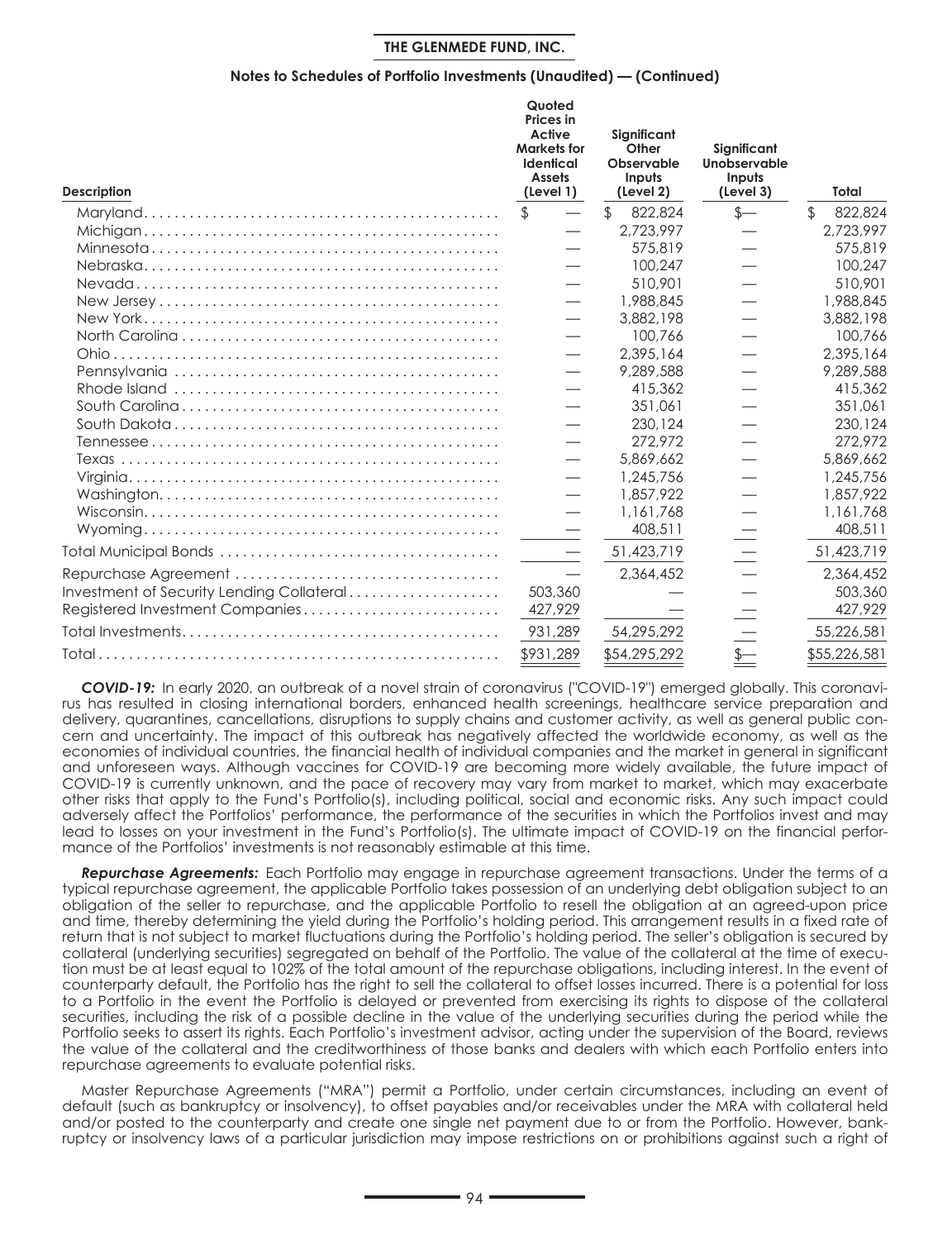### **Notes to Schedules of Portfolio Investments (Unaudited) — (Continued)**

offset in the event of the MRA counterparty's bankruptcy or insolvency. Pursuant to the terms of the MRA, the applicable Portfolio receives or posts securities as collateral with a market value in excess of the repurchase price to be paid or received by the Portfolio upon the maturity of the transaction. Upon a bankruptcy or insolvency of the MRA counterparty, the Portfolio would recognize a liability with respect to such excess collateral to reflect the Portfolio's obligation under bankruptcy law to return the excess to the counterparty. The gross value and related collateral received for each Portfolio's investments in repurchase agreements as of July 31, 2021 are presented in each Portfolio's Schedule of Portfolio Investments.

As of July 31, 2021, the following table is a summary of the Fund's repurchase agreements by counterparty which are subject to offset under an MRA:

### **Quantitative U.S. Large Cap Core Equity Portfolio**

|                                       |            |                                    | Cash     | <b>Net</b> |                         |
|---------------------------------------|------------|------------------------------------|----------|------------|-------------------------|
|                                       | Repurchase | Fair Value of Non-Cash Collateral  |          | Collateral | Net                     |
| Counterparty                          | Aareements | Collateral Received <sup>(a)</sup> | Received | Received   | Exposure <sup>(b)</sup> |
| Fixed Income Clearing Corp\$2,226,325 |            | \$(2,226,325)                      |          |            |                         |

### **Quantitative U.S. Large Cap Growth Equity Portfolio**

|                                       |            |                                               | Cash     | <b>Net</b> |                         |
|---------------------------------------|------------|-----------------------------------------------|----------|------------|-------------------------|
|                                       | Repurchase | Fair Value of Non-Cash Collateral             |          | Collateral | Net                     |
| Counterparty                          |            | Agreements Collateral Received <sup>(a)</sup> | Received | Received   | Exposure <sup>(b)</sup> |
| Fixed Income Clearing Corp\$3,193,899 |            | \$(3,193,899)                                 |          |            |                         |

## **Quantitative U.S. Large Cap Value Equity Portfolio**

|                            |            |                                    | Cash       | Net        |                         |
|----------------------------|------------|------------------------------------|------------|------------|-------------------------|
|                            | Repurchase | Fair Value of Non-Cash             | Collateral | Collateral | Net                     |
| Counterparty               | Aareements | Collateral Received <sup>(a)</sup> | Received   | Received   | Exposure <sup>(b)</sup> |
| Fixed Income Clearing Corp | \$2,858    | \$12,858                           |            |            |                         |

### **Quantitative U.S. Small Cap Equity Portfolio**

|                            |            |                                    | Cash     | <b>Net</b> |                         |
|----------------------------|------------|------------------------------------|----------|------------|-------------------------|
|                            | Repurchase | Fair Value of Non-Cash Collateral  |          | Collateral | Net                     |
| Counterparty               | Aareements | Collateral Received <sup>(a)</sup> | Received | Received   | Exposure <sup>(b)</sup> |
| Fixed Income Clearing Corp | \$24,795   | \$(24,795)                         |          |            |                         |

### **Responsible ESG U.S. Equity Portfolio**

|              |            |                                    | Cash       | <b>Net</b> |                         |
|--------------|------------|------------------------------------|------------|------------|-------------------------|
|              | Repurchase | Fair Value of Non-Cash             | Collateral | Collateral | <b>Net</b>              |
| Counterparty | Aareements | Collateral Received <sup>(a)</sup> | Received   | Received   | Exposure <sup>(b)</sup> |
|              |            | \$ (208, 736)                      |            |            |                         |

### **Women in Leadership U.S. Equity Portfolio**

|              | Repurchase | Fair Value of Non-Cash             | Cash<br>Collateral | <b>Net</b><br>Collateral | Net                     |
|--------------|------------|------------------------------------|--------------------|--------------------------|-------------------------|
| Counterparty | Aareements | Collateral Received <sup>(a)</sup> | Received           | Received                 | Exposure <sup>(b)</sup> |
|              |            | \$ (221, 041)                      |                    |                          |                         |

### **Quantitative U.S. Long/Short Equity Portfolio**

| Counterparty                          | Repurchase<br>Aareements | Fair Value of Non-Cash Collateral Collateral<br>Collateral Received <sup>(a)</sup> | Cash<br>Received | Net<br>Received | Net<br>Exposure <sup>(b)</sup> |
|---------------------------------------|--------------------------|------------------------------------------------------------------------------------|------------------|-----------------|--------------------------------|
|                                       |                          |                                                                                    |                  |                 |                                |
| Fixed Income Clearing Corp\$1,002,858 |                          | \$(1,002,858)                                                                      |                  |                 |                                |

**Cash**

**Net**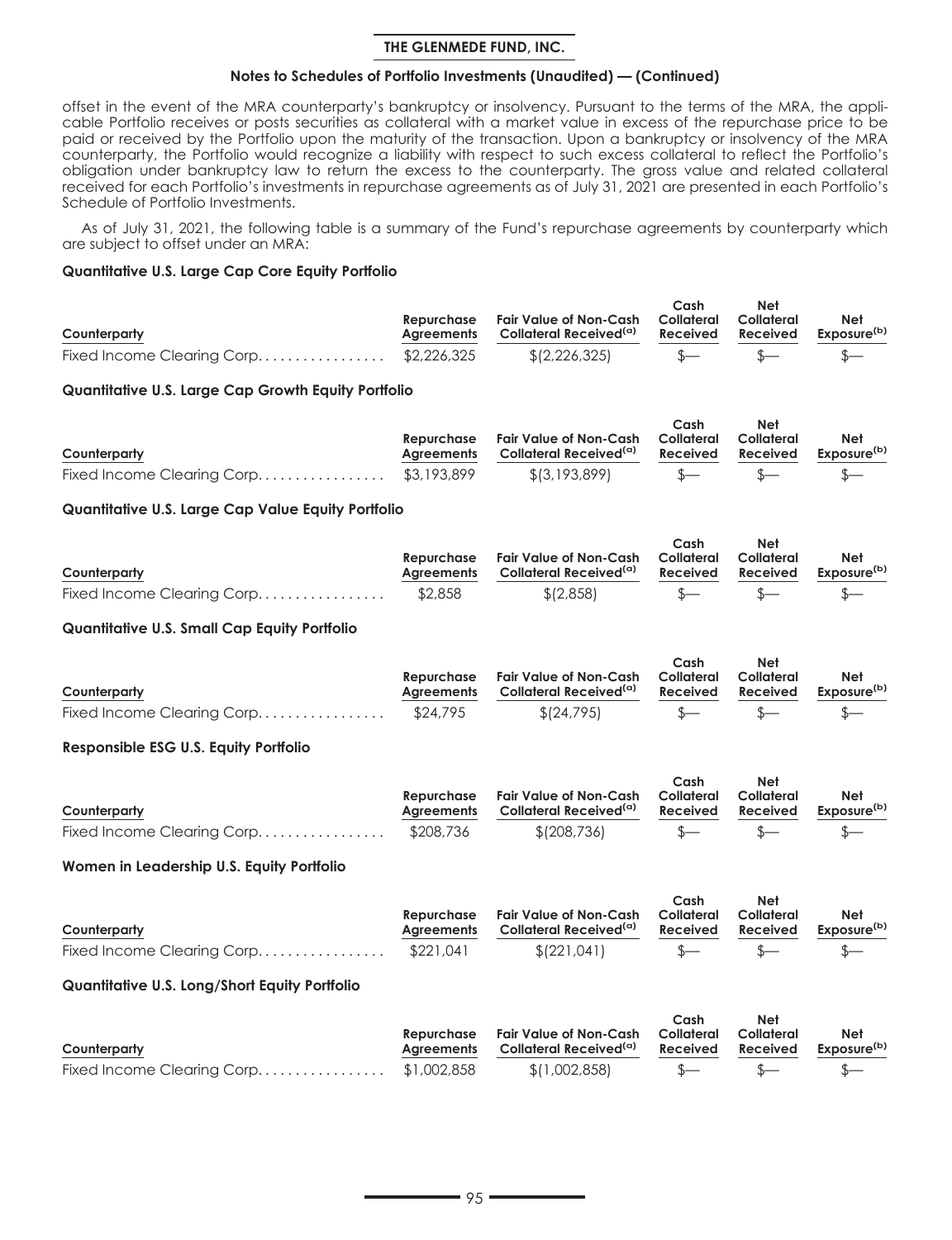## **Notes to Schedules of Portfolio Investments (Unaudited) — (Continued)**

## **Quantitative U.S. Total Market Equity Portfolio**

| Counterparty<br>Fixed Income Clearing Corp                                                                                                                                                           | Repurchase<br><b>Agreements</b><br>\$58,476     | <b>Fair Value of Non-Cash</b><br>Collateral Received <sup>(a)</sup><br>\$ (58, 476)     | Cash<br>Collateral<br><b>Received</b><br>$\frac{2}{2}$ | Net<br>Collateral<br><b>Received</b><br>\$—                | Net<br>Exposure <sup>(b)</sup><br>S-                    |
|------------------------------------------------------------------------------------------------------------------------------------------------------------------------------------------------------|-------------------------------------------------|-----------------------------------------------------------------------------------------|--------------------------------------------------------|------------------------------------------------------------|---------------------------------------------------------|
| <b>Strategic Equity Portfolio</b>                                                                                                                                                                    |                                                 |                                                                                         |                                                        |                                                            |                                                         |
| Counterparty<br>Fixed Income Clearing Corp                                                                                                                                                           | Repurchase<br><b>Agreements</b><br>\$1,349,710  | <b>Fair Value of Non-Cash</b><br>Collateral Received <sup>(a)</sup><br>\$(1,349,710)    | Cash<br>Collateral<br><b>Received</b><br>$s-$          | Net<br>Collateral<br><b>Received</b><br>\$—                | Net<br>Exposure <sup>(b)</sup><br>s—                    |
| <b>Small Cap Equity Portfolio</b>                                                                                                                                                                    |                                                 |                                                                                         |                                                        |                                                            |                                                         |
| Counterparty<br>Fixed Income Clearing Corp.                                                                                                                                                          | Repurchase<br><b>Agreements</b><br>\$29,799,618 | <b>Fair Value of Non-Cash</b><br>Collateral Received <sup>(a)</sup><br>\$(29,799,618)   | Cash<br><b>Collateral</b><br>Received<br>$\frac{1}{2}$ | Net<br>Collateral<br>Received<br>$s-$                      | Net<br>Exposure <sup>(b)</sup><br>$_{\tiny{\text{S}-}}$ |
| <b>Equity Income Portfolio</b>                                                                                                                                                                       |                                                 |                                                                                         |                                                        |                                                            |                                                         |
| Counterparty<br>Fixed Income Clearing Corp                                                                                                                                                           | Repurchase<br><b>Agreements</b><br>\$85,402     | <b>Fair Value of Non-Cash</b><br>Collateral Received <sup>(a)</sup><br>\$ (85, 402)     | Cash<br>Collateral<br>Received<br>\$—                  | Net<br><b>Collateral</b><br>Received<br>S—                 | Net<br>Exposure <sup>(b)</sup><br>\$–                   |
| <b>Secured Options Portfolio</b>                                                                                                                                                                     |                                                 |                                                                                         |                                                        |                                                            |                                                         |
| Counterparty<br>Fixed Income Clearing Corp.                                                                                                                                                          | Repurchase<br><b>Agreements</b><br>\$13,288,545 | <b>Fair Value of Non-Cash</b><br>Collateral Received <sup>(a)</sup><br>\$(13, 288, 545) | Cash<br>Collateral<br><b>Received</b><br>$s-$          | <b>Net</b><br><b>Collateral</b><br><b>Received</b><br>$s-$ | Net<br>Exposure <sup>(b)</sup>                          |
| <b>Global Secured Options Portfolio</b>                                                                                                                                                              |                                                 |                                                                                         |                                                        |                                                            |                                                         |
| Counterparty<br>Fixed Income Clearing Corp                                                                                                                                                           | Repurchase<br><b>Agreements</b><br>\$1,216,673  | <b>Fair Value of Non-Cash</b><br>Collateral Received <sup>(a)</sup><br>\$(1,216,673)    | Cash<br>Collateral<br><b>Received</b><br>$s-$          | Net<br>Collateral<br><b>Received</b><br>\$–                | Net<br>Exposure <sup>(b)</sup><br>\$-                   |
| <b>Core Fixed Income Portfolio</b>                                                                                                                                                                   |                                                 |                                                                                         |                                                        |                                                            |                                                         |
| Counterparty<br>Fixed Income Clearing Corp                                                                                                                                                           | Repurchase<br><b>Agreements</b><br>\$8,551,925  | <b>Fair Value of Non-Cash</b><br>Collateral Received <sup>(a)</sup><br>\$ (8,551,925)   | Cash<br>Collateral<br><b>Received</b><br>$s-$          | Net<br>Collateral<br>Received<br>\$—                       | Net<br>Exposure <sup>(b)</sup><br>\$-                   |
|                                                                                                                                                                                                      |                                                 |                                                                                         |                                                        |                                                            |                                                         |
| Short Term Tax Aware Fixed Income Portfolio<br>Counterparty<br>Fixed Income Clearing Corp<br>(a) The value of the related collateral exceeded the value of the net position in the repurchase agree- | Repurchase<br><b>Agreements</b><br>\$2,364,452  | <b>Fair Value of Non-Cash</b><br>Collateral Received <sup>(a)</sup><br>\$(2,364,452)    | Cash<br>Collateral<br><b>Received</b><br>$\frac{2}{2}$ | Net<br>Collateral<br>Received<br>$s-$                      | <b>Net</b><br>Exposure <sup>(b)</sup><br>\$-            |
| ments as of July 31, 2021. The total value of the non-cash collateral received is disclosed in the Schedules of Portfolio<br>Investments.                                                            |                                                 |                                                                                         |                                                        |                                                            |                                                         |

(b) Net exposure represents the receivable (payable) that would be due from (to) the counterparty in the event of default.

*Foreign Currency Translation:* The books and records of each Portfolio are maintained in U.S. dollars. Foreign currencies, investments and other assets and liabilities are translated into U.S. dollars at the exchange rates prevailing at the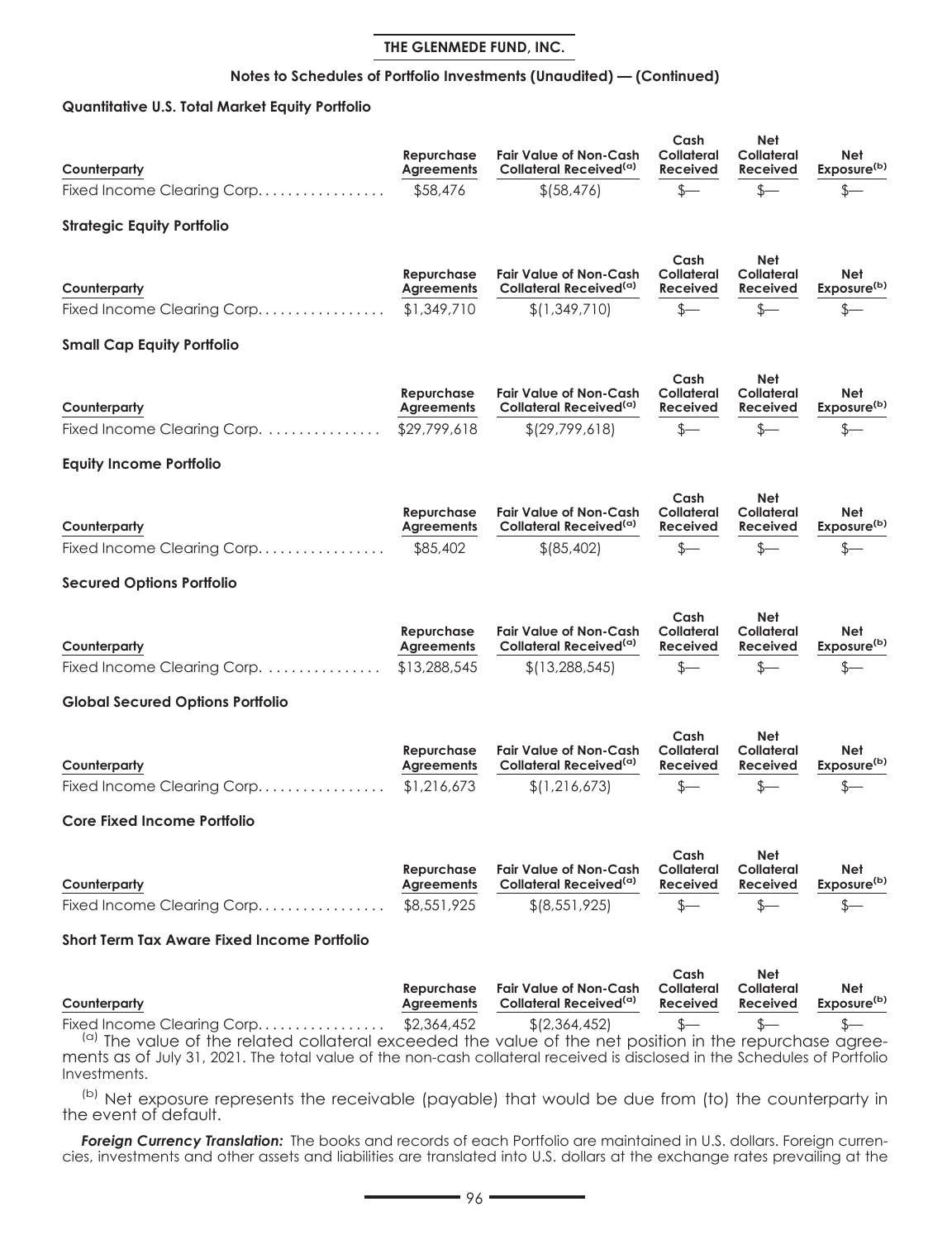### **Notes to Schedules of Portfolio Investments (Unaudited) — (Continued)**

end of the period, and purchases and sales of investment securities, income and expenses are translated at exchange rates prevailing on the dates of such transactions. Unrealized gains and losses that result from changes in foreign currency exchange rates have been included in the unrealized gains and losses on foreign currency translations. Net realized foreign currency gains and losses resulting from changes in exchange rates include foreign currency gains and losses between trade date and settlement date on investment securities transactions, foreign currency transactions and the difference between the amounts of interest and dividends recorded on the books of each Portfolio and the amount actually received. The portion of foreign currency gains and losses related to fluctuation in exchange rates between the purchase settlement date and subsequent sale trade date is included in realized gains and losses on investment transactions. The Portfolios do not isolate that portion of the results of operations resulting from changes in the foreign exchange rates on investments from the fluctuations in the market prices of securities held at the end of the period. Similarly, the Portfolios do not isolate the effect of changes in foreign exchange rates from the fluctuations in the market prices of portfolio securities sold during the period.

*Foreign Securities:* The Strategic Equity Portfolio, Small Cap Equity Portfolio, Equity Income Portfolio, Secured Options Portfolio, Global Secured Options Portfolio and Quantitative International Equity Portfolio may invest in foreign securities. Investing in securities of foreign companies and foreign governments involves special risks and considerations not typically associated with investing in securities of U.S. companies and the U.S. government. These risks include valuation of currencies and future adverse political and economic developments. Moreover, securities of some foreign companies and foreign governments and their markets may be less liquid and their prices more volatile than those of securities of comparable U.S. companies and the U.S. government. This is particularly true with respect to emerging markets in developing countries.

*Options Transactions:* The Strategic Equity Portfolio, Quantitative U.S. Long/Short Equity Portfolio, Secured Options Portfolio and Global Secured Options Portfolio are subject to equity price risk and may purchase or write covered call options or secured put options to hedge against changes in the value of securities each Portfolio owns or expects to own. The Secured Options Portfolio and Global Secured Options Portfolio use option strategies also in an effort to earn options premiums and to provide more stable returns. These options may relate to particular securities or securities indices and may or may not be listed on a domestic securities exchange or issued by the Options Clearing Corporation. A call option gives the option holder the right to purchase the underlying security at a specified price until a specified date. A put option gives the option holder the right to sell the underlying security at a specified price until a specified date. The risk in writing a call option is that the Portfolio may forgo the opportunity of profit if the market price of the underlying security increases and the option is exercised. The risk in writing a put option is that the Portfolio may incur a loss if the market price of the underlying security decreases and the option is exercised. In addition, there is a risk the Portfolio may not be able to enter into a closing transaction because of an illiquid secondary market or, for over-thecounter options, because of the counterparty's inability to perform. Portfolio assets covering written options cannot be sold while the option is outstanding, unless replaced by similar assets. A Portfolio also risks losing all or part of the cash paid for purchasing call and put options. The Portfolios may also write over-the-counter options where completing the obligation depends upon the credit standing of the other party. The Strategic Equity Portfolio and Quantitative U.S. Long/Short Equity Portfolio did not enter into any options transactions during the period ended July 31, 2021. During the period ended July 31, 2021, the Secured Options Portfolio and the Global Secured Options Portfolio wrote put and call options and purchased put and call options in an attempt to achieve their respective investment objective and strategies. As of July 31, 2021, the Secured Options Portfolio and Global Secured Options Portfolio pledged cash in the amount of \$17,500,246 and \$478,332 respectively, to brokers, as collateral for written options. In addition, security collateral (U.S. Treasury Bills and exchange-traded funds) valued at \$131,766,596 and \$3,499,383 was pledged as collateral by Secured Options Portfolio and Global Secured Options Portfolio, respectively.

*Lending of Portfolio Securities:* Each Portfolio, using State Street Bank and Trust Company ("State Street") as its lending agent, may loan securities to qualified brokers and dealers in exchange for negotiated lenders' fees. Each applicable Portfolio receives cash collateral (which may be invested by the lending agent in short-term instruments) and/or non-cash collateral (which may include U.S. Treasuries and/or U.S. Government Agency securities), in an amount at least equal to 102% (for loans of U.S. securities) or 105% (for loans of non-U.S. securities) of the market value of the loaned securities at the inception of each loan. The market value of the loaned securities is determined at the close of business of the Fund and any additional required collateral is delivered to the applicable Portfolio on the next business day. On behalf of the Quantitative U.S. Long/Short Equity Portfolio and the Quantitative U.S. Total Market Equity Portfolio, some or all of the cash collateral may be used to finance short sales. The cash collateral received for the Quantitative U.S. Long/Short Equity Portfolio was not used to finance short sales during the period ended July 31, 2021. During the period ended July 31, 2021, the cash collateral received by the Quantitative U.S. Small Cap Equity Portfolio, Quantitative International Equity Portfolio, Quantitative U.S. Long/Short Equity Portfolio, Small Cap Equity Portfolio, Core Fixed Income Portfolio and Short Term Tax Aware Fixed Income Portfolio was invested in the State Street Navigator Securities Lending Government Money Market Portfolio, which is a 1940 Act money market fund. To the extent that advisory or other fees paid by the State Street Navigator Securities Lending Government Money Market Portfolio are for the same or similar services as fees paid by the applicable Portfolio, there will be a layering of fees, which would increase expenses and decrease returns. Information regarding the value of the securities loaned and the value of the cash collateral at period end is included at the end of each applicable Schedule of Portfolio Investments . Non-cash collateral detail is not disclosed in the Schedules of Portfolio Investments as it is held by the lending agent on behalf of the Portfolio, and the Portfolio does not have the ability to re-hypothecate those securities. A Portfolio could experience a delay in recovering its securities and a possible loss of income or value if the borrower fails to return the securities when due. A Portfolio may also record realized gain or loss on securities deemed sold due to a borrower's inability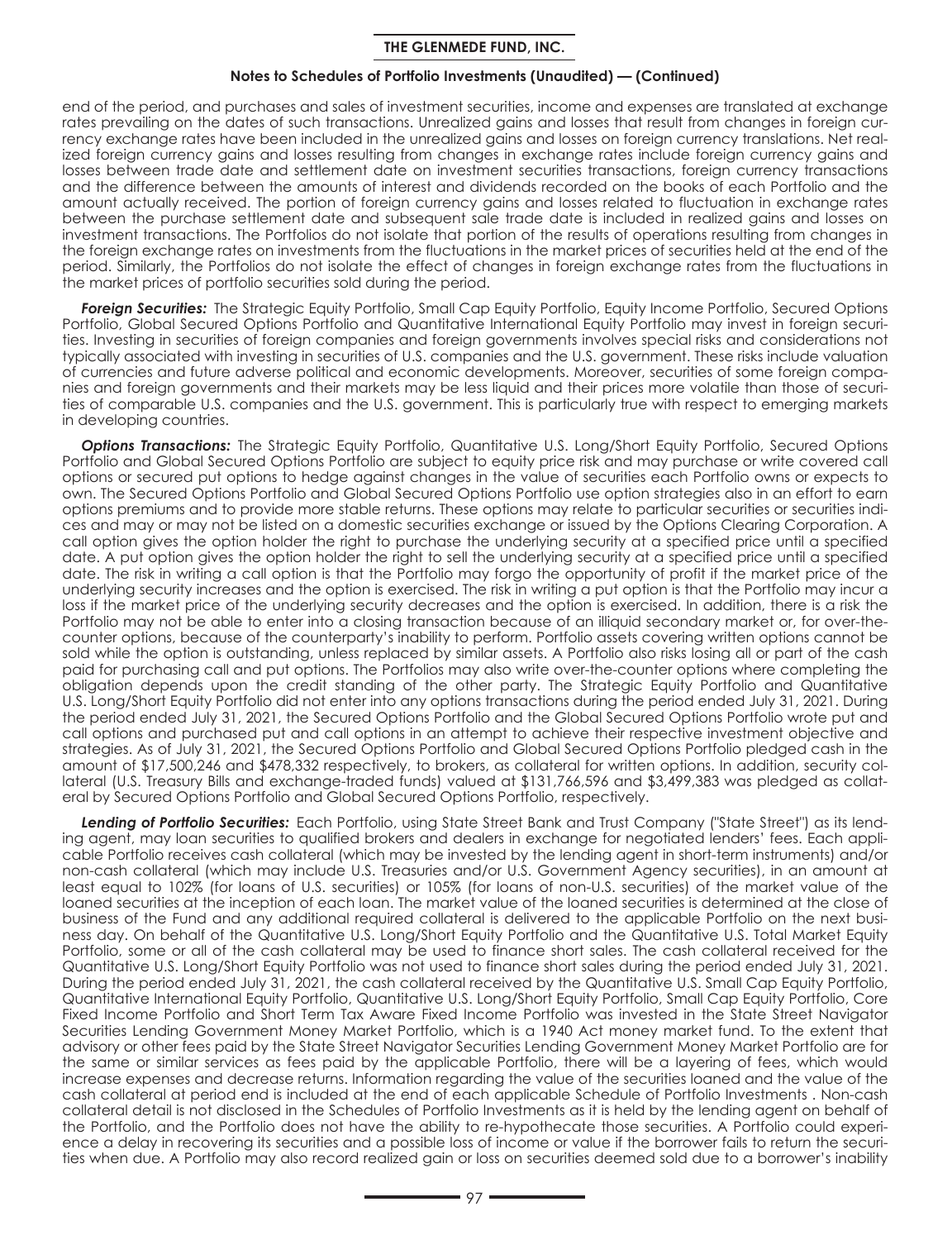### **Notes to Schedules of Portfolio Investments (Unaudited) — (Continued)**

to return securities on loan. Such loans would involve risks of delay in receiving additional collateral in the event that the collateral decreased below the value of the securities loaned or risks of the loss of rights in the collateral should the borrower of the securities fail financially.

As of July 31, 2021, the following Portfolios had outstanding loans of securities to certain approved brokers for which such Portfolios received collateral:

| Portfolio                                          |               | <b>Market Value</b><br>of Loaned<br><b>Securities</b> |     | <b>Market Value</b><br>of Cash Collateral | <b>Market Value</b><br>of Non-Cash<br>Collateral | % of Total<br>Assets on<br>Loan |
|----------------------------------------------------|---------------|-------------------------------------------------------|-----|-------------------------------------------|--------------------------------------------------|---------------------------------|
| Quantitative U.S. Large Cap Value Equity Portfolio | <sup>\$</sup> | 12,320                                                | \$. |                                           | 12,486                                           | 0.50                            |
| Quantitative U.S. Small Cap Equity Portfolio       |               | 18,826                                                |     | 21.789                                    |                                                  | 1.22                            |
| Quantitative International Equity Portfolio        |               | 9,286,831                                             |     | 5,787,490                                 | 4,308,844                                        | 18.63                           |
| Women in Leadership U.S. Equity Portfolio          |               | 623,644                                               |     |                                           | 632.730                                          | 2.28                            |
| Quantitative U.S. Long/Short Equity Portfolio      |               | 1,369,282                                             |     |                                           | 1,433,093                                        | 1.22                            |
| Quantitative U.S. Total Market Equity Portfolio    |               | 592.181                                               |     |                                           | 626.701                                          | 1.35                            |
|                                                    |               | 81,176,105                                            |     | 52,633,899                                | 30.908.066                                       | 5.52                            |
|                                                    |               | 20,530,513                                            |     | 20,908,195                                |                                                  | 4.55                            |
| Short Term Tax Aware Fixed Income Portfolio        |               | 493.280                                               |     | 503,360                                   |                                                  | 0.89                            |

*Real Estate Investment Trusts:* The Portfolios may invest in real estate investment trusts ("REITs"), which pool investors' funds for investment, primarily in income producing real estate or real estate-related loans or interests. A REIT is not taxed on income distributed to its shareholders or unitholders if it complies with regulatory requirements relating to its organization, ownership, assets and income, and with a regulatory requirement to distribute to its shareholders or unitholders at least 90% of its taxable income for each taxable year.

A shareholder in a Portfolio, by investing in REITs through the Portfolio, will bear not only the shareholder's proportionate share of the expenses of the Portfolio, but also, indirectly, the management expenses of the underlying REITs. REITs depend generally on their ability to generate cash flow to make distributions to shareholders or unitholders, and may be subject to defaults by borrowers and to self-liquidations. In addition, the performance of a REIT may be affected by its failure to qualify for tax-free pass-through of income, or the REIT's failure to maintain exemption from registration under the 1940 Act. Dividends representing a return of capital are reflected as a reduction of cost and/or as a realized gain when the amount of the return of capital is conclusively determined. See each Portfolio's Schedule of Portfolio Investments for REIT securities held as of July 31, 2021.

*Securities Sold Short:* The Quantitative U.S. Long/Short Equity Portfolio and Quantitative U.S. Total Market Equity Portfolio may engage in short sales, which are sales by the applicable Portfolio of securities which have been borrowed from a third party on the expectation that the market price will decline. If the price of the securities declines, the Portfolio will make a profit by purchasing the securities in the open market at a lower price than the one at which it sold the securities. If the price of the securities increases, the Portfolio may have to cover its short positions at a higher price than the short sale price, resulting in a loss. Gains are limited to the price at which the Portfolios sold the security short, while losses are potentially unlimited in size. Each Portfolio pledges securities and/or other assets, which may include cash collateral from securities lending activities, to the lender as collateral. Proceeds received from short sales may be maintained by the lender as collateral or may be released to the Portfolio and used to purchase additional securities or for any other purpose. Each Portfolio is required to segregate an amount of cash, cash equivalents or other appropriate liquid marketable securities with the custodian in an amount at least equal to the current market value of the securities sold short (less any additional collateral held by the lender) and the amount of any securities lending cash collateral used to finance short sales until the Portfolio replaces a borrowed security. Depending on arrangements made with the lender or custodian, the Portfolio may not receive any payments (including interest) on the deposits made with the lender or custodian. The Portfolio is liable to the buyer for any dividends payable on securities while those securities are in a short position. These dividends are recorded as an expense of the Portfolio. As of July 31, 2021, the Quantitative U.S. Long/Short Equity Portfolio pledged cash in the amount of \$46,491,916 to State Street, as collateral for short sales. The Quantitative U.S. Long/Short Equity Portfolio and Quantitative U.S. Total Market Equity Portfolio also pledged securities in the amount of \$10,333,114, and \$11,957,802, respectively, to State Street, as collateral for short sales. In addition, State Street has a perfected security interest in a portion of each such Portfolio's assets.

Investment Company Securities and Exchange-Traded Funds: Subject to applicable regulatory requirements, each Portfolio may invest in shares of other registered investment companies, including ETFs. Currently, pursuant to orders issued by the SEC to certain ETFs and procedures approved by the Board, each Portfolio may seek to invest in certain ETFs beyond the statutory limitations, provided the Portfolio complies with certain conditions of the SEC orders and any applicable investment limitations. Some ETFs seek to track the performance of a particular market index. These indices include both broad-market indices and more narrowly-based indices, including those relating to particular sectors, markets, regions, or industries. However, some ETFs have an actively managed investment objective. ETF shares and closed-end fund shares are traded like traditional equity securities on a national securities exchange or NASDAQ.

*Fixed Income and Municipal Securities:* The Core Fixed Income Portfolio, High Yield Municipal Portfolio and Short Term Tax Aware Fixed Income Portfolio invest in fixed income securities. The value of fixed income securities tends to fluctuate with changes in interest rates. Generally, their value will decrease when interest rates rise and increase when